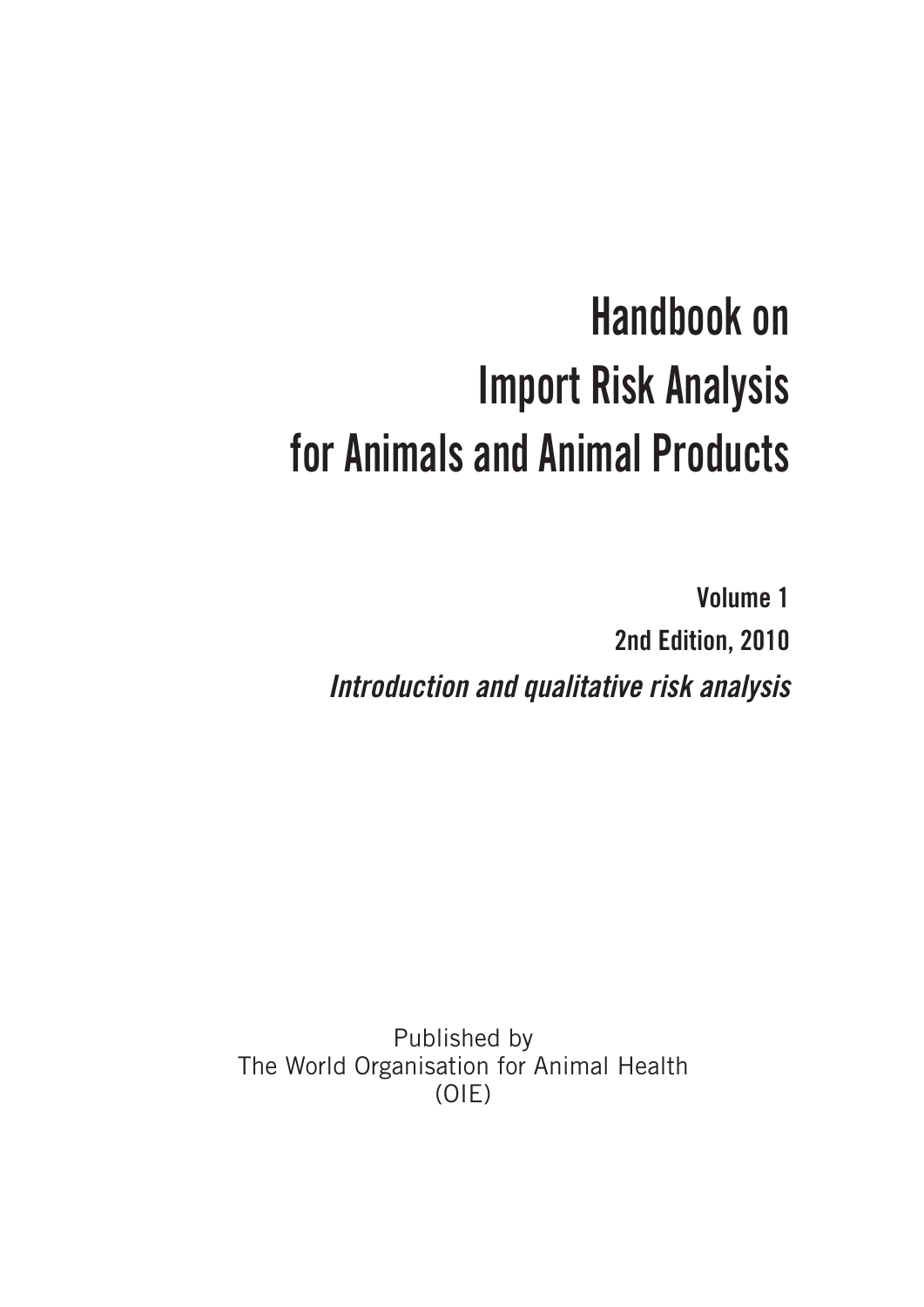All OIE (World Organisation for Animal Health) publications are protected by international copyright law. Extracts may be copied, reproduced, translated, adapted or published in journals, documents, books, electronic media and any other medium destined for the public, for information, educational or commercial purposes, provided prior written permission has been granted by the OIE.

The designations and denominations employed and the presentation of the material in this publication do not imply the expression of any opinion whatsoever on the part of the OIE concerning the legal status of any country, territory, city or area or of its authorities, or concerning the delimitation of its frontiers and boundaries.

The views expressed in signed articles are solely the responsibility of the authors. The mention of specific companies or products of manufacturers, whether or not these have been patented, does not imply that these have been endorsed or recommended by the OIE in preference to others of a similar nature that are not mentioned.

© Copyright OIE World organisation for animal health 12, rue de Prony, 75017 Paris, France Tel.: 33-(0)1 44 15 18 88 Fax: 33-(0)1 42 67 09 87 http://www.oie.int

Volume I, First Edition (2004), ISBN: 92-9044-629-3 Second Edition (2010), ISBN: 978-92-9044-807-5 Volume 2, First Edition (2004), ISBN: 92-9044-626-9 Reprinted (2010), ISBN: 978-92-9044-626-2

Cover: P. Blandin (OIE)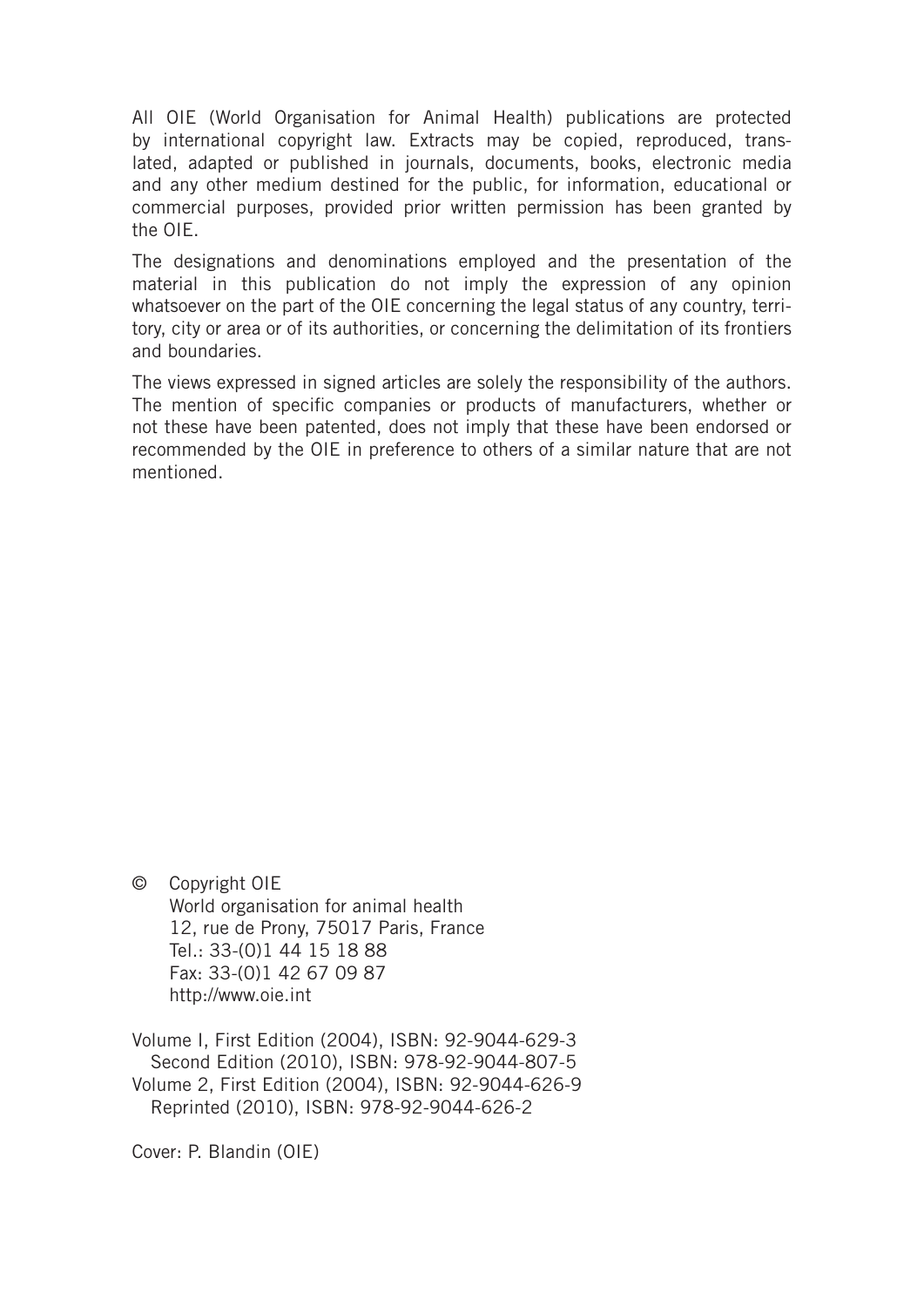| Chapter 1:        |                                                               |  |
|-------------------|---------------------------------------------------------------|--|
| 1.                |                                                               |  |
| 2.                |                                                               |  |
| 3.                |                                                               |  |
|                   |                                                               |  |
|                   | 3.2. International Plant Protection Convention (IPPC) 4       |  |
|                   | 3.3.                                                          |  |
| 4.                |                                                               |  |
| 5.                | WTO Agreement on the Application of Sanitary and              |  |
|                   |                                                               |  |
|                   | Types of risk analysis addressed in the SPS<br>5.1.           |  |
|                   |                                                               |  |
|                   | 5.2.                                                          |  |
|                   | 5.3.<br>5.4.                                                  |  |
|                   | 5.5.<br>Evaluating disease or pest risks according to the     |  |
|                   |                                                               |  |
|                   | 5.6.                                                          |  |
|                   | 5.7.                                                          |  |
|                   | 5.8.                                                          |  |
|                   | 5.9.                                                          |  |
|                   |                                                               |  |
| 6.                | Obligations under other international agreements and          |  |
|                   |                                                               |  |
| 7.                | The Terrestrial Animal Health Code and Aquatic Animal         |  |
|                   |                                                               |  |
|                   | Structure of the Terrestrial Code and commodities<br>7.1.     |  |
|                   |                                                               |  |
|                   | 7.2.<br>Structure of the Aquatic Code and commodities         |  |
|                   |                                                               |  |
|                   | 7.3                                                           |  |
| <b>Chapter 2:</b> |                                                               |  |
| 1.                |                                                               |  |
| 2.                |                                                               |  |
|                   | 2.1                                                           |  |
|                   | 2.2                                                           |  |
|                   | 2.3                                                           |  |
|                   | 2.4<br>Adapting risk analyses undertaken by other countries16 |  |
|                   | 2.5                                                           |  |
|                   | 2.6                                                           |  |
| 3.                |                                                               |  |
|                   | 3.1.                                                          |  |

# Contents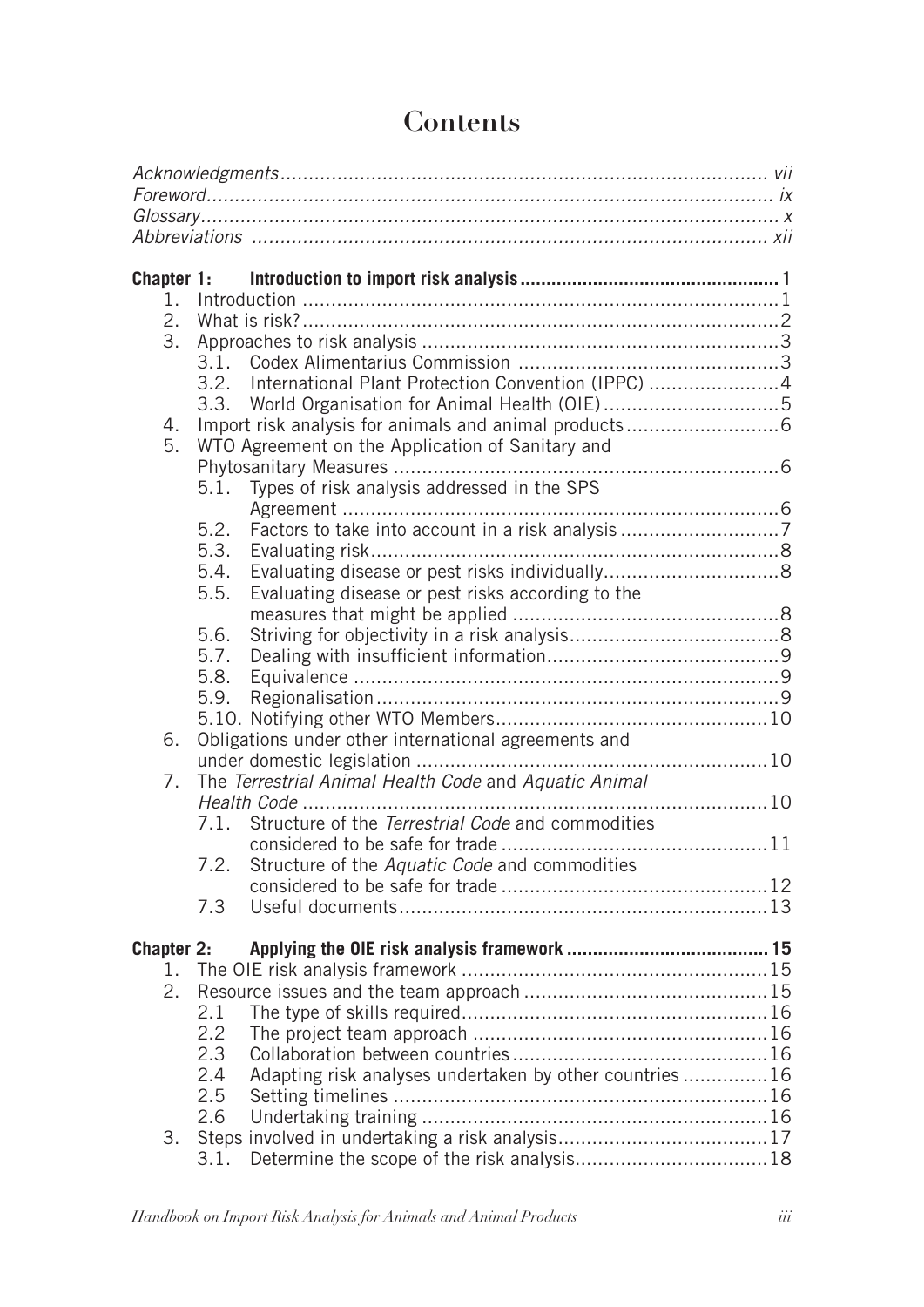|            | 3.2.<br>3.3.<br>3.4.<br>3.5. | State the purpose of the risk analysis clearly 21<br>Identify the hazards likely to be associated with                    |  |
|------------|------------------------------|---------------------------------------------------------------------------------------------------------------------------|--|
|            |                              |                                                                                                                           |  |
|            | 3.6.                         | Determine whether or not the Code provides<br>sanitary measures for the hazards in the commodity28<br>under consideration |  |
|            | 3.7.                         |                                                                                                                           |  |
|            | 3.8.                         |                                                                                                                           |  |
| 4.         |                              |                                                                                                                           |  |
|            | 4.1.                         |                                                                                                                           |  |
|            | 4.2.                         | Information to include in the import risk analysis                                                                        |  |
|            |                              |                                                                                                                           |  |
|            |                              |                                                                                                                           |  |
| Chapter 3: |                              |                                                                                                                           |  |
|            |                              |                                                                                                                           |  |
| 2.         |                              |                                                                                                                           |  |
|            | 2.1.                         |                                                                                                                           |  |
|            | 2.2.                         |                                                                                                                           |  |
|            | 2.3.                         |                                                                                                                           |  |
|            | 2.4.                         |                                                                                                                           |  |
|            | 2.5.                         |                                                                                                                           |  |
|            | 2.6.                         |                                                                                                                           |  |
| 3.<br>4.   |                              |                                                                                                                           |  |
|            |                              | Factors to be considered when developing a risk                                                                           |  |
|            | 4.1.                         |                                                                                                                           |  |
|            | 4.2.                         | Providing stakeholders with the opportunity to                                                                            |  |
|            |                              |                                                                                                                           |  |
|            | 4.3.                         |                                                                                                                           |  |
|            | 4.4.                         |                                                                                                                           |  |
| 5.         |                              |                                                                                                                           |  |
| 6.         |                              |                                                                                                                           |  |
|            | 6.1                          |                                                                                                                           |  |
|            | 6.2                          |                                                                                                                           |  |
|            | 6.3                          |                                                                                                                           |  |
|            | 6.4                          |                                                                                                                           |  |
| 7.         |                              |                                                                                                                           |  |
| 8.         |                              |                                                                                                                           |  |
|            |                              |                                                                                                                           |  |
| Appendix 1 |                              |                                                                                                                           |  |
| Appendix 2 |                              | Assessment of the risk of introduction of epizootic                                                                       |  |
|            |                              | haematopoietic necrosis virus (EHNV) to the United                                                                        |  |
|            |                              |                                                                                                                           |  |
|            |                              |                                                                                                                           |  |
|            |                              |                                                                                                                           |  |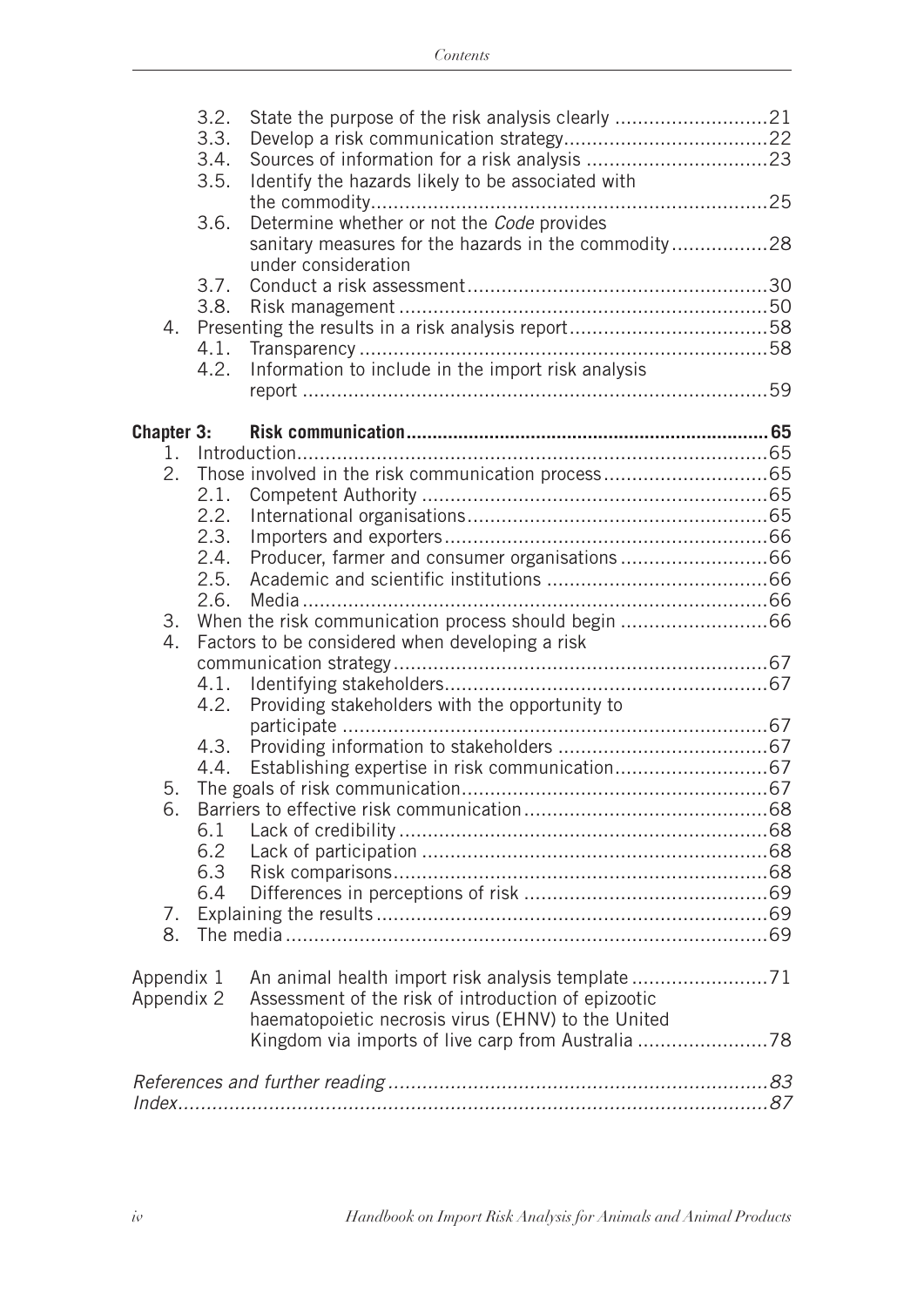# **Figures, tables and boxes**

# **Figures**

| 1           | The structure of the OIE risk analysis process                                                                                                         |    |
|-------------|--------------------------------------------------------------------------------------------------------------------------------------------------------|----|
| 2           |                                                                                                                                                        |    |
| 3           | The structure of the IPPC pest risk analysis (PRA) process 5                                                                                           |    |
| 4           |                                                                                                                                                        |    |
| 5           |                                                                                                                                                        | 18 |
| 6           | Generalised framework for a scenario tree where probabilities are                                                                                      |    |
|             |                                                                                                                                                        | 32 |
| $7^{\circ}$ | A scenario tree outlining the biological pathways leading to an animal,<br>selected from an infected herd, being either accepted or rejected after     |    |
|             |                                                                                                                                                        | 32 |
| 8           | A scenario tree outlining some pathways leading to a disease outbreak                                                                                  |    |
|             |                                                                                                                                                        | 33 |
| 9           | A scenario tree for dairy products outlining some pathways leading to                                                                                  |    |
|             | contamination of an imported commodity (entry assessment) 33                                                                                           |    |
|             | 10 An entry assessment scenario tree illustrating some biological pathways<br>for the introduction of African horse sickness virus through importation |    |
|             |                                                                                                                                                        | 40 |
|             | 11 An exposure assessment scenario tree illustrating some biological<br>pathways for the exposure of indigenous animals to African horse               |    |
|             | sickness virus                                                                                                                                         | 43 |
|             | 12 A scenario tree illustrating the biological consequences of local horses                                                                            |    |
|             |                                                                                                                                                        | 47 |
|             |                                                                                                                                                        |    |

# **Tables**

| III A summarised exposure assessment for African horse sickness virus in |  |
|--------------------------------------------------------------------------|--|
|                                                                          |  |
| IV A summarised consequence assessment for the importation into          |  |
| New Zealand of a horse infected with African horse sickness virus 48     |  |
|                                                                          |  |

# **Boxes**

|                                                                        | 21                                                                                                                                                                                                                          |
|------------------------------------------------------------------------|-----------------------------------------------------------------------------------------------------------------------------------------------------------------------------------------------------------------------------|
|                                                                        |                                                                                                                                                                                                                             |
| 4 An example of a hazard identification carried out by the New Zealand |                                                                                                                                                                                                                             |
|                                                                        |                                                                                                                                                                                                                             |
| 5 Example of an entry assessment for the importation into New Zealand  |                                                                                                                                                                                                                             |
|                                                                        |                                                                                                                                                                                                                             |
| Example of an exposure assessment for the importation into New<br>6    |                                                                                                                                                                                                                             |
|                                                                        |                                                                                                                                                                                                                             |
|                                                                        | 2 An example of a suitable title and statement of purpose for an import<br>of horses potentially infected with African horse sickness virus41<br>Zealand of horses potentially infected with African horse sickness virus43 |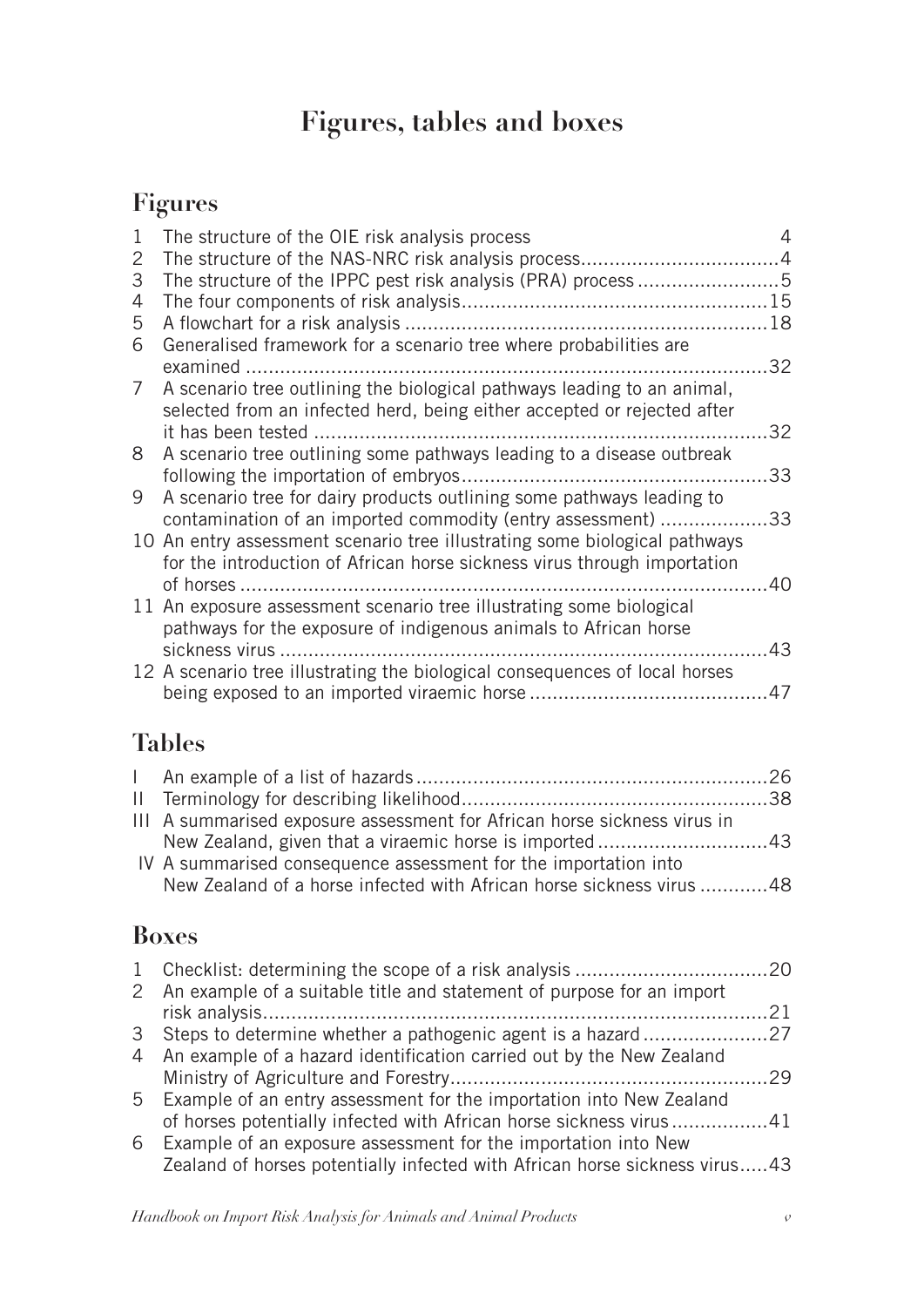|   | 7 Example of a consequence assessment for the importation into New         |  |
|---|----------------------------------------------------------------------------|--|
|   | Zealand of horses potentially infected with African horse sickness virus47 |  |
|   |                                                                            |  |
| 9 | Example of a risk estimation for the importation into New Zealand          |  |
|   |                                                                            |  |
|   | 10 Steps involved in identifying, evaluating and selecting sanitary        |  |
|   | measures to effectively manage risks in order to achieve an importing      |  |
|   |                                                                            |  |
|   | 11 An example of risk management for the importation into New Zealand      |  |
|   | of horses potentially infected with African horse sickness virus55         |  |
|   |                                                                            |  |
|   |                                                                            |  |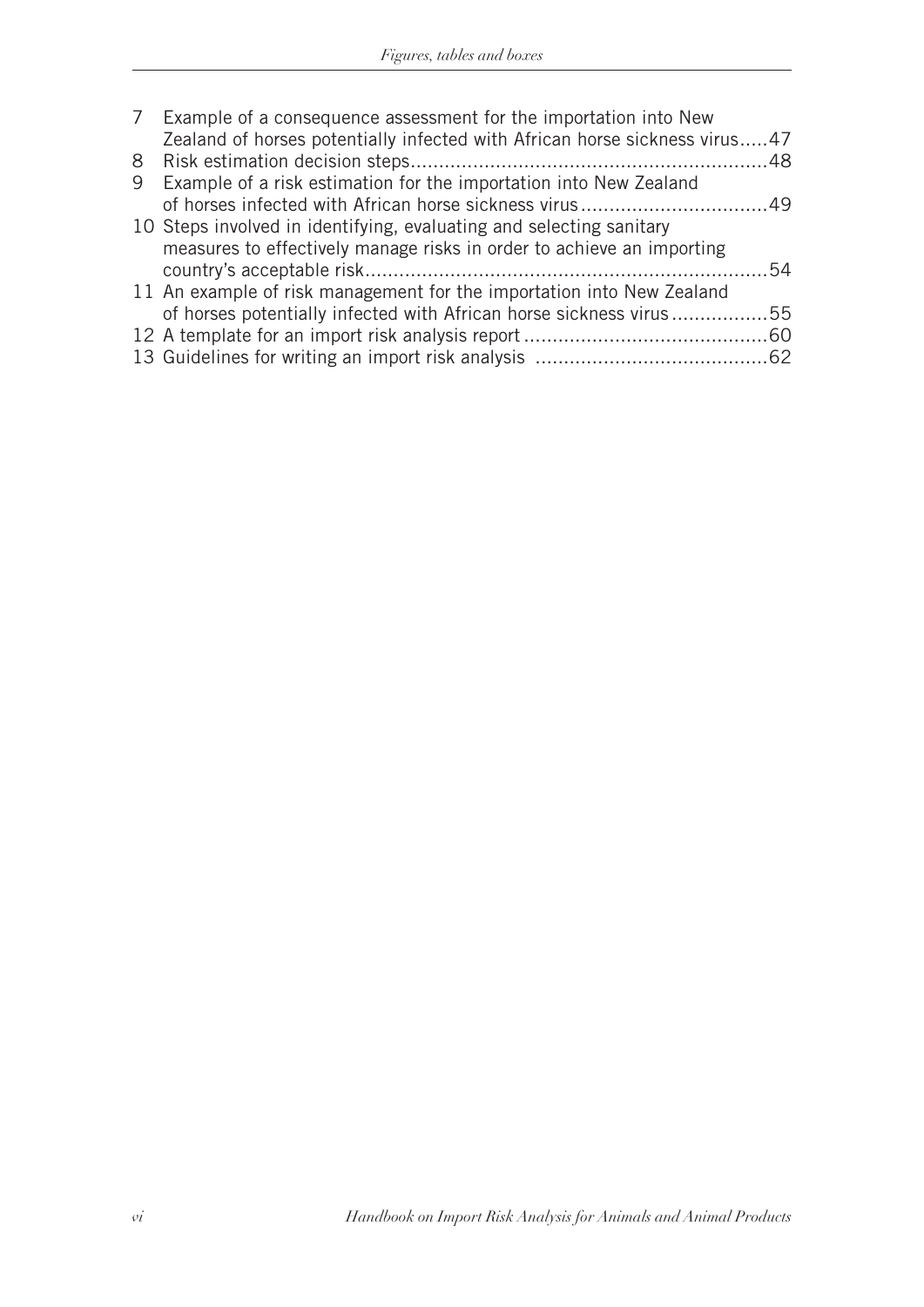# **Acknowledgements**

# **Second Edition**

The First Edition (2004) of the *Handbook on Import Risk Analysis for Animals an Animal Products Volume 1. Introduction and Qualitative Risk Analysis* was revised and edited by an *ad hoc* Group convened by the Director General of the OIE, Dr Bernard Vallat:

#### **Gideon Brückner** (*ad hoc* Group Chairman)

President, OIE Scientific Commission for Animal Diseases South Africa

#### **Stuart MacDiarmid**

Ministry of Agriculture and Forestry New Zealand

#### **Noel Murray**

Canadian Food Inspection Agency Canada

#### **Frank Berthe**

European Food Safety Authority **Italy** 

#### **Christine Müller-Graf** Federal Institute for Risk Assessment

Germany

### **Katsuaki Sugiura**

Food and Agricultural Materials Inspection Centre Japan

### **Cristóbal Zepeda**

OIE Collaborating Centre for Animal Disease Surveillance Systems and Risk Analysis USDA-APHIS-VS-CEAH United States of America

#### **Sarah Kahn** International Trade Department OIE

**Gillian Mylrea** International Trade Department OIE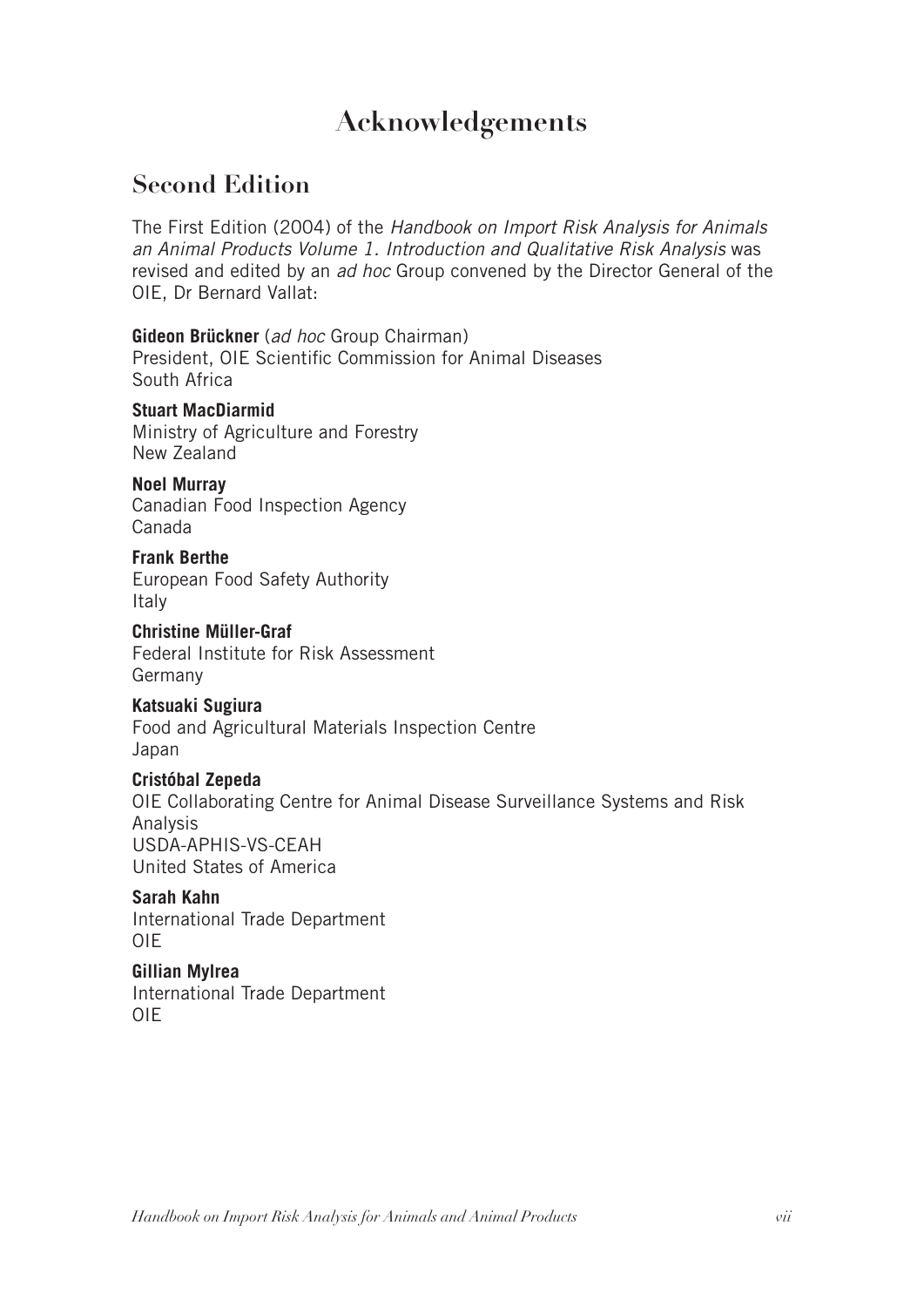# **Authors of the First Edition (2004)**

#### **Chief author**

#### **Noel Murray**

Ministry of Agriculture and Forestry New Zealand

### **Co-authors**

**Stuart C. MacDiarmid** Ministry of Agriculture and Forestry New Zealand

### **Marion Wooldridge**

Veterinary Laboratories Agency (Weybridge) United Kingdom

#### **Bruce Gummow**

Faculty of Veterinary Science University of Pretoria South Africa

#### **Randall S. Morley**

Canadian Food Inspection Agency Canada

**Stephen E. Weber** Centers for Epidemiology and Animal Health Fort Collins United States of America

# **Armando Giovannini**

Istituto Zooprofilattico Sperimentale dell'Abruzzo e del Molise Italy

### **David Wilson**

International Trade Department OIE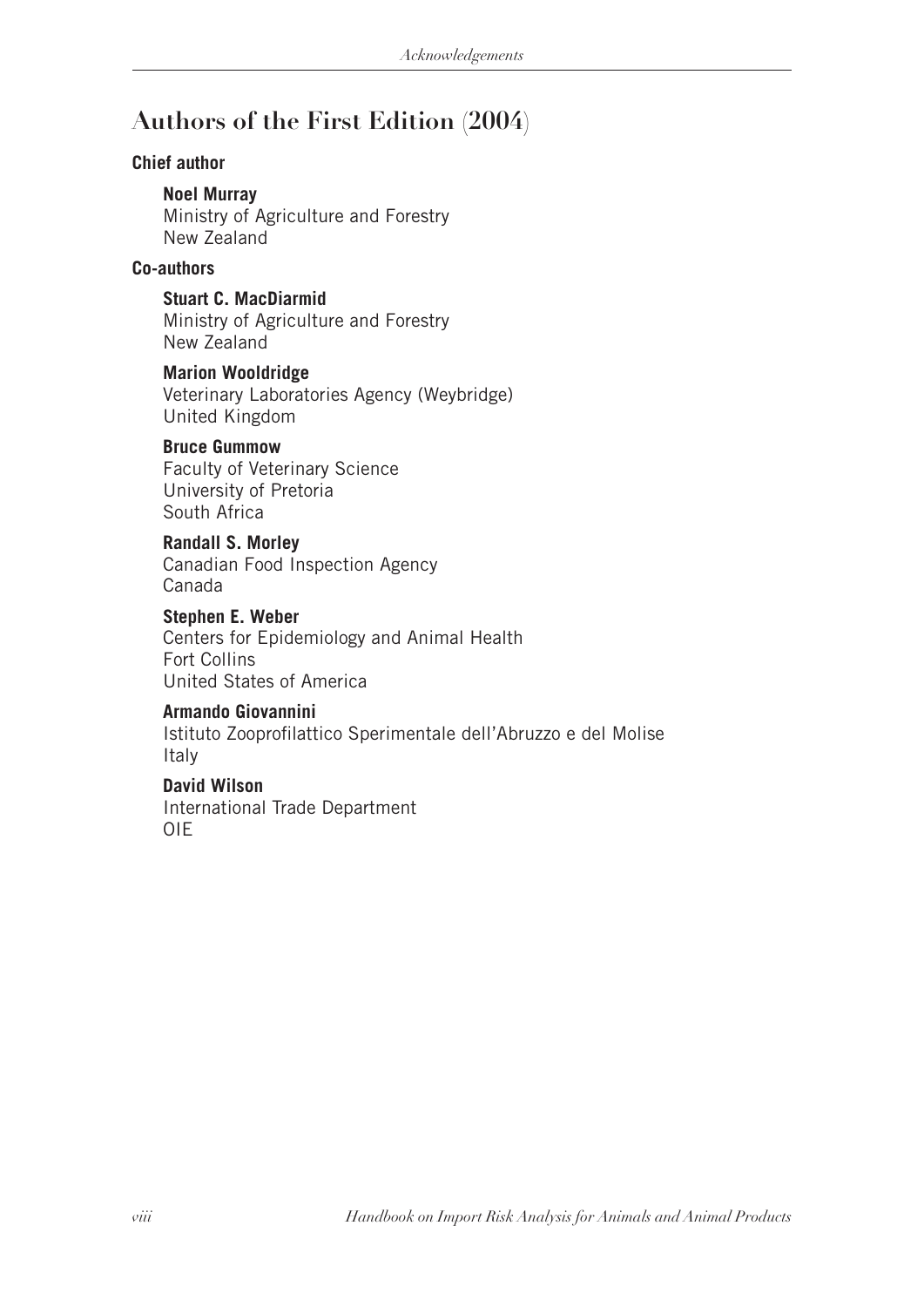# **Foreword**

The importation of animals and their products involves a degree of disease risk to the importing country. This risk may be presented by one or several diseases or pathogenic agents. The Agreement on the Application of Sanitary and Phytosanitary Measures (the SPS Agreement) of the World Trade Organization (WTO) allows WTO Members two options in setting sanitary measures to protect against such risks. The SPS Agreement strongly encourages Members to base their sanitary measures on international standards such as the OIE *Terrestrial Animal Health Code* and the OIE *Aquatic Animal Health Code*. However, in the absence of relevant standards or when Members choose to adopt a higher level of protection than that provided by such standards, science-based risk analysis is essential to determine whether importation of a particular commodity poses a significant risk to human or animal health, and if so, what sanitary measures could be adopted to reduce that risk to an acceptable level. Under the SPS Agreement, the level of protection applied to imports should not be stricter than that applied to domestic products that present comparable SPS risks.

Risk analysis is a tool intended to provide decision makers with an objective, repeatable and documented assessment of the risks posed by a particular course of action. In this regard, the principal aim of import risk analysis, an important and evolving discipline, is to provide importing countries with an objective and defensible method of assessing the disease risks associated with the importation of animals and their products.

Volume 1 of this *Handbook* was first published in 2004. It introduced the concepts of import risk analysis and discussed qualitative risk analysis, and Volume 2, also published for the first time in 2004, addresses quantitative risk analysis. In 2009 Volume 1 was updated by an OIE group of internationally recognised experts who were convened to produce a revised second edition. The key issues in the discipline are explained within the frameworks provided by the SPS Agreement and the chapters on risk analysis in the OIE *Codes.* In addition to taking account of relevant new information, the main goal of the revision was to make Volume 1 more suitable for use as a training tool, particularly for veterinarians in developing countries, by the provision of tested practical examples.

This handbook will provide valuable practical guidance to Veterinary Services needing to analyse the risks posed by imports, to ensure that stakeholders, risk analysts and decision makers can be confident that the disease risks posed have been identified and can be managed effectively. The handbook will also be useful as a training aid to address the critical need for capacity building in this discipline.

My sincere thanks go to the experts and the International Trade Department who accepted this task on behalf of the OIE.

In addition to selling the publication, the OIE is publishing the *Handbook* online to ensure that this important information is accessible to Veterinary Services and their stakeholders worldwide.

> Dr Bernard Vallat Director General, OIE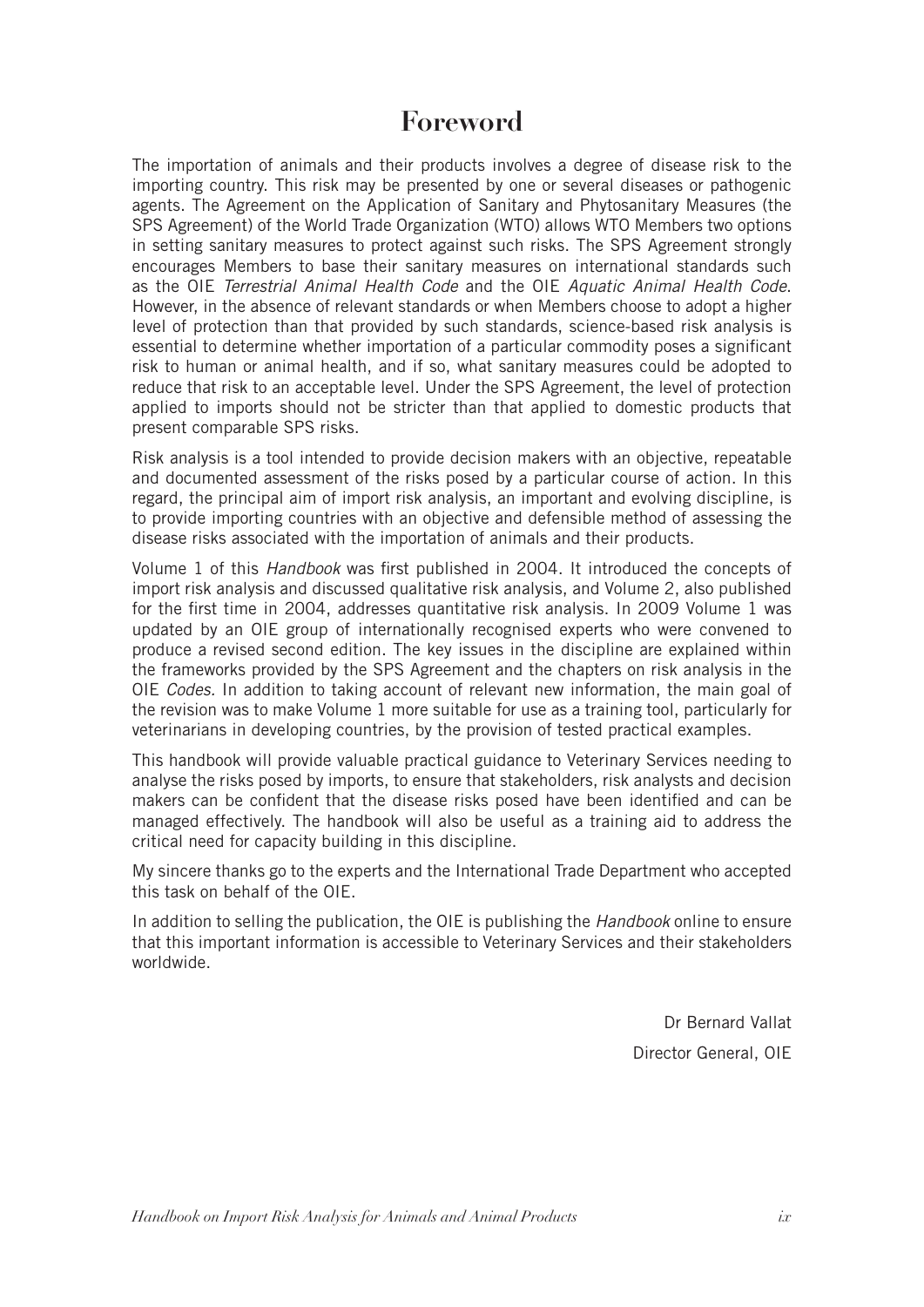# **Glossary**

Different disciplines may use technical terms with different definitions. For the purposes of this *Handbook*, the following definitions apply:

**Acceptable risk**: Risk level judged by each OIE Member to be compatible with the protection of animal and public health within its country. The equivalent term used in the SPS Agreement is appropriate level of protection (ALOP).

#### *Aquatic Code*: The OIE *Aquatic Animal Health Code*.

**Commodity**: Live animals, products of animal origin, animal genetic material, biological products and pathological material.

**Competent Authority**: The Veterinary Authority or other Governmental Authority of a Member having the responsibility and competence for ensuring or supervising the implementation of animal health and welfare measures, international veterinary certification and other standards and recommendations in the *Aquatic* and *Terrestrial Codes* in the whole territory.

**Consequence assessment:** The process of describing the relationship between specified exposures to a biological agent and the consequences of those exposures. A causal process must exist by which exposures produce adverse health or environmental consequences, which may in turn lead to socio-economic consequences. The consequence assessment describes the consequences of a given exposure and estimates the probability of their occurring.

**Entry assessment** (formerly known as release assessment): The process of describing the biological pathway(s) necessary for an importation activity to 'release' (that is, introduce) pathogenic agents into a particular environment, and estimating the probability, either qualitatively or quantitatively, of that complete process occurring.<sup>1</sup>

**Exposure assessment**: The process of describing the biological pathway(s) necessary for exposure of animals and humans in the importing country to the hazards (in this case the pathogenic agents) released from a given risk source, and estimating the probability of the exposure(s) occurring, either qualitatively or quantitatively.

**Hazard**: a biological, chemical or physical agent in, or a condition of, an animal or animal product with the potential to cause an adverse health effect.

**Hazard identification**: The process of identifying the pathogenic agents that could potentially be introduced in the commodity considered for importation.

**Qualitative risk assessment**: An assessment where the outputs on the likelihood of the outcome or the magnitude of the consequences are expressed in qualitative terms such as high, medium, low or negligible.

**Quantitative risk assessment**: An assessment where the outputs of the risk assessment are expressed numerically.

**Risk**: The likelihood of the occurrence and the likely magnitude of the biological and economic consequences of an adverse event or effect to animal or human health.

**Risk analysis**: The process composed of hazard identification, risk assessment, risk management and risk communication.

<sup>1</sup> The terms 'likelihood' and 'probability' may be used interchangeably. There is a tendency to use the term 'probability' when referring to quantified risk, and 'likelihood' when risk has been assessed qualitatively. However, both terms are correct.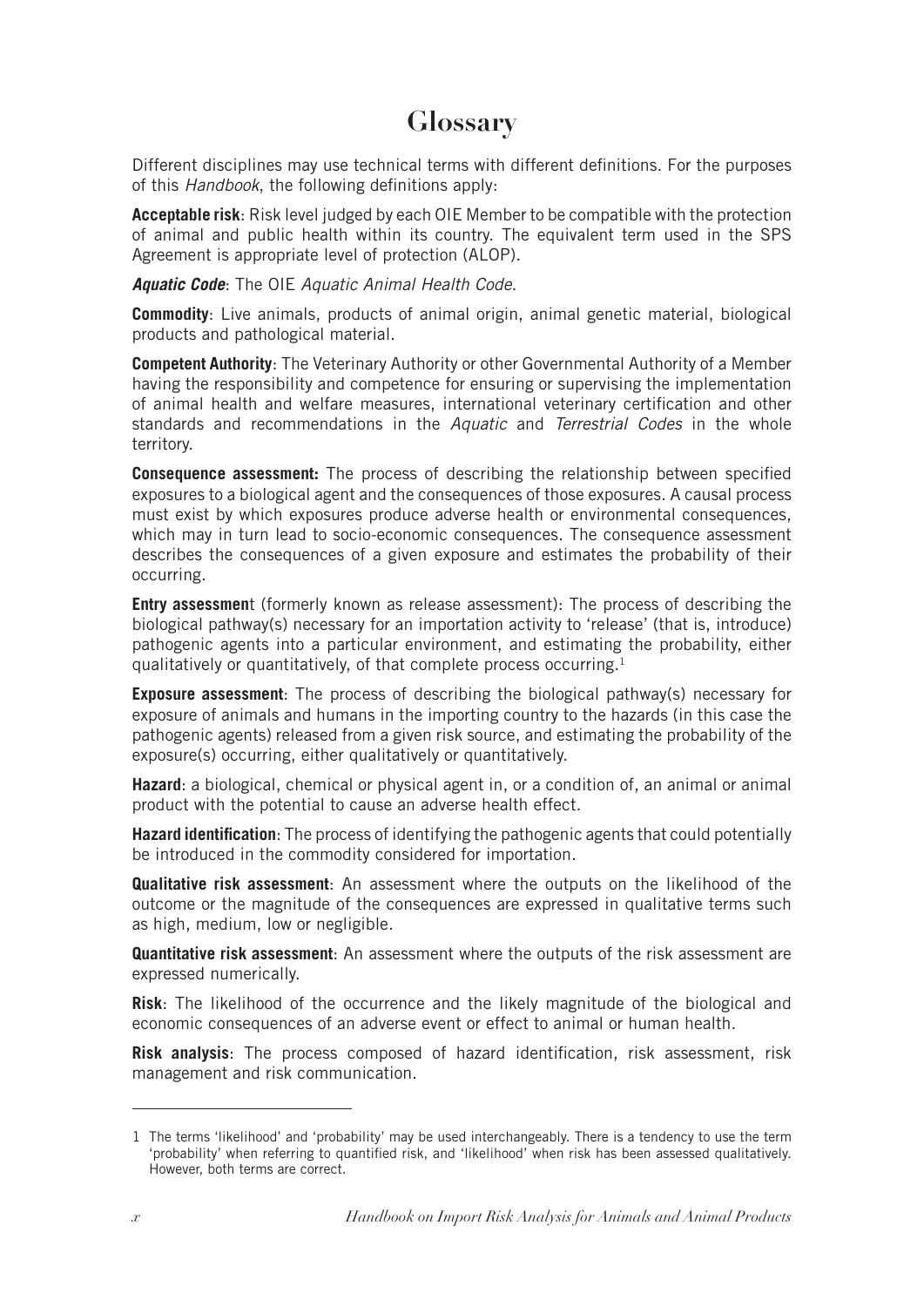**Risk assessment**: The evaluation of the likelihood and the biological and economic consequences of the entry, establishment, and spread of a hazard within the territory of an importing country.

**Risk communication**: The interactive transmission and exchange of information and opinions throughout the risk analysis process concerning risk, risk-related factors and risk perceptions among risk assessors, risk managers, risk communicators, the general public and other interested parties.

**Risk estimation**: The process of integrating the results from the entry assessment, exposure assessment, and consequence assessment to produce overall measures of risks associated with the hazards identified at the outset.

**Risk evaluation**: The process of comparing the risk estimated in the risk assessment with the Member's appropriate level of protection.

**Risk management**: The process of identifying, selecting and implementing measures that can be applied to reduce the level of risk.

**Sanitary measure**: A measure, such as those described in various chapters of the *Aquatic*  and *Terrestrial Codes*, destined to protect animal or human health or life within the territory of the OIE Member from risks arising from the entry, establishment and/or spread of a hazard.

*Terrestrial Code*: The OIE *Terrestrial Animal Health Code.*

**Transparency**: The comprehensive documentation of all data, information, assumptions, methods, results, discussion and conclusions used in the risk analysis. Conclusions should be supported by an objective and logical discussion, and the document should be fully referenced.

**Uncertainty**: The lack of precise knowledge of the input values which is due to measurement error or to lack of knowledge of the steps required, and the pathways from hazard to risk, when building the scenario being assessed.

**Variability**: A real-world complexity in which the value of an input is not the same for each case due to natural diversity in a given population.

**Veterinary Authority**: The Governmental Authority of an OIE Member, comprising veterinarians, other professionals and para-professionals, having the responsibility and competence for ensuring or supervising the implementation of animal health and welfare measures, international veterinary certification and other standards and recommendations in the *Aquatic* and *Terrestrial Codes* in the whole territory.

**Veterinary Services**: The governmental and non-governmental organisations that implement animal health and welfare measures and other standards and recommendations in the *Aquatic* and *Terrestrial Codes* in the territory. The Veterinary Services are under the overall control and direction of the Veterinary Authority. Private-sector organisations, veterinarians, veterinary paraprofessionals or aquatic animal health professionals are normally accredited or approved by the Veterinary Authority to deliver the delegated functions.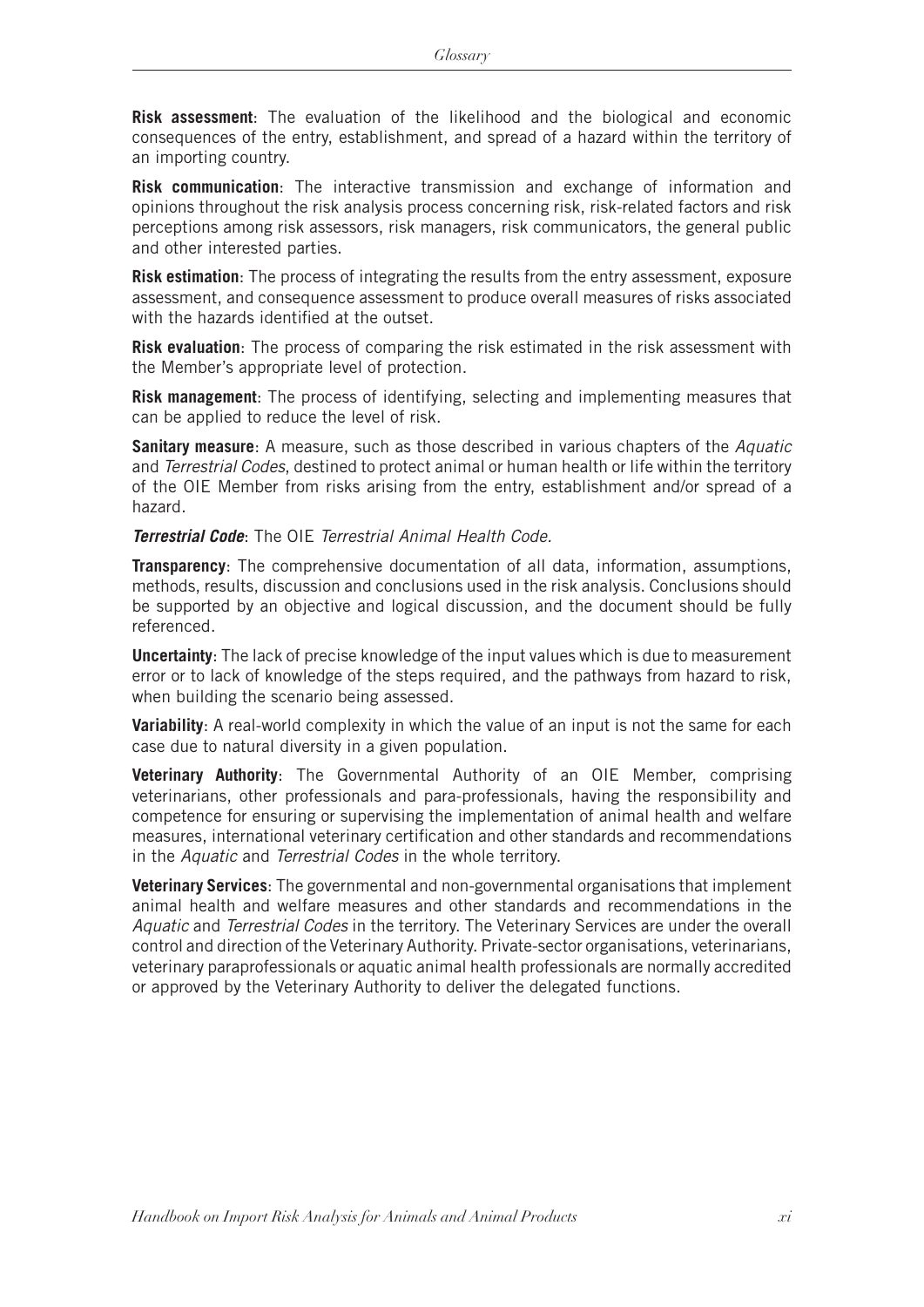# **Abbreviations**

| <b>AHS</b>   | African horse sickness                                                                          |
|--------------|-------------------------------------------------------------------------------------------------|
| <b>CITES</b> | Convention on International Trade in Endangered Species of Wild Fauna<br>and Flora              |
| <b>FAO</b>   | Food and Agriculture Organization of the United Nations                                         |
| <b>HACCP</b> | Hazard Analysis Critical Control Points                                                         |
| <b>IPPC</b>  | International Plant Protection Convention                                                       |
| <b>ISPM</b>  | International Standard for Phytosanitary Measures                                               |
| <b>NAS</b>   | National Academy of Sciences (USA)                                                              |
| <b>NRC</b>   | National Research Council (USA)                                                                 |
| OIE.         | World Organisation for Animal Health                                                            |
|              | SPS Agreement WTO Agreement on the Application of Sanitary and Phytosanitary<br><b>Measures</b> |
| <b>WTO</b>   | World Trade Organization                                                                        |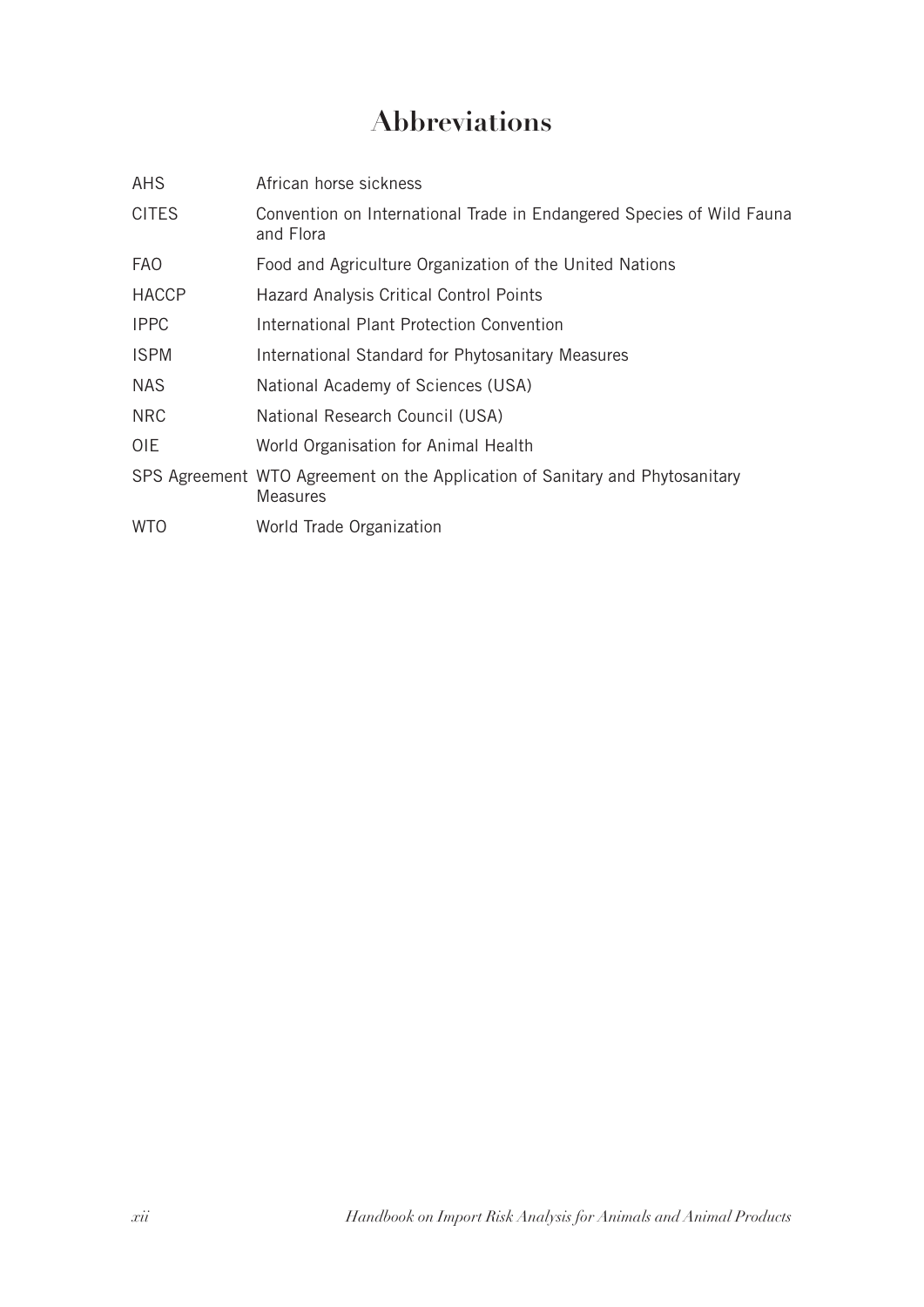# **Chapter 1 Introduction to import risk analysis**

# **1. Introduction**

The objective of this handbook is to provide an international reference text on qualitative import risk analysis for animals and animal products based on the *Terrestrial Animal Health Code* (*Terrestrial Code*) and *Aquatic Animal Health Code* (*Aquatic Code*) (the *Codes*) of the World Organisation for Animal Health (OIE).

Animal health risk analysis is a relatively new and evolving discipline. This *Handbook*  outlines the international obligations with respect to the World Trade Organization (WTO) Agreement on the Application of Sanitary and Phytosanitary Measures (SPS Agreement), and provides a framework for the risk analysis process based on the standards described in the *Codes.* This is intended to ensure that stakeholders, risk analysts and decision makers can be confident that the disease risks posed by imported goods are identified and managed effectively.

The qualitative approach is suitable for the majority of import risk analyses, and is currently the most common type of assessment undertaken to support routine import decision making. However, in some circumstances it may be desirable to undertake a quantitative risk analysis: for example, to gain further insights into a particular problem, to identify critical steps or to compare sanitary measures. Quantification involves developing a mathematical model to link the steps of the risk pathway, which are expressed numerically. The results are also expressed numerically. For a detailed description of quantitative risk analysis, the reader is referred to Volume 2 of this *Handbook* (OIE, 2004).

Animal import risk analysis is concerned with guiding the decision-making process in a structured manner to effectively manage the disease risks associated with the importation of live animals, semen, embryos/ova, biological products, pathological material, and commodities intended for human consumption, for animal feeding, for pharmaceutical or surgical use, or for agricultural or industrial use. In this context risk has two components: one, the likelihood<sup>1</sup> of a disease entering, establishing or spreading in the importing country, and two, its impact on animal or human health, the environment and the economy.

Some form of risk analysis has always been undertaken, or decision makers have used various alternative means of guiding a decision on the feasibility of a particular import. However, it is only since the early 1990s, particularly following the implementation of the SPS Agreement and the recognition of the OIE standards as references for this Agreement, that documented methodologies have been developed and transparent processes have emerged.

The OIE and its sister standard-setting organisations recognised under the SPS Agreement, the International Plant Protection Convention and the Codex Alimentarius Commission, have all developed guidelines on the risk analysis methodology to be used to assist decision makers in answering the following questions:

- What can go wrong?
- How likely is it to go wrong?

<sup>1</sup> The terms 'likelihood' and 'probability' may be used interchangeably. There is a tendency to use the term 'probability' when referring to quantified risk, and 'likelihood' when risk has been assessed qualitatively. However, both terms are correct.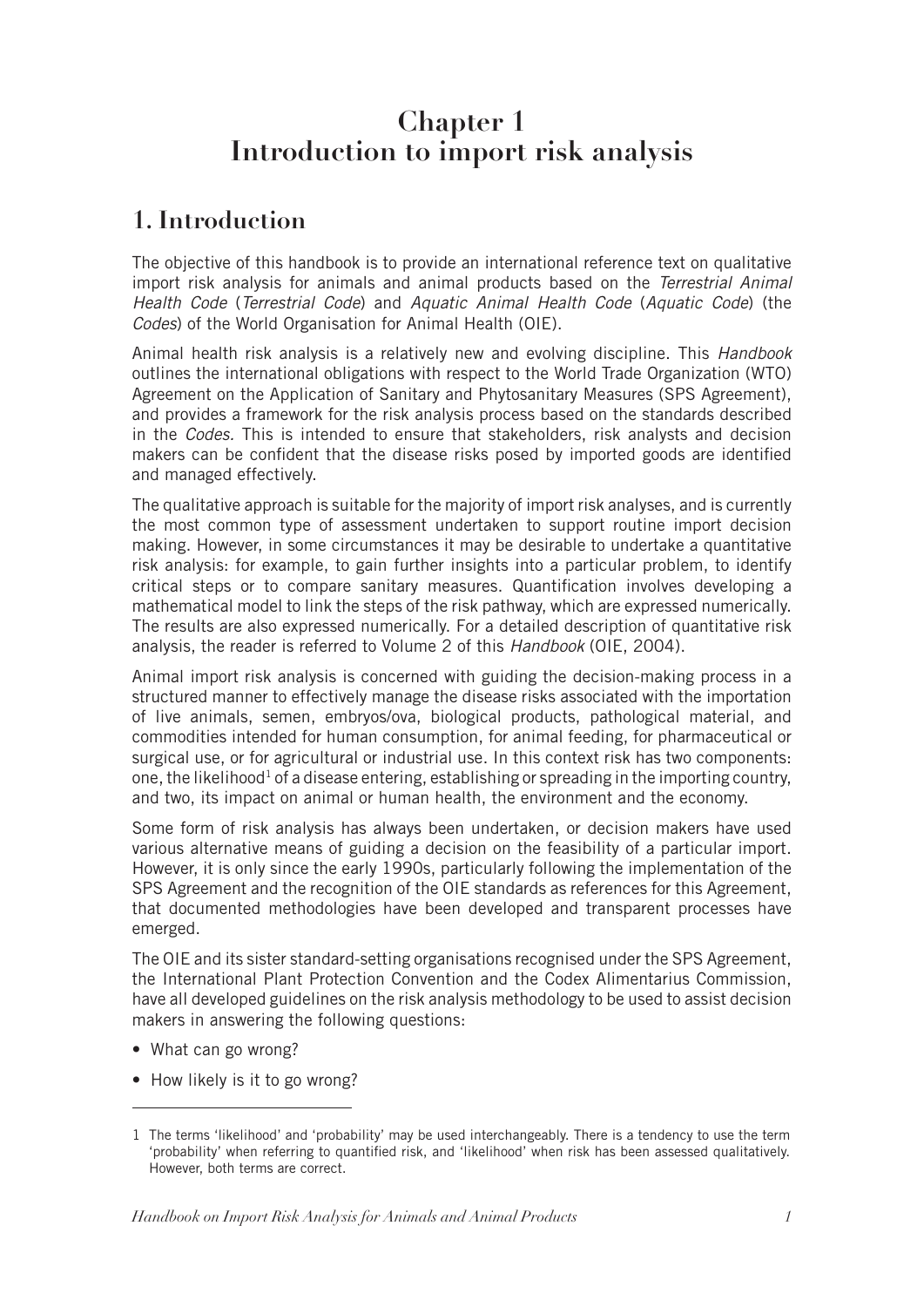- What are the consequences of it going wrong?
- What can be done to reduce the likelihood and/or the consequences of its going wrong?

In conducting a qualitative risk analysis, a number of important steps must be worked through in a systematic manner, while keeping the assessment as simple as possible. In summary, these include:

- 1. Determine the scope of the risk analysis;
- 2. State the question to be answered clearly and explicitly;
- 3. Assemble the team;
- 4. Develop a risk communication strategy;
- 5. Determine the information required;
- 6. Determine the approach:
	- determine what information is available for each step in the assessment
	- identify the populations of interest
	- estimate the likelihood of the hazard(s) being imported
	- estimate the likelihood of susceptible animals or humans being exposed to the hazards
	- estimate the likely consequences of susceptible animals or humans being exposed to the hazards
	- decide whether risk management measures are warranted;
- 7. Examine the risk management strategies available;
- 8. Formulate a programme of risk management measures;
- 9. Document the assumptions, evidence, data and uncertainties for each variable;
- 10.Consider how the data and the results should be presented to facilitate communication;
- 11.Commission a peer review of the risk analysis, and address input;
- 12.Publish the full risk analysis.

Risk analysis is a structured process designed to aid decision making in the face of uncertainty. While risk analysis strives for objectivity, essential data are often lacking. Therefore assumptions are unavoidable, and in the interests of transparency, these must be stated explicitly and justified. While the focus of this volume, and Volume 2 (OIE, 2004), is on risk analysis with respect to importation of animals and animal products, we hope that the reader will find the techniques described in this *Handbook* useful in all animal health decision making in the face of uncertainty.

# **2. What is risk?**

Risk is usually defined as the chance of encountering some form of harm, loss or damage. For this reason it has two components: the chance, or probability, of something happening; and if it does happen, the consequences. Because of the element of chance, we can never predict exactly what will happen. There is, however, a certain probability of any particular outcome occurring.

In addition to the above, we need to also consider a third element of risk. Many actions are considered to be 'risky', such as, for example, living near a nuclear power plant,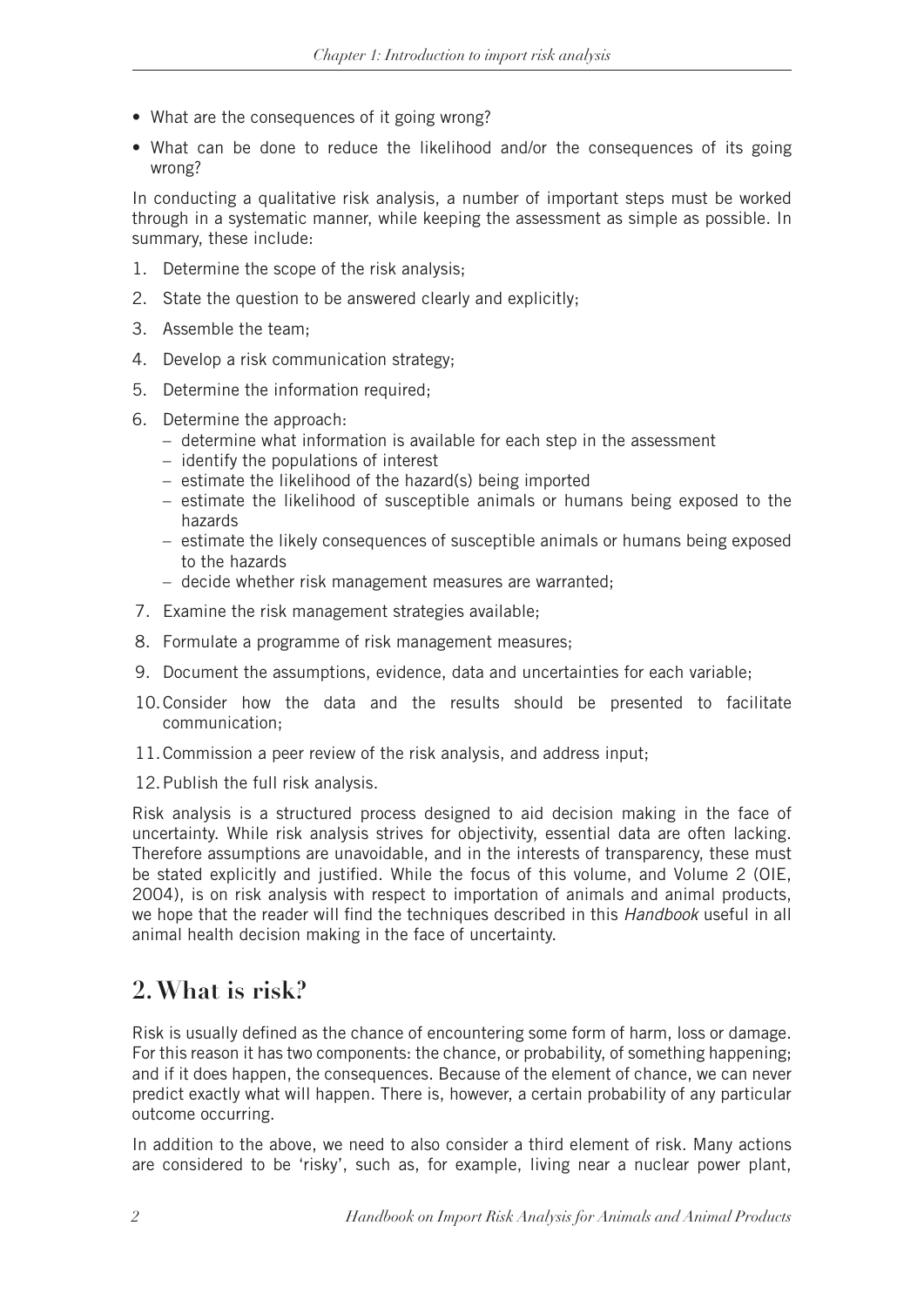while others, such as walking down a flight of stairs, are not usually considered in the same light. Although the consequences of a nuclear accident could be devastating, the chance of an accident occurring in a modern reactor is probably remote. Similarly, while the consequences of falling down some stairs could be serious for the person involved, the chance of such an accident may also be remote. So why is one of these activities considered to be more risky than the other? The answer lies in the way risk is perceived. Issues such as whether the risk is borne voluntarily, the magnitude of its consequences, its familiarity, to what extent it is dreaded, and how preventable it is, all influence the perception of risk.

# **3. Approaches to risk analysis**

Terminology varies across disciplines and countries regarding the meaning of 'risk analysis'. For some, the process of estimating the probability and impact of a particular risk is termed 'risk analysis'. In the context of import risk analysis this process is referred to as 'risk assessment', while the term 'risk analysis' refers to a wider process, which embraces a series of steps from hazard identification, through qualitative or quantitative assessments of risk, to the resultant management decisions. Import risk analysis also includes communication with stakeholders throughout the process.

The risk analysis process usually comprises four components:

- 1. Hazard identification
- 2. Risk assessment
- 3. Risk management
- 4. Risk communication.

However, in the biological field, several systems of terminology are in use to describe the process of risk analysis. The system adopted for use in the *Codes* is the one more generally used in the animal health field, and is the one used in this book. It is based on the system first described by Covello and Merkhofer (1993). In this system, risk assessment follows hazard identification, which is considered a separate step and is completed first. This is followed by the four steps of the risk assessment process: entry assessment, exposure assessment, consequence assessment and risk estimation (Fig. 1).

# *3.1. Codex Alimentarius Commission*

Another set of terminology commonly used in biological risk assessment is that of the National Academy of Sciences-National Research Council (NAS-NRC) model (NRC, 1983). This terminology is used by the Codex Alimentarius Commission of the Food and Agriculture Organization of the United Nations (FAO)/World Health Organization (WHO) specifically for microbiological food safety risk assessment. The NAS-NRC model and the derived Codex system are briefly described here to avoid confusion, because import risk analysts may encounter these models in other contexts.

The NAS-NRC system divides risk assessment into the following four steps: hazard identification, hazard characterisation, exposure assessment, and risk characterisation. Within the NAS-NRC system, hazard identification is included as a part of risk assessment rather than preceding it as in the OIE system. The exposure assessment in the Codex system includes both the entry assessment and exposure assessment components of the OIE system. The other difference between the two systems is the assessment of consequence, called hazard characterisation in the NAS-NRC framework and consequence assessment in the OIE system (Fig. 2).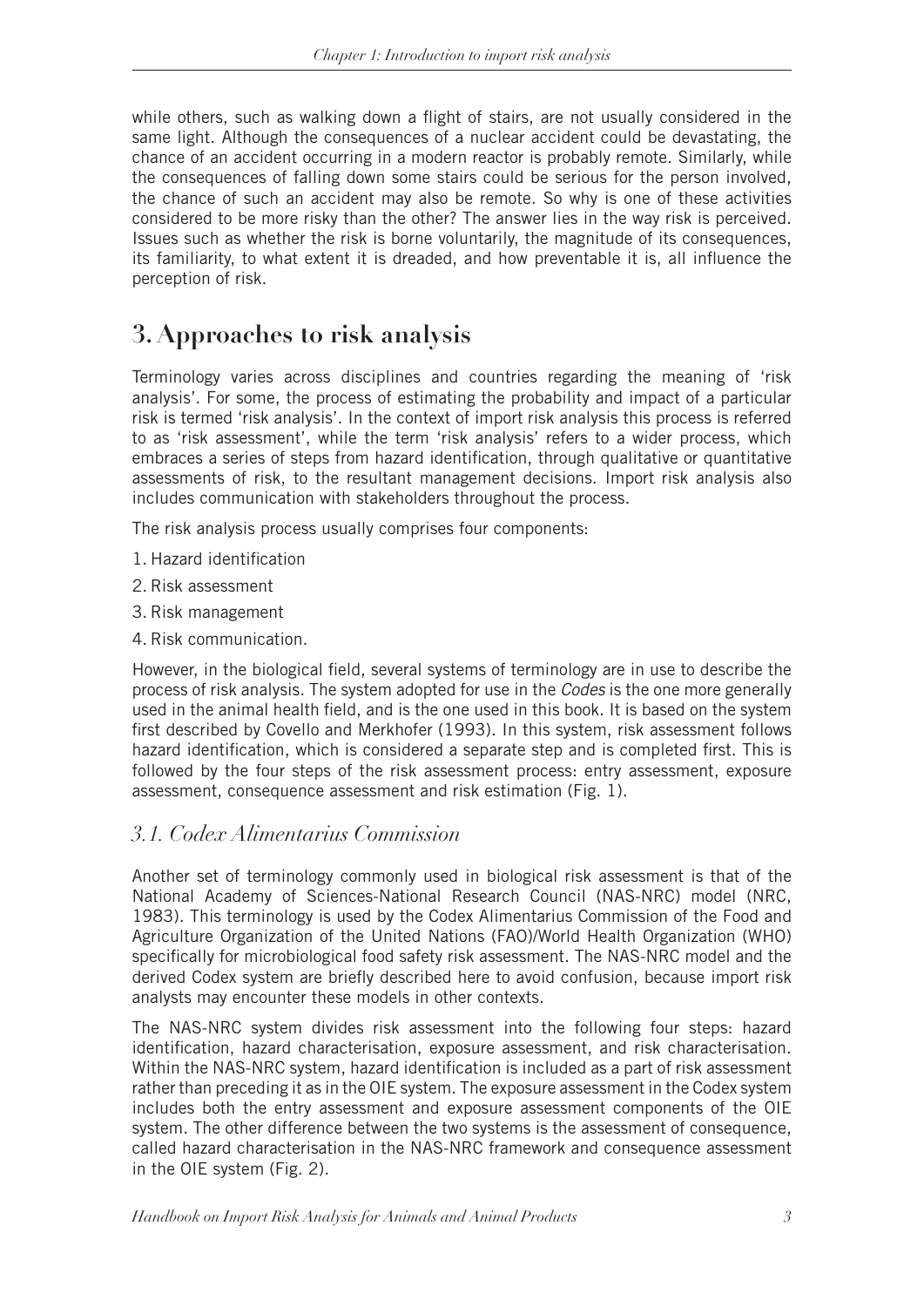

**Figure 1** The structure of the OIE risk analysis process

The NAS-NRC system was developed in response to the need to set maximum limits of chemical substances in the environment, food and so on. The risk assessments undertaken using this system were therefore designed to answer the question: 'What is the maximum amount of a substance (or pathogen) to which a person should be allowed to be exposed from a particular source?' The framework used in this model is therefore designed as a regulatory tool for setting allowed, acceptable or tolerable levels of contaminants and pathogens in food, and is the system most frequently used by toxicologists.



**Figure 2** The structure of the NAS-NRC risk analysis process

# *3.2. International Plant Protection Convention (IPPC)*

In the international regulation of matters relating to plant health, the OIE's sister standard-setting organisation is the IPPC. The IPPC is part of the FAO, and is recognised by the WTO under the SPS Agreement as being responsible for developing International Standards for Phytosanitary Measures (ISPMs) to guide governments wishing to protect their plant resources from harmful pests as a result of international trade in plants and plant products. ISPM 11 provides guidelines for the conduct of pest risk analyses (PRAs)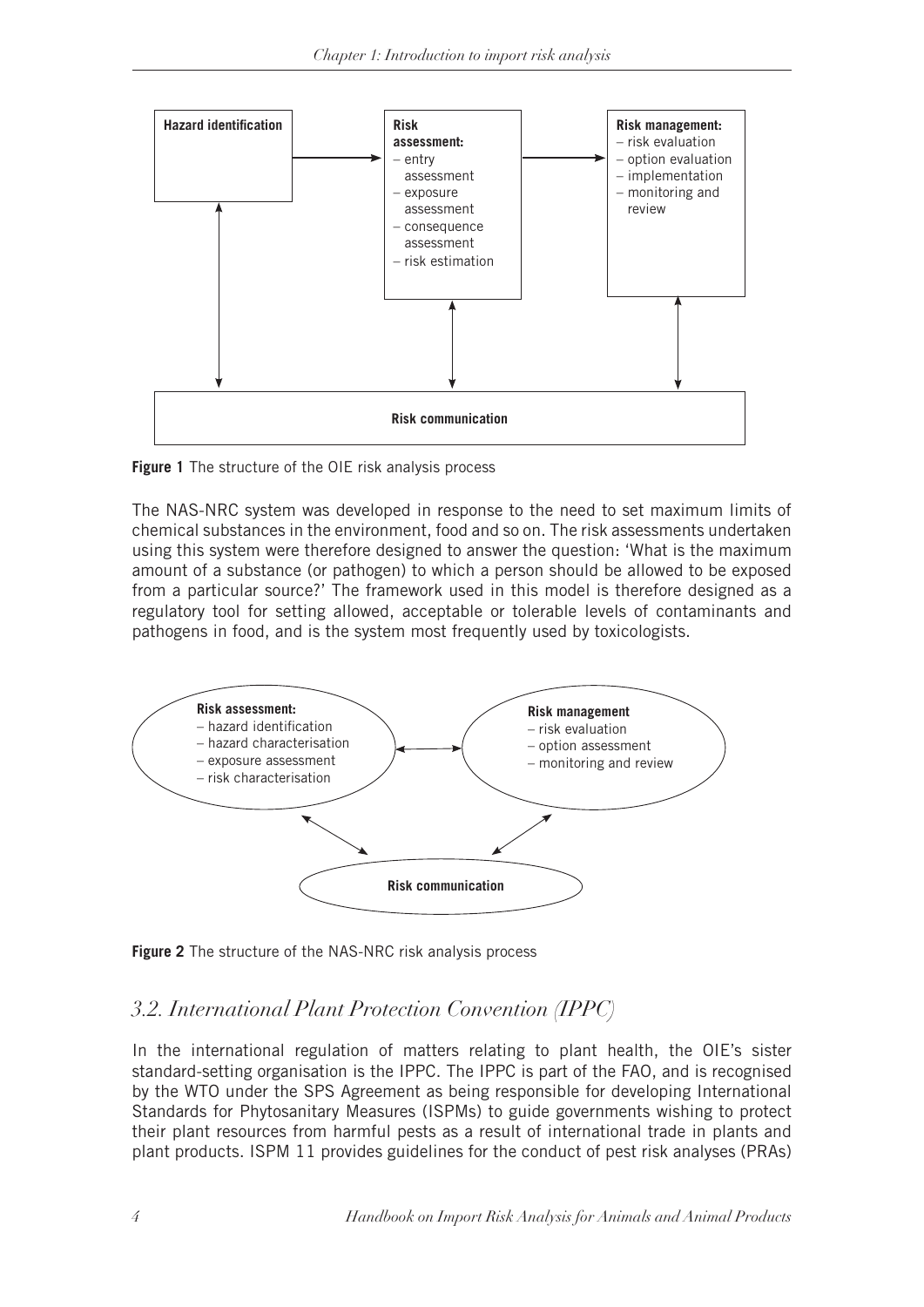to determine whether a pest is of potential economic importance to an area in which it is not present or is under official control. Such a pest is designated a 'quarantine pest'.

The objectives of a PRA are, for a specified area, to identify pests and/or pathways of quarantine concern and evaluate the risk presented, to identify endangered areas, and if appropriate, to identify risk management options. The PRA process for quarantine pests is defined by three stages (Fig. 3):

- Stage 1 (process initiation) identifies when pest(s) and/or pathway(s) are of quarantine concern and should be considered for subsequent risk assessment;
- Stage 2 (risk assessment) begins with the categorisation of individual pests to determine whether the criteria for a quarantine pest are satisfied. Risk assessment continues with an evaluation of the probability of pest introduction and spread, and of the potential economic consequences;
- Stage 3 (risk management) identifies risk management options for reducing the risks identified at stage 2. These are evaluated for efficacy, feasibility and impact in order to select those that are appropriate.



**Figure 3** The structure of the IPPC pest risk analysis (PRA) process

The steps in the process are similar to those described in the *Code*, with the main exception being that the IPPC includes pest categorisation (equivalent to hazard identification) within risk assessment, rather than as a separate procedure. The outcomes of IRAs and PRAs are normally described in identical terms.

# *3.3. World Organisation for Animal Health (OIE)*

The Covello and Merkhofer (1993) model for risk assessment, adopted by the OIE, is designed to assess the actual magnitude of the risk for specified consequences in a given situation. It can then be used to decide whether the risk is acceptable as it stands, or whether sanitary measures are required to reduce the risk to an acceptable level. Risk assessments using this system are designed to answer the question: 'What is the likelihood of specified consequences (the adverse human health, animal health, economic or environmental effects of interest) occurring as a result of exposure to a particular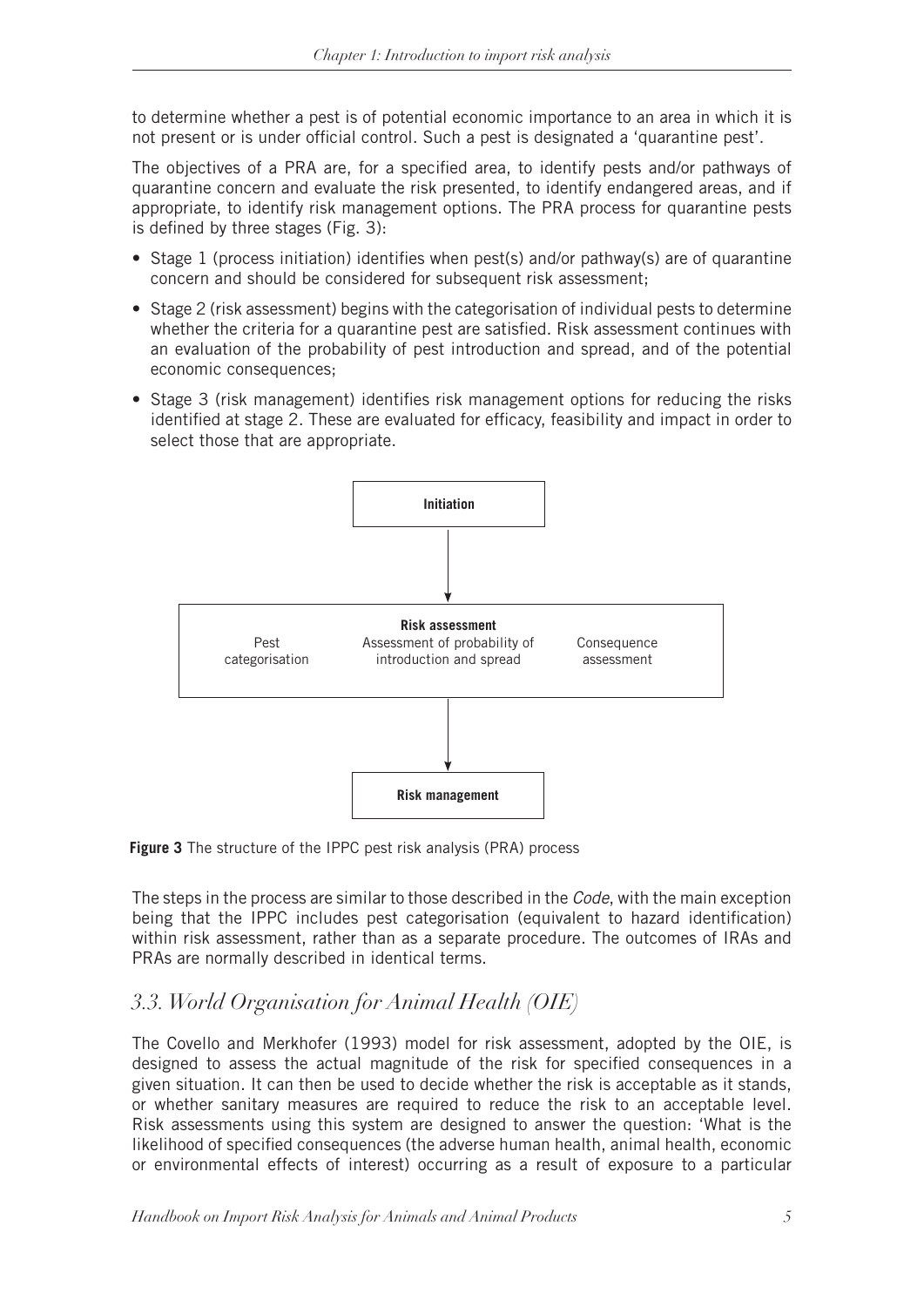substance or pathogen that came from a defined release source?' This system is more versatile than the NAS-NRC system, and can be applied to various risk questions, making it the system of choice for many risk assessors.

# **4. Import risk analysis for animals and animal products**

The importation of animals and animal products involves a degree of disease risk to the importing country. There may be multiple risks associated with a proposed importation.

The principal aim of import risk analysis is to provide importing countries with an objective and defensible method of assessing the disease risks associated with the importation of animals, animal products, animal genetic material, feedstuffs, biological products and pathological material. Transparency – that is, the comprehensive documentation of all data, information, assumptions, methods, results, discussion and conclusions – is essential, because data are often uncertain or incomplete, and without full documentation, the distinction between facts and the analyst's value judgements may not be clear. Transparency is also necessary to provide trading partners and stakeholders with clear reasons for the risk management decision.

# **5. World Trade Organization Agreement on the Application of Sanitary and Phytosanitary Measures**

Members of the World Trade Organization (WTO) have certain rights and obligations. Under the Application of Sanitary and Phytosanitary Measures Agreement (SPS Agreement) (WTO 1994), Members can employ sanitary or phytosanitary measures to the extent necessary to protect human, animal or plant life or health. These measures must not be applied arbitrarily, or result in discrimination between Members where similar conditions prevail, or constitute a disguised restriction on trade.

The SPS Agreement requires WTO Members to base their sanitary measures on international standards, guidelines and recommendations, where they exist. However, Members may choose to adopt measures that result in a higher level of protection than that provided by these texts if there is scientific justification, or if the level of protection provided by measures prescribed in the relevant text is considered insufficient. In such circumstances, Members are obliged to base such measures on a risk assessment and to adopt a consistent approach to risk management.

The SPS Agreement recognises the OIE as the international organisation responsible for the development and promotion of international standards, guidelines, and recommendations for animal health and zoonoses. The relevant international standards for trade in live animals and animal products are published in the *Terrestrial Code* (for mammals, birds and bees) and the *Aquatic Code* (for amphibians, crustaceans, fish and molluscs).

# *5.1. Types of risk analysis addressed in the SPS Agreement*

The SPS Agreement applies to SPS measures, which are defined as measures that are applied to address:

- animal or plant health risks arising from pests or diseases
- human health risks from diseases carried by animals, plants or their products
- human or animal health risks arising from food or feed safety risks
- $\bullet$  the risk of other damage arising from pests.<sup>2</sup>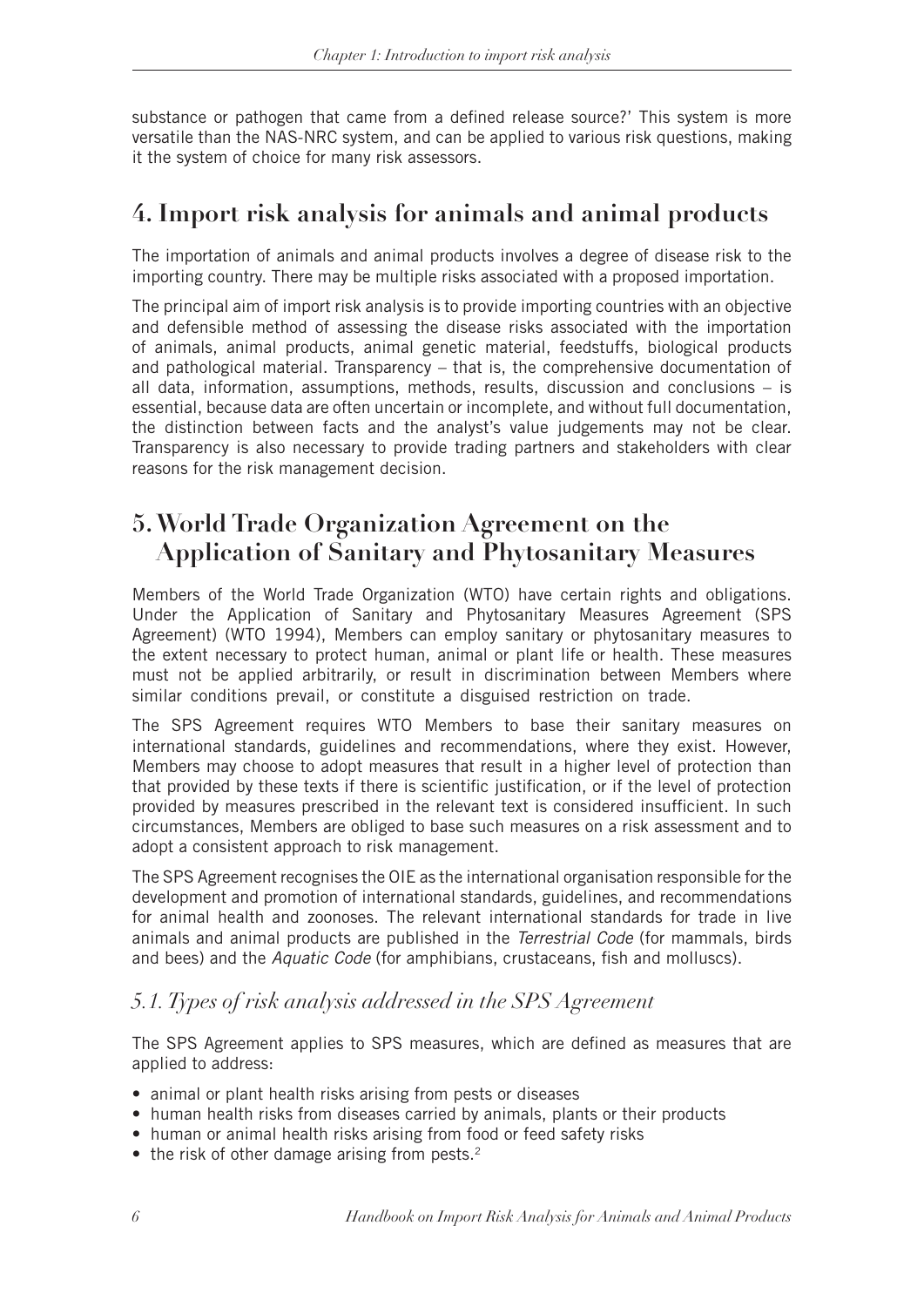These measures must be based on either an international standard or a risk assessment (SPS Agreement Articles 3.1, 3.3, 5.1).

The SPS Agreement contains two definitions of the term 'risk assessment', one for food safety risks and one for pest or disease risks (SPS Agreement Annex A, paragraph 4). According to these definitions, food safety risk assessments should address 'the potential for adverse effects on human or animal health from the presence of pathogenic agents, additives, contaminants or toxins in foods, beverages or feedstuffs'. Food safety risk assessments are not considered further in this *Handbook*.

Pest or disease risk assessments are defined as:

The evaluation of the likelihood of entry, establishment or spread of a pest or disease within the territory of an importing Member according to the sanitary or phytosanitary measures which might be applied, and of the associated potential biological and economic consequences (SPS Agreement Annex A, paragraph 4).

#### *5.2. Factors to take into account in a risk analysis*

Members should take into account the risk assessment techniques developed by the relevant international organizations, including the OIE (SPS Agreement, Article 5.1).

According to the jurisprudence coming from cases brought to the WTO dispute settlement system, risk assessments should include the following three steps (WTO, 1998a, 1998b):

- 1. Identify the diseases whose entry, establishment or spread a Member wants to prevent within its territory, as well as the potential biological and economic consequences associated with the entry, establishment or spread of these diseases;
- 2. Evaluate the likelihood of entry, establishment or spread of these diseases, as well as the associated potential biological and economic consequences;
- 3. Evaluate the likelihood of entry, establishment or spread of these diseases according to the SPS measures that might be applied.

In addition, the SPS Agreement (SPS Agreement, Article 5.2) identifies the following scientific and biological factors to be taken into account:

- available scientific evidence
- relevant processes and production methods
- relevant inspection, sampling and testing methods
- prevalence of specific diseases or pests
- existence of pest- or disease-free areas
- the existence of eradication or control programmes
- relevant ecological and environmental conditions
- quarantine or other treatment.

<sup>2</sup> SPS Agreement, Annex A, paragraph 1. These measures include all relevant laws, decrees, regulations, requirements and procedures including, inter alia, end product criteria; processes and production methods; testing, inspection, certification and approval procedures; quarantine treatments including relevant requirements associated with the transport of animals or plants, or with the materials necessary for their survival during transport; provisions on relevant statistical methods, sampling procedures and methods of risk assessment; and packaging and labeling requirements directly related to food safety.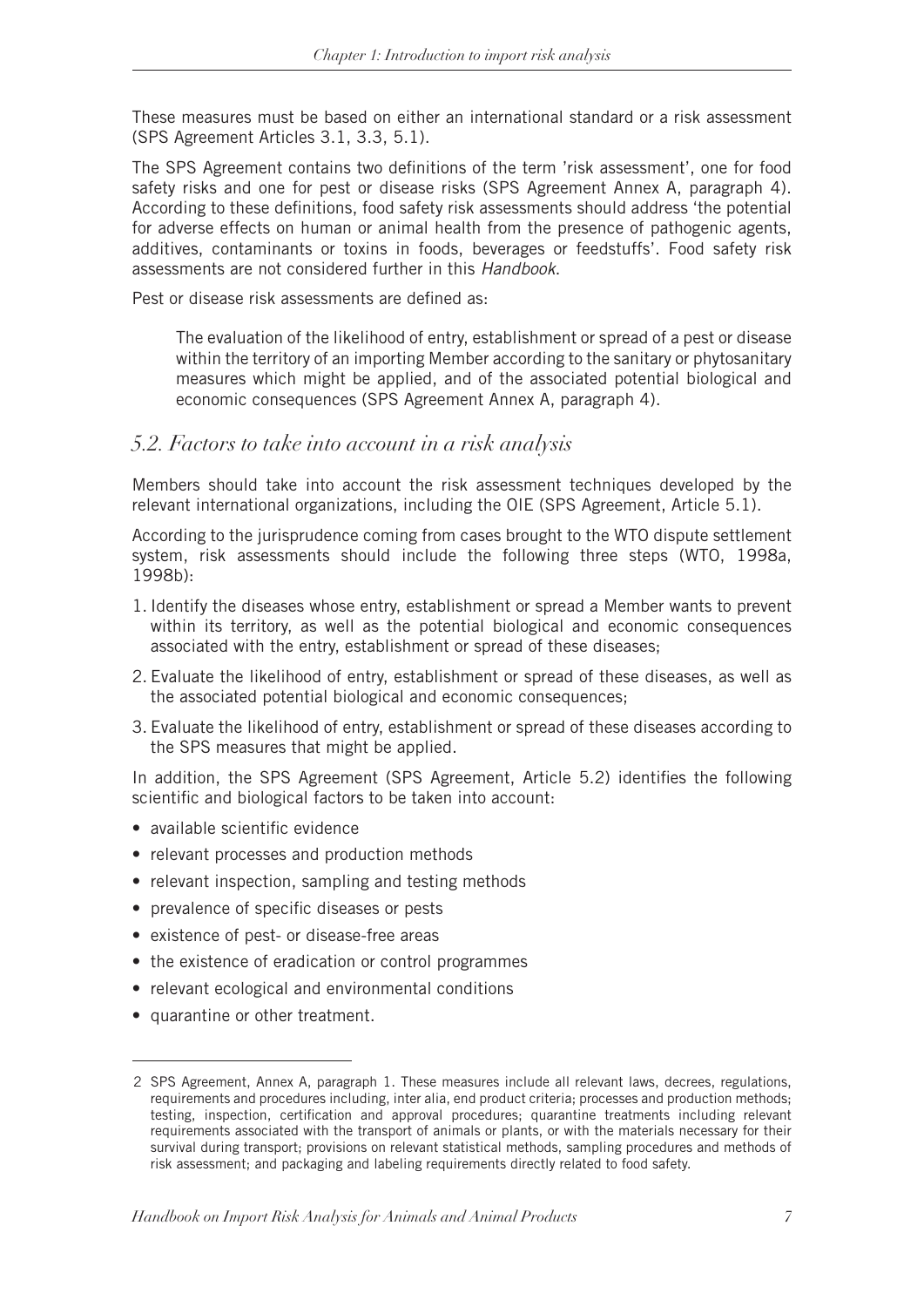The relevant economic factors to consider are (SPS Agreement, Article 5.3):

- potential damage in terms of loss of production or sales in the event of the entry, establishment or spread of a pest or disease
- costs of control or eradication
- relative cost-effectiveness of alternative approaches to limiting risks.

# *5.3. Evaluating risk*

A disease or pest risk assessment requires an evaluation of the likelihood of entry, establishment or spread of a disease, and of the associated biological and economic consequences. The OIE has developed standards (the *Codes*) that require the risk to be expressed in terms of probability, rather than mere possibility. For this reason, it is not sufficient to conclude that there is a possibility of a risk arising. An evaluation of the likelihood of the risk, which may be expressed qualitatively or quantitatively, must be undertaken.

It is very difficult to prove that a risk does not exist. However, purely hypothetical risks should not be considered in an import risk analysis (WTO, 1998a). Such risks, however, may need to be addressed through risk communication.

# *5.4. Evaluating disease or pest risks individually*

A risk assessment must identify risk on a hazard-specific basis. That is, it has to identify separately the risk for any given hazard of concern, not simply address the overall risk related to the combination of all hazards. This is because each hazard is likely to behave differently. However, some of the elements of a risk assessment related to one hazard might be applicable to the assessment of the risk posed by another hazard, so that hazardby-hazard assessments may overlap. A specific assessment for one hazard of concern may select a sanitary measure which, incidentally, is sufficient to address a range of hazards. In such a case, there may be no need to conduct a full assessment of the risks posed by the other hazards (WTO, 1998b). That is, a relatively short risk assessment may suffice to demonstrate that the sanitary measure selected for one hazard addresses all the hazards.

# *5.5. Evaluating disease or pest risks according to the measures that might be applied*

The SPS Agreement requires that a disease or pest risk assessment evaluate the likelihood of entry, establishment or spread of disease according to the SPS measures that might be applied. For this reason, it is not acceptable simply to identify a range of measures that might reduce the risks. There must be a rational relationship between the measures and the risk assessment, so that the results of the assessment support the measures chosen. Each measure must be evaluated either singly or in combination with other measures to determine its relative effectiveness in reducing the overall disease risk (WTO, 1998a).

# *5.6. Striving for objectivity in a risk analysis*

While a risk analysis inevitably includes subjective elements, there are a number of factors within the SPS Agreement, including 'risk assessment techniques developed by the relevant international organisations', 'available scientific evidence' and 'scientific principles', which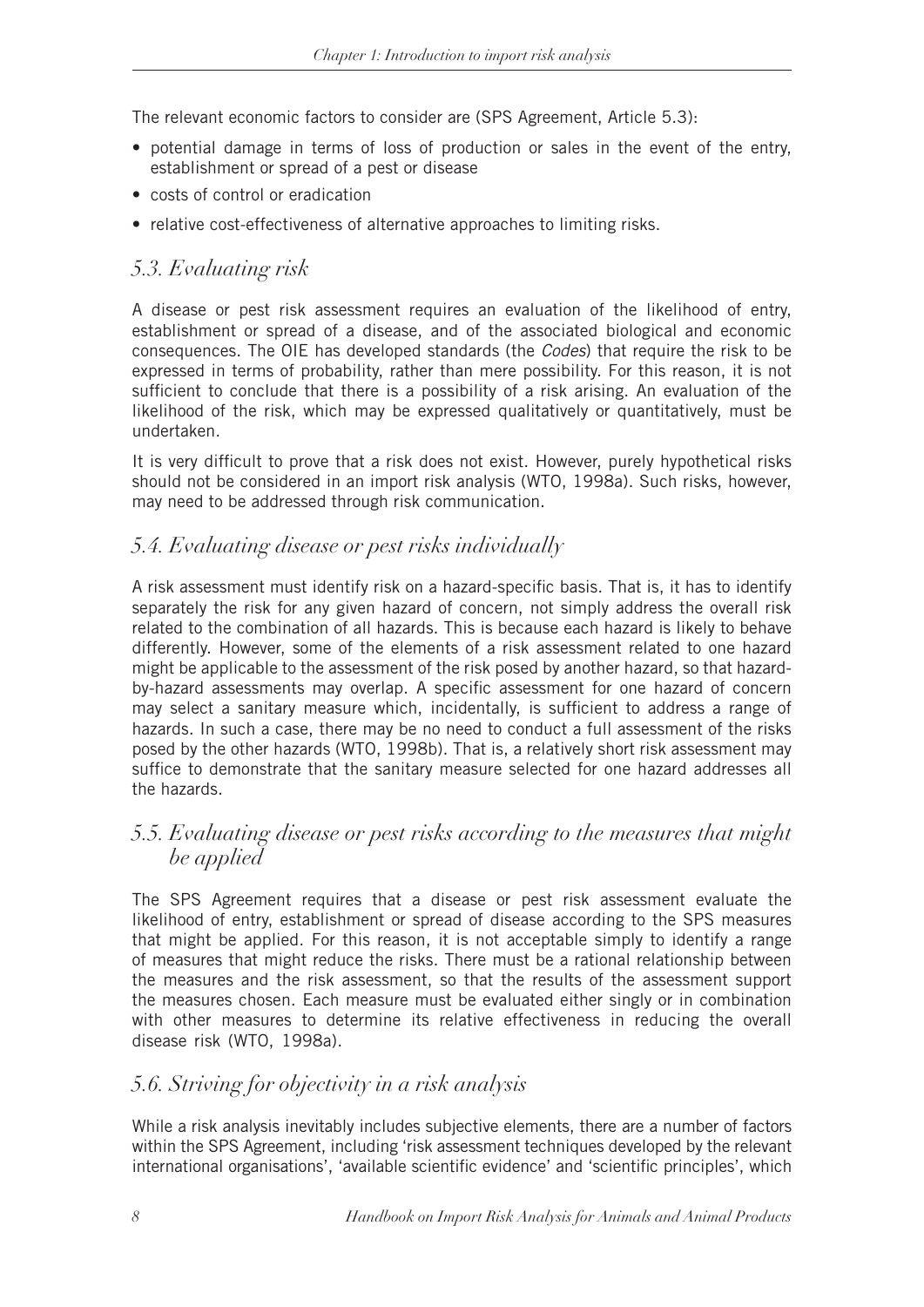should be used to maximise objectivity. The level of objectivity must be such that a relatively high degree of confidence is achieved in the evaluation, particularly in the assessed levels of risk (WTO, 2000).

# *5.7. Dealing with insufficient information*

Where scientific evidence is insufficient, according to Article 5.7 of the SPS Agreement measures may be adopted provisionally on the basis of available pertinent information. However, additional information should be sought to allow a more objective risk assessment within a reasonable period of time (WTO, 1994). While the so-called 'precautionary principle'3 has not been written into the SPS Agreement as a ground for justifying measures that are otherwise inconsistent with the Agreement, it finds reflection inter alia in Article 5.7. The precautionary principle does not override the SPS Agreement's requirement that sanitary or phytosanitary measures be based on either an international standard (in this case the *Codes*) or a risk analysis that takes into account available scientific evidence (WTO, 1998c).

# *5.8. Equivalence*

Issues of equivalence arise frequently in import risk analysis. Equivalence is the capability of different sanitary measures to meet the same objectives. The SPS Agreement requires that Members accept the sanitary measures of other Members as equivalent, even if these measures differ from their own or from those used by other Members trading in the same product, if the exporting Member demonstrates objectively to the importing Member that its measures achieve the importing Member's appropriate level of sanitary protection (SPS Agreement Article 4).4

# *5.9. Regionalisation*

Article 6 of the SPS Agreement deals with the concept of regionalisation. This places an obligation on Members to adapt their sanitary measures to the sanitary characteristics of the area – whether all of a country, part of a country, or all or parts of several countries – from which the product originated and to which the product is destined. Assessments of sanitary characteristics should take into account, inter alia, the prevalence of specific diseases, the existence of eradication or control programmes and relevant OIE standards.

Determination of disease-free areas and areas of low disease prevalence should be based on factors such as geography, ecosystems, epidemiological surveillance, and the effectiveness of sanitary controls.

Exporting Members wishing to use the regionalisation principle should provide relevant evidence to support their claims and should give trading partners reasonable access for inspection, testing and other relevant procedures.

The WTO-SPS Committee has published guidelines on implementing Article 6 (G/SPS/48, 16 May 2008), and the *Codes* contain standards for the guidance of Members wishing

<sup>3</sup> Principle 15 of the Rio Declaration on Environment and Development (United Nations, 1992) is often referred to as the precautionary principle. It states that 'in order to protect the environment, the precautionary approach shall be widely applied by States according to their capabilities. Where there are threats of serious or irreversible damage, lack of full scientific certainty shall not be used as a reason for postponing cost-effective measures to prevent environmental degradation.'

<sup>4</sup> The SPS Committee has adopted a 'Decision on the Implementation of Article 4 of the SPS Agreement' (G/SPS/19/Rev.2).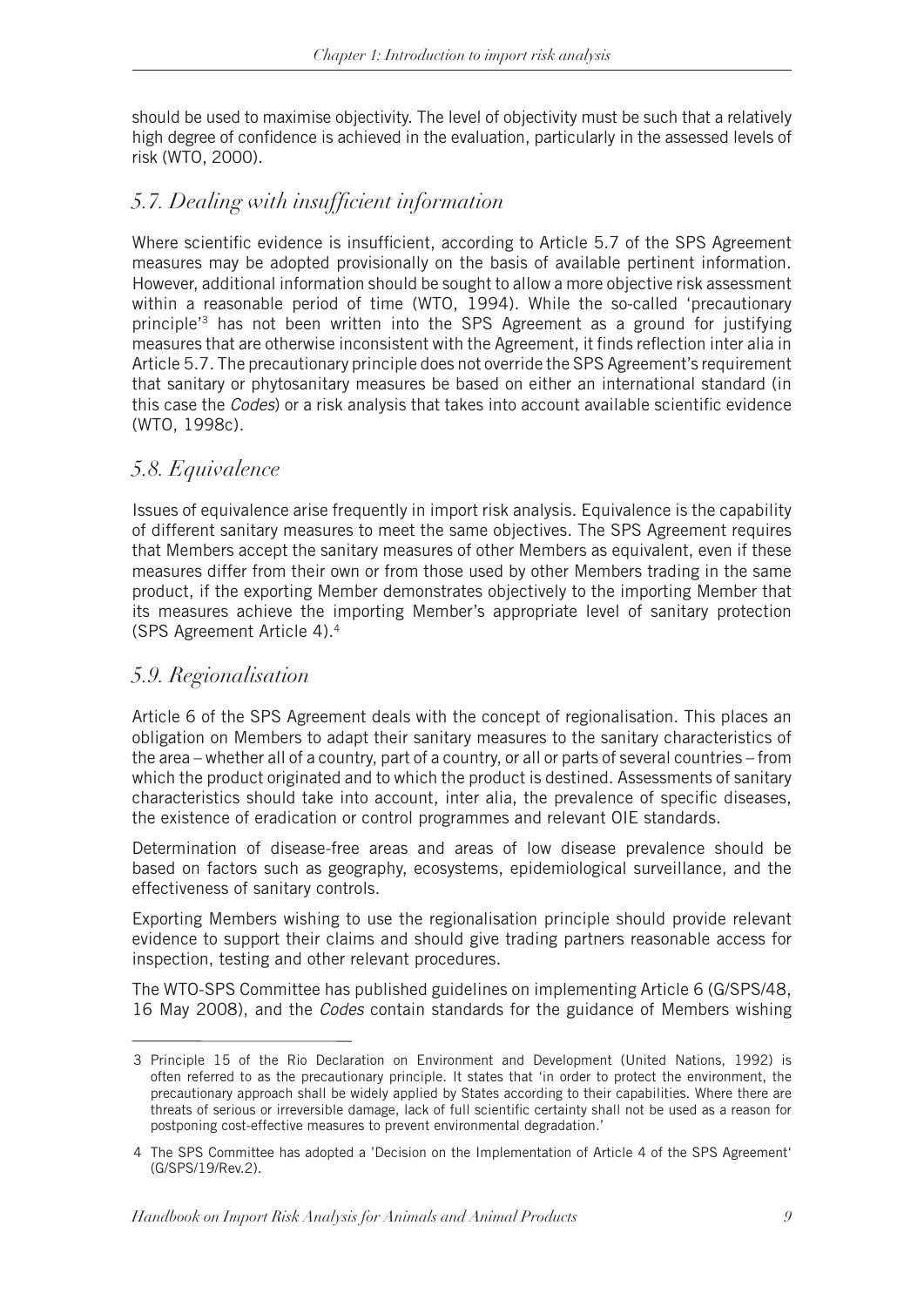to apply the concepts of zoning and compartmentalisation. The latter concept is similar to regionalisation. Both concepts are based on the establishment of a sub-population of animals with a different health status from that of the general population. In the case of zoning, this separation is based mainly on physical factors, such as geography and physical barriers. In the case of a compartment, the separation is based mainly on management factors. However, in both zones and compartments, biosecurity is of fundamental importance to prevent the movement of the specified pathogen from the population of lower health status into the sub-population of higher health status.

In any risk assessment, the disease status of the source of the animals/products is a key element in evaluating the probability that a disease agent may be present. In the event that the assessment deals with animals or products originating from an officially recognised country, region, zone or compartment with a defined disease status, the risk assessor should take account of the provisions in Article 6 of the SPS Agreement and of relevant OIE standards and recommendations.

# *5.10. Notifying other WTO Members*

WTO Members are required to notify other Members when they propose to introduce a new measure or make changes to an existing measure affecting international trade, particularly where the measure is not substantially the same as an international standard, guideline or recommendation. Except in urgent circumstances, sufficient time should be allowed for Members' comments to be taken into account, amendments to be introduced and exporters to adapt. Where circumstances are urgent, Members can put a measure in place without notifying their trading partners first, but they are still required to notify (after the fact) with a brief indication of the objective and the rationale of the measure, including the nature of the urgency, allow other Members to comment, and take the comments into account (SPS Agreement Article 7 and Annex B).

# **6. Obligations under other international agreements and under domestic legislation**

The risk analyst may also have obligations under international conventions and agreements ratified by their own country, such as the Convention on International Trade in Endangered Species of Wild Fauna and Flora (CITES, 1973), the Convention on Biological Diversity, or other conventions related to protection of the environment or biodiversity. Preliminary guidelines on the conduct of risk analysis with reference to invasive alien species are available from the Secretariat of the Convention on Biological Diversity (CBD, 1993).

The risk analyst may have specific obligations under domestic legislation. These may apply either directly to imports of animals and animal products, or indirectly to, for example, public health risks, environmental protection, plant health and biological control agents. Relevant analyses in these areas of concern may be carried out by government agencies other than the Veterinary Services.

# **7. The Terrestrial Animal Health Code and Aquatic Animal Health Code**

The *Terrestrial Code* and *Aquatic Code* document the standards referred to in the SPS Agreement that are relevant to import risk analysis for animals and animal products.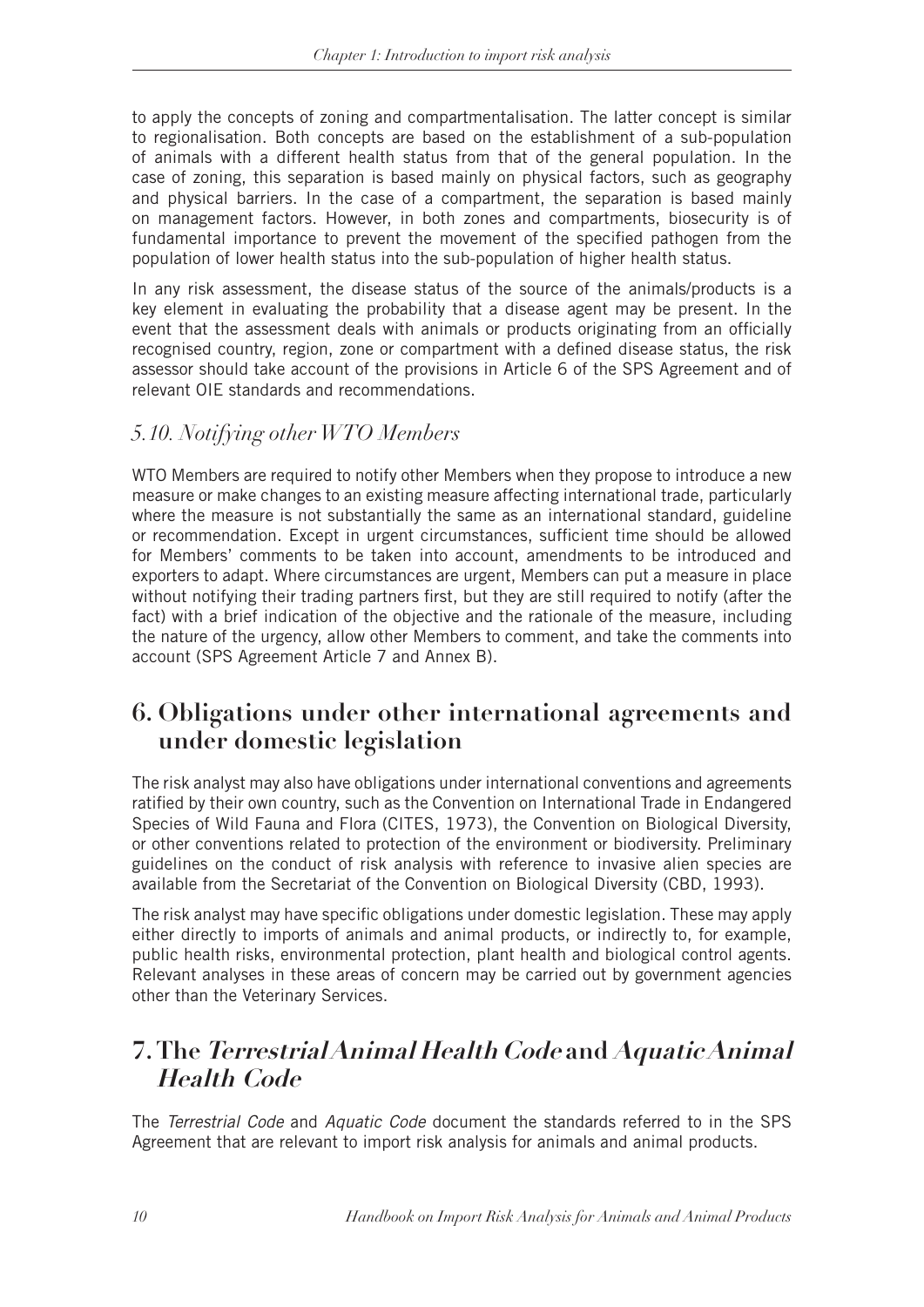The *Terrestrial Code*, prepared by the OIE Terrestrial Animal Health Standards Commission, contains standards, guidelines and recommendations designed to prevent the introduction of pests and diseases into the importing country during trade in animals, animal genetic material and animal products, while the *Aquatic Code* is a companion publication prepared by the Aquatic Animal Health Standards Commission.

The purpose of the *Codes* is to ensure the sanitary safety of international trade in animals and animal products so as to avoid the transfer of disease agents that are pathogenic for animals or humans. The standards published in the *Codes* are developed using the principles of risk analysis, and are subject to scientifically based peer review by experts in OIE Member Countries and Territories. This is an important concept that should be considered before a decision is made to conduct an import risk assessment, as the standards in the *Codes* themselves present the outcome of a risk assessment, whether it is to render certain commodities safe for trade purposes, even in the presence of a certain disease in a country, or whether it is to recommend certain risk mitigation measures that need to be applied by the exporting country to certify a commodity safe for trade.

Proposals from OIE Members for the development of new standards or the revision of existing standards are addressed by the relevant OIE Specialist Commission. A new or revised standard may be drafted by a Member, an OIE *ad hoc* working group of experts convened for the purpose, or the specialist Commission itself. The draft standard is then circulated to all Members for comment and initial discussion by the OIE World Assembly of Delegates. The specialist Commission examines the draft, taking into account comments received, and revises the text for adoption at the next meeting of the World Assembly of Delegates. Once formally adopted, the standard is made available for implementation by Members.

# *7.1. Structure of the* Terrestrial Code *and commodities considered to be safe for trade*

Volume 1 of the *Terrestrial Code* contains 'horizontal' texts on:

- animal disease diagnosis, surveillance and notification
- risk analysis
- quality of Veterinary Services
- disease prevention and control
- trade measures, import/export procedures and veterinary certification
- veterinary public health
- animal welfare.

In Volume 2 of the *Terrestrial Code*, OIE-listed diseases are addressed in separate 'vertical' chapters structured as follows (although some chapters do not yet contain all listed elements):

- a) a brief description of the disease
- b) a list of 'safe commodities', that is, those that are considered not to require any disease-specific measures, irrespective of the status of the exporting country for the disease
- c) a list of commodities that are considered to require the measures described later in the chapter, with the understanding that an importing country should not impose additional measures for such commodities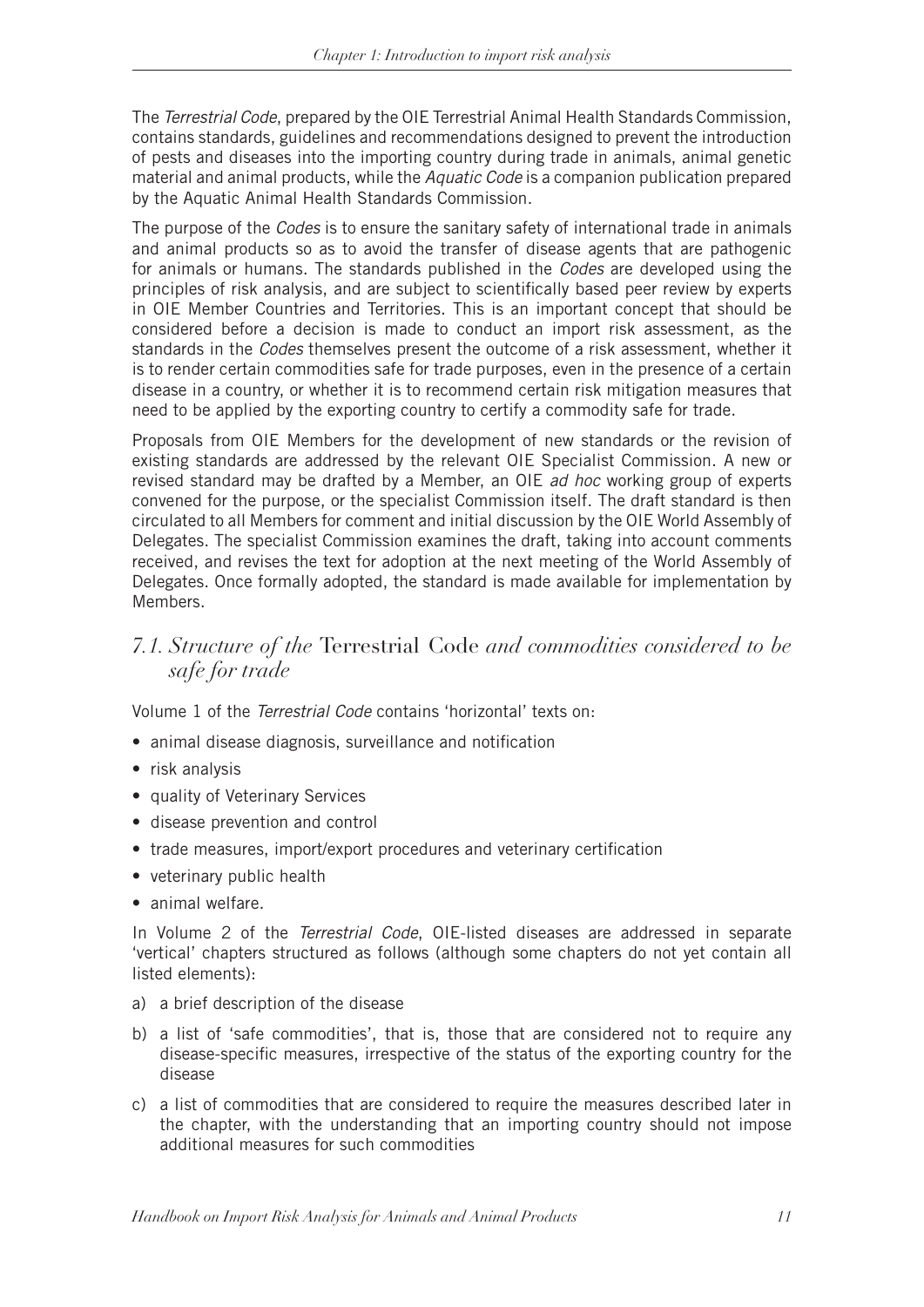- d) a list of the factors that should be taken into account in assessing the risks presented by the exporting country for that disease
- e) lists of the requirements that should be met by a country/zone/compartment to achieve a specified disease status, for example 'disease-free country', 'free zone with vaccination', 'moderate risk', or 'free flock'
- f) articles containing the recommended health measures to be applied to commonly traded commodities, taking into account the likelihood of the pathogen being transmitted through that commodity and the disease status of the exporting country.

Where an animal product is listed as a safe commodity, no specific measures other than the general requirements provided in the *Terrestrial Code* need be applied, and there is no need to conduct a specific risk analysis.

Where there is no recommendation for a particular commodity in the *Terrestrial Code*, it means that OIE experts have not yet developed relevant health measures. In this case, an OIE Member should base its import health measures for the commodity on a scientific risk analysis.

### *7.2. Structure of the* Aquatic Code *and commodities considered to be safe for trade*

Sections 1 to 7 of the *Aquatic Code* contains 'horizontal' texts on:

- aquatic animal disease diagnosis, surveillance and notification
- risk analysis
- quality of Competent Authorities
- disease prevention and control
- trade measures, import/export procedures and health certification
- veterinary public health
- welfare of farmed fish.

In Sections 8 to 11 of the *Aquatic Code*, OIE-listed diseases are addressed in separate 'vertical' chapters structured as follows:

- a) definition of the pathogen/disease
- b) a list of susceptible species
- c) a list of 'safe commodities', i.e. those that are considered not to require any diseasespecific measures, irrespective of the status of the exporting country for the disease
- d) a list of 'safe' products that have been prepared and packaged for retail trade, i.e. those products that have been prepared and packaged for retail trade and do not require disease-specific measures, irrespective of the status of the exporting country for the disease
- e) lists of the requirements that should be met by a country/zone/compartment to achieve a specified disease status, for example 'disease-free country', 'free zone', 'free compartment'
- f) recommendations for importations of aquatic animal commodities from a country, zone or compartment declared free of the specified disease.
- g) recommendations for importations of aquatic animal commodities from a country, zone or compartment not declared free of the specified disease.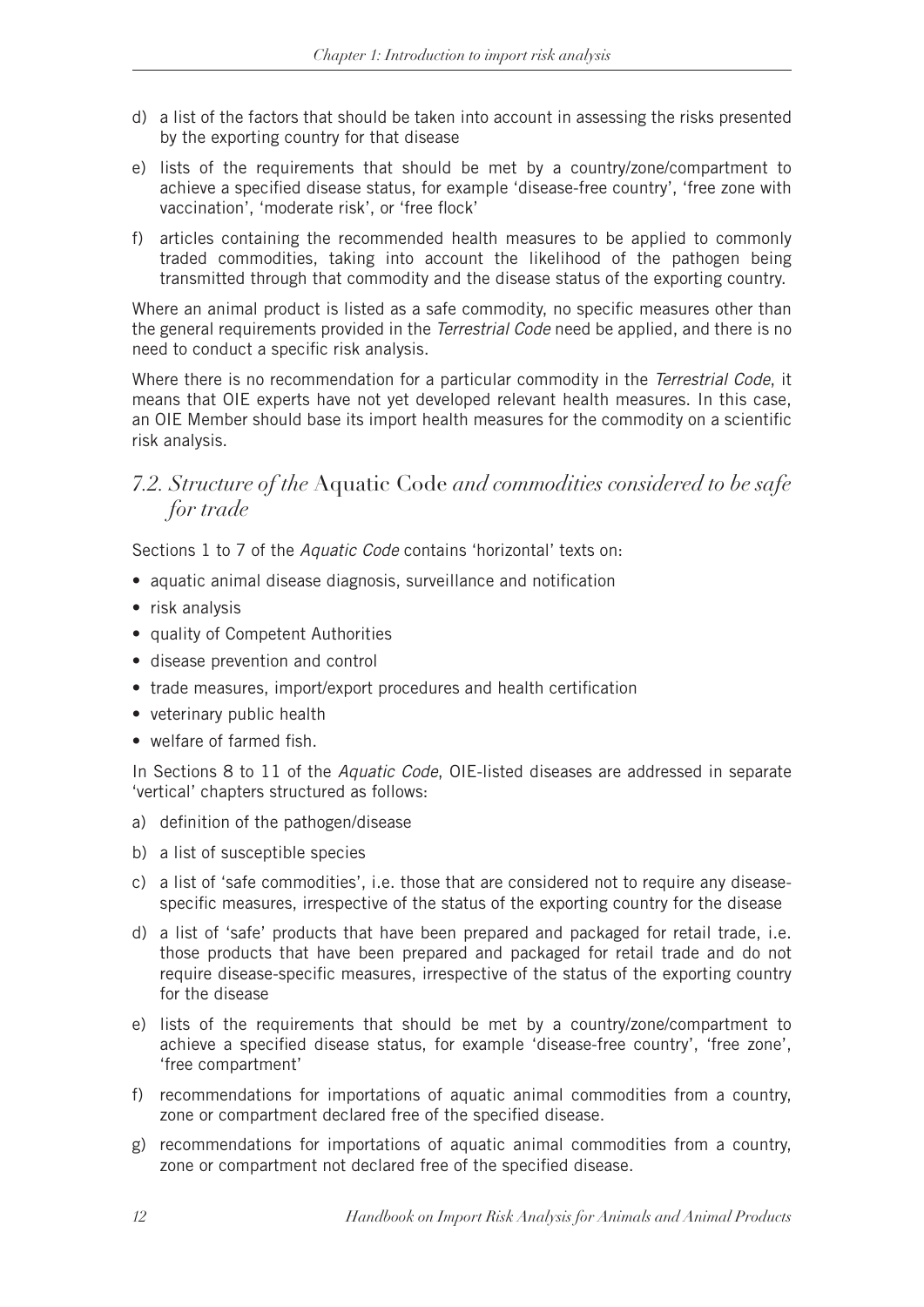Where an aquatic animal product is listed as a safe commodity, no specific measures other than the general requirements provided in the *Aquatic Code* need be applied, and there is no need to conduct a specific risk analysis.

Where there is no recommendation for a particular commodity in the *Aquatic Code*, it means that OIE experts have not yet developed relevant health measures. In this case, an OIE Member should base its import health measures for the commodity on a scientific risk analysis.

# *7.3. Useful documents*

The current *Codes* are available on the OIE website (www.oie.int) and hard copies are updated annually.

Other relevant documents on the OIE website cover:

- The production and implementation of OIE Standards (OIE, nd)
- The rights and obligations of OIE Members for International Trade (OIE, 2009a)
- Application of the *Code* Recommendations for trade in animal products ('commodities') (OIE 2009b).

*Handbook on Import Risk Analysis for Animals and Animal Products 13*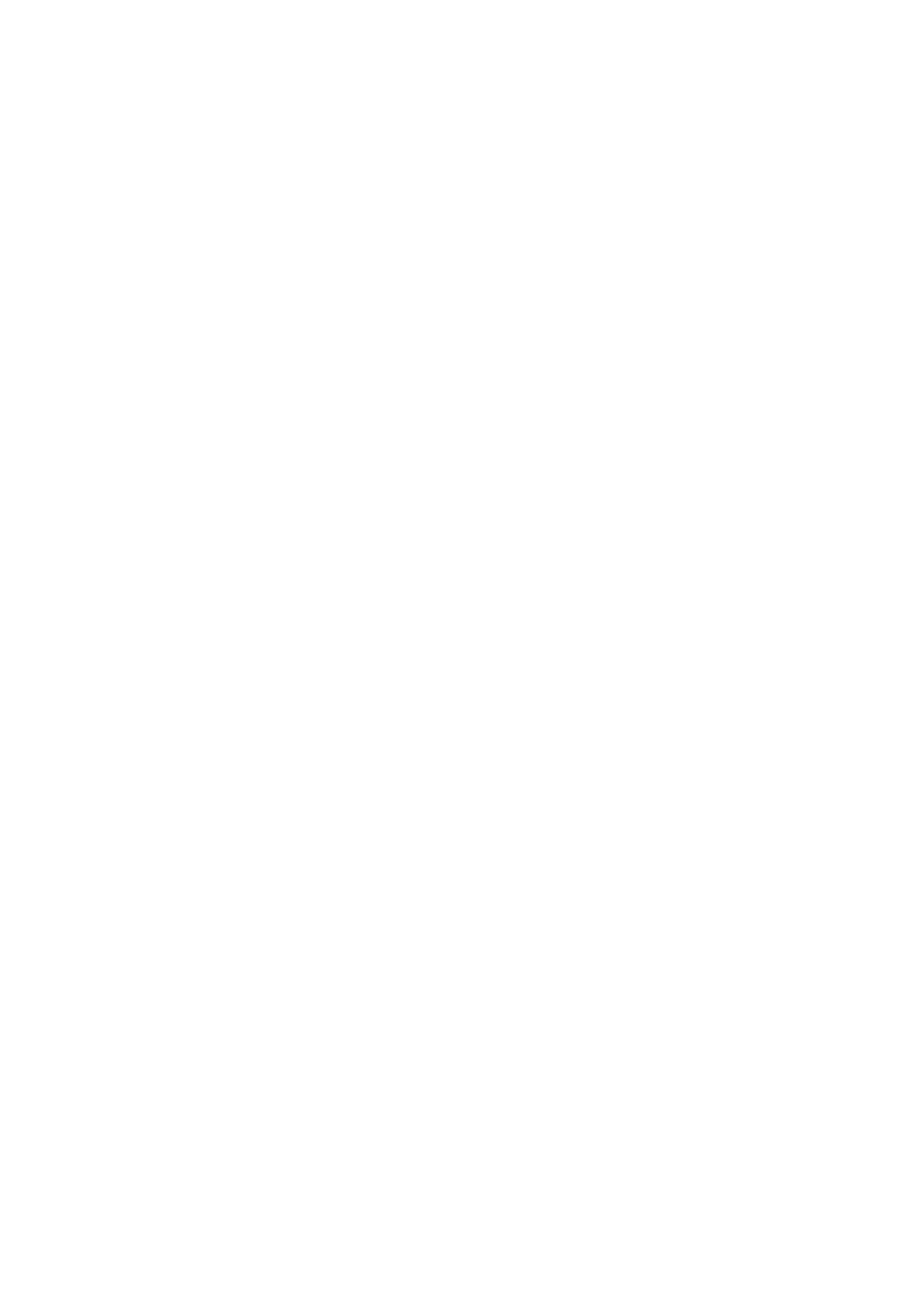# **Chapter 2 Applying the OIE risk analysis framework**

This chapter takes the reader step by step through the risk analysis framework. Throughout this chapter an example of an import risk analysis for the importation of horses potentially infected with African horse sickness (AHS) virus is used to illustrate various steps involved in undertaking a risk analysis. An additional example of an import risk assessment for the introduction of live carp is provided in Appendix 2. This example uses an aquatic animal, and although simpler in approach is equally of value.

# **1. The OIE risk analysis framework**

Both the *Terrestrial Code* and the *Aquatic Code* have dedicated chapters that provide recommendations and guidelines for import risk analysis. Several other horizontal chapters, including the quality of Veterinary Services or Competent Authorities, zoning and compartmentalisation, and surveillance, as well those chapters dealing with specific diseases, are important reference sources for import risk analysis.

According to the *Codes* the principal aim of import risk analysis is to provide importing countries with an objective and defensible method of assessing the disease risks associated with the importation of animals, animal products, animal genetic material, feedstuffs, biological products and pathological material. The analysis should be transparent. This is necessary so that the exporting country is provided with clear reasons for the imposition of import conditions or refusal to import.

The *Codes* identify four components of a risk analysis: hazard identification, risk assessment, risk management and risk communication (Fig. 4), and provides a list of terms and corresponding definitions. This chapter provides detailed explanations, guidelines and recommendations for each component of a risk analysis, together with a worked example to demonstrate how the OIE framework is applied in practice.



**Figure 4** The four components of risk analysis

# **2. Resource issues and the team approach**

Before proceeding with a detailed explanation of the risk analysis process it is worth reflecting on a number of resource-related issues.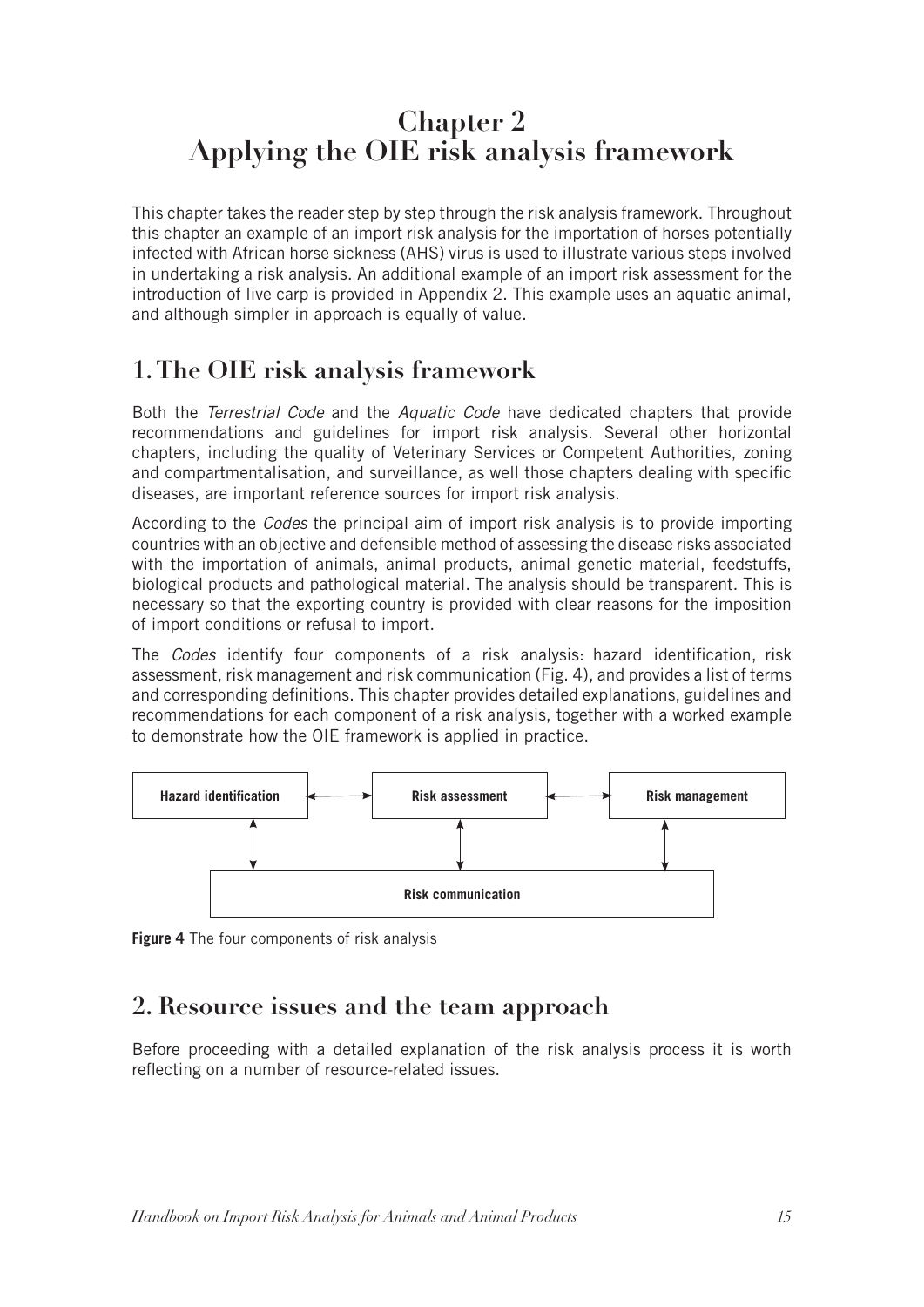# *2.1. The type of skills required*

At a minimum, the basic skills for undertaking a risk analysis consist of epidemiology, the ability to think critically, and a good understanding of the country's domestic legislation and the SPS Agreement, together with well-developed communication skills.

Depending on the commodity being considered and the scope of the analysis, additional skills may be required, including those of pathologists, virologists, microbiologists, parasitologists and economists. In some instances it may be necessary to seek advice from experts as diverse as climatologists, entomologists, ornithologists, environmental scientists and industry technologists. In addition, where it is decided to undertake a quantitative assessment, mathematical modellers and statisticians may also need to be involved.

# *2.2. The project team approach*

Considering the range and types of skills required to undertake a risk analysis, it is unlikely that all this expertise could ever be incorporated into a single risk analysis unit, even in the most developed countries. Depending on its complexity a risk analysis may need to be undertaken by a project team with individuals who have the necessary skills being brought into the team as appropriate. Members of the team do not need to be located at the same site.

# *2.3. Collaboration between countries*

A project team approach may not be possible in many countries, as limited resources and ready access to appropriate skills sets are inescapable realities. In such cases it is important to identify whether there are opportunities for collaboration between countries, for example, where several countries have common concerns and face the same or similar risks.

# *2.4. Adapting risk analyses undertaken in other countries*

Another option worth considering is to adapt risk analyses undertaken elsewhere provided they have been adequately peer reviewed and are relevant to the import scenario under consideration.

# *2.5. Setting timelines*

It is important to appreciate that a good risk analysis requires adequate time.

# *2.6. Undertaking training*

A suitable formal course in import risk analysis is the best method for learning how to do risk analysis. Such courses may be available through an OIE Collaborating Centre (www. oie.int/eng/OIE/organisation/en\_listeCC.htm), an OIE Regional Representation (www.oie. int/eng/Divers/en\_weboie.htm?e1d13), at tertiary education institutions or from specialists in the field.

In the absence of a suitable formal course in risk analysis, and because import risk analysis is a specialised application of epidemiology, the best training that can be provided for staff embarking on import risk analyses is the discipline of epidemiology. Indeed, it has been said that 'risk analysis is to epidemiology what weather forecasting is to meteorology'.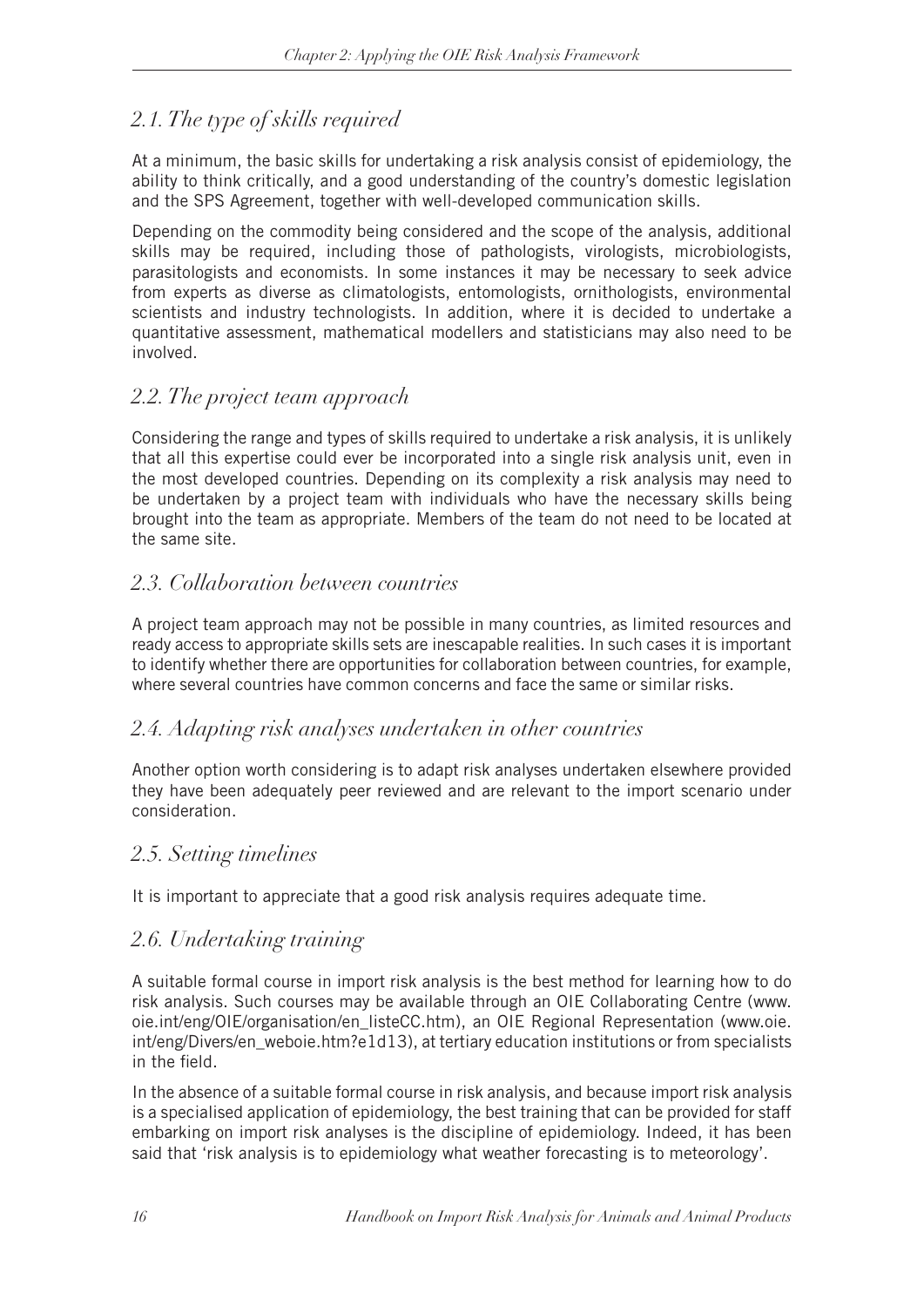# **3. Steps involved in undertaking a risk analysis**

#### *Summary*

In developing an import risk analysis there are a number of important steps to work through systematically. These are outlined in Figure 5 with a detailed template provided in Appendix 1. The steps, which are discussed in depth in this section, include:

- 1. Determining the scope of the risk analysis;
- 2. Stating the purpose of the risk analysis clearly;
- 3. Developing a risk communication strategy;
- 4. Identifying sources of information for the risk analysis;
- 5. Identifying hazards likely to be associated with the commodity under consideration;
- 6. Determining whether or not the *Code* recommends sanitary measures for the hazards in the commodity under consideration;
- 7. Conducting a risk assessment for each hazard:
	- i) identifying the populations of interest
	- ii) drawing a scenario tree to identify the various biological (risk) pathways leading to the commodity harbouring the hazard when imported; susceptible animals and/or humans being exposed; and potential 'outbreak' scenarios
	- iii) dealing with uncertainty
	- iv) choosing a qualitative or quantitative approach
	- v) using appropriate terminology
	- vi) conducting an entry assessment to estimate the likelihood of the commodity introducing the hazard into the country
	- vii) conducting an exposure assessment to estimate the likelihood of susceptible animals or humans being exposed to the hazard
	- viii)conducting a consequence assessment to estimate the likely magnitude of potential biological, environmental and economic consequences associated with the entry, establishment or spread of the hazard and the likelihood of their occurrence
	- ix) summarising the conclusions of the entry, exposure and consequence assessments to provide an overall risk estimation;
- 8. Determining whether sanitary measures are warranted (risk management):
	- i) evaluating the risk to determine if the risk estimate is greater than the country's acceptable risk level
	- ii) evaluating animal health options to effectively manage the risks posed by each hazard as well as ensuring that the options chosen are consistent with the country's obligations under the SPS Agreement
	- iii) conducting a scientific peer review of the overall risk analysis
	- iv) implementing the sanitary options by making a final decision on the measures selected
	- v) monitoring and reviewing factors that may impact on the conclusions of the risk analysis and/or the implementation of the sanitary measures.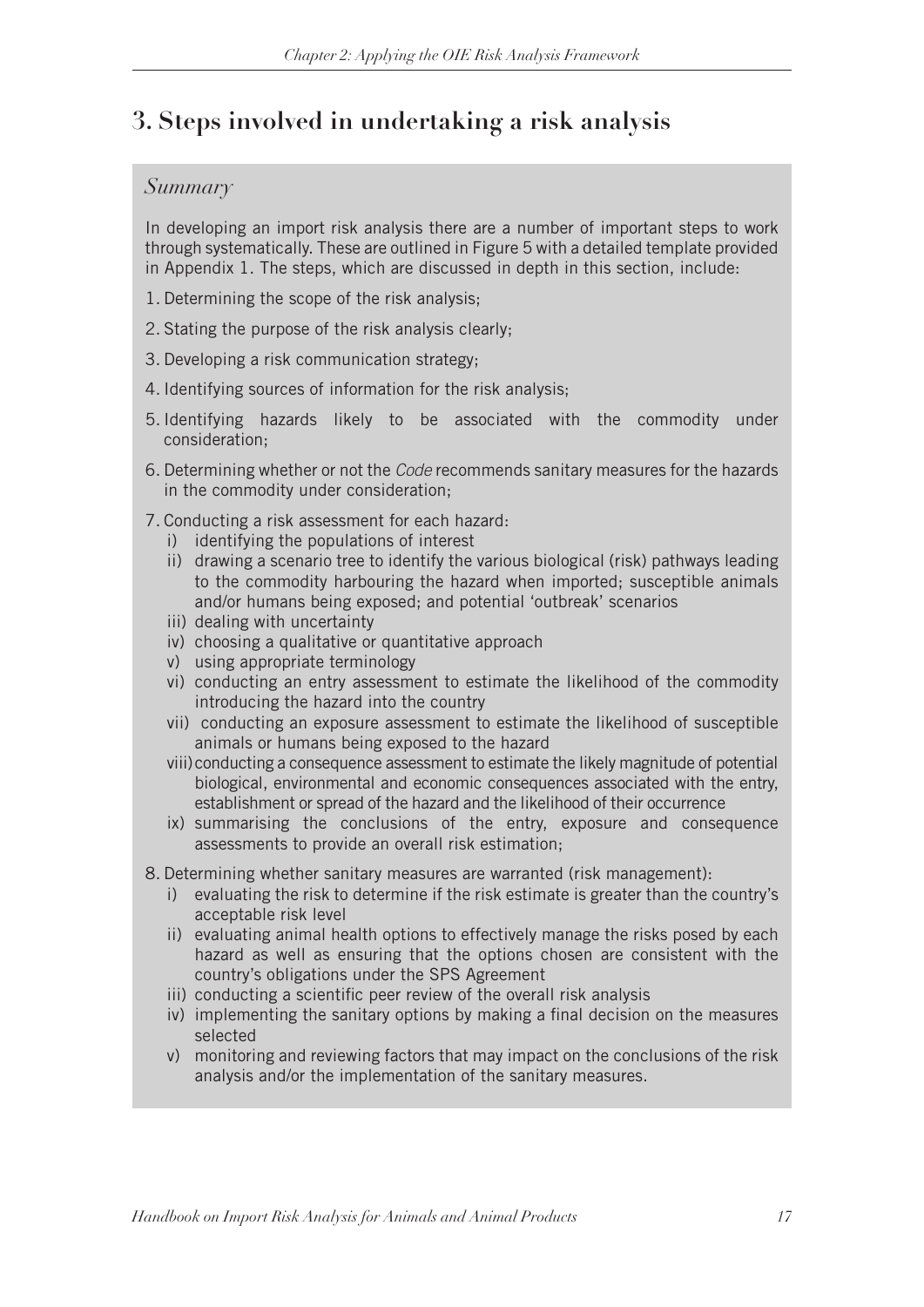

**Figure 5** A flowchart for a risk analysis

# *3.1. Determine the scope of the risk analysis*

# *Summary*

Determining the scope of the risk analysis requires that the animals or animal products that are the subject of the risk analysis be defined as precisely as possible. This includes:

- the nature, source(s) (including country) and intended use(s) of the animals or animal products
- the scientific name(s) of the animal species
- the relevant methods of production, manufacturing, processing or testing that are normally applied including quality assurance programmes (such as HACCP)
- an estimate of the likely annual volume of trade if possible
- drafting a suitable title for the risk analysis (based on the above).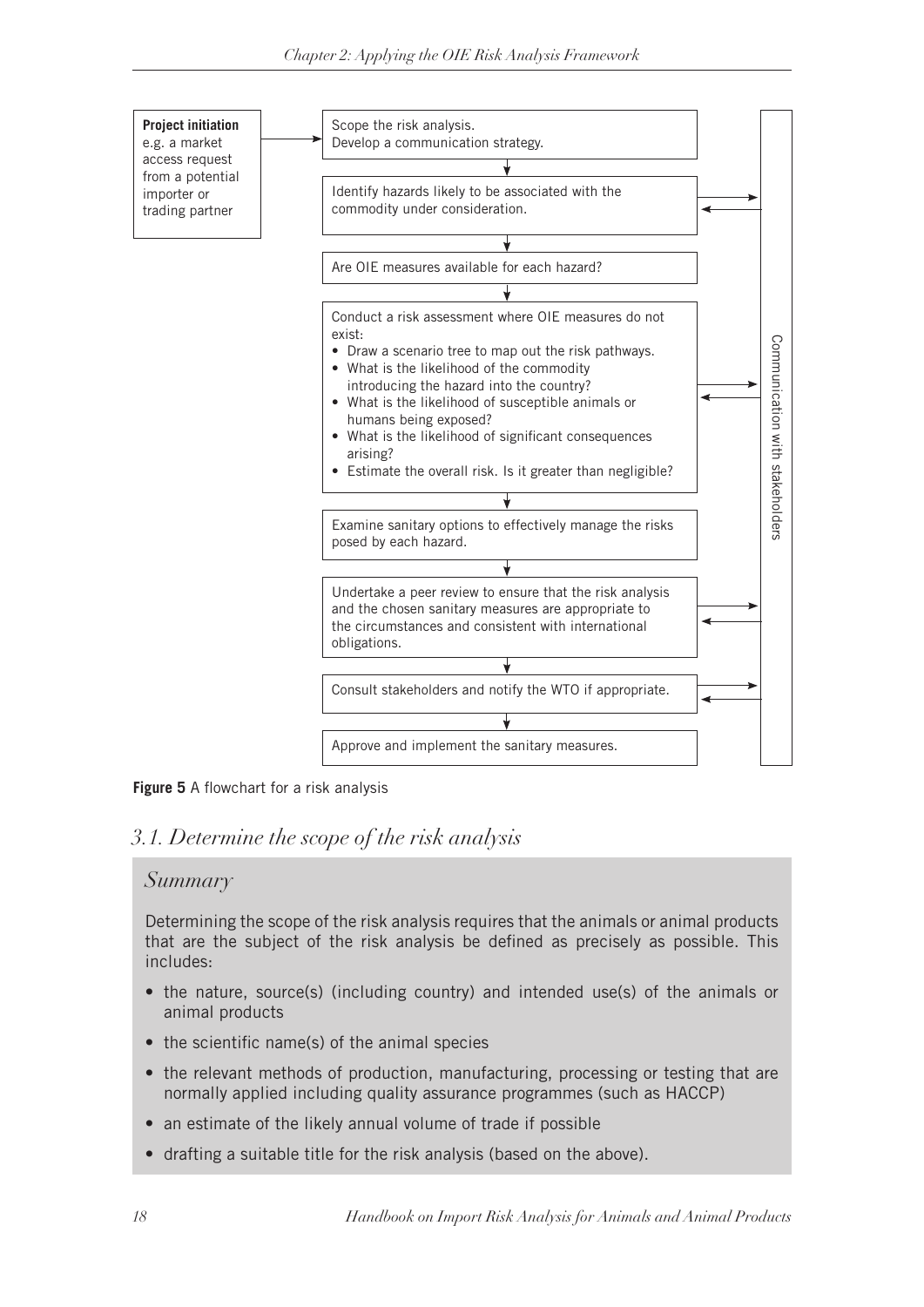Each risk analysis should be appropriate to the commodity under consideration. An analysis of the risks posed by trade in a highly processed commodity from a single country is likely to be a simpler and smaller analysis than one dealing with live animals from a diverse range of countries. It is important at the outset of the risk analysis that there is a clear definition of what commodities are covered.

There are a number of options to choose from when deciding on the scope of a risk analysis. Each has its own advantages and disadvantages. Market access requests, reviewing existing sanitary measures, ensuring consistency, and resource constraints all influence which option is chosen. A risk analysis may be based on a particular commodity, a category of commodities such as live virus vaccines or animal serum, an animal species or group of similar species such as ruminants, or a particular disease. The analysis may apply to a particular exporting country (bilateral) or a trading block, such as the European Union (multilateral), or in some cases it may not apply to any particular country, in which case it is referred to as a commodity-based (generic) risk analysis. Regardless of which option is chosen, it is important to define the scope of the analysis and document the rationale for choosing a particular one.

As an example, a risk analysis for the importation of eggs would need to clarify:

- the species (does it cover just hens' eggs, or eggs from other species of poultry?)
- the type of eggs (hatching eggs, table eggs, processed egg product?)
- whether the analysis is specific to eggs from a single country, or several countries, or eggs as a commodity regardless of the country of origin (a generic risk analysis).

The appropriate scientific name should be used when reference is made to an animal species or pathogenic agent. Where it is relevant, the nature, source(s), intended use(s) and the likely annual quantity of trade of the commodity should be detailed. A description of the relevant methods of production, manufacturing or processing normally applied, such as cooking, curing, irradiation, filtration and tests for sterility or freedom from contamination, should be included as well as any quality assurance programmes, such as Hazard Analysis Critical Control Points (HACCP), and how they are verified. While an accurate estimate of the anticipated quantity of trade is desirable, it may not be readily available, particularly where such trade is new. It is important to appreciate that a commodity definition or description does not, in itself, constitute a sanitary measure. It merely represents the starting point for a risk analysis. Box 1 provides a checklist for determining the scope of a risk analysis.

Some examples of appropriate titles for a risk analysis include:

#### **a) Bilateral risk analysis**

Import risk analysis: fresh or frozen sheep semen (*Ovis aries*) imported from Australia.

#### **b) Multilateral risk analysis**

Import risk analysis: live cattle (*Bos taurus* or *Bos indicus* or crossbred animals derived from these species) imported from the European Union.

Import risk analysis: frozen Nile perch (*Lates niloticus*) skinless, boneless fillets imported from Uganda, Kenya or Tanzania for human consumption.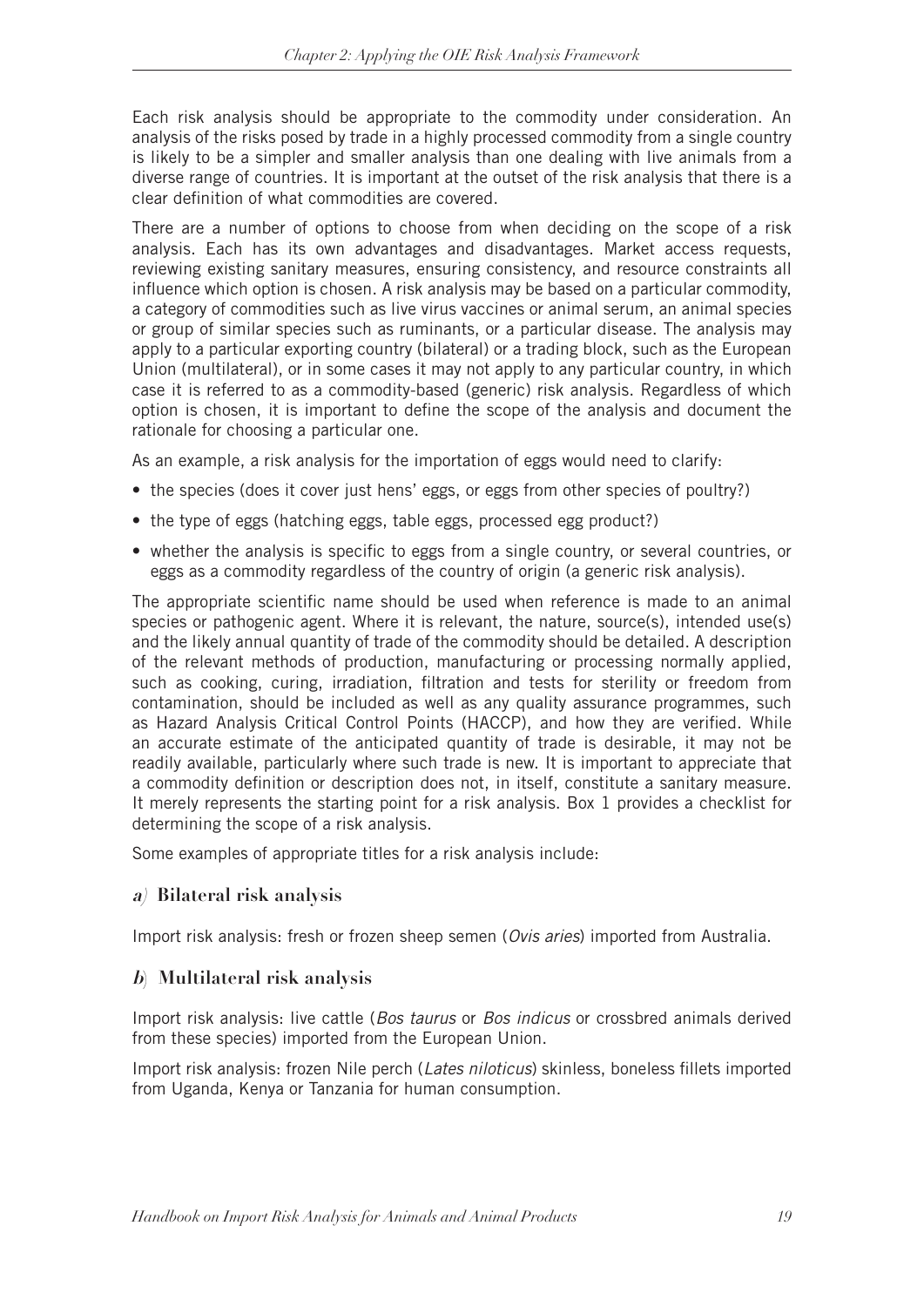# *Box 1 Checklist: determining the scope of a risk analysis*

- Use scientific names when reference is made to an animal species or disease agent, e.g. sheep (*Ovis aries*), cattle (*Bos taurus*), Nile perch (*Lates niloticus*), Newcastle disease (Family *Paramyxoviridae*, genus *Paramyxovirus*, avian PMV-1), bovine tuberculosis (*Mycobacterium bovis*);
- Describe the nature, source(s) and intended use(s), where relevant, of the commodity, e.g. frozen chicken (*Gallus gallus*) meat and chicken meat products from the USA for human consumption, live viral vaccines for administration by injection;
- Describe the relevant methods of production, manufacturing, processing or testing that are normally applied, e.g. cooking, curing, irradiation, filtration, tests for sterility and freedom from contamination;
- Describe any quality assurance programmes that may apply and how they are verified, e.g. in the production of vaccines or other biologicals; HACCP programmes in meat packing houses;
- Estimate the likely annual volume of trade, as far as possible.

### **c) Generic risk analysis on [commodity]**

Import risk analysis: chicken (*Gallus gallus*) meat and chicken meat products for human consumption.

Import risk analysis: foot and mouth disease (family *Picorniviridae*, genus *Apthovirus*, foot and mouth disease virus A, Asia 1, C, O, SAT 1, SAT 2, SAT 3) in live ruminants.

Import risk analysis: live viral vaccines for administration by injection.

Import risk analysis: sera for administration to animals.

Some commodities, such as live animals, could harbour pathogenic agents that may affect plant health; for example, weed seeds trapped in wool or passed in faeces, and soil contaminated with fungal spores on an animal's legs or feet. The potential for these commodities to introduce such pathogenic agents needs to be considered. However, it is beyond the scope of an animal health import risk analysis. Other groups within the government service usually have the appropriate expertise and responsibility for biosecurity issues related to plant health. For this reason, if the commodity under consideration is likely to harbour plant pathogens or pests, an appropriate plant health risk analysis may need to be undertaken by those with the relevant responsibility before the risk analysis for the commodity can be considered complete.

Similarly, the potential for an imported species to be invasive (as defined under the Convention on Biological Diversity) may be the subject of a specific assessment. This would normally be conducted by the agency of government with responsibility for protection of the environment. Preliminary guidelines on the conduct of risk analysis with reference to invasive alien species are available from the Secretariat of the Convention on Biological Diversity (CBD, 2008).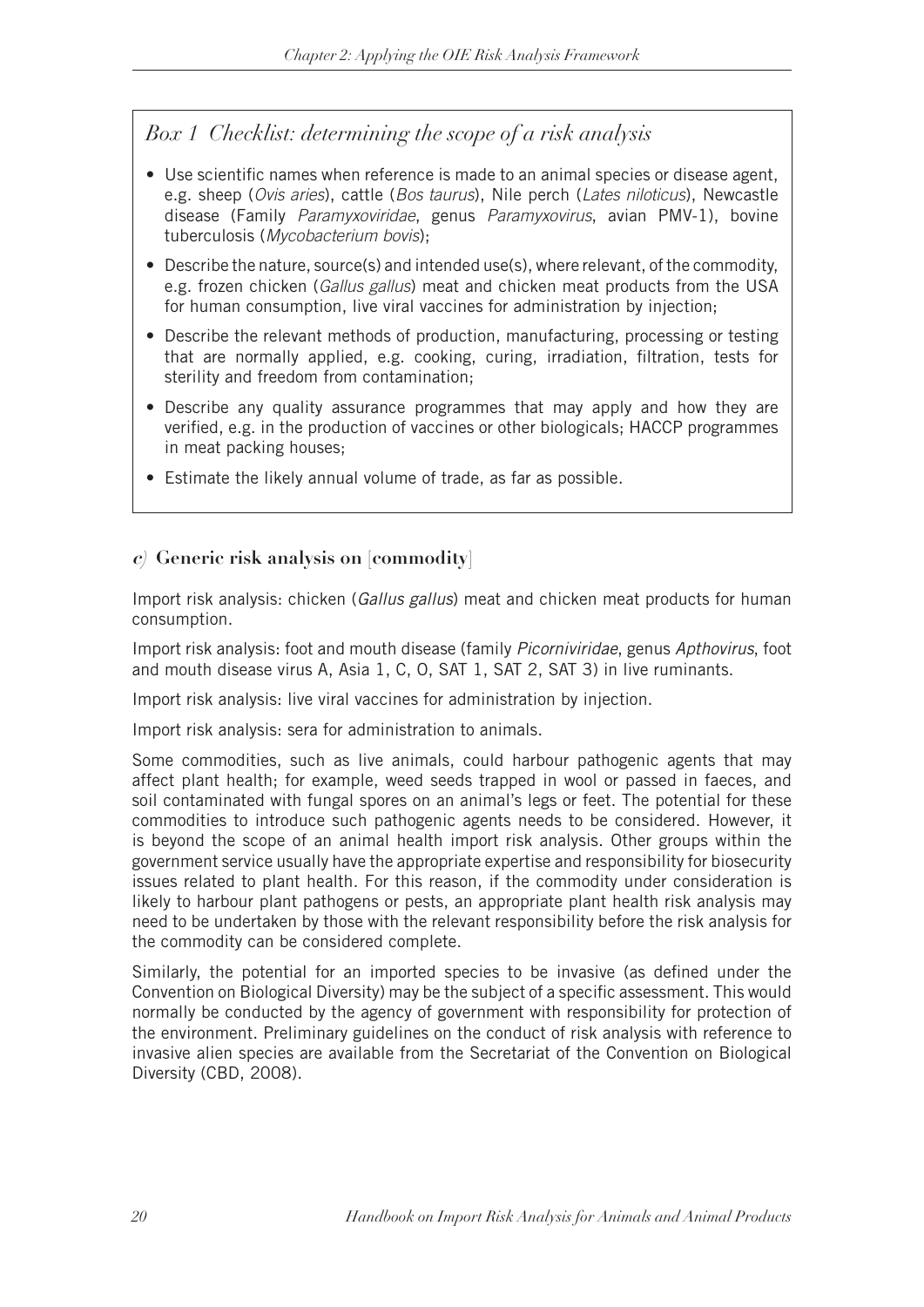# *3.2. State the purpose of the risk analysis clearly*

### *Summary*

The purpose of the risk analysis should be stated in an appropriate form, for example:

- • To identify and assess the likelihood of [*the hazard(s)*] being introduced and spreading or becoming established in [*the importing country*] together with the likelihood of and the likely magnitude of their potential consequences for animal or human health as a result of importing [*the animals or animal products*].
- To recommend sanitary measures as appropriate.

Once the scope of the risk analysis has been determined it is important that its purpose be stated clearly, to ensure that those undertaking the analysis as well as potentially affected and interested parties (stakeholders) have a clear understanding of its overall objectives, including the nature of the risk being estimated. This is a critical step, and one that inevitably involves an interactive discussion with those requesting the analysis. Often they only have a general appreciation of the attendant issue, and if the purpose is vague or ill-defined from the outset, problems will inevitably arise. For example, dissatisfaction may arise because the analysis has not adequately addressed the risk continuum by failing to include an estimate of the consequences likely to arise from the spread or establishment of a particular hazard.

Box 2 provides an example of a suitable title and statement of purpose based on an import risk analysis carried out by the New Zealand Ministry of Agriculture and Forestry for domestic horses. It was applicable at the time, for the particular trade under consideration, and may not be universally applicable.

*Box 2 An example of a suitable title and statement of purpose for an import risk analysis*

- **Title:** Import risk analysis: African horse sickness virus in domestic horses (*Equus caballus*)
- **Purpose:** To identify and assess the likelihood of African horse sickness virus (Family *Reoviridae* Genus *Orbivirus* African horse sickness viruses 1 to 10) being introduced and spreading or becoming established in New Zealand together with the likelihood of and the likely magnitude of its potential consequences for animal or human health as a result of importing domestic horses (*Equus caballus*).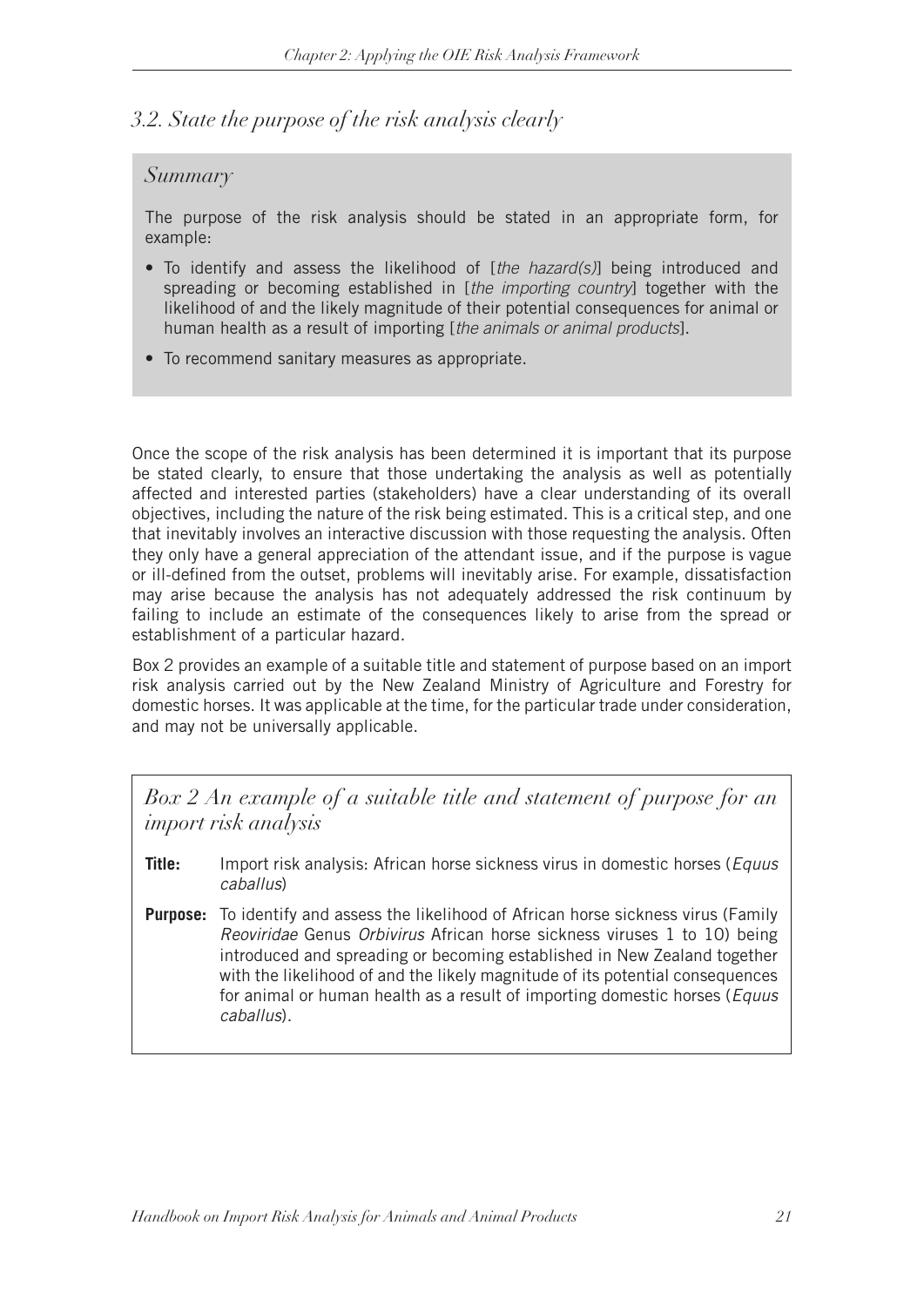### *3.3. Develop a risk communication strategy*

### *Summary*

Risk communication is the process by which information and opinions regarding hazards and risks are gathered from potentially affected and interested parties (stakeholders) during a risk analysis, and by which the results of the risk assessment and proposed risk management measures are communicated to the decision makers and interested parties in the importing and exporting countries. It is a multidimensional and iterative process, and should ideally begin at the start of the risk analysis process and continue throughout. A risk communication strategy should:

- identify interested parties
- determine when it is necessary to communicate with them
- determine the appropriate means of communication.

Risk communication is the process by which information and opinions regarding hazards and risks are gathered from potentially affected and interested parties (the stakeholders) during a risk analysis, and by which the results of the risk assessment and proposed risk management measures are communicated to the decision makers and interested parties in the importing and exporting countries. It is a multidimensional and iterative process, and should ideally begin at the start of the risk analysis process and continue throughout.

Stakeholders' interests or responsibilities may be affected by the findings, recommendations or decisions arising from a risk analysis. Because of this there are greater expectations from various stakeholder groups in many countries that they will be provided with an opportunity for consultation before decisions are made. Today people in general have a high level of education and easy access to an enormous variety of information. They are less reliant on the scientific community or government to evaluate risks and make decisions on their behalf. As a result, it is essential to establish a communication strategy from the start of a risk analysis to ensure that stakeholders are provided with an opportunity to become involved. The strategy should identify potential stakeholders, and aim to be inclusive. The stakeholders consulted may be domestic only, or may include the Competent Authority of the country from which the proposed importation is to occur.

The strategy should also identify various opportunities with which to communicate with stakeholders, for example through official publications, web pages, direct mail-outs and public notices in newspapers. The breadth of groups considered to be stakeholders (including consumers) and the mechanism for consultation may vary between countries and situations.

Risk communication should be an interactive and iterative process involving a two-way dialogue. Stakeholders should be invited to provide comments from the outset. Concerns raised by stakeholders should be considered and timely feedback provided. To ensure that a meaningful dialogue is established, all parties should acknowledge that they have an obligation to provide a reasoned argument that is relevant to the analysis, and a right to propose a contrary view.

Once a decision is reached, not all stakeholders may agree with it. However, if they are involved from the outset, appropriately addressed and with their concerns considered, they may have a greater understanding of why a particular decision has been made. Risk communication is dealt with in more depth in Chapter 3.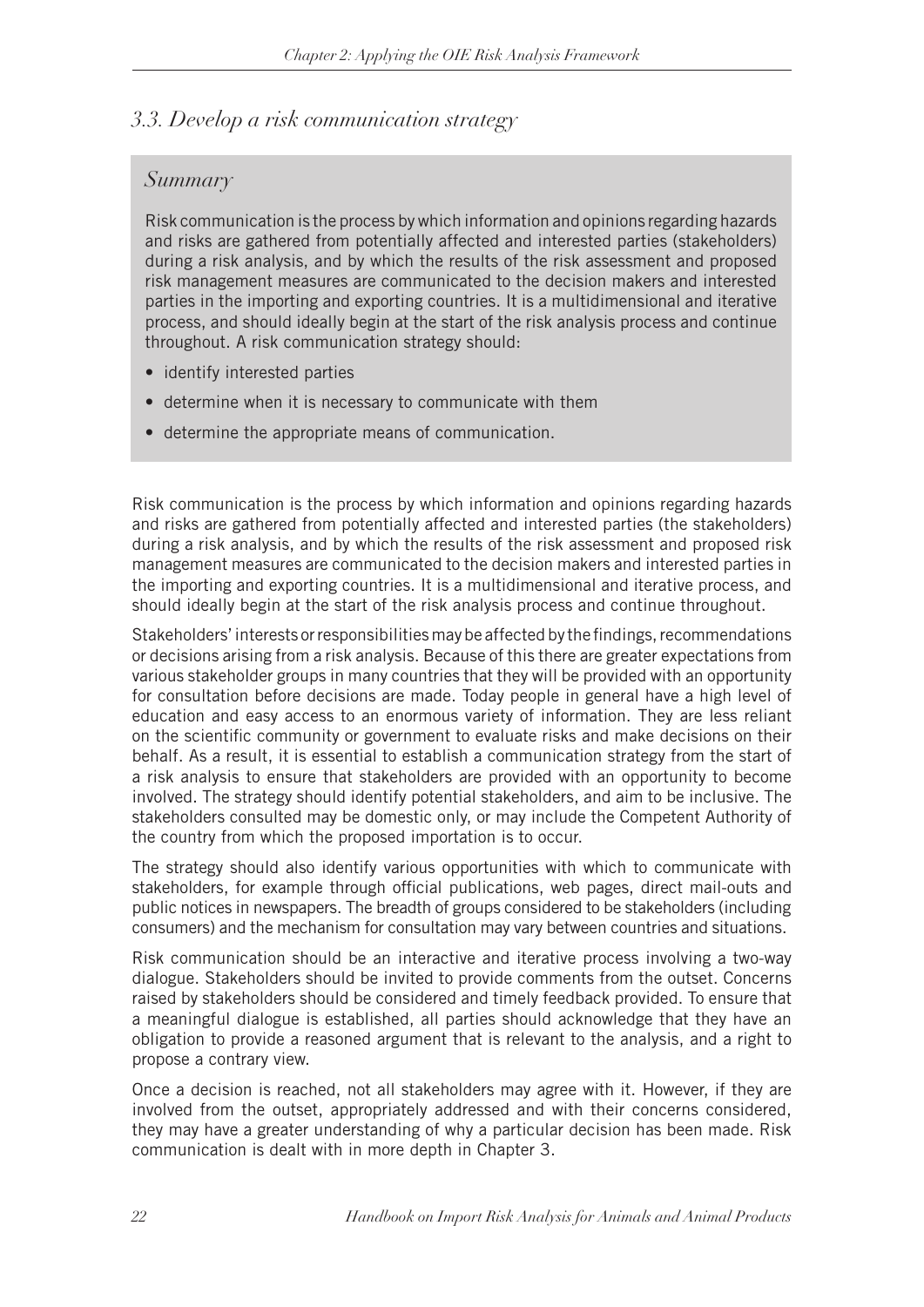# *3.4. Sources of information for a risk analysis*

### *Summary*

Information to assist in identifying hazards, assessing risks and exploring risk management options can be found in a variety of sources, including the OIE website and other sites devoted to diseases of livestock, aquatic animals, wildlife and zoo animals, as well as scientific journals, textbooks and import risk analyses undertaken in other countries. Assistance and advice can also be sought from a variety of specialists, ranging from epidemiologists to ecologists to agricultural economists and product specialists. Data on historical trade may provide valuable insights into whether or not imports of a particular commodity are likely to pose a risk of introducing specific diseases. In those situations where information is scarce or lacking, a subjective approach utilising expert opinion may be needed.

Information to assist in identifying hazards, assessing risks and exploring risk management options can be found in a variety of sources. including scientific journals, textbooks and websites devoted to diseases of livestock, aquatic animals, wildlife and zoo animals. Specific examples are:

- OIF website:
	- official country disease status
	- animal disease data
	- *Terrestrial Animal Health Code*
	- *Manual of Diagnostic Tests and Vaccines for Terrestrial Animals*
	- – *Aquatic Animal Health Code*
	- *Manual of Diagnostic Tests for Aquatic Animals*
	- publications and documentation including the OIE *Scientific and Technical Review,*  OIE *World Animal Health* and OIE *Bulletin*
	- World Animal Health Information Database (WAHID);
- ProMed-mail:
- FAO EMPRESS (www.fao.org/ag/AGAinfo/programmes/en/empres/home.asp);
- The joint FAO/OIE/WHO global early warning system for major animal diseases including zoonosis (GLEWS) (www.glews.net/);
- The Competent Authority in the exporting country:
	- national disease reports and veterinary journals
	- evaluations of the Veterinary Services including monitoring and surveillance programmes and zoning and compartmentalisation;
- Import risk analyses undertaken:
	- in other countries so long as you can be confident these have been adequately peer reviewed, and care is taken to ascertain that the circumstances of the analysis are relevant in the new context;
	- by private consultants contracted by a would-be importer. The same standards of rigorous analysis, documentation and scientific review must be applied to such externally conducted risk analyses. Since it is the Competent Authority that might have to defend the recommendations of the analysis in the domestic or international arena, it is essential that the Competent Authority has in place its own review mechanism to ensure the quality of such analyses.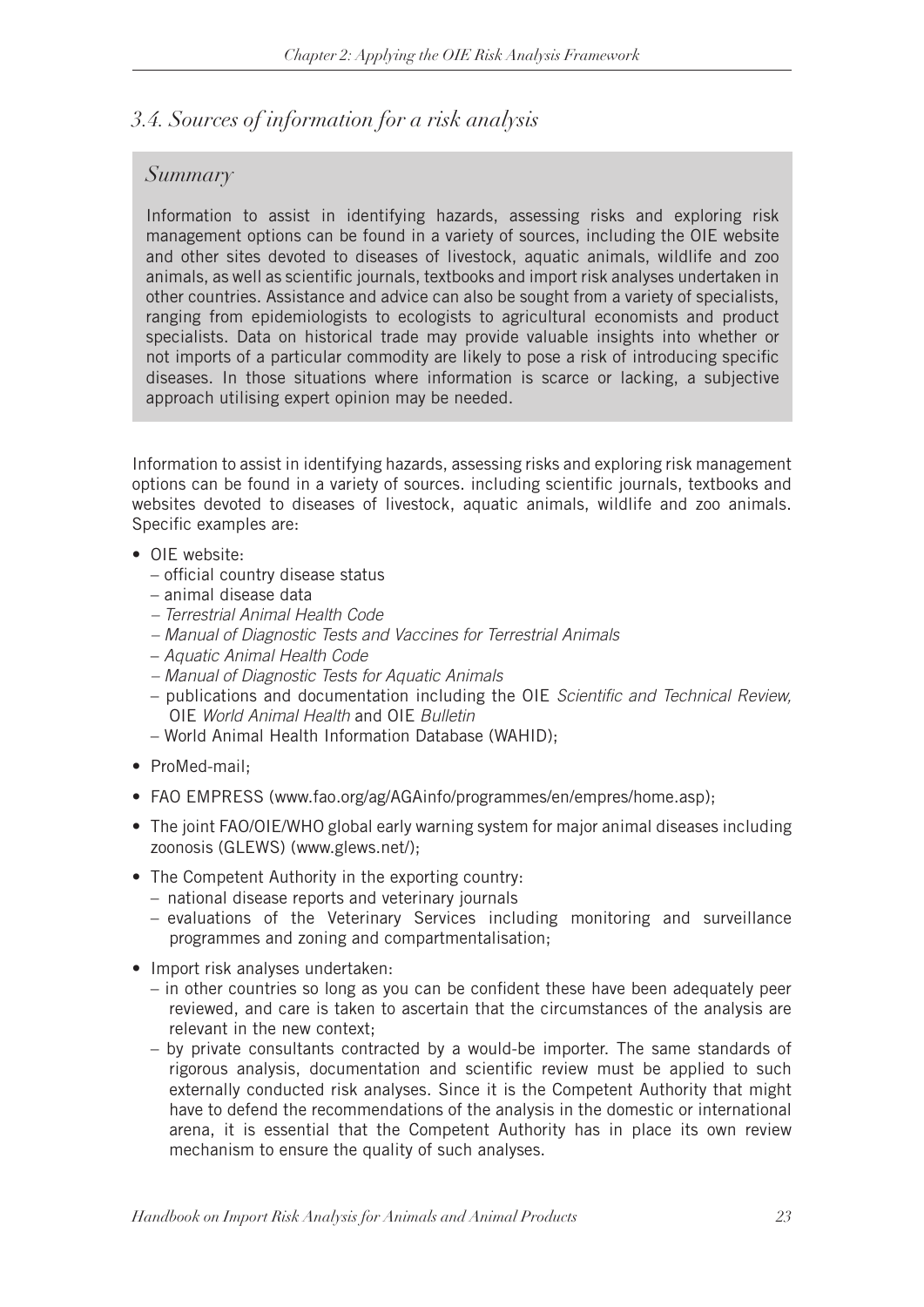Assistance and advice can also be sought from a variety of specialists including epidemiologists, veterinary pathologists, virologists, microbiologists, parasitologists, laboratory diagnosticians, wildlife specialists, biologists, ecologists, entomologists, ornithologists, climatologists, livestock industry specialists, agricultural economists, field veterinarians and product specialists. Where it is decided to undertake a quantitative risk analysis, advice from a mathematical modeller and/or a statistician may be required.

Data on historical trade often provide valuable insight into whether or not imports of a particular commodity are likely to pose a risk of introducing specific diseases. There may be reports in the literature, for example, of a certain pathogen that has sometimes been recovered from a particular commodity, but this does not, of course, necessarily mean that importing that commodity poses a risk of introducing the disease, because there might be no realistic pathways for exposure. A useful first step, therefore, in conducting an import risk analysis can be to obtain trade data on volumes of the commodity that have been exported from countries in which the disease of concern is known to be endemic, to countries where there is surveillance information to support claims of freedom from that disease. An example of this approach is provided in a recent review of disease transmission risks from prawn products exported for human consumption (Flegel, 2009). If large volumes of the particular commodity have been exported from countries where the disease of concern is endemic, yet there have been no reports of the disease being introduced into importing countries, this gives some assurance that such imports pose little risk.

Examinations of historical trade data make it possible to quantify the risk. Once the analyst has obtained data on the volumes of the commodity imported into diseasefree countries, whether in kilograms, tonnes or some other units, he/she may use Beta distribution described in Volume 2 of this *Handbook* (OIE, 2004, p. 35) or in other text books (e.g. Vose, 2000). An even simpler method of quantifying risk on the basis of trade data is provided by use of the table of exact binomial confidence limits given in Appendix 1 in Volume 2 of this *Handbook* (OIE, 2004)*.*

In situations where information is scarce or lacking, a subjective approach utilising expert opinion is appropriate for release, exposure and consequence assessments. However, care must be taken when obtaining expert opinions, to avoid bias and to deal with disagreement among experts. Appropriate methods for obtaining expert opinions are discussed in Volume 2 of this *Handbook* (OIE, 2004), pp. 73-76) and in other textbooks (e.g. Vose, 2000).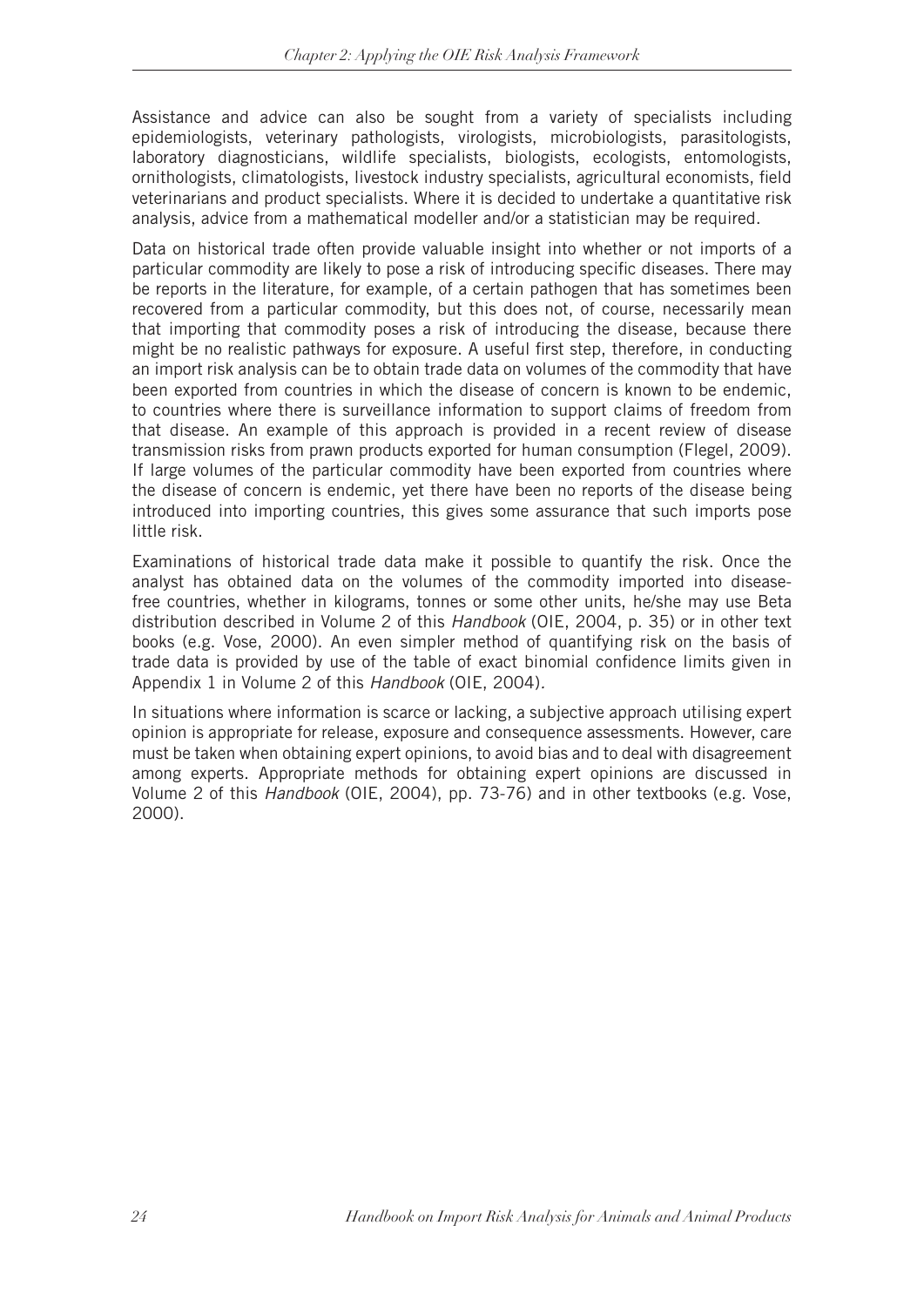# *3.5. Identify the hazards likely to be associated with the commodity*

# *Summary*

Hazard identification consists of drawing up a list of pathogenic agents associated with the species from which the commodity is derived, and based on a number of criteria, determining whether or not they can be classified as hazards for further consideration in a risk assessment. The criteria considered for each pathogenic agent include determining whether:

- the commodity under consideration is a potential vehicle
- it is present in the either or both of the exporting and importing countries
- the disease caused by the pathogenic agent is subject to an official control programme, or there are zones or compartments of different animal health status, or local strains are likely to be less virulent than those reported in the exporting country.

A risk analysis may be concluded at this stage if the hazard identification step fails to identify potential hazards.

Hazard identification is the essential first step in a risk analysis. To effectively manage the risks associated with imported commodities, any organisms capable of, or potentially capable of, causing harm and which could be introduced into the importing country must be identified. Such pathogenic agents are referred to as hazards by the *Code,* which defines a hazard as a biological, chemical or physical agent in, or a condition of, an animal or animal product with potential to cause an adverse health effect. Since the WTO recognises the OIE as the reference organisation for international standards for managing animal health and zoonotic diseases, the term 'hazard' should be used. The OIE lists diseases that are significant in international trade.

Depending on the nature of the commodity or the degree of processing, some categories of pathogenic agents may be excluded from consideration. For example, gastro-intestinal parasites need not be considered in a risk analysis for semen or embryos, as it is biologically implausible that these commodities would be potential vehicles for such pathogenic agents. The methods of production, manufacturing or processing may also exclude certain categories of pathogenic agents. Highly processed commodities, such as live virus vaccines or hormonal products derived from sera, are not likely to be contaminated with certain bacteria or viruses because of their method of production. Provided details of these production methods and a verifiable quality control programme, which includes testing, are included as part of a commodity description, these pathogenic agents do not need to be considered individually in a risk analysis. Hormonal products, for example, may undergo a number of filtration steps that will exclude bacteria and viruses of a certain size. Where categories of pathogenic agents are excluded, a description of the category and the justification for their exclusion should be included as part of the hazard identification process.

For all other commodities, hazard identification begins with the development of a list of pathogenic agents that are appropriate to the species being imported, or from which the commodity is derived. The OIE list of diseases should be used as a starting point when developing these lists, but pathogens not included in the OIE list should also be considered, where appropriate. Each pathogenic agent should be dealt with separately,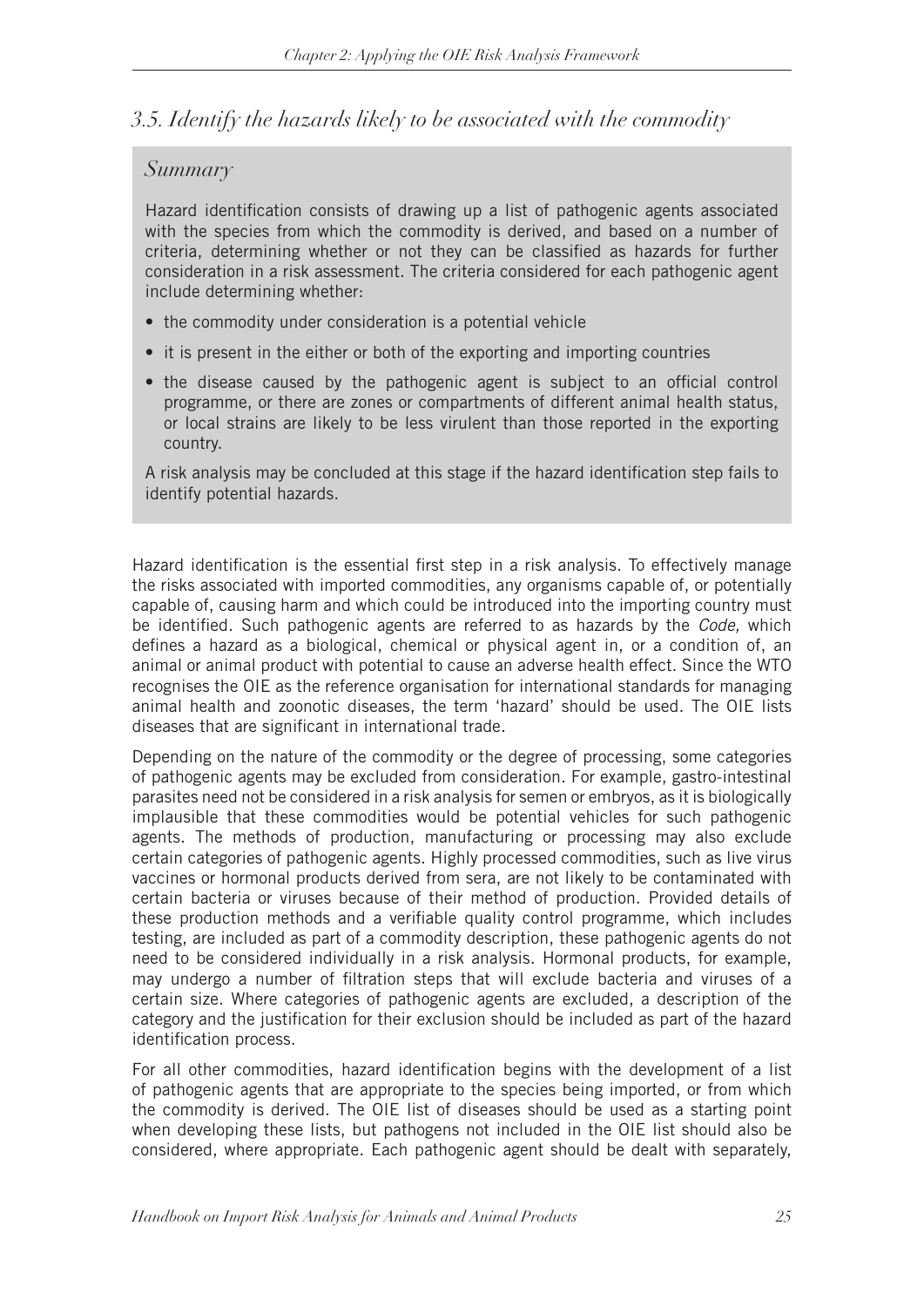with a reasoned, logical and referenced discussion of its relevant epidemiology, including an assessment of its likely presence in both the importing and exporting countries. A conclusion is then reached on whether or not the commodity under consideration is a potential vehicle for the introduction of the pathogenic agent into the importing country. If it is, the pathogenic agent is classified as a hazard for further consideration. If no hazard is identified, the risk analysis can be concluded at this point.

A number of important questions and steps, as outlined in Box 3, must be considered when determining whether or not a pathogenic agent can be identified as a hazard.

 When preparing a list of hazards, the template in Table I, which includes several examples, can be used to provide a useful summary. The latest taxonomy and nomenclature should be used.

| <b>Common name</b>                   | <b>Scientific name</b>                                                                                          | <b>Exotic</b> | Free zones or<br>compartments,<br>or official control<br>programmes | <b>More</b><br>virulent<br>strains<br>in other<br>countries | <b>Identified as</b><br>a hazard |
|--------------------------------------|-----------------------------------------------------------------------------------------------------------------|---------------|---------------------------------------------------------------------|-------------------------------------------------------------|----------------------------------|
| Foot and mouth<br>disease            | Family Picorniviridae,<br>genus Apthovirus, FMD<br>virus A, Asia 1, C, O,<br>SAT 1, SAT 2, SAT 3                | Yes           | n/a                                                                 | n/a                                                         | Yes                              |
| African horse<br>sickness            | Family Reoviridae, Genus<br>Orbivirus, African horse<br>sickness viruses 1 to 10                                | Yes           | n/a                                                                 | n/a                                                         | Yes                              |
| <b>Bovine</b><br>tuberculosis        | Mycobacterium bovis                                                                                             | No            | Yes                                                                 | No                                                          | Yes                              |
| Newcastle<br>disease                 | Family Paramyxoviridae,<br>genus Paramyxovirus,<br>avian PMV 1                                                  | Yes           | n/a                                                                 | Yes                                                         | Yes                              |
| Enzootic bovine<br>leucosis          | Family Retroviridae, genus<br>'blv-htlv retroviruses',<br>type species bovine<br>leukaemia virus                | No            | No                                                                  | No                                                          | <b>No</b>                        |
| Infectious bovine<br>rhinotracheitis | Family Herpesviridae,<br>subfamily Alphherpesvirinae,<br>genus Varicellovirus, bovine<br>herpesvirus 1 (BoHV-1) | No            | No                                                                  | Yes                                                         | Yes                              |
| Johne's disease                      | Mycobacterium<br>paratuberculosis                                                                               | No            | No                                                                  | <b>No</b>                                                   | <b>No</b>                        |
| <b>Biting midges</b>                 | Culicoides spp.                                                                                                 | Yes           | n/a                                                                 | n/a                                                         | Yes                              |
| Listeriosis                          | Listeria monocytogenes                                                                                          | No            | <b>No</b>                                                           | <b>No</b>                                                   | No                               |
| Salmonellosis                        | Salmonella enterica,<br>subsp. Enterica, serovar<br>Typhimurium DT 104                                          | No            | Yes                                                                 | No                                                          | Yes                              |

#### **Table I** An example of a list of hazards

#### **Notes**

The rationale for classifying each hazard according to the criteria and the conclusion reached must be supported by a referenced discussion. This is an actual example carried out by the New Zealand Ministry of Agriculture and Forestry.

n/a: not applicable.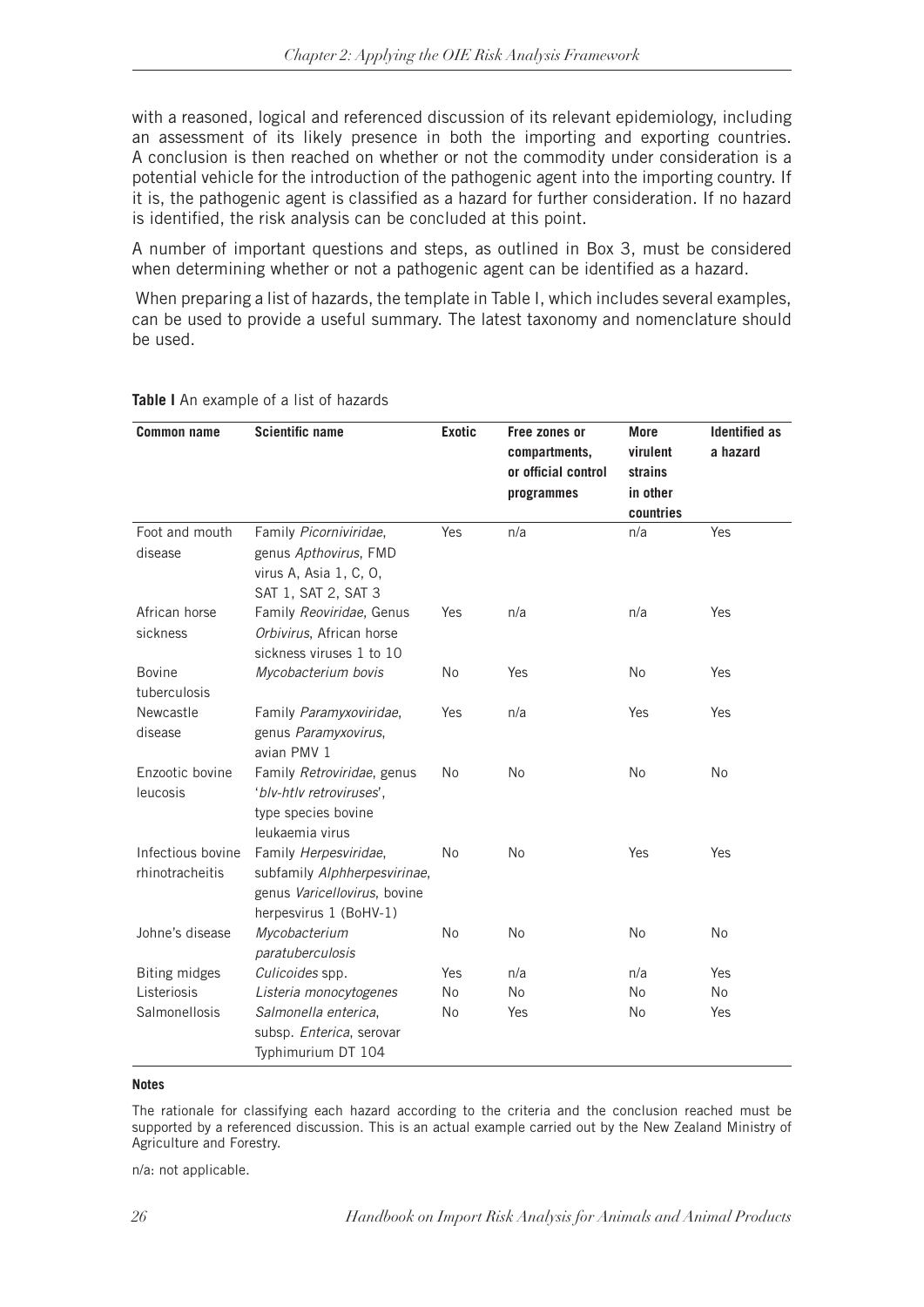*Box 3 Steps to determine whether a pathogenic agent is a hazard*

- 1. Taking account of the methods of production, manufacturing or processing normally applied, is the commodity under consideration a potential vehicle for the pathogenic agent?
	- a) If the answer is YES, proceed to Step 2. Otherwise the pathogenic agent is not a hazard.
- 2. Is the pathogenic agent present in the exporting country?
	- a) If the answer is YES, proceed to Step 3.
	- b) If the answer is NO, is there sufficient confidence in the capacity and capability of the exporting country's Competent Authority to satisfactorily substantiate a claim that the pathogenic agent is absent?
		- If the answer is YES, the pathogenic agent is not a hazard.
		- If the answer is NO, contact the Competent Authority to seek additional information or clarification and proceed to Step 4. Assume that until otherwise demonstrated, the pathogenic agent is likely to be present in the exporting country.
- 3. Are there zones or compartments from which the commodity could be derived within the exporting country that are free of the pathogenic agent?
	- a) If the answer is YES, is there sufficient confidence in the capacity and capability of the exporting country's Competent Authority to satisfactorily substantiate a claim that the pathogenic agent is absent, and ensure that the commodity is only derived from these zones or compartments?
		- If the answer is YES, the pathogenic agent is not a hazard.
		- If the answer is NO, contact the Competent Authority to seek additional information or clarification and proceed to Step 4. Assume that until otherwise demonstrated, either the pathogenic agent is likely to be present in these zones or compartments, or the commodity is likely to be derived from other areas in the exporting country.
	- b) If the answer is NO proceed to step 4.
- 4. Is the pathogenic agent present in the importing country?
	- a) If the answer is YES. proceed to Step 5.
	- b) If the answer is NO, is the Competent Authority of the country able to satisfactorily substantiate a claim that it is absent?
		- If the answer is YES, the pathogenic agent is classified as a hazard.
		- If the answer is NO, proceed to Step 4. Assume the pathogenic agent is present, and explore options within a reasonable period of time to ascertain its presence or absence with a sufficient level of confidence.
- 5. For a pathogenic agent reported in both the exporting and the importing country, IF:
	- a) it subject to an official control programme in the importing country, OR
	- b) there are zones or compartments of different animal health status, OR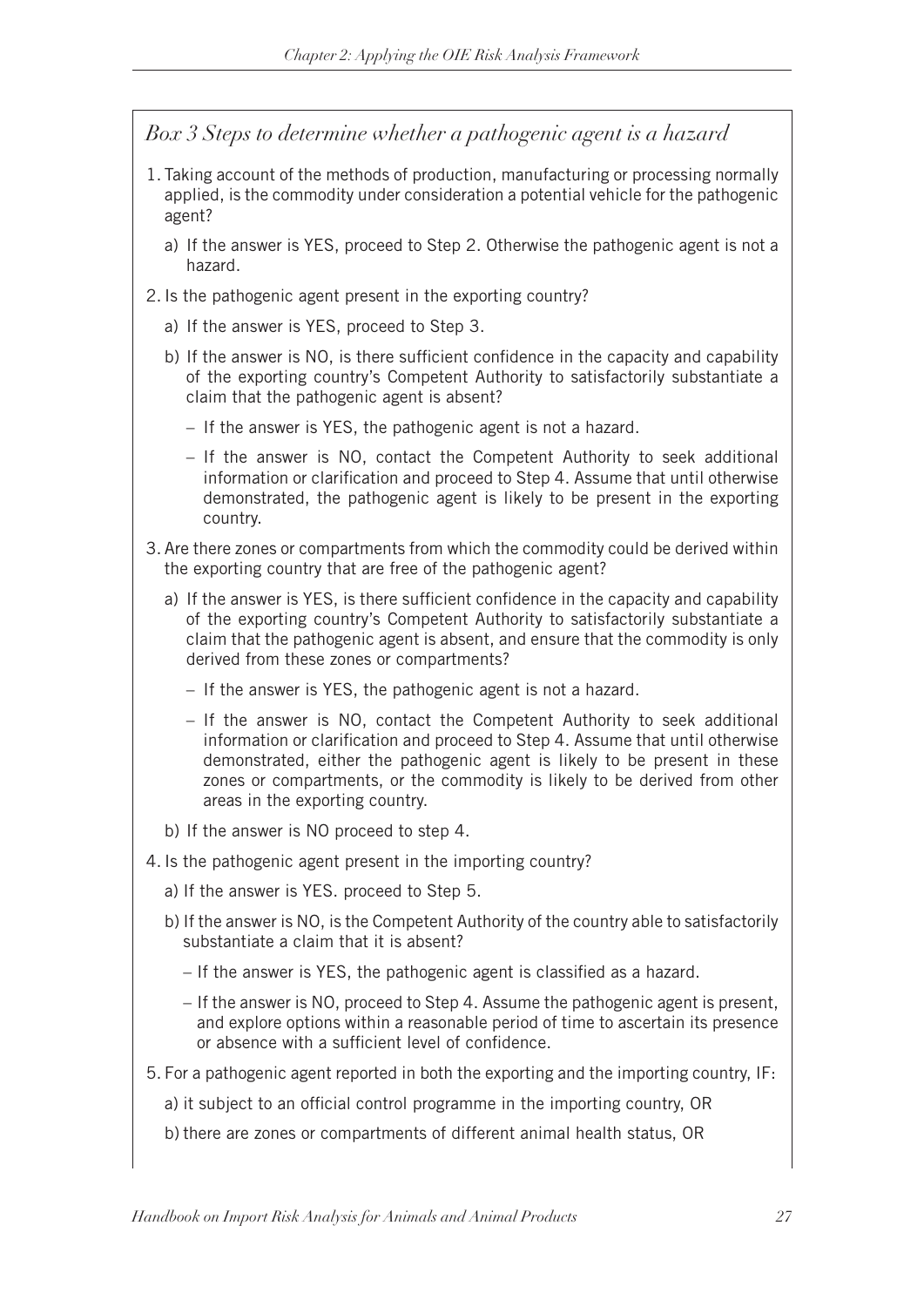c) local strains are likely to be less virulent than those reported internationally or in the exporting country,

THEN the pathogenic agent might be classified as a hazard.

Note: The evaluation of the Veterinary Services, the identification and traceability of animals and/or animal products, surveillance, official control programmes and management and husbandry practices related to biosecurity are important inputs for assessing the likelihood of pathogenic agents being present in, or absent from, the animal population of the exporting country or sub-populations within zones or compartments.

It is often wise for the risk analysts to consult with stakeholders on this list of hazards before starting a risk assessment. This helps to ensure that the list is as complete as possible and is appropriate to the particular importing country. An example of hazard identification is presented in Box 4. For the purposes of illustration, the import risk analysis upon which this example is based can be assumed to be generic for domestic horses (*Equus caballus*). It was applicable at the time, for the particular trade under consideration, and may not be universally applicable.

*3.6. Determine whether or not the* Code *provides sanitary measures for the hazards in the commodity under consideration*

### *Summary*

Once a hazard has been identified, determine whether the *Code* provides sanitary measures for that hazard in the commodity under consideration?

- a) If the answer is YES, is there a requirement by legislation, policy or other considerations within the country to undertake a complete risk analysis?
	- If the answer is YES, conduct a risk assessment:
	- If the answer is NO, consider applying the sanitary measures prescribed in the *Code,* as a risk assessment is not necessary to fulfill WTO obligations.
- b) If the answer is NO or it is decided to adopt a higher level of protection than that provided by the measures in the *Code*, conduct a risk assessment.

It is important to determine whether the *Code* provides sanitary measures for any of the hazards that have been identified in the commodity under consideration. If it does, these measures should be applied, unless domestic legislation, policy or other considerations require a complete risk analysis to be undertaken.

In the situation where measures are not prescribed by the *Code* or it is decided to adopt a higher level of protection than that provided for in the *Code,* a risk analysis will need to be undertaken to either determine the need for and type or measures, or to justify the imposition of measures that result in a higher level of protection.

Although the *Code* provides sanitary measures for AHS, for the purposes of continuing with the worked example, it is assumed that domestic legislation in New Zealand required that a complete risk analysis be undertaken.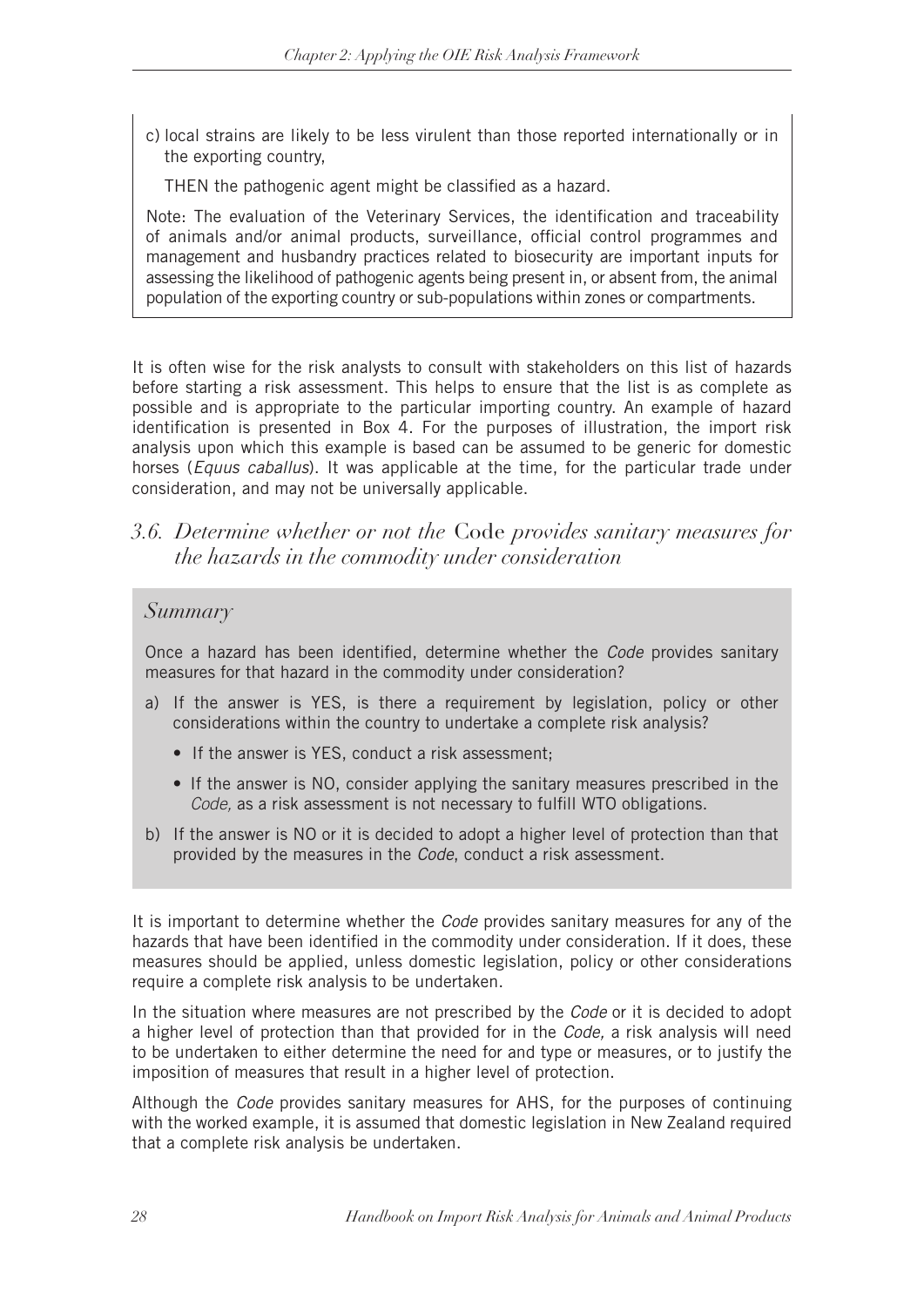*Box 4 An example of a hazard identification carried out by the New Zealand Ministry of Agriculture and Forestry*

# **African horse sickness**

*Aetiological agent*

Family *Reoviridae*, genus *Orbivirus*, African horse sickness viruses 1 to 10.

# *New Zealand's status*

African horse sickness (AHS) has never been reported in New Zealand and is classified as an exotic disease.

# *Epidemiology*

AHS is an infectious non-contagious disease of horses and other solipeds (order *Perissodactyla*) caused by an *orbivirus* and transmitted by *Culicoides* midges (Lagreid, 1996). There are nine known serotypes, all of which may cause significant mortality in horses (Coetzer and Erasmus, 1994). AHS is endemic in tropical East and West Africa, from where it regularly spreads to southern, and occasionally northern Africa (Coetzer and Erasmus, 1994; OIE, 1995/2002). AHS occurs seasonally and is influenced by climatic conditions favouring the breeding of *Culicoides* midges (OIE, 1997; Mellor and Wellby, 1998). Most horses are infected between sunset and sunrise when *Culicoides* midges are most active (Coetzer and Erasmus, 1994).

There are four classical forms of AHS: pulmonary, cardiac, mixed and horse sickness fever. The pulmonary form has a short incubation period, ranging from three to five days, and a marked and progressive respiratory involvement leading to death in more than 95% of cases within four to five days. The incubation period for the cardiac form varies from seven to 14 days, followed by clinical disease lasting for three to eight days with death in 50% to 70% of cases. The mixed form is characterised by a combination of respiratory and cardiac involvement, with an incubation period and mortality rate roughly halfway between the pulmonary and cardiac forms. Horse sickness fever is the mildest form, and is frequently overlooked in natural outbreaks. The incubation period varies from five to 14 days and is followed by a low-grade fluctuating fever lasting for five to eight days. All affected animals recover. This form of the disease is usually observed in immune animals infected with a heterologous virus type, or in resistant species, such as the donkey and zebra. Horses are the most susceptible equine species, followed by mules, while most infections in donkeys and zebras are subclinical (Lagreid, 1996; OIE, 1996). In view of the high mortality rate in horses, this species is regarded as an accidental or indicator host (Coetzer and Erasmus, 1994).

The virus is present in all body fluids and tissues from the onset of fever until recovery. Viraemia in horses is of variable duration, typically lasting for four to eight days, but no longer than 21 days, while in donkeys it may last up to 28 days (OIE, 1995/2002). Horses that recover from AHS do not remain carriers. Survivors develop a strong immunity to the particular serotype with which they were infected. While this may confer some cross-protection to infection with other serotypes, a strong challenge may overcome it (Coetzer and Erasmus, 1994).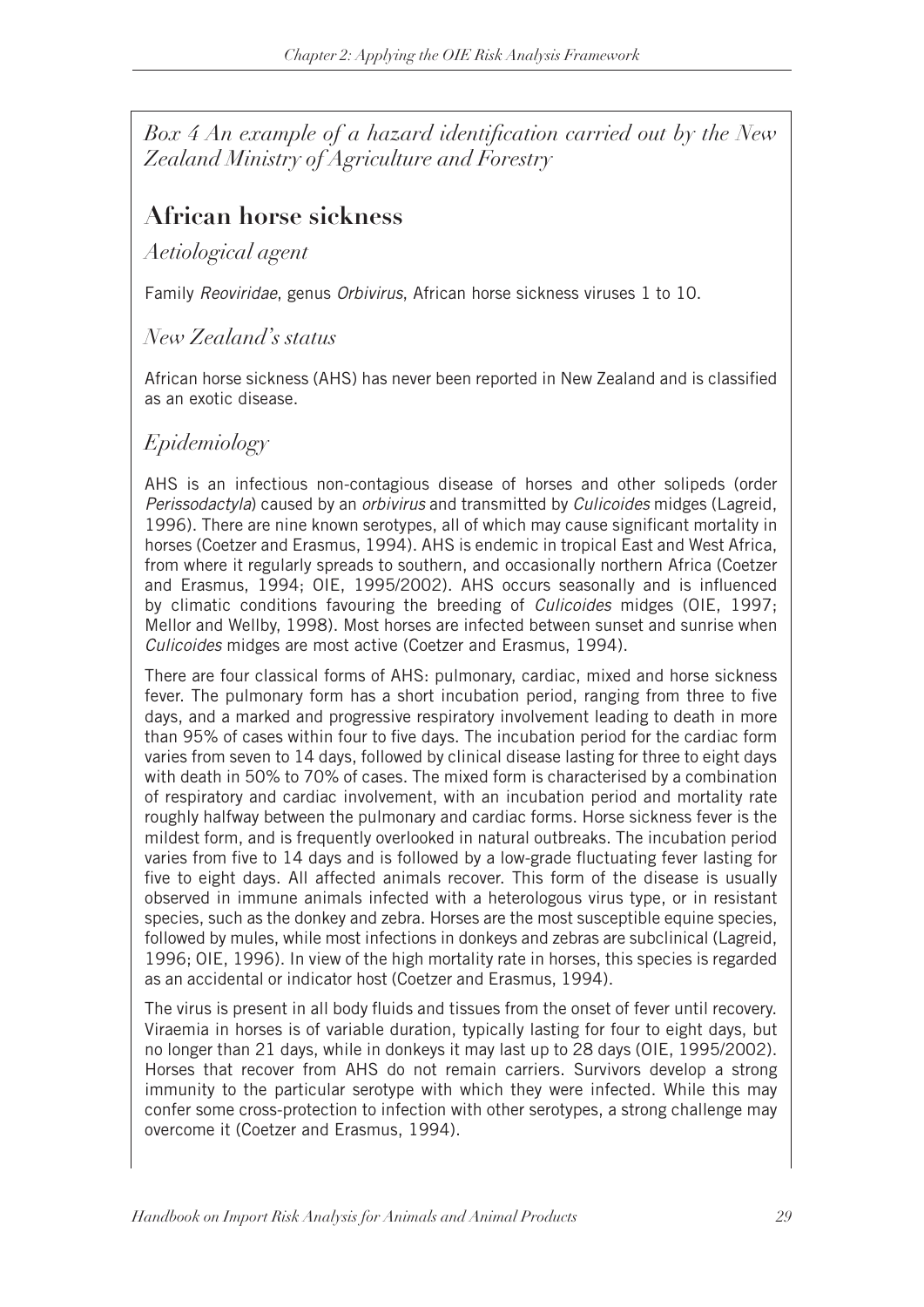Two types of vaccine are most commonly used: a polyvalent or monovalent live vaccine and an inactivated monovalent vaccine (OIE, 1996). While both types of vaccine provide protection against clinical disease, vaccinated animals may still develop a viraemia sufficiently high to infect vectors. Problems remain with some live vaccines reverting to virulence, although the opportunity to escape the host would be limited as the viraemia associated with a live vaccine is likely to be of a similar duration to that occurring in a natural infection. Subunit vaccines which are being developed offer the most effective means of inducing protective immunity. They are not subject to reversion or vector transmission (Lagreid, 1996).

# *Conclusion*

While domestic horses that recover from infection do not remain carriers, horses that are either naturally infected or vaccinated with a live vaccine may be viraemic for up to 21 days and therefore potential vehicles for AHS virus. As a result AHS virus is classified as a hazard.

# *3.7. Conduct a risk assessment*

### *Summary*

A risk assessment evaluates the likelihood and the biological, environmental and economic consequences of the entry, establishment or spread of a hazard within the importing country. The commodity under consideration, which may act as a vehicle for the hazard, must be evaluated in the form in which it is intended to be used, processed or sold when imported. A risk assessment consists of four inter-related steps:

- Entry assessment: consists of determining the likelihood of an imported commodity being infected or contaminated with a hazard, and describing the biological (risk) pathway(s) necessary for that hazard to be introduced into a particular environment;
- Exposure assessment: consists of describing the biological (risk) pathway(s) necessary for exposure of animals and humans in the importing country to the hazards identified, and estimating the likelihood of those exposure(s) occurring;
- Consequence assessment: consists of describing the relationship between exposures to a hazard, the consequences of those exposures and their likelihood;
- Risk estimation: consists of combining the results from the entry assessment, exposure assessment, and consequence assessment to produce summary measures of the risks associated with the identified hazards.

Prior to embarking on the risk assessment, it is important to identify potentially susceptible species and map out the biological pathways that could potentially lead to them being exposed to the hazard, and the associated 'outbreak' scenarios that could arise. In addition, consideration needs to be given to how the inevitable uncertainties that arise can be dealt with, whether or nor a qualitative or quantitative approach is to be used, and the most appropriate terminology to use when estimating or describing risk.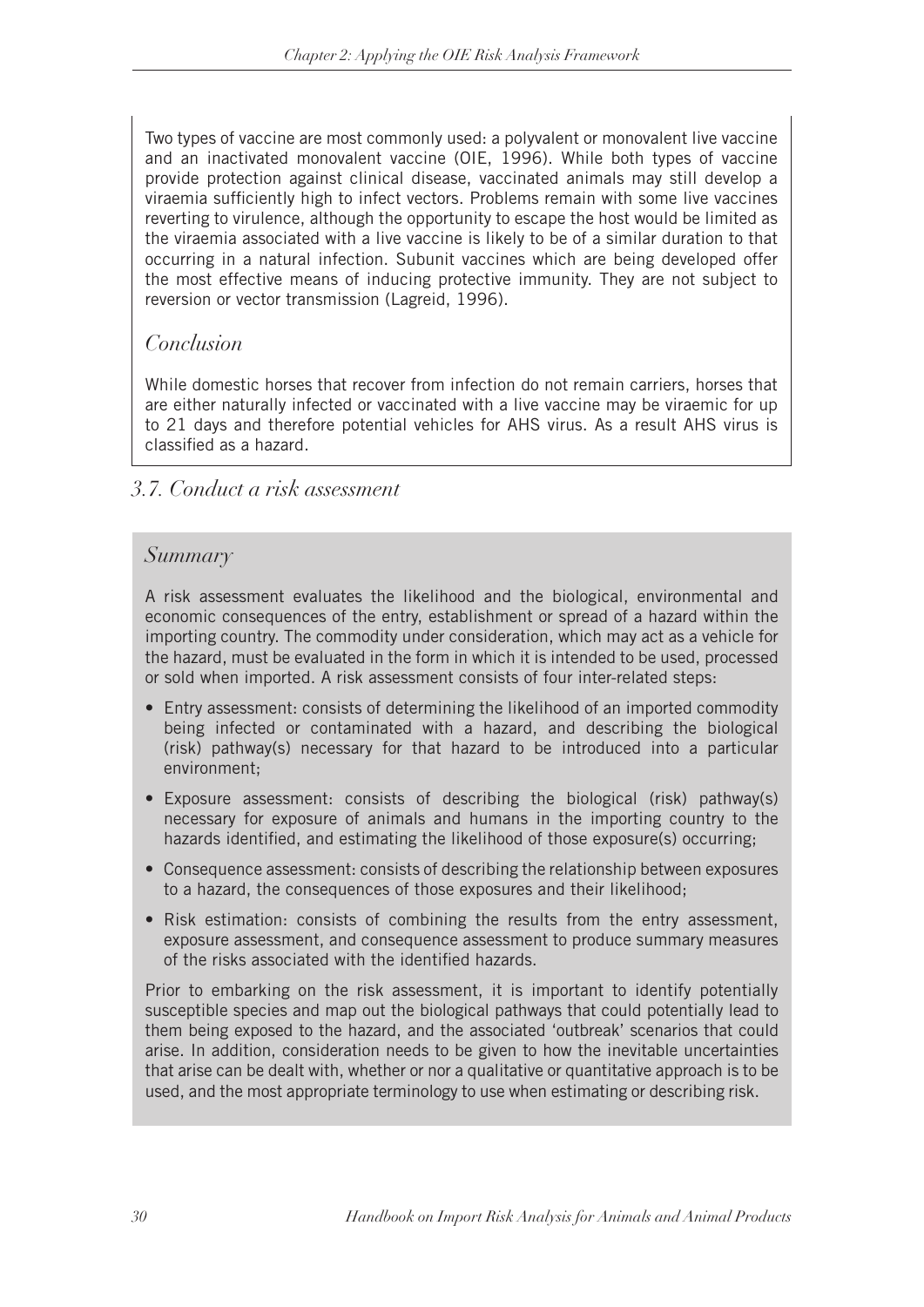### **3.7.1. Identify the populations of interest**

### *Summary*

Once the hazards associated with the commodity under consideration have been determined, potentially susceptible species need to be identified. This will ensure that all the appropriate biological pathways are considered in the risk assessment. Susceptible species include terrestrial and aquatic animals that are reared on farms or in captivity, or are in the wild, as well as humans if the hazard has zoonotic potential.

### **3.7.2. Draw a scenario tree for each hazard**

### *Summary*

Prior to embarking on the risk assessment itself, it can be helpful to draw a scenario tree for each hazard under consideration to facilitate the identification of the various biological (risk) pathways leading to:

- the commodity harbouring the hazard when imported
- susceptible animals and/or humans being exposed
- potential outbreak scenarios.

A scenario tree is a graphical depiction of the biological pathways by which a hazard might be introduced into an importing country. It provides a useful conceptual framework. A scenario tree assists in conveying the range and types of pathways considered in a simple, transparent and meaningful fashion. Scenario trees are an appropriate and effective way of depicting biological pathways. They provide a useful visual representation to:

- identify pathways
- identify information requirements
- ensure a logical chain of events in space and time
- assist with communicating the import risk analysis
- clarify ideas and understanding of the problem
- assist with identifying sanitary measures and risk management in general
- assist with determining the likelihood of occurrence and subsequent consequences
- provide a framework for the later development of a quantitative model, should this be required.

A scenario tree starts with an initial event, for example selecting some animals from a herd that is potentially infected. It then outlines the various biological pathways leading to:

- the animals or animal products harbouring the hazard when imported (entry assessment) [Note: 'entry assessment' was formerly known as 'release assessment'.]
- susceptible animals and/or humans being exposed to the hazard (exposure assessment).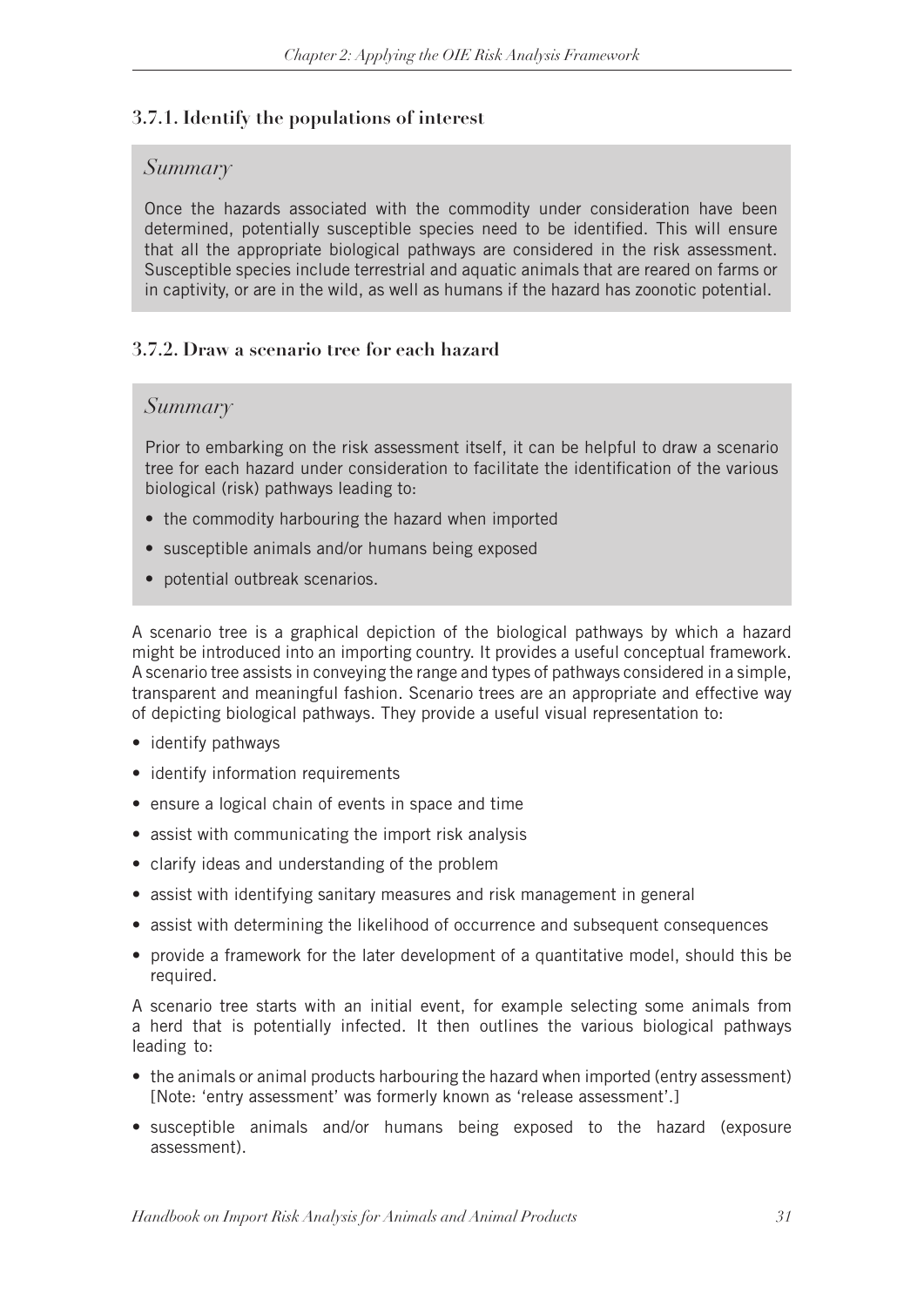By convention events are described in boxes or nodes, while the probability of an event is described by a line or arrow drawn from the box or node (Fig. 6). Three examples of scenario trees are presented in Figures 7 through 9.



**Figure 6** Generalised framework for a scenario tree where probabilities are examined



Figure 7 A scenario tree outlining the biological pathways leading to an animal, selected from an infected herd, being either accepted or rejected after it has been tested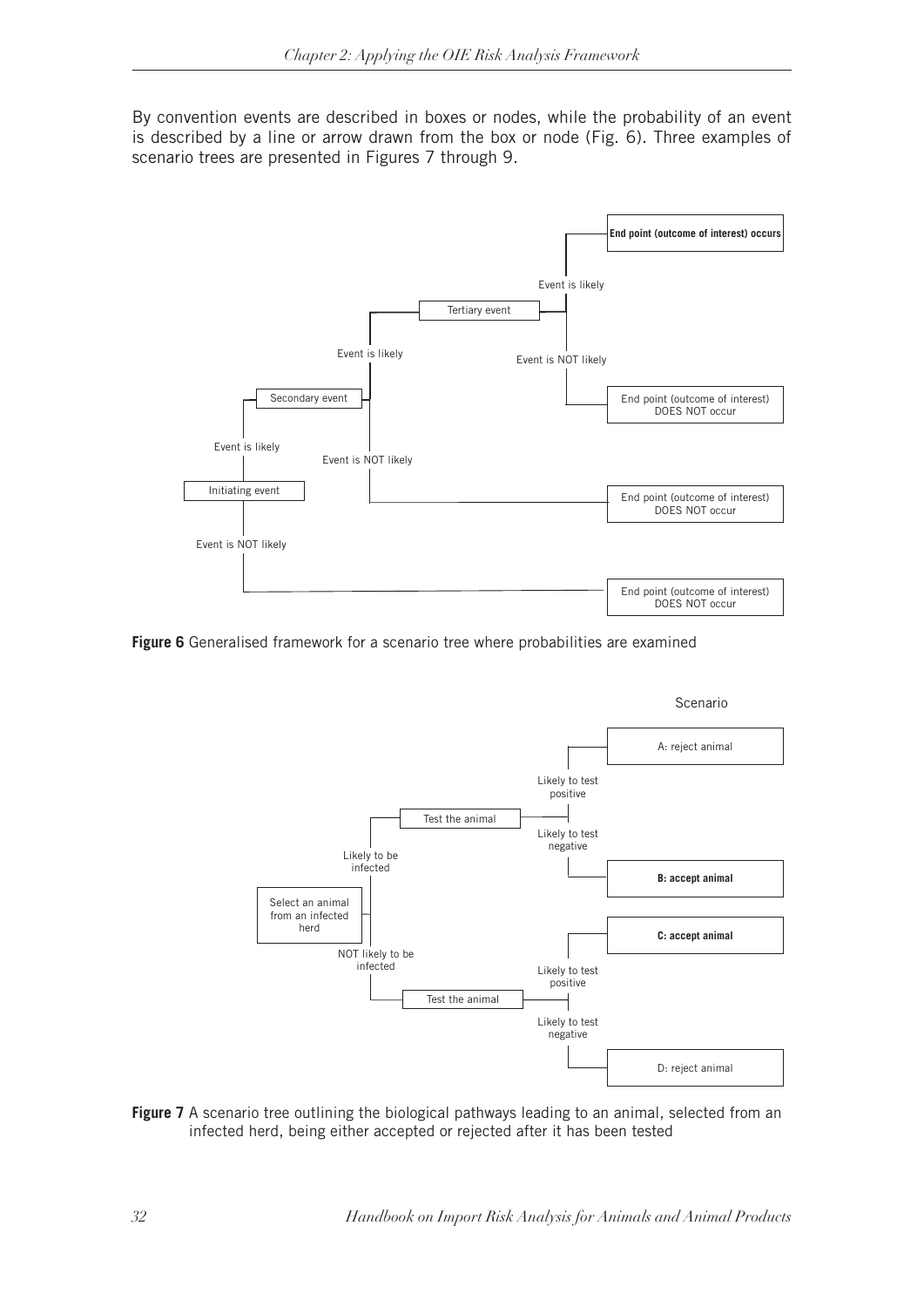

*Chapter 2: Applying the OIE Risk Analysis Framework*

**Figure 8** A scenario tree outlining some pathways leading to a disease outbreak following the importation of embryos



 **Figure 9** A scenario tree for dairy products outlining some pathways leading to contamination of an imported commodity (entry assessment)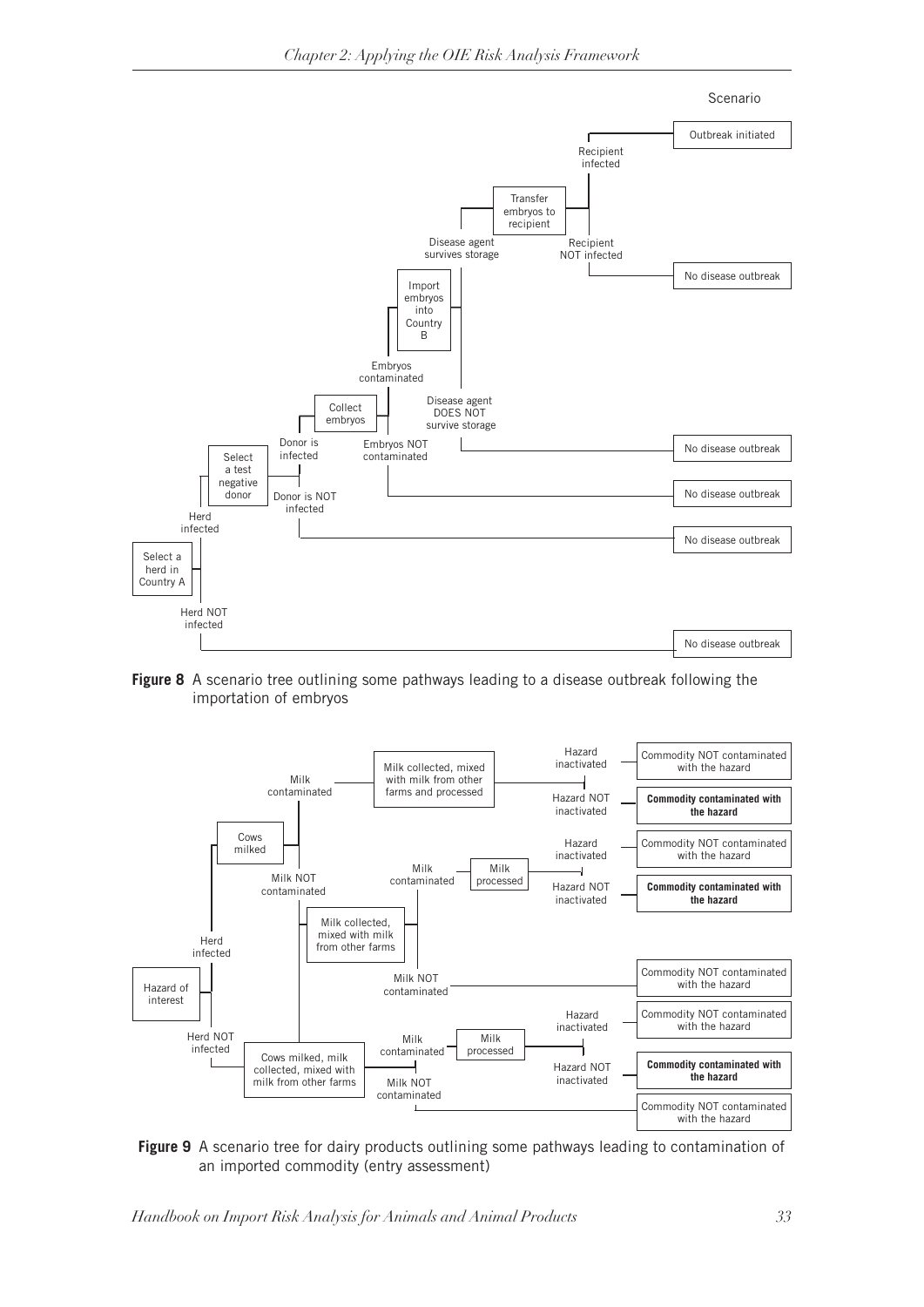### **3.7.3. Dealing with uncertainty and variability**

### *Summary*

It is important to distinguish between uncertainty and variability in the context of an animal health import risk analysis. Uncertainty is used to reflect a lack of understanding or incompleteness of knowledge or information about a particular thing. Variability, on the other hand, reflects the heterogeneity that naturally exists within any biological system, whether we have a good understanding of that system or not. So while uncertainty is reduced as knowledge increases, variability remains the same. In most, if not all, situations it is likely that the varying degrees of uncertainty that exist at different points in the risk pathway will be of more concern than variability. How then can we determine the impact of these uncertainties on the final risk estimate? Fortunately risk analysis provides us with a tool that enables the inevitable uncertainties to be considered in context. For example, it could turn out that, while considerable uncertainty exists at one point in the risk pathway, its overall contribution to the final risk estimate is inconsequential. In such circumstances it is important not to overemphasise the uncertainty but to provide appropriate perspective.

Differing uses of the term 'uncertainty' by risk analysts from various disciplines have led to a degree of confusion. In this *Handbook*, uncertainty is defined as the lack of precise knowledge of the input values which is due to measurement error or to lack of knowledge of the steps required, and the pathways from hazard to risk, when building the scenario being assessed (Glossary, page *xi*).

Risk analysis is essentially a tool aimed at predicting the future. For example, we might want to predict the weight of a weaner pig chosen at random. We know from our own observations that there is a great deal of natural variation between individual pigs of this age. Such variability is a biological reality. While we might have a good 'feel' for what the range and average might be, it is only by weighing several pigs that we can begin to make some accurate predictions. As more data are collected, more knowledge is acquired, and we can describe the variation in the weights of weaner pigs with increasing certainty, enabling us to be increasingly confident of our predictions. If we weighed all pigs in the population we would have a perfect understanding of the average weight and how much variation exists, and there would be no uncertainty. Obviously, this is impractical and we need to achieve a balance between acquiring perfect knowledge and obtaining reasonable estimates upon which we can base our predictions with a reasonable level of confidence. Uncertainty, then, may be thought of as a measure of the incompleteness of our knowledge or information about a particular thing. It is important to remember that even with complete knowledge (that is, no uncertainty), variability still exists.

These ideas can be extended to import risk analysis where, for example, we might want to predict the likelihood of an outbreak of foot and mouth disease (FMD) in Country A following the importation of goat cheese from Country B. For an outbreak to occur a complex chain of events needs to take place, beginning with:

- an outbreak of FMD in Country B that results in at least one infected goat shedding FMD virus in its milk
- the virus surviving pasteurisation, the cheese manufacturing process, storage and transportation to Country A
- a susceptible animal ingesting discarded cheese in Country A, becoming infected and transmitting the virus to other animals.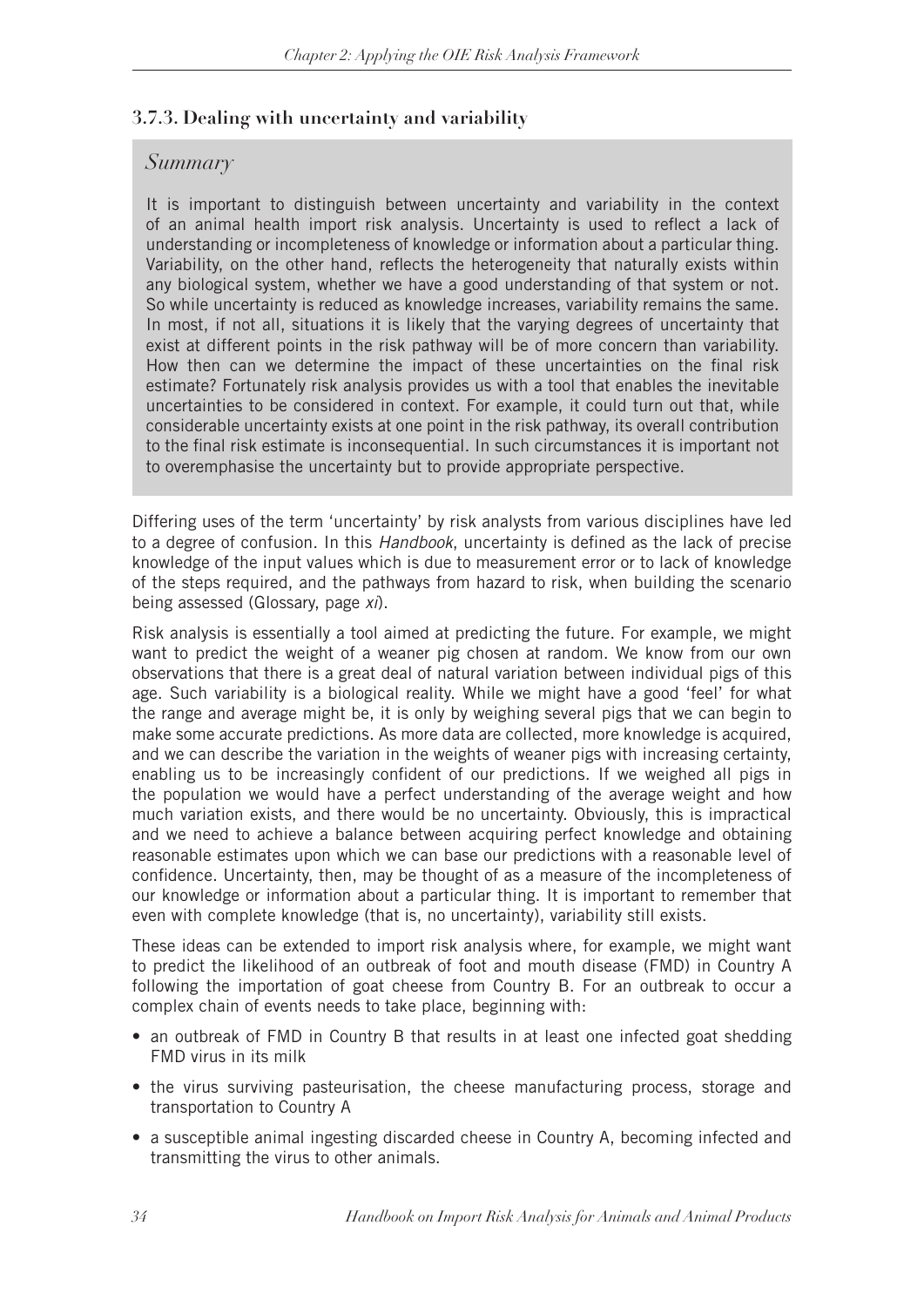There might be some very good information on the survival of FMD virus in pasteurised milk, some limited information on the occurrence of FMD in Country B, and virtually no information on the likelihood of susceptible animals ingesting cheese scraps in Country A. A prediction in these circumstances will be based on information ranging from poor to excellent. As a result we could conclude that there is significant uncertainty in the estimates for the occurrence of FMD in Country B and the exposure of susceptible animals in Country A. The impact of these uncertainties on the overall estimate of risk needs to be considered carefully. For instance, the impact is likely to be insignificant if pasteurisation is predicted to effectively kill FMD virus. On the other hand, if pasteurisation cannot be relied upon because either FMD virus is heat tolerant or there is significant variability in its effectiveness, the impact of these uncertainties becomes much more important.

Where there is significant uncertainty in the estimated risk, a precautionary approach to managing risk may be adopted. However, the measures selected must nevertheless be based on a risk analysis that takes into account the available scientific information. In these circumstances the measures should be reviewed as soon as additional information becomes available, $1$  and be consistent with other measures where equivalent uncertainties exist. It is not acceptable simply to conclude that, because there is significant uncertainty, measures will be based on a precautionary approach. The rationale for selecting measures must be made apparent.

Biological pathways considered in the release and exposure assessments must be plausible. As science cannot prove that a particular pathway does not exist, there will always be a degree of uncertainty. In some cases a pathway might be hypothetical rather than plausible. It is not appropriate to consider such pathways in a risk assessment.

### **3.7.4. Choosing a qualitative or quantitative approach**

#### *3.7.4.1. Quantitative methods complement qualitative methods*

### *Summary*

A qualitative risk assessment is a reasoned and logical discussion of the relevant commodity, epidemiological and economic factors associated with a hazard, where likelihood estimates are expressed in non-numerical terms such as high, medium, low or negligible. It is suitable for the majority of risk assessments, and is in fact the most common type undertaken for routine decision making. In some situations it may be useful to adopt a quantitative approach as an adjunct to a qualitative assessment to gain further insights, identify critical steps, assess the impact of uncertainty in more detail, or compare risk-mitigation strategies. Quantification, in which a mathematical model is developed that links the various steps in the risk pathway, is a specialised tool. Although both the inputs and outputs (results) are expressed numerically, it is not necessarily more objective or precise than a qualitative approach. In addition, there are invariably significant challenges in describing the model itself, as well as interpreting and communicating the results. Regardless of which approach is chosen, it is essential that the analysis is transparently documented and subjected to peer review.

<sup>1</sup> Article 5.7 of the SPS Agreement states that 'a Member may provisionally adopt sanitary … measures' and that 'Members shall seek to obtain additional information … within a reasonable period of time.' Since the plural noun 'Members' is used in reference to seeking additional information, a cooperative arrangement is implied between the importing and exporting country. That is, the onus is not just on the importing country to seek additional information.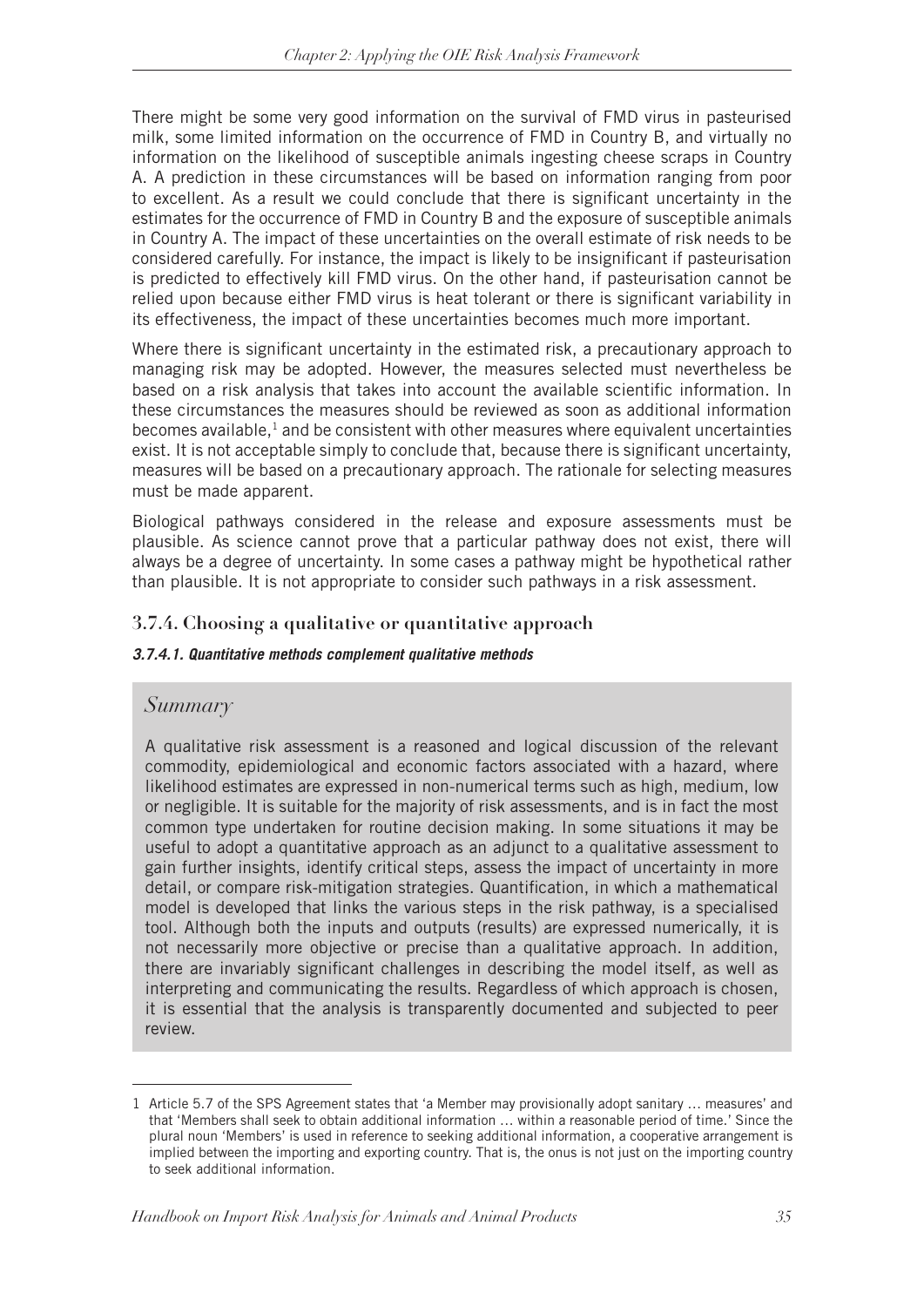No single method of import risk analysis has proven applicable in all situations, and different methods may be appropriate in different circumstances. A qualitative assessment is essentially a reasoned and logical discussion of the relevant commodity, epidemiological and economic factors associated with a hazard, in which the likelihood of its release and exposure, and the magnitude of its consequences, are expressed using non-numerical terms such as high, medium, low or negligible. It is however essential that there is consensus amongst risk assessors and risk managers on the use and meaning of these or any other non-numerical terms used.

A scenario tree may be used to depict the relevant factors and assist with the understanding of the logic. The qualitative approach is suitable for the majority of import risk analyses, and is the most common type of assessment undertaken to support routine import decision making.

In some circumstances it may be desirable to undertake a quantitative analysis: for example, to gain further insights into a particular problem, to identify critical steps or to compare sanitary measures. Quantification involves developing a mathematical model to link the steps of the risk pathway, which are expressed numerically. The results, which are also expressed numerically, invariably present significant challenges in interpretation and communication.

Although a quantitative analysis involves numbers, it is not necessarily more objective, nor are the results necessarily more precise than a qualitative analysis. Choosing an appropriate model structure, which pathways to include or exclude, the level of aggregation or disaggregation, the actual values used for each input variable and the type of distribution applied to them, all involve a degree of subjectivity. In addition, because data are lacking, some models incorporate expert opinion, which by its very nature is subjective. (See the section on elicitation and use of expert opinion in Chapter 6 of Volume 2 of this *Handbook*: OIE, 2004.)

Since both qualitative and quantitative analyses are inevitably subjective, how can the degree of objectivity be demonstrated? The solution lies, not in the method chosen, but in ensuring that the analysis is transparent. All the information, data, assumptions, uncertainties, methods and results must be documented comprehensively, and the discussion and conclusions must be supported by a reasoned and logical discussion. The analysis should be fully referenced and subjected to peer review.

#### *3.7.4.2. Semi-quantitative methods*

### *Summary*

So-called semi-quantitative methods have been promoted by some as being more objective than strictly qualitative techniques. Semi-quantitative methods involve assigning numbers to qualitative estimates, in the form of probability ranges, weights or scores, and combining them by addition, multiplication or other mathematical operations, with the goal of achieving a greater level of objectivity. While semiquantitative methods are superficially appealing, there are, however, significant problems as the numbers are often assigned and combined arbitrarily without adequate transparency. Inconsistent outcomes frequently arise, and conclusions are reached that may be statistically and logically incorrect. These methods do not offer any advantages over a well-researched, transparent, peer-reviewed qualitative approach.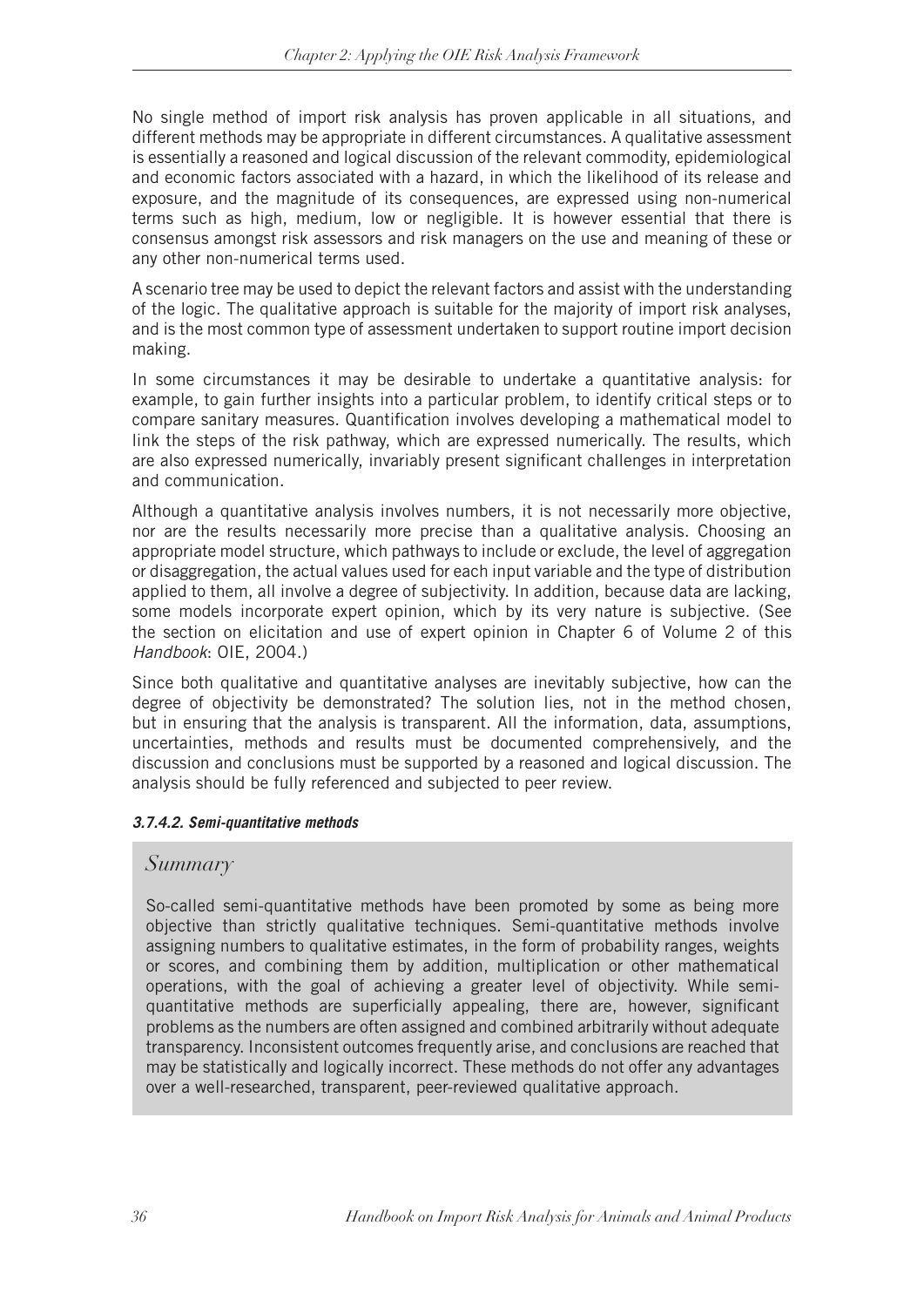As discussed in the preceding section, all risk analyses inevitably include a degree of subjectivity. Nevertheless, because many people find numbers seductive and reassuring, some analysts use so-called semi-quantitative methods in the mistaken view that they are somehow more 'objective' than strictly qualitative techniques. The same could be said of quantitative analyses. However, a number of significant problems may arise from adopting a semi-quantitative approach in an import risk analysis. It is sometimes employed as a means of combining various qualitative estimates, by assigning numbers to them, to produce a summary measure or to prioritise risks. The numbers may be in the form of probability ranges or scores, which may be weighted before being combined by addition, multiplication or similar mathematical operations. The numbers, ranges, weights and methods of combination chosen are usually quite arbitrary, and need careful justification to ensure transparency.

It should be recognised that numbers assigned to categories cannot legitimately be manipulated mathematically and statistically. For example, one type of semi-quantitative method that has been used in some risk analyses involves dividing the probability range 0 to 1 into a number of arbitrary intervals (such as, say, 0 to  $10^{-6}$ ,  $10^{-6}$  to 0.001, 0.001 to 0.05 etc.) and giving each of these a qualitative descriptor such as 'negligible', 'extremely low', 'very low' and so on. The risk assessor uses the qualitative descriptors for the probability of each step of the risk assessment. The probability of the all steps in the pathway occurring is then calculated by multiplying the arbitrary probability intervals ascribed to each qualitative descriptor. Finally the product of this multiplication is converted back to a qualitative descriptor. While it might superficially appear objective, this type of semi-quantitative assessment is flawed, and leads to conclusions that are statistically and logically incorrect (Morris and Cogger, 2006).

In summary, semi-quantitative assessments give a misleading impression of objectivity and precision, and lead to inconsistent outcomes. Assigning numbers to subjective estimates does not result in a more objective assessment, particularly when the numbers chosen and their method of combination are arbitrary. Semi-quantitative methods do not offer any advantage over a well-researched, transparent, peer-reviewed qualitative assessment.

### **3.7.5. Using appropriate terminology to describe or qualify likelihood**

### *Summary*

Since an import risk analysis is essentially concerned with estimating the likelihood of a hazard entering, spreading or becoming established, and the adverse consequences arising, it is important to use appropriate terms to describe or qualify likelihood. For example, it is not sufficient to conclude that there is 'a chance' or 'a possibility' of, or 'potential' for something to happen. Such terms do not enable risk to be placed into perspective. In contrast, concluding that the chance or likelihood or probability of something happening is negligible or highly likely provides both a meaningful estimate and necessary context.

The terminology outlined in the *Codes* should be used, and the introduction of new terms, or terms from other disciplines, should be avoided.

Care must be exercised when using various terms to estimate or describe risk. Certain WTO panels and appellate bodies, convened under the terms of the SPS Agreement, have emphasised the importance of the correct use of terms such as likelihood and potential. Most import risk assessments on animals or animal products are concerned with evaluating the likelihood of entry, establishment or spread of a disease, as well as the associated potential biological and economic consequences. It is not sufficient to conclude that there is a possibility of entry, establishment or spread. Instead the likelihood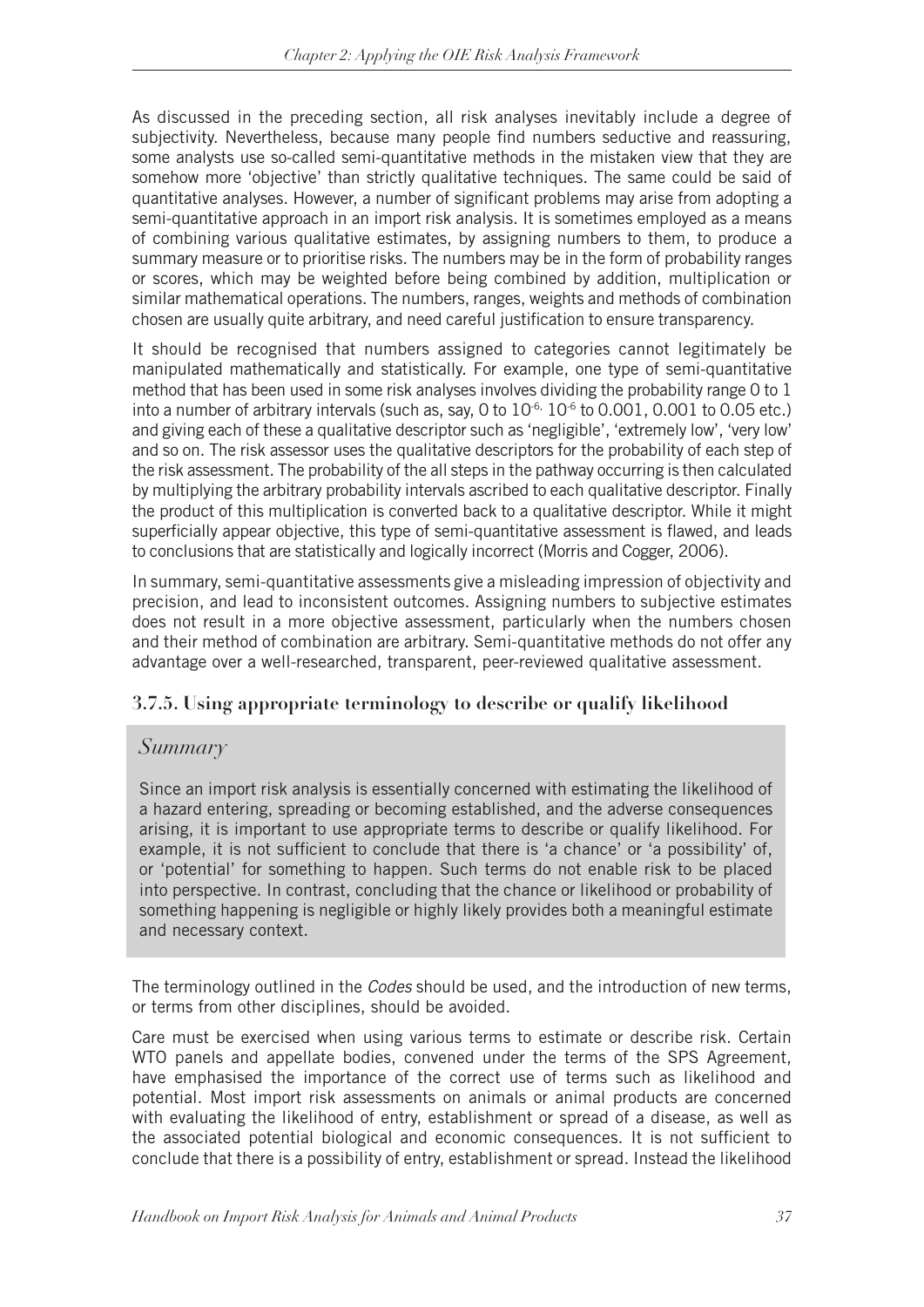must be evaluated, and may be expressed either qualitatively or quantitatively. Similarly, as the ordinary meaning of 'potential' relates to possibility, the likelihood of possible consequences must be evaluated. For this reason it is important to use appropriate terms when describing a likelihood. Table II gives examples of terms that are acceptable and ones to be avoided. These definitions are taken from the *Concise Oxford Dictionary* (2002), and other dictionaries may give slightly different definitions. It should be noted that the common dictionary definitions for some terms (for example 'possible' and 'possibility' in Table II) may not be precise enough to be useful in a risk analysis.

Some risk analysts categorise likelihoods in terms of 'negligible' and 'non-negligible'. While 'negligible' is a useful term, 'non-negligible' should be avoided. 'Non-negligible' unhelpfully subsumes all likelihoods ranging from 'extremely low' through to 'almost certain' and thus offers no help to the risk manager faced with selecting sanitary measures to insure risks fall below a country's acceptable level.

| <b>Term</b>                  | The Concise Oxford Dictionary definition                     |
|------------------------------|--------------------------------------------------------------|
| When expressing likelihood   |                                                              |
| 1. Terms to avoid:           |                                                              |
| Chance                       | When used in a singular context it indicates a possibility   |
| Could                        | Past of can, where can means to be potentially capable of    |
| Might                        | Expressing a possibility based on a condition not fulfilled  |
| Potential                    | When used as a noun means possibility                        |
| Possibility                  | A thing that may exist or happen                             |
| Possible                     | That is likely to happen; whatever is likely                 |
| 2. Acceptable terms:         |                                                              |
| Chances                      | In its plural form chance indicates a probability            |
| Likelihood                   | Probability; the state or fact of being likely               |
| Likely                       | Probable; such as well might happen or be                    |
|                              | true; to be reasonably expected                              |
| Probability                  | The likelihood of something happening; mathematically        |
|                              | it is defined as the extent to which an event is likely      |
|                              | to occur, measured by the ratio of the favourable            |
|                              | cases to the whole number of cases possible                  |
| Probable                     | May be expected to happen or prove true; likely              |
| Would                        | To express probability (I guess she would be                 |
|                              | over 50 by now); past of will: expressing a wish,            |
|                              | ability, capacity, probability or expectation.               |
| Terms used as adjectives to  |                                                              |
| qualify likelihood estimates |                                                              |
| Average                      | The usual amount, extent, rate                               |
| Extremely                    | Outermost, furthest from the centre; situated at either end; |
|                              | utmost; the highest or most extreme degree of anything       |
| High                         | Extending above the normal or average level                  |
| <b>Highly</b>                | In a high degree                                             |
| Insignificant                | Unimportant; trifling                                        |
| Low                          | Less than average, coming below the normal level             |
| Negligible                   | Not worth considering; insignificant                         |
| Significant                  | Noteworthy; important; consequential                         |
| Remote                       | Slight, faint                                                |

**Table II** Terminology for describing likelihood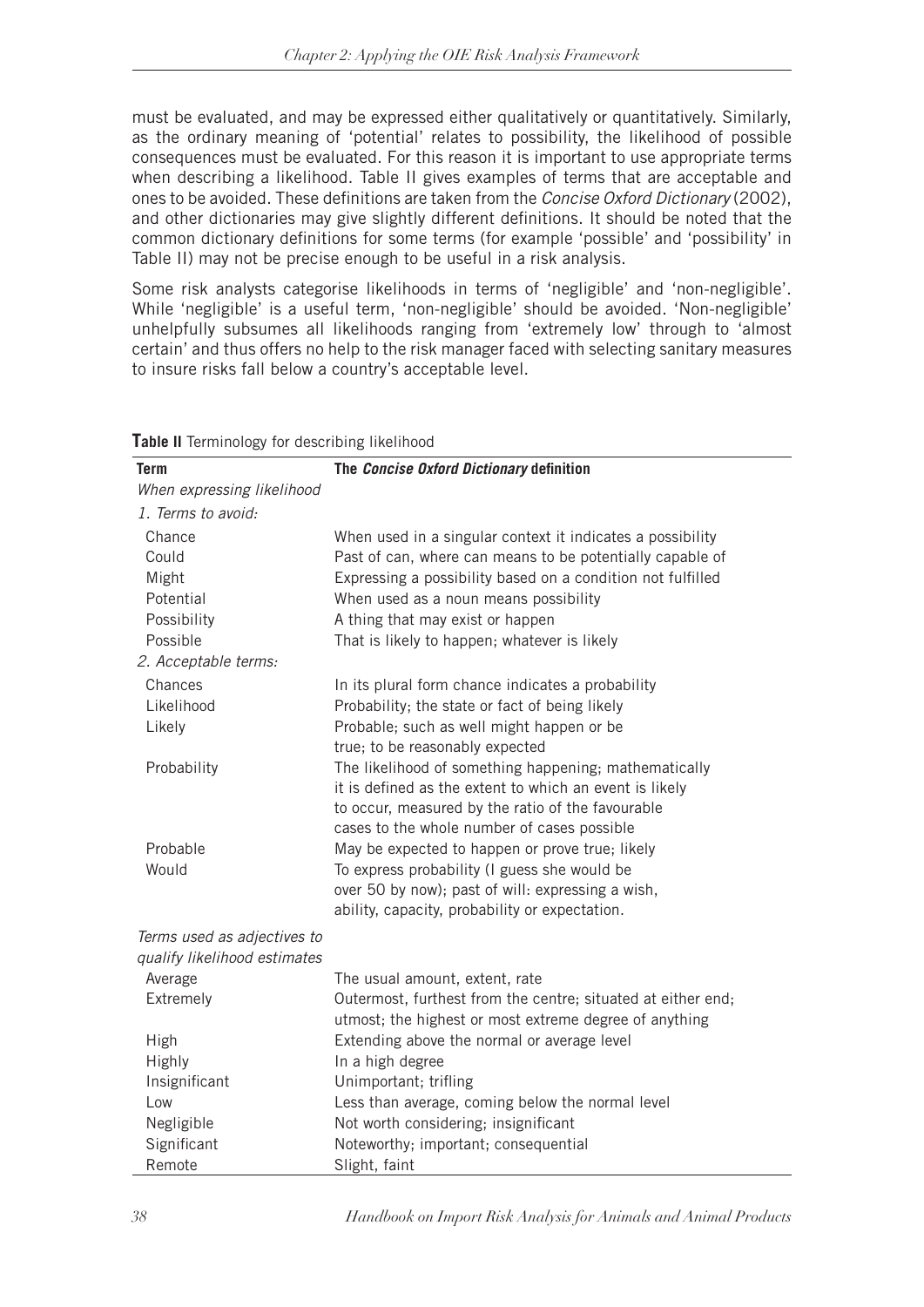Concerns may be raised that because, there is an inevitable degree of subjectivity in estimating and describing the likelihood of an event and its consequences, the conclusions reached in an analysis may be flawed. The best solution to allay such concerns is to ensure that the likelihood estimates and conclusions are supported by a transparently documented risk analysis which is not only well reasoned and logical but has been subjected to peer review.

#### **3.7.6. Entry assessment**

### *Summary2*

An entry assessment estimates the likelihood of an imported commodity being infected or contaminated with a hazard. It also describes the biological (risk) pathways necessary for that hazard to be introduced into the country. For each step, it lists the relevant biological, country or commodity factors considered. The risk assessment may be concluded at this point if there is a negligible likelihood of the commodity being infected or contaminated with the hazard when imported.

Each hazard should be dealt with separately, with a reasoned, logical and referenced discussion of its relevant epidemiology to:

- • describe the biological (risk) pathway(s) necessary for the commodity to become infected or contaminated; Note that a scenario tree provides a useful conceptual framework to assist in identifying and describing pathways. Figure 10 provides an example for African horse sickness.
- estimate the likelihood of the commodity being infected or contaminated when imported.

The risk assessment may be concluded at this point if there is a negligible likelihood of the commodity being infected or contaminated with the hazard when imported.

There are a number of important factors that must be considered in the entry assessment. These include, but are not limited to, the following.

#### *Biological factors*

- susceptibility to the hazard of animals from which the commodity is derived:
	- species and breed
	- age
	- sex
- means of transmission of the hazard:
	- horizontal transmission
	- direct (animal to animal contact, airborne spread, ingestion, coitus)
	- indirect (mechanical and biological vectors, intermediate hosts, iatrogenic transmission, fomites)
	- vertical transmission
- infectivity, virulence and stability of the hazard
- routes of infection (oral, respiratory, percutaneous, etc.)

<sup>2 &#</sup>x27;Entry assessment' was formerly called 'release assessment', a term that had been adopted from environmental risk assessment, where the concern was the release of pollutants into the environment. The authors of this current edition of the *Handbook* consider that 'entry assessment' is a more appropriate term to use in import risk analysis.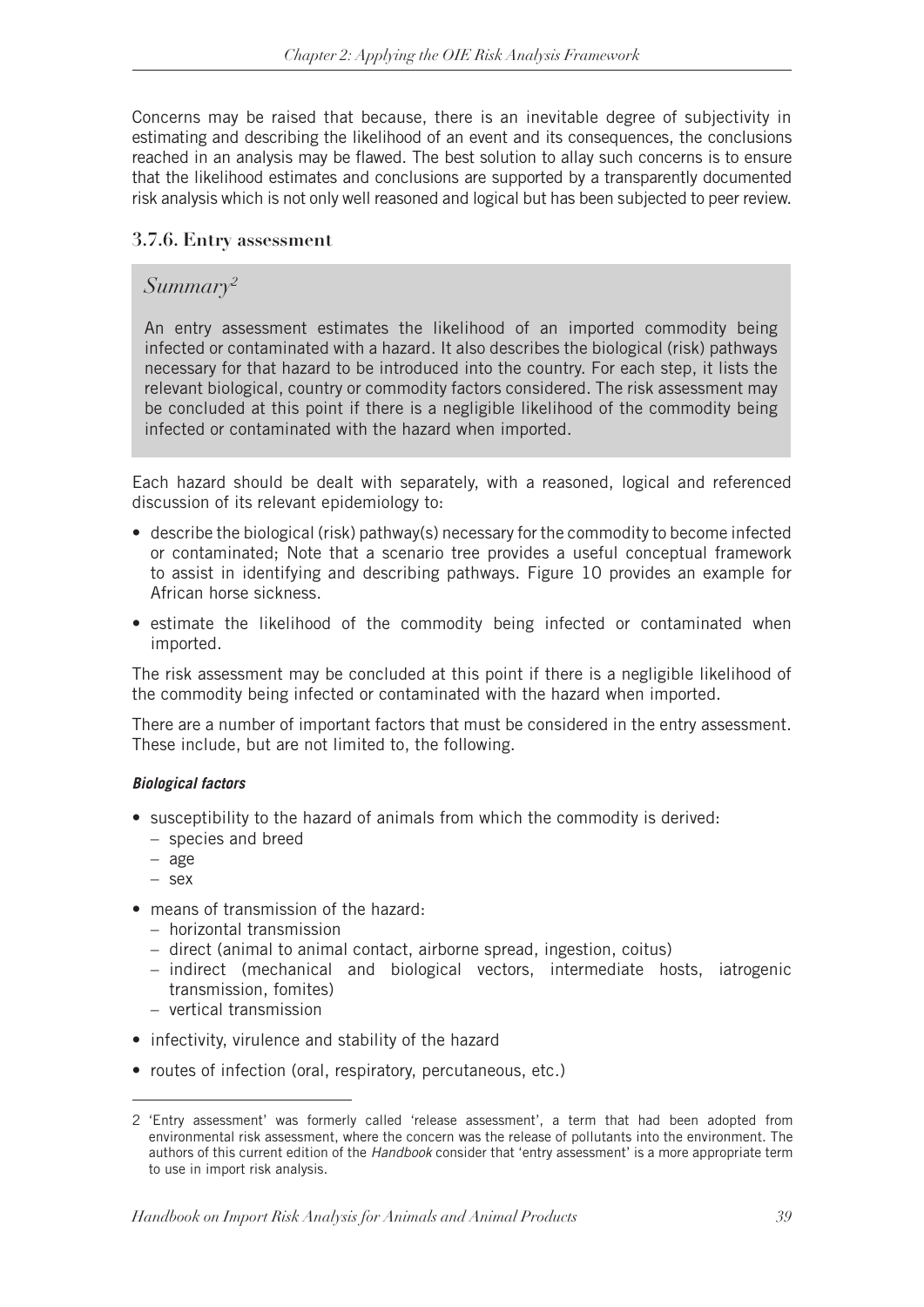- predilection sites of the hazard (for example, muscle, bone, nerve tissue, lymph node etc.)
- outcome of infection (sterile immunity, incubatory or convalescent carrier, latent infection)
- the impact of vaccination, testing, treatment and quarantine.

#### *Country factors*

- evaluation of the exporting country's Veterinary Service, surveillance, eradication and control programmes, and zoning systems
- incidence and/or prevalence of disease
- existence of disease-free areas and areas of low disease prevalence
- animal demographics
- farming and husbandry practices
- geographical and environmental characteristics including rainfall and temperature.

#### *Commodity factors*

- ease of contamination
- relevant processes and production methods
- effect of processing, storage and transport
- • quantity of commodity to be imported.

Figure 10 shows a scenario tree for an entry assessment for the importation of horses potentially infected with AHS virus. Box 5 presents the entry assessment.





Note: It is assumed in this example that horses are not vaccinated during the non-vector season.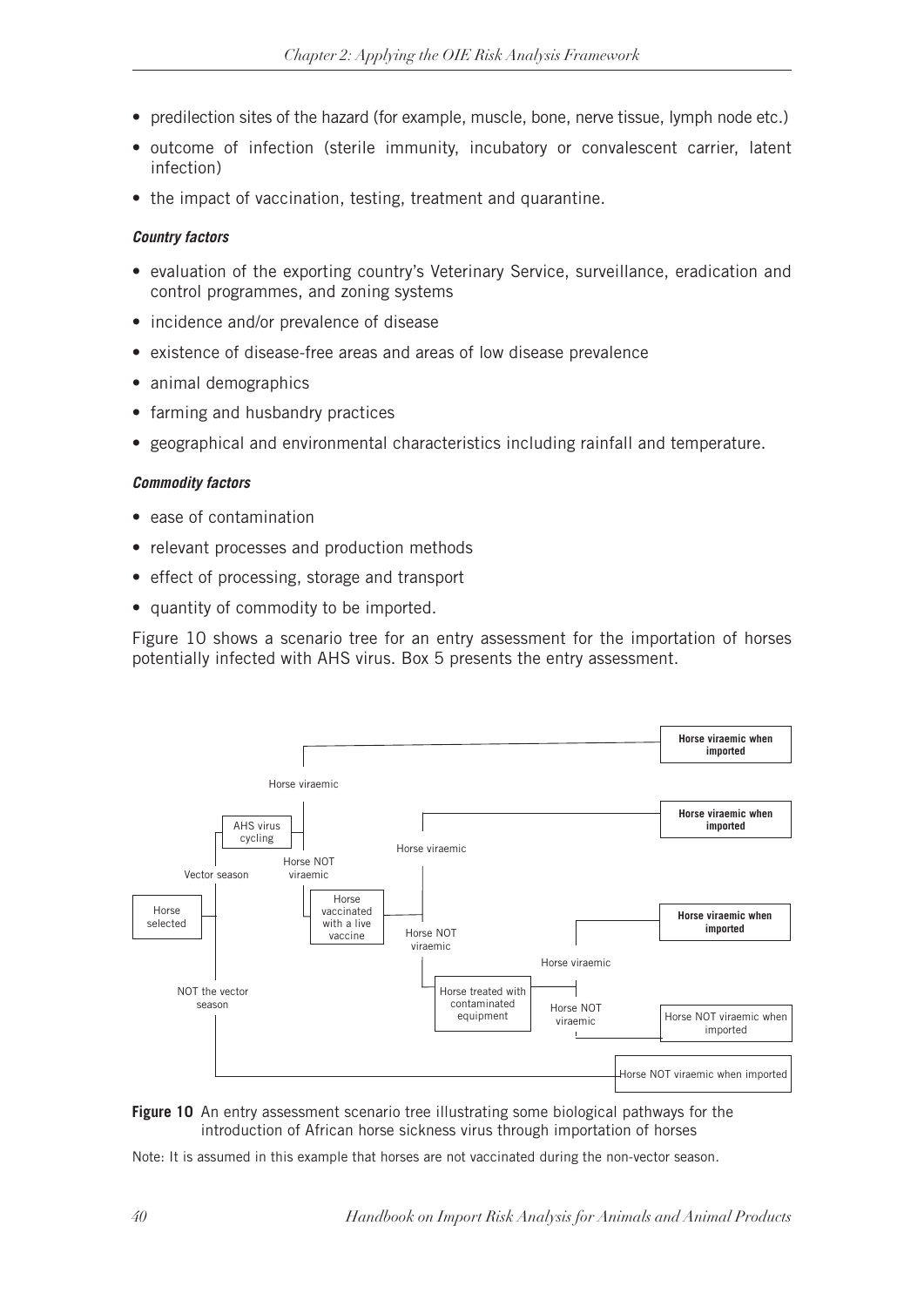*Box 5 Example of a entry assessment for the importation into New Zealand of horses potentially infected with African horse sickness virus*

### **Entry assessment**

Since infections occur seasonally in the endemic areas of Africa (Coetzer and Erasmus, 1994; Mellor and Welby, 1998; OIE, 1997), the likelihood of a horse incubating African horse sickness (AHS) or being viraemic when imported increases during summer and autumn. In South Africa, for instance, AHS occurs every summer in the northern provinces, with the first cases occurring in February. The disease spreads southwards over the next few months, with the epidemic stopping abruptly in late April or early May after the first frosts (Coetzer and Erasmus, 1994). There may be several months during the drier or cooler times of the year when vectors are inactive and horses are unlikely to become infected. Provided such periods can be sufficiently well defined, and an allowance is made for the maximum duration of viraemia in horses that become infected late in the season, there may be a window of opportunity when the likelihood of a horse incubating AHS or being viraemic when imported is negligible.

Domestic horses are most likely to be transported to New Zealand by air. Travel times are likely to be short, perhaps less than 24 hours. In such circumstances it is likely that a viraemic horse, particularly one that has been vaccinated or suffering from horse sickness fever, characterised by a low-grade fluctuating fever, or in the pre-clinical incubatory phase of AHS, might be imported into New Zealand.

### **Conclusion**

If a horse is exported to New Zealand from the endemic areas in Africa during the winter and spring months there is a negligible likelihood of it carrying AHS virus. For other times of the year the likelihood of a horse harbouring AHS virus is low.

### **3.7.7. Exposure assessment**

### *Summary*

An exposure assessment describes the biological (risk) pathway(s) necessary for the exposure of susceptible animals and/or humans in the importing country and estimates the likelihood of those exposure(s) occurring. For each step, it should list the relevant biological, country and commodity factors considered. The risk assessment may be concluded at this point if the likelihood of exposure is negligible.

Exposure to a pathogenic agent, and the issue of whether or not a susceptible host becomes infected, are two different steps. Exposure is necessary before infection can occur. However, exposure does not necessarily result in infection. Whether it does so depends on both the dose of pathogen and the degree of susceptibility of the host. This relationship is commonly called a dose response. Infection is, strictly speaking, therefore a consequence of exposure.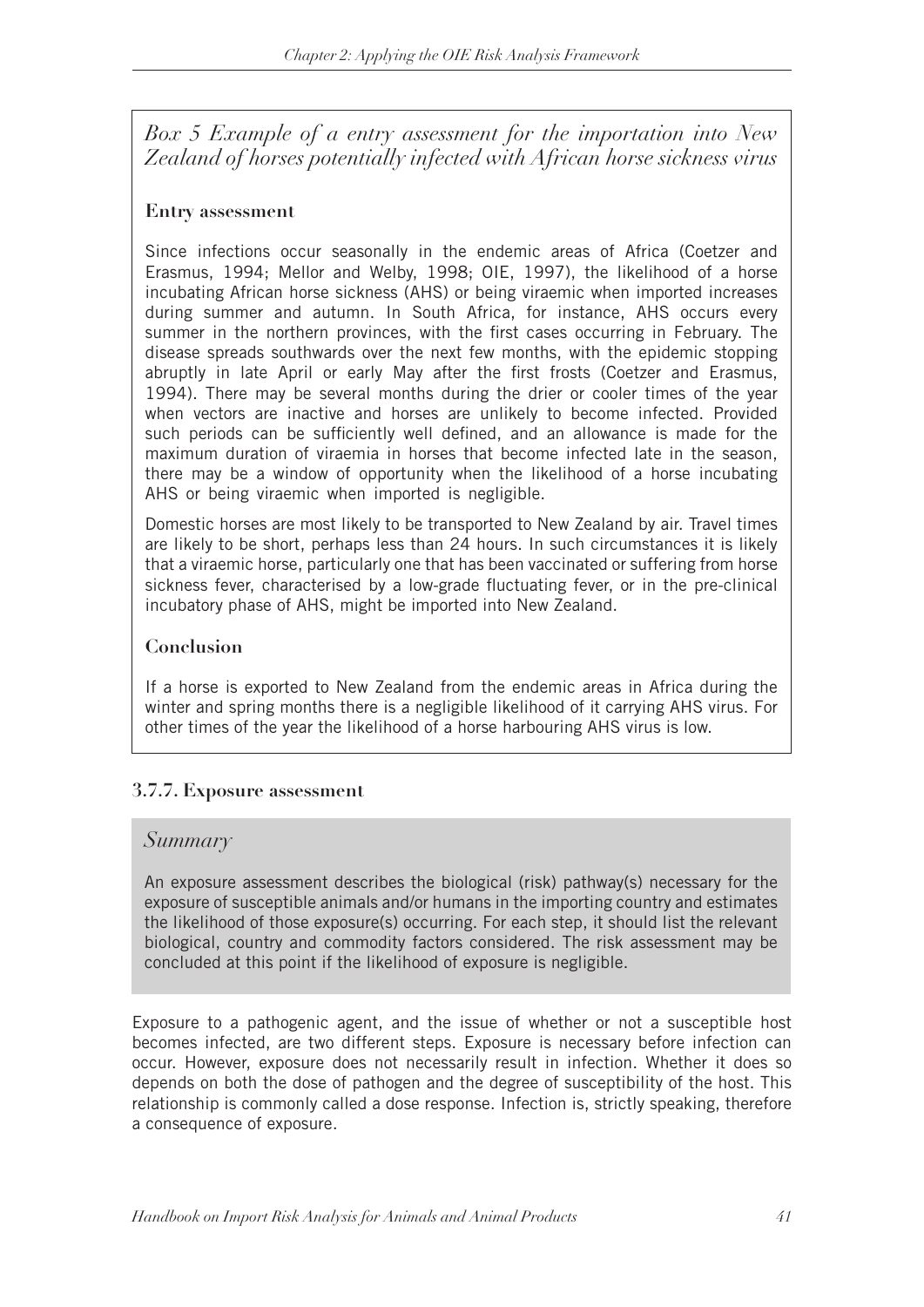In import risk analysis, primary infection has often been coupled with exposure and evaluated as a part of the exposure assessment. Nevertheless, it should be appreciated that, particularly with contaminated commodities, a dose–response effect is likely to play a crucial role in the probability of successful infection. In such cases, it is necessary to separate the two stages, exposure and infection, and assess the probabilities individually.

Each hazard should be dealt with separately, with a reasoned, logical and referenced discussion of its relevant epidemiology, to:

- describe the biological pathway(s) necessary for exposure of animals and humans in the importing country. Note: A scenario tree provides a conceptual framework to assist in identifying and describing pathways. Figure 10 is an example for AHS
- estimate the likelihood of these exposure(s) occurring
- estimate the likely dissemination of the hazard and the population exposed.

The risk assessment may be concluded at this point if the likelihood of exposure is negligible.

There are a number of factors that might be relevant when considering the exposure assessment. These include, but are not limited to, the following.

#### *Biological factors*

- means of exposure to the hazard:
	- horizontal exposure (direct through animal to animal contact, airborne spread, ingestion, or coitus, or indirect via for example mechanical and biological vectors, intermediate hosts, iatrogenic exposure, fomites
	- vertical exposure during the perinatal period
- stability, infectivity and virulence of the hazard
- route of exposure (oral, respiratory, percutaneous)
- susceptibility of animals likely to be exposed to the hazard (species, age, sex).

#### *Country factors*

- presence of intermediate hosts or vectors
- human and animal demographics
- farming and husbandry practices
- customs and cultural practices
- geographical and environmental characteristics including rainfall and temperature.

#### *Commodity factors*

- intended use of the imported animals or animal products
- waste disposal practices
- • quantity of commodity to be imported.

Figure 11 shows a scenario tree for part of an exposure assessment for the importation of horses potentially infected with African horse sickness virus. Similar scenario trees would need to be developed for the other biological pathways. Table III summarises all pathways. Box 6 presents the exposure assessment.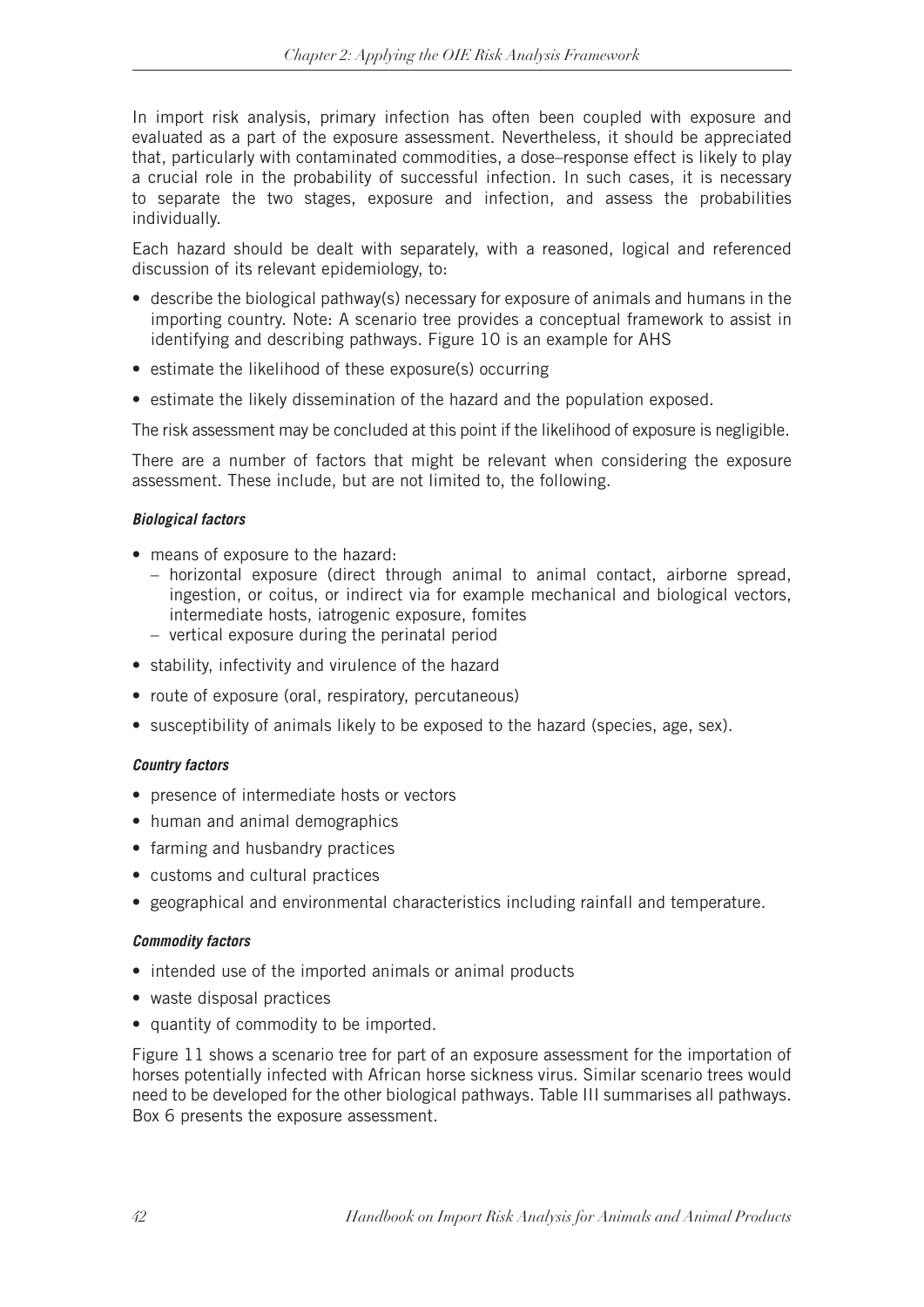

Figure 11 An exposure assessment scenario tree illustrating some biological pathways for the exposure of indigenous animals to African horse sickness virus

**Table III** A summarised exposure assessment for African horse sickness virus in New Zealand, given that a viraemic horse is imported

| Likelihood  | <b>Explanation</b>                               |
|-------------|--------------------------------------------------|
| Negligible* | Competent vectors do not exist in New Zealand    |
| Very low    | Needle sharing etc. not common                   |
| Very low    | Practice of feeding horsemeat to dogs not common |
| Negligible* | Stallions would not be used for                  |
|             | several weeks after importation                  |
|             |                                                  |

\* as the likelihood of this scenario is negligible, it need not be considered further in the risk analysis.

*Box 6 Example of an exposure assessment for the importation into New Zealand of horses potentially infected with African horse sickness (AHS) virus*

### **Vectors**

AHS virus is probably maintained in an endemic cycle between *Culicoides* midges, principally *C. imicola*, and an as yet unidentified mammalian reservoir host (Mellor and Welby, 1998; OIE, 1997). However, serological evidence indicates that zebras may be the most likely reservoir (Lagreid, 1996; Barnard, 1993). Although the mosquitoes *Aedes aegypti*, *Culex pipiens* and *Anopheles stephensi*, biting flies and the dog tick *Rhipicephalus sanguineus* have been demonstrated to transmit AHS virus experimentally, *C. imicola* is the only recognised natural vector (Coetzer and Erasmus, 1994; OIE, 1995/2002; Radostits, Blood and Gay, 1974). *C. imicola* occurs across Europe and the Mediterranean, but AHS has failed to become established outside Africa despite several outbreaks in the Middle East, Spain and Portugal. These outbreaks were associated with the movement of either infected hosts or vectors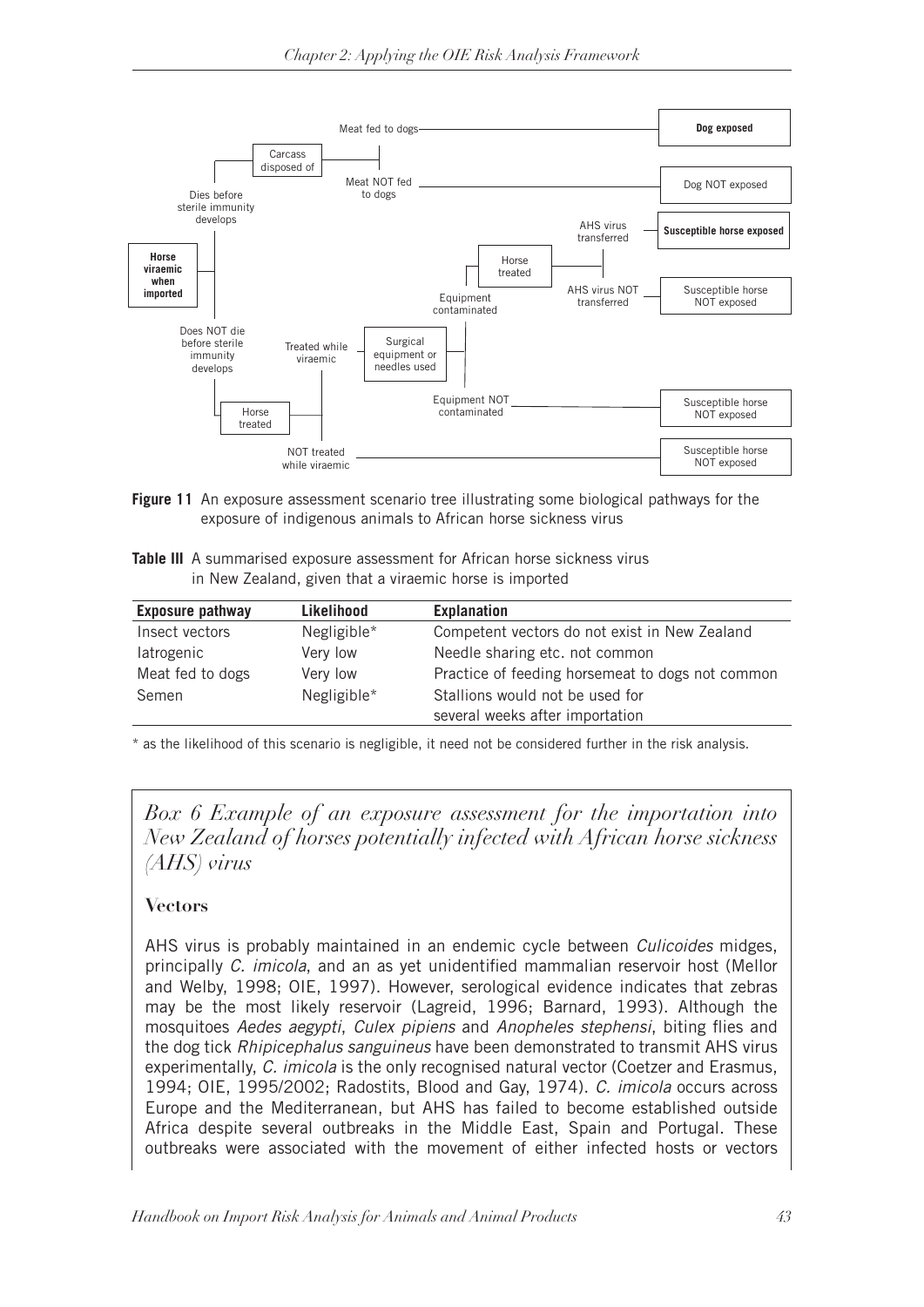(Lagreid, 1996). Although it is not understood why AHS did not establish in these areas (Lubroth, 1992), likely reasons include the absence of a suitable reservoir host and large-scale vaccination programmes.

Even if a viraemic animal were to be imported, this is not a biologically plausible exposure pathway because *Culicoides* midges, the only known natural vectors, do not occur in New Zealand. Furthermore, evidence suggests that the reservoir host is restricted to Africa, as AHS has never become established elsewhere.

### **Iatrogenic**

Exposure can occur by the parenteral injection of infected blood, particularly by the intravenous route (Coetzer and Erasmus, 1994). This could occur by direct blood transfer during the viraemic period by practices such as needle sharing. However, given the value of imported animals and the ready supply of cheap disposable needles and syringes in New Zealand, such an exposure is very unlikely.

### **Semen**

It is possible that semen collected from a viraemic donor could result in exposure of inseminated mares. Such a scenario is extremely unlikely, as a stallion is normally imported some time before the breeding season to allow it to acclimatise. This period is most likely to be longer than the maximum period of viraemia.

### **Susceptible species**

In addition to solipeds, the vertebrate host range is potentially quite large, with antibodies being recorded in camels, goats, sheep, cattle, buffalo, elephants and dogs (Lubroth, 1992). Apart from dogs, which may contract a fatal form of the disease after ingestion of infected horsemeat, the other species appear to be resistant to the disease (Lagreid, 1996). As *Culicoides* midges do not usually feed on dogs, dogs are unlikely to be exposed to AHS virus by this route. Pigs, cats and monkeys are refractory to infection (Coetzer and Erasmus, 1994). Humans are apparently not susceptible to field strains of the virus, although some vaccine strains can cause encephalitis and retinitis following transnasal infections (OIE, 1996).

### **Conclusion**

There is a negligible likelihood of AHS virus exposure via vectors in New Zealand.

Since any infected animal would be viraemic for only a short period following importation, there are limited opportunities for exposure through iatrogenic transmission, ingestion of horse meat, coitus or artificial insemination. The number of animals likely to be exposed via iatrogenic transmission or the ingestion of horse meat is very small, and the likelihood of exposure is very low. Because of the usual management practices, the likelihood of exposure via semen is negligible.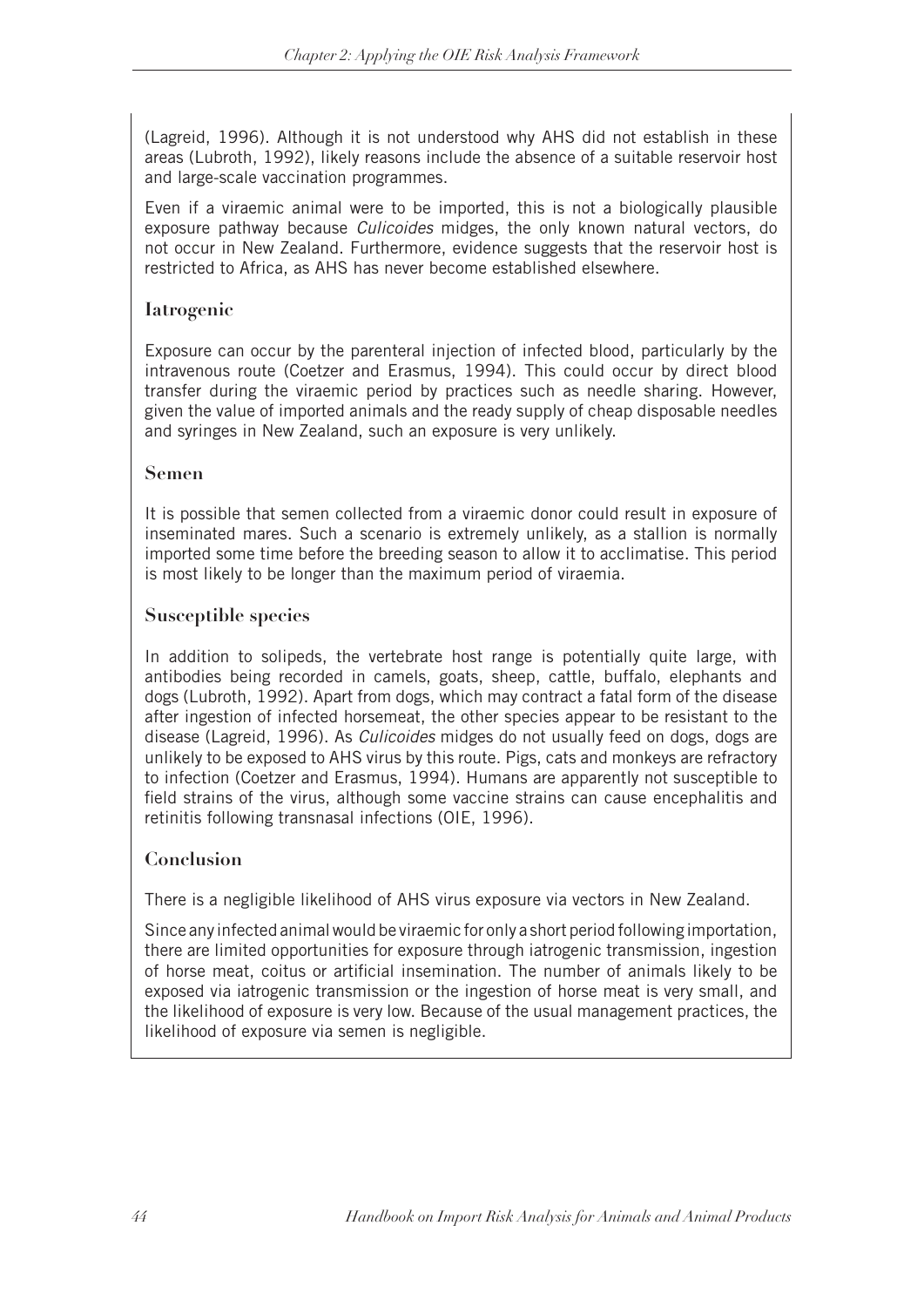#### **3.7.8. Consequence assessment**

### *Summary*

A consequence assessment identifies the biological, environmental and economic consequences associated with the entry, establishment or spread of the hazard, together with an estimate of their likely magnitude and likelihood of occurrence. An important consideration is that under the provisions of the SPS Agreement, only those consequences directly or indirectly attributable to the hazard may be taken into account. As a result, any positive or negative effects that are not related to the hazard, such as benefits for consumers through the importation of cheaper goods or the impact of these goods on the competitiveness of a particular industry, do not fall within the scope of an import risk analysis for animals and animal products. For each step, the relevant direct and indirect consequences considered are listed. The risk analysis may be concluded at this point if either no consequences are identified or the likelihood for each of the consequences identified is negligible.

According to the *Codes*, a consequence assessment describes the consequences of a given exposure to a hazard, and estimates the probability of their occurring. The first consequence of interest is successful infection of at least one animal and/or human.

The consequences to animals, people, the environment and the economy may be direct and indirect, and the probability of a particular outcome will be determined by factors associated with establishment and spread of the disease, assuming exposure of susceptible animals.

The SPS Agreement states that:

'Members shall take into account as relevant economic factors; the potential damage in terms of loss of production or sales in the event of entry, establishment or spread of a pest or disease; the costs of control or eradication in the territory of the importing Member; and the relative cost-effectiveness of alternative approaches to limiting risks.'

The *Codes* expand on these 'relevant economic factors' to differentiate between the 'direct' and 'indirect' effects of a disease, and to provide examples of factors that will typically be relevant to an import risk analysis. Under the provisions of the SPS Agreement, these consequences may be taken into account only to the extent that they are directly or indirectly attributable to the hazard. Effects not related to the hazard, such as the impact of competition from cheaper imported goods on a particular domestic industry, should not be taken into consideration. In addition, consequence assessments should not consider the benefits, for example to consumers, of trade in a commodity.

Each hazard should be dealt with separately, with a reasoned, logical and referenced discussion to:

- estimate the likelihood that at least one animal will become infected
- identify the biological, environmental and economic consequences associated with the entry, establishment or spread of the hazard, and their likely magnitude
- estimate the likelihood of the occurrence of these consequences.

Note that a causal relationship must exist between exposure to a hazard and an adverse effect.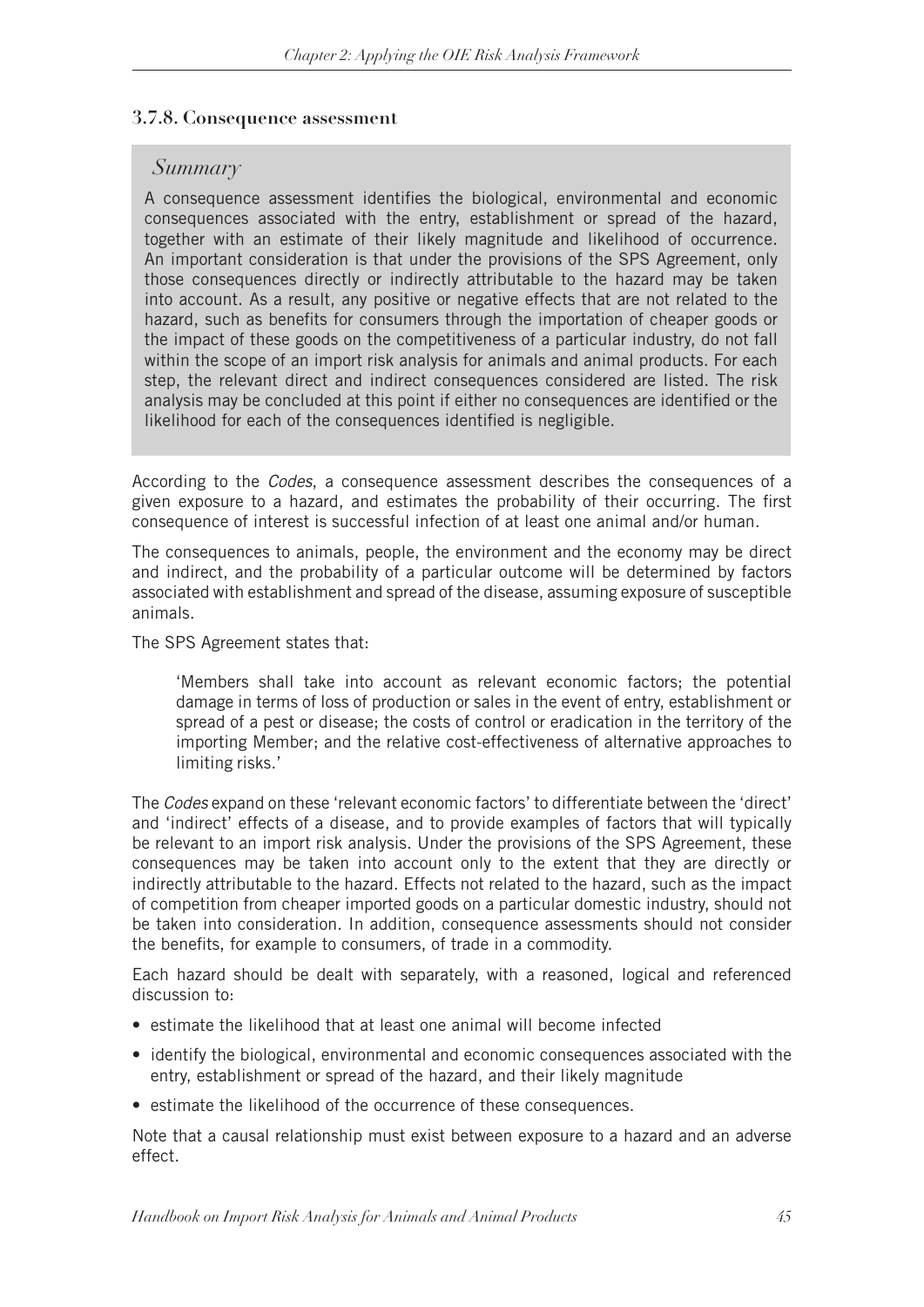The risk analysis may be concluded at this point if either no consequences are identified or the likelihood for each of the consequences identified is negligible.

A number of factors may be attributable to the hazard. These include:

#### *Direct consequences*

- outcome of exposure in domestic and wild animals and their populations:
	- biological (morbidity and mortality, sterile immunity, incubatory or convalescent carriers, latent infection)
	- production losses
- public health consequences
- environmental consequences:
	- physical environment, such as side-effects of control measures
	- impacts on other life forms, biodiversity, endangered species.

#### *Indirect consequences*

- economic considerations:
	- control and eradication costs
	- compensation
	- surveillance and monitoring costs
	- costs of enhanced biosecurity services
	- domestic effects (changes in consumer demand, effects on related industries)
	- trade losses (embargoes, sanctions, market opportunities)
- environmental:
	- reduced tourism and loss of social amenity.

In order to evaluate the likely magnitude of the consequences, and the likelihood that they will occur at any given magnitude, the risk analyst may identify and describe a small number of 'outbreak scenarios'. The relative likelihood of each of these occurring can then be estimated, along with the likely magnitude of the consequences in each case. For example, in the case of imported live animals, outbreak scenarios might include:

- disease does not establish within the exposed population
- disease establishes within the exposed population, but is quickly identified and eradicated
- disease establishes within the exposed population and spreads to other populations before eventually being eradicated
- disease establishes within the exposed population, spreads to other populations and becomes endemic.

Direct and indirect consequences may be estimated at four levels: farm/village, district, regional and national. In a qualitative risk analysis, the impact at each level can be described in terms such as negligible, moderate, significant or severe. When considering the consequences of a disease outbreak, the risk analyst may need to consider the persistence of its effects.

Box 7 provides an example of a consequence assessment for AHS. A scenario tree illustrating the biological consequences of horses becoming infected with African horse sickness virus is shown in Figure 12, while Table IV summarises the likelihood and significance of the biological, environmental and economic consequences.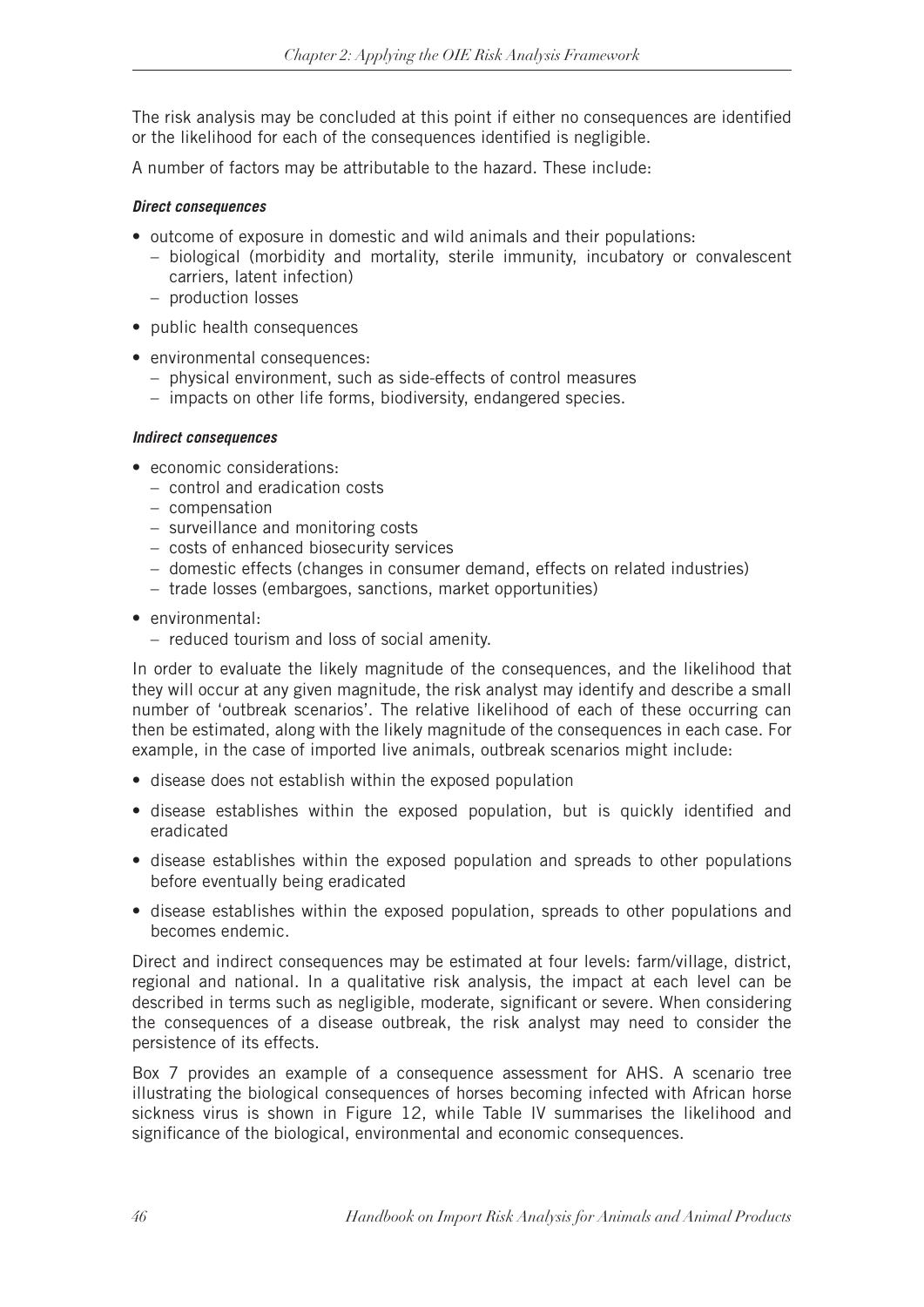*Box 7 Example of a consequence assessment for the importation into New Zealand of horses potentially infected with African horse sickness (AHS) virus*

Horses and dogs are the only animals likely to be affected by AHS virus in New Zealand. It is not a zoonotic disease and is not likely to become established in this country. Since there are only limited opportunities for exposure there are also limited opportunities for infection and spread. While the number of animals likely to be infected is very small, consequences for the affected animal(s) are likely to be severe.

As neither the natural vector of AHS, *Culicoides imicola*, nor any *Culicoides* spp. is present in New Zealand, any other case would be directly associated with a recently imported animal. The costs of an investigation and any short-term control costs are likely to be minimal.

There are unlikely to be any significant trade implications associated with a case of AHS in New Zealand.

#### **Conclusion**

Although the trade implications and costs of control following the introduction of AHS virus in New Zealand are likely to be negligible, there is a high likelihood that animals that become infected would be severely affected. Other biological consequences would be negligible.



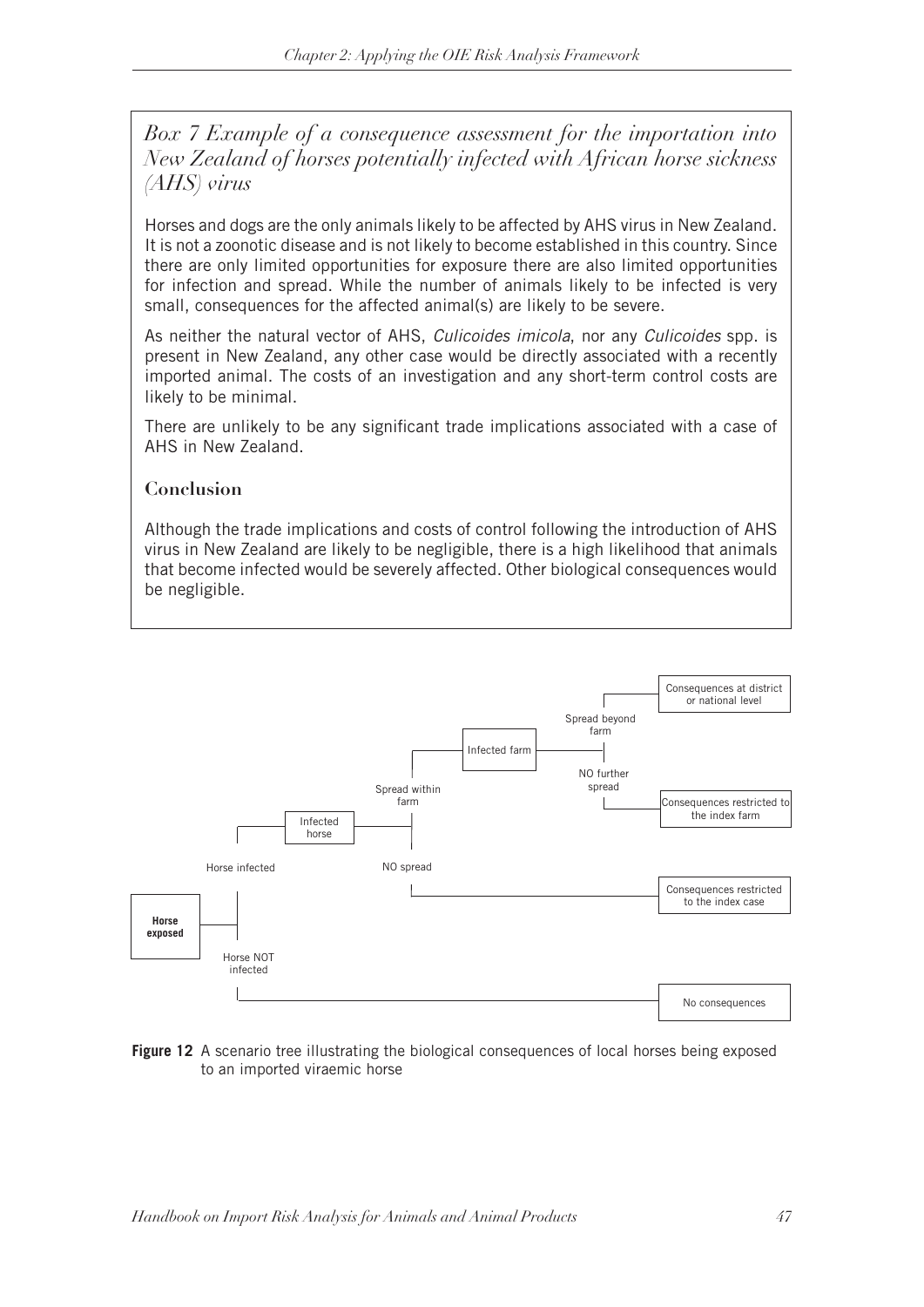**Table IV** A summarised consequence assessment for the importation into New Zealand of a horse infected with African horse sickness virus

| <b>Scenario</b>                 | Likelihood<br>of scenario | <b>Type of consequence</b> | Likelihood of<br>consequence                           | <b>Significance of</b><br>consequence at<br>a national level |
|---------------------------------|---------------------------|----------------------------|--------------------------------------------------------|--------------------------------------------------------------|
| No infection of<br>local horses | <b>High</b>               |                            | Not applicable as no adverse consequences of scenario  |                                                              |
| Infection in one                | Very low                  | <b>Biological</b>          | <b>High</b>                                            | Negligible                                                   |
| local horse                     |                           | <b>Fnvironmental</b>       | Negligible                                             | Negligible                                                   |
|                                 |                           | <b>Economic</b>            | <b>High</b>                                            | Very low                                                     |
| Spread within                   | Very low                  | <b>Biological</b>          | <b>High</b>                                            | Low                                                          |
| index farm                      |                           | Environmental              | Negligible                                             | Negligible                                                   |
|                                 |                           | Economic                   | <b>High</b>                                            | Low                                                          |
| Spread beyond<br>index farm     | Negligible                |                            | Not taken further as negligible likelihood of scenario |                                                              |

### **3.7.9. Risk estimation**

### *Summary*

The risk estimation step summarises the results and/or conclusions arising from the release, exposure and consequence assessments. It is a prerequisite step to risk management, which determines whether or not sanitary measures are warranted.

# *Box 8 Risk estimation decision steps*

### **Entry assessment (likelihood of entry)**

Is the likelihood negligible that the commodity is carrying the hazard when it is imported?

a) If the answer is YES, the risk estimate is classified as negligible;

b) If the answer is NO, then conduct an exposure assessment.

### **Exposure assessment (likelihood of susceptible animals and/or humans becoming exposed)**

Is the likelihood negligible of susceptible animals and/or humans being exposed via each and every exposure pathway?

a) If the answer is YES, the risk estimate is classified as negligible;

b) If the answer is NO, then conduct a consequence assessment.

### **Consequence assessment**

Is the likelihood of each and every significant biological, environmental or economic consequence negligible?

a) If the answer is YES, the risk is estimated to be negligible;

b) If the answer is NO, then proceed to risk management.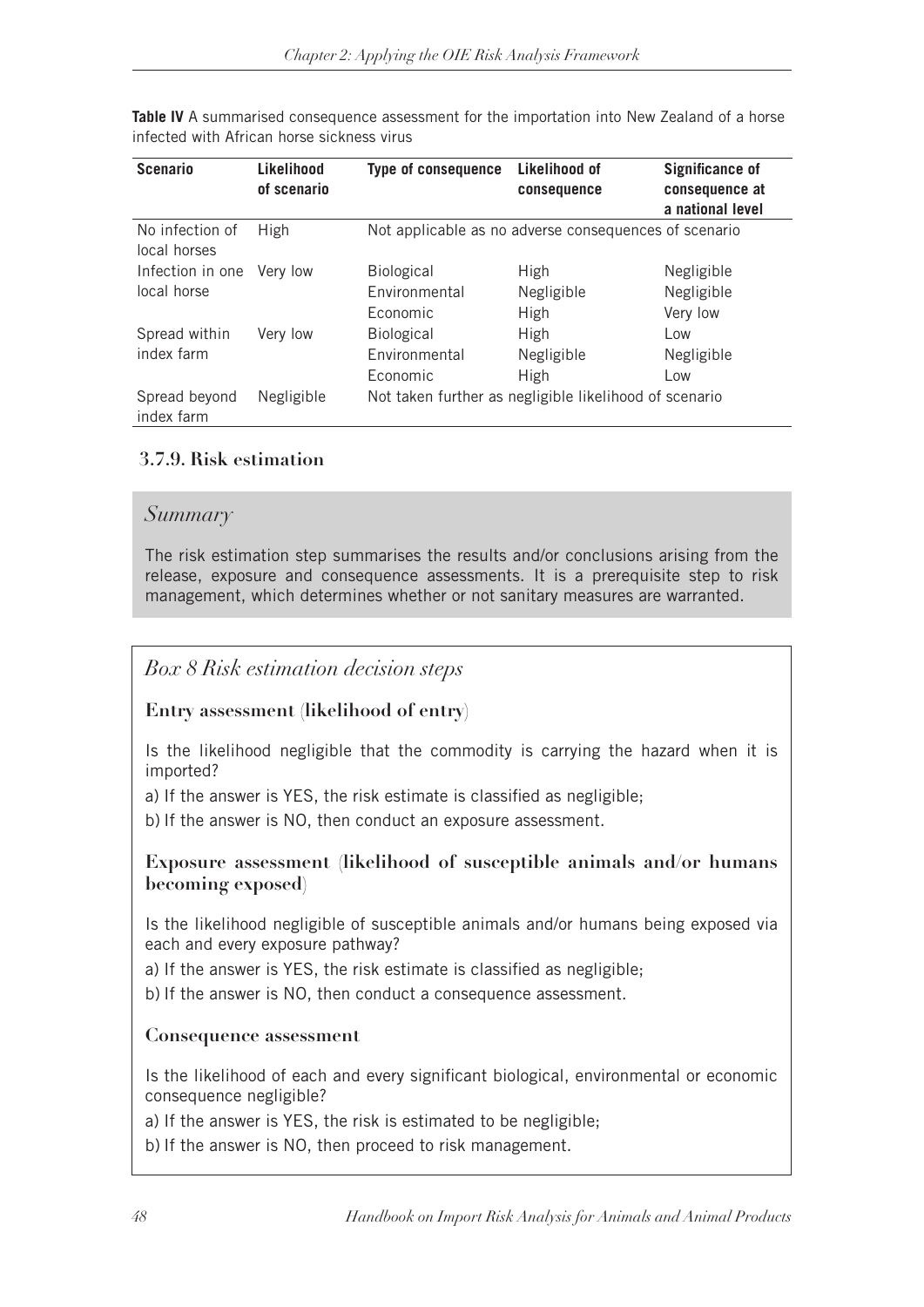Each hazard should be dealt with individually, summarising the results and/or conclusions arising from the entry, exposure, and consequence assessments to estimate the likelihood of the hazard entering the importing country, becoming established or spreading, and resulting in adverse consequences. It is not sufficient to conclude that there is a possibility of entry, establishment or spread, or that there might be consequences. An evaluation of the likelihood of each of these factors must be undertaken. The decision steps outlined in Box 8 can be followed to ensure the risk estimate is transparent. If the risk is not estimated to be negligible, the application of sanitary measures may be justified. It is important to remember that risk analyses are all subjective to varying degrees, and the conclusion that a risk is negligible is also the assessor's subjective judgement. Box 9 provides an example of a risk estimation for AHS in horses imported into New Zealand.

*Box 9 Example of a risk estimation for the importation into New Zealand of horses infected with African horse sickness (AHS) virus*

### **Entry assessment (likelihood of entry)**

The likelihood of a horse harbouring AHS virus if it is imported from an AHS endemic area in Africa in the summer and autumn months is low.

### **Exposure assessment (likelihood of susceptible animals and/or humans becoming exposed)**

The likelihood of susceptible animals (horses or dogs) being exposed to AHS virus in New Zealand by pathways involving:

- insect vectors or semen is negligible
- contaminated surgical equipment, needles etc. or the oral ingestion of contaminated horse meat is very low.

### **Consequence assessment (likelihood of biological, environmental or economic consequences occurring, and their likely magnitude)**

While the likelihood of one or a few animals becoming infected is low, it is highly likely that the biological consequences for these animals would be high. The likelihood of a large number of susceptible animals becoming infected with AHS in New Zealand is negligible. The environmental consequences are negligible and the national economic consequences are low or very low.

### **Risk estimation**

Although AHS virus would not become established in New Zealand, the likelihood that a horse imported from an endemic area will be viraemic leading to spread to other horses is very low. The consequences of infection are likely to be severe for infected animals, particularly if they are affected by the pulmonary, cardiac or mixed forms of the disease. As a result, the risk estimate for AHS virus is greater than negligible and sanitary measures may be justified.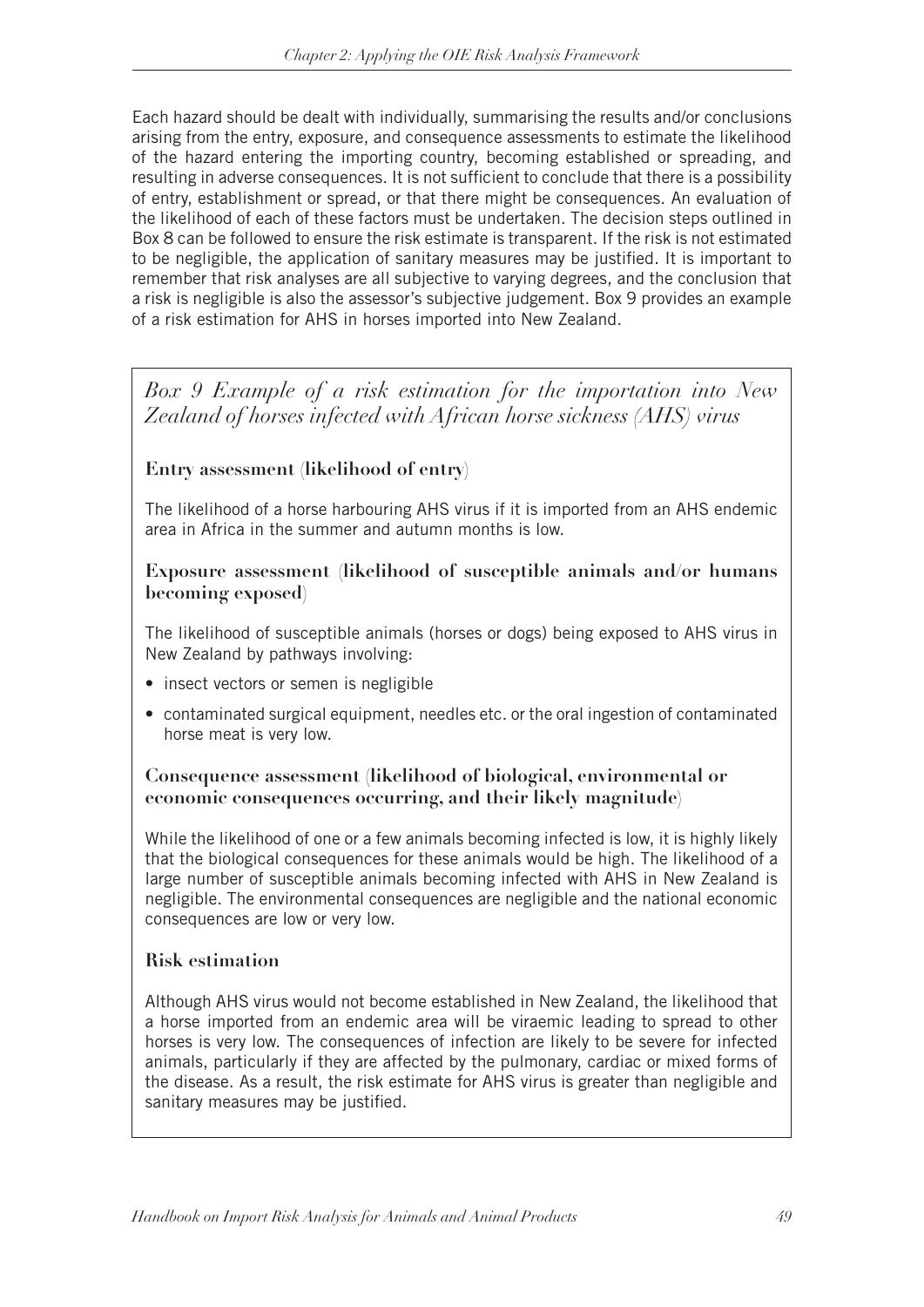### *3.8. Risk management*

### *Summary*

The risk management step examines the animal health options available to effectively manage the risks posed by each hazard in order to achieve the importing country's acceptable risk. An important consideration is that under the provisions of the SPS Agreement, there should essentially be no restrictions (sanitary measures) on international trade in animals and animal products unless it is likely that a disease may enter, establish or spread and lead to unacceptable biological and economic consequences. For this reason, the sanitary measures eventually chosen must:

- be based on the risk analysis, not simply selected arbitrarily
- be applied only to the extent that is necessary to reasonably and effectively manage the overall risk continuum
- not constitute disguised restrictions on trade
- not result in either discrimination between an importing and exporting country, or preferential treatment being granted to one exporting country over another where similar conditions (disease status, control programmes, etc.) are known to exist
- be technically, operationally and economically feasible.

Four components are identified:

- 1. risk evaluation, where the estimated risk is compared with the importing country's acceptable risk
- 2. option evaluation, where sanitary measures are identified, evaluated and selected to effectively manage the risks in line with the importing country's acceptable risk
- 3. implementation, where
	- a scientific peer review of the risk analysis and the chosen sanitary measures is undertaken to ensure that the analysis is technically robust and the measures are both appropriate to the circumstances and consistent with international obligations
	- selected sanitary measures are notified to the WTO as appropriate and applied
- 4. monitoring and review, where sanitary measures are audited to ensure that they are achieving the results intended.

Risk management is the process of deciding upon and implementing sanitary measures to effectively manage the risks posed by the hazard(s) associated with the commodity under consideration. It is not acceptable merely to identify a range of measures that might reduce the risks. There must be a reasoned relationship between the measures chosen and the risk assessment, so that the results of the risk assessment support the measure(s).

Where there is significant uncertainty, a precautionary approach may be adopted. However, the measures selected must nevertheless be based on a risk assessment that takes account of the available scientific information. In these circumstances the measures should be reviewed as soon as additional information becomes available. It is not acceptable to simply conclude that, because there is significant uncertainty, measures will be based on a precautionary approach. The rationale for selecting measures must be made apparent.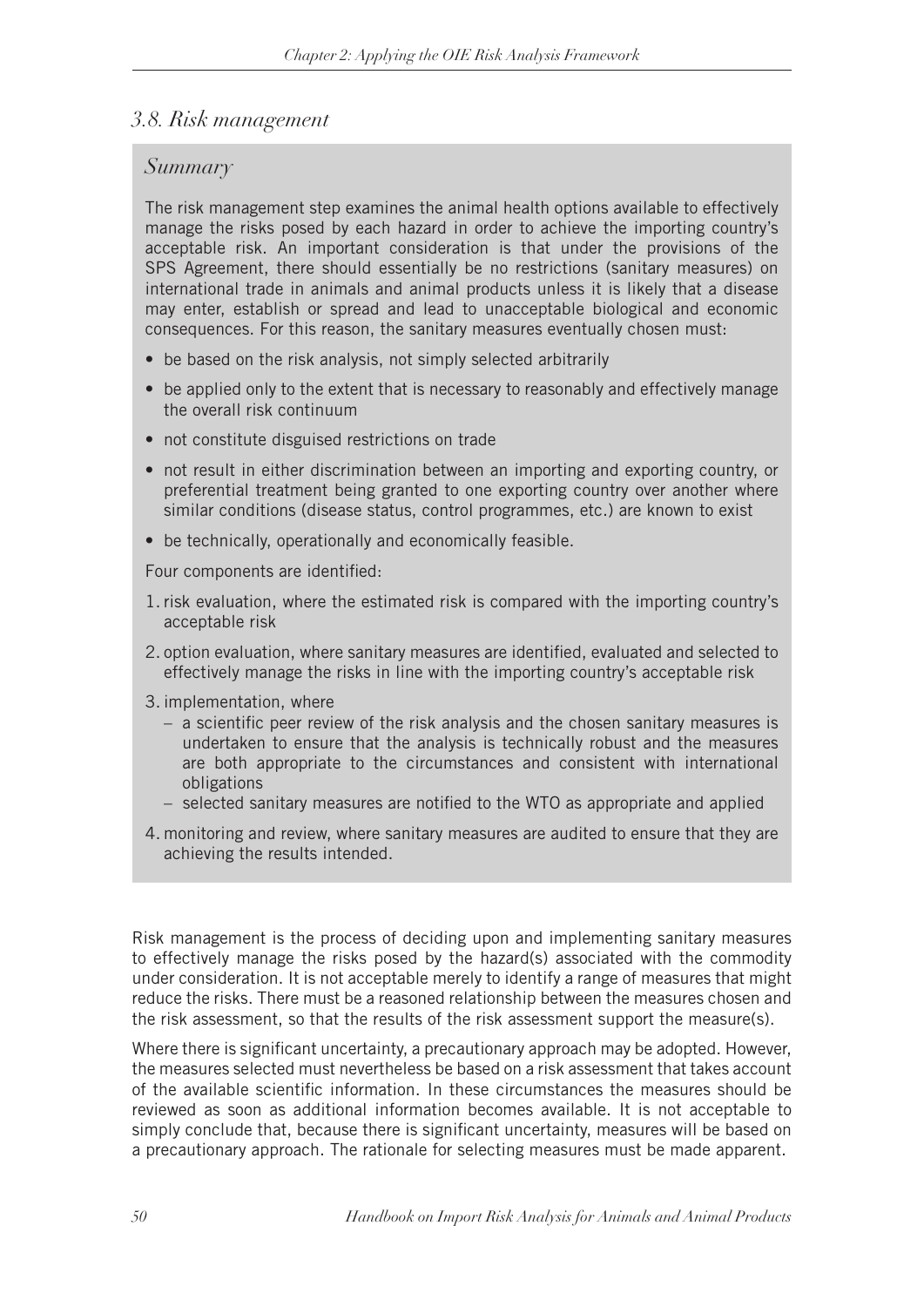Each hazard should be dealt with separately using the following framework:

- $\bullet$  risk evaluation
- option evaluation
- implementation
- monitoring and review.

### **3.8.1. Risk evaluation**

### *Summary*

In the risk evaluation step, the risk estimate arising from the risk assessment is compared with the importing country's acceptable risk. If assessed risk is greater than the acceptable risk, sanitary measures may be justified. Acceptable risk reflects the level of risk deemed to be compatible with the dual goal of protecting animal and public health while at the same time fulfilling obligations under the SPS Agreement to minimise disruptions in international trade*.* Although there is no unique or defined level of acceptable risk applicable to all countries, it is nevertheless an obligation of WTO membership that within each country, it is applied consistently applied across the various risk pathways associated with the full range of imported commodities.

An important consideration is that under the provisions of the SPS Agreement, there should essentially be no restrictions (that is, sanitary measures) on international trade in animals and animal products if there is not a significant likelihood that a disease might enter a territory, become established or spread, and lead to unacceptable biological and economic consequences. As a result, if the risk estimate determined in the risk assessment is greater than the importing country's acceptable risk, sanitary measures may be justified. Acceptable risk is the term used to indicate that level of risk judged by each OIE Member Country to be compatible with its aims in protecting animal and public health in that country. The term reflects the balance the country wishes to achieve between its desire to participate in international trade, and the pest and disease risks associated with such trade. The equivalent term used in the SPS Agreement is the 'appropriate level of [sanitary or phytosanitary] protection', which is commonly abbreviated to ALOP. It is also referred to as the 'acceptable level of risk'.

A country's ALOP is a societal or political judgement which needs to be in place before individual decisions on human and animal (and plant) health risks are made. The SPS Agreement recognises each Member Country's right to set its own ALOP, and for this reason, the level of risk considered acceptable may differ between countries. While there is no unique or defined level of acceptable risk applicable to all countries, it is nevertheless essential that within each country, the ALOP is applied consistently across the various risk pathways associated with the range of commodities imported from different countries and their associated hazards. This will ensure that arbitrary distinctions in the level of protection are avoided.

It is not unusual, however, for some interest groups in a society to call for the Competent Authority to adopt a policy of 'zero risk', especially where they believe that the risks associated with a particular hazard cannot be managed effectively, no matter what the situation. In some cases stakeholders may be concerned that the importation of less expensive commodities may subject local producers to significant economic competition. While a zero risk importation policy may have an intuitive appeal for some, the pursuit of such a policy would require either a total prohibition on all imports, or the imposition of an onerous set of measures far out of proportion to the actual level of risk. Even these approaches would not be sufficient to eliminate all risk, because of illegal trade activities and/or natural incursions.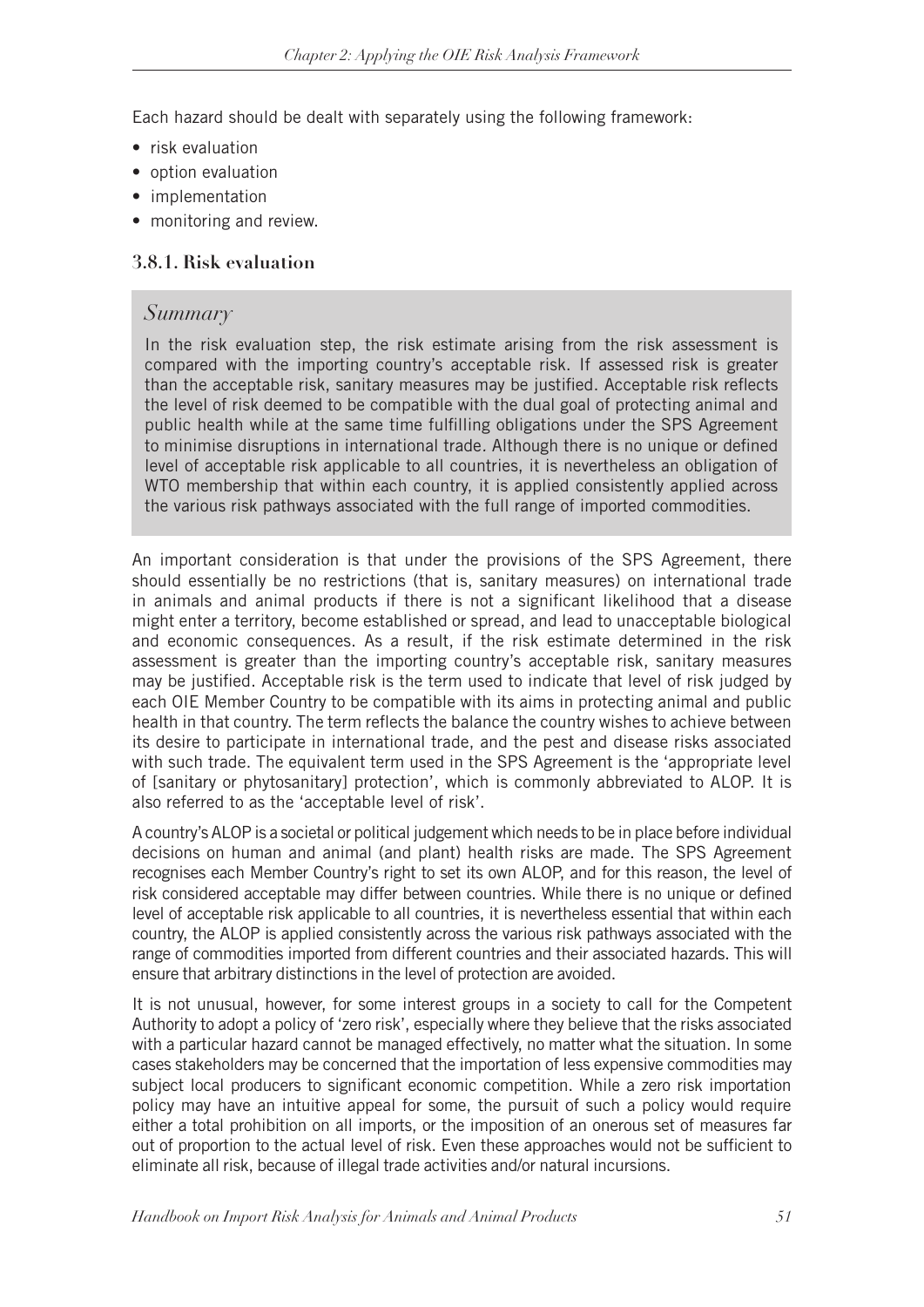A further complication is that, in the case of live animal imports at least, the benefits of importation may accrue to relatively few citizens, such as the entrepreneurs who import superior genetic stock. The risks, on the other hand, may be borne by many, including the established livestock industry, the public and taxpayers, who might be expected to bear the cost of eradicating any introduced disease. This might mean that a risk that is acceptable to the entrepreneur is unacceptable to the established livestock industries or general public.

Within this context, the role of the risk manager is to decide whether a particular risk exceeds the country's acceptable risk level, and whether sanitary measures need to be applied to reduce the assessed risk to the acceptable level. It is essential that there be a close association between the risk assessors and risk managers, as there must be a rational relationship between the outcome of the risk analysis and the sanitary measures chosen. It is important to clarify the roles of risk assessors and risk managers. For example, what does a risk manager expect from a risk assessment? Is the task to provide an estimate of the risk, to provide a range of options available to manage the risk, or to recommend particular sanitary measures? Who is responsible for identifying, selecting and implementing sanitary measures? Should there be a transparent and interactively documented process between risk managers and assessors? Regardless of the answers to these questions, one of the most important guiding principles is that the risk analysis should precede the decision, rather than being commissioned to support a decision that has already been made.

### **3.8.2. Option evaluation step**

### *Summary*

In the step of evaluating options, sanitary measures are identified, evaluated and selected to effectively manage the risks in line with both the importing country's acceptable risk and WTO obligations. It is essential to ensure that the *Code*'s sanitary measures are considered where they exist; that the measures are based on scientific principles that have been developed through a risk analysis (not chosen or applied arbitrarily); that negative trade effects are minimised by choosing measures that are technically, operationally and economically feasible, and only applied to the extent that is necessary to protect human or animal life or health; and that the measures do not result in discrimination between an importing and exporting country or the granting of preferential treatment to one exporting country over another, where similar conditions exist in the exporting countries.

Where it has been determined in the risk evaluation step that the level of risk posed by a hazard in the commodity under consideration is greater than the acceptable risk of the importing country, options to manage these risks effectively need to be identified and evaluated.

Where sanitary measures are considered, WTO Member Countries must ensure that the measures finally chosen:

- are based on a risk analysis, not simply selected arbitrarily
- are applied only to the extent that is necessary to reasonably and effectively manage the overall risk continuum
- are not disguised restrictions on trade
- do not result in discrimination between an importing and exporting country, or the granting of preferential treatment to one exporting country over another, where similar conditions (disease status, control programmes, etc.) exist in the exporting countries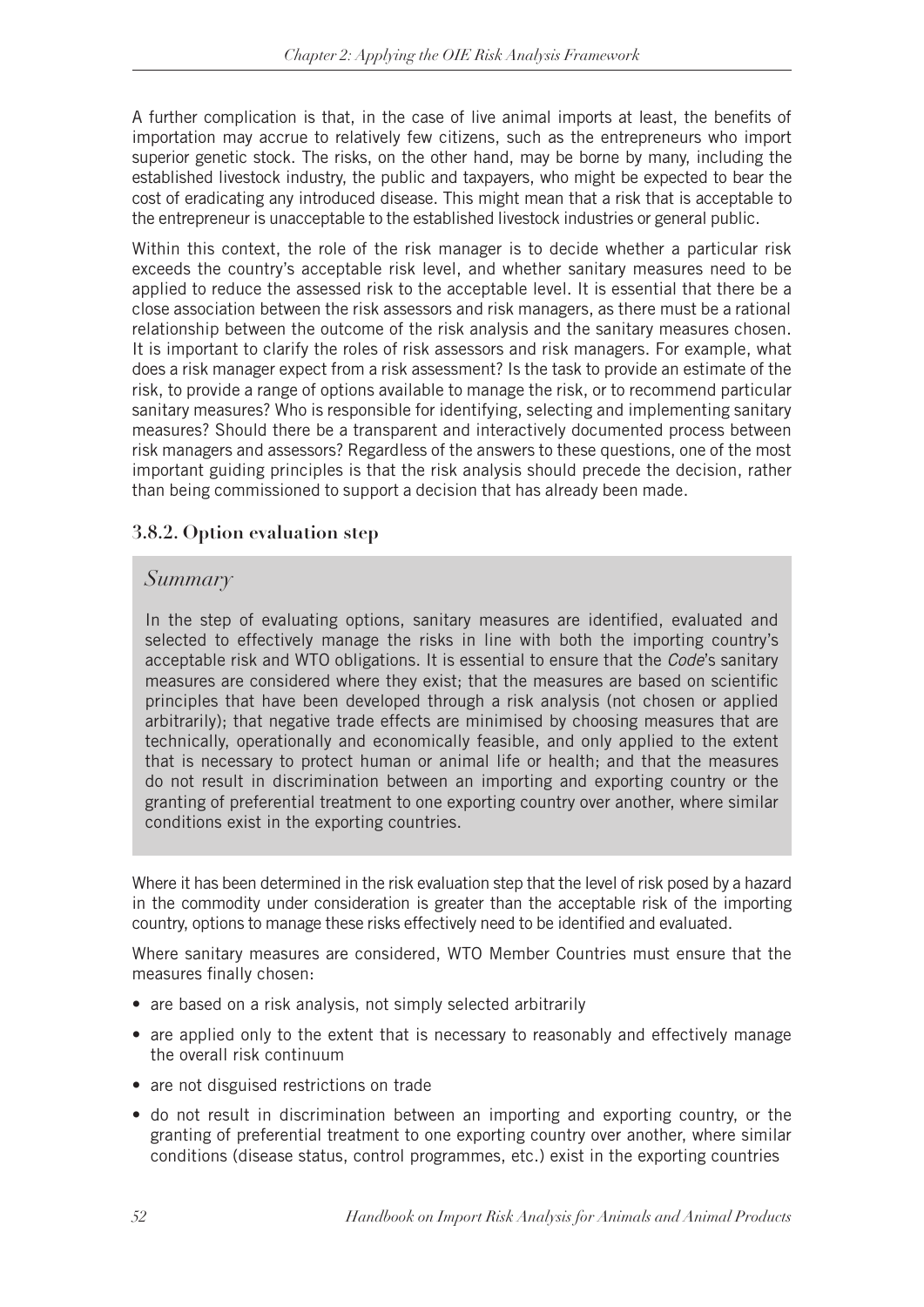- are consistently applied across a range of commodities likely to contain the same hazard to avoid situations where different levels of protection arise
- are technically, operationally and economically feasible.

It is clear from the above that a sanitary measure must be justified scientifically, and be based on either a risk analysis or a relevant international standard. The SPS Agreement addresses the situation when the scientific information available is not sufficient to carry out a full risk analysis, by allowing Members to implement provisional measures, provided they seek to obtain the additional information necessary for a more objective risk analysis, and review the sanitary measure accordingly within a reasonable period of time.

A number of important steps, as outlined in Box 10, must be considered when identifying, evaluating and selecting sanitary measures.

An example of risk management appears in Box 11.

### **3.8.3. Scientific peer review**

Risk analysis as a discipline is based in science, and so risk analyses should be subjected to a process of peer review. Undertaking a scientific peer review of the risk analysis and the sanitary measures is to ensure that the analysis is technically robust and the measures are both appropriate to the circumstances and consistent with international obligations and that the decision makers can be sure that it will withstand criticism by stakeholders opposed to importation or in favour of unrestricted importation, as well as potential challenge under the WTO rules

To ensure the technical robustness of the analysis it should be subject to a process of:

- internal scientific review
- external scientific review by selected experts with specialised knowledge in risk analysis and its application to the diseases under consideration.

Reviewers are normally chosen on the basis of their status as acknowledged authorities in their field. External scientific review can only be carried out properly when reviewers have a clear idea of what is expected of them. This means the reviewers must be given specific terms of reference. For example:

- Is the approach biologically and technically sound? Is the logic of the process clear? Can the steps from hazard identification, through the risk assessment to formulation of appropriate sanitary measures be easily followed?
- Does the document make clear what data have been used and where assumptions have been made?
- Has the literature been cited accurately? Have any important publications been overlooked?
- Are the references cited appropriate? For example, are the critical epidemiological observations based on secondary sources where it would have been preferable to consult primary sources?
- Have the relevant international standards been applied appropriately?
- In those sections where risks have been assessed quantitatively:
	- Is it clear precisely what has been modelled?
	- Have both the scenario being modelled, and the modelling approach, been adequately described in the written text?
	- Is the scenario being modelled plausible, logical and appropriate?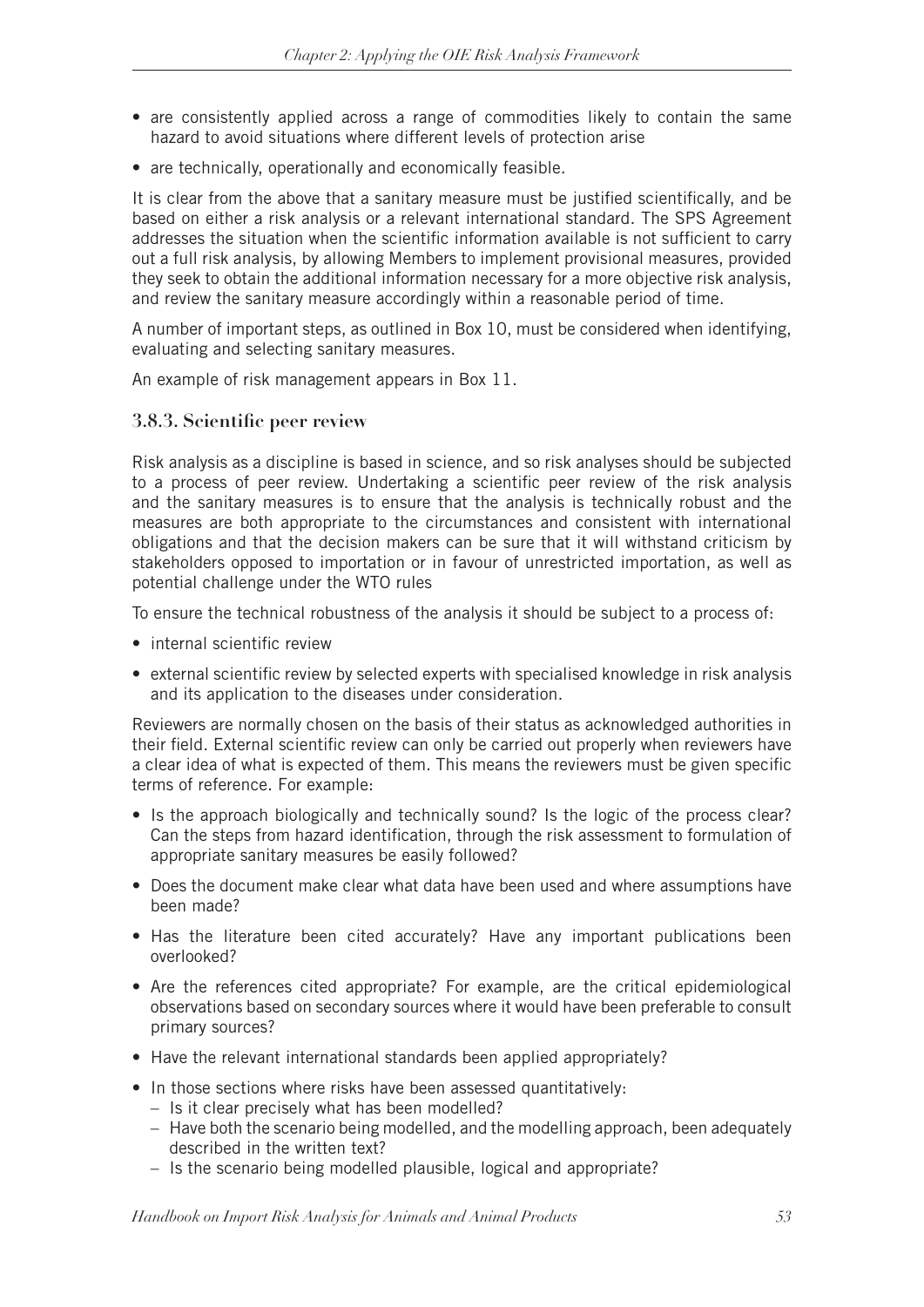*Box 10 Steps involved in identifying, evaluating and selecting sanitary measures to effectively manage risks in order to achieve an importing country's acceptable risk*

- 1. Identify possible options, including any sanitary measures indicated in the *Codes.*
	- to assist in identifying appropriate option(s) it is necessary to formulate an objective that states what these option(s) should aim to achieve in order to manage the risks effectively. The objective needs to be quite specific: for example, to effectively manage the risks of African horse sickness (AHS), sanitary measures should ensure that imported horses are not viraemic.
- 2. Select an option or combination of options that will achieve the acceptable risk of the importing country. The following guidelines should be taken into account when selecting option(s):
	- ensure that the *Code*'s sanitary measures are considered.
		- if there is a scientific justification that the *Code*'s measure(s) will not effectively achieve the *acceptable risk* of the importing country, measures that result in a higher level of protection may be applied. Alternatively, measures less stringent than those recommended in the *Code* may be applied where there is sufficient justification that the risks can be effectively managed using those measures;
	- ensure that the option(s) are not chosen or applied arbitrarily, but that they are based on scientific principles, which are best elaborated in a risk analysis.
		- evaluate the likelihood of the entry, exposure, establishment or spread of the hazard, together with an estimate of the likely magnitude and likelihood of occurrence of biological, environmental and economic consequences according to the option(s) that might be applied;
	- ensure that that negative effects on trade are minimised.
		- the option(s) chosen should be technically, operationally and economically feasible, and applied only to the extent necessary to protect human or animal life or health.
		- it is important to avoid situations where some parts of a risk pathway are overmanaged. As a result, when deciding upon an appropriate set of sanitary measures it is necessary to consider each one from the overall perspective of the entire risk pathway, not in isolation. If the contribution of a particular measure to the overall reduction in risk is insignificant or negligible, it is effectively redundant and should not be included. Apart from not being a defensible measure, its inclusion could create unnecessary and unjustifiable technical and/or operational challenges as well as an unwarranted inflation in costs. It should be recognised that it is unlikely to be necessary to apply an sanitary measure at each and every step in the risk pathway in order to achieve the *acceptable risk* for an importing country.
	- ensure too that the option(s) do not result in either discrimination between an importing and exporting country, or the granting of preferential treatment to one exporting country over another, where similar conditions, such as disease status or control programmes, exist in both exporting countries.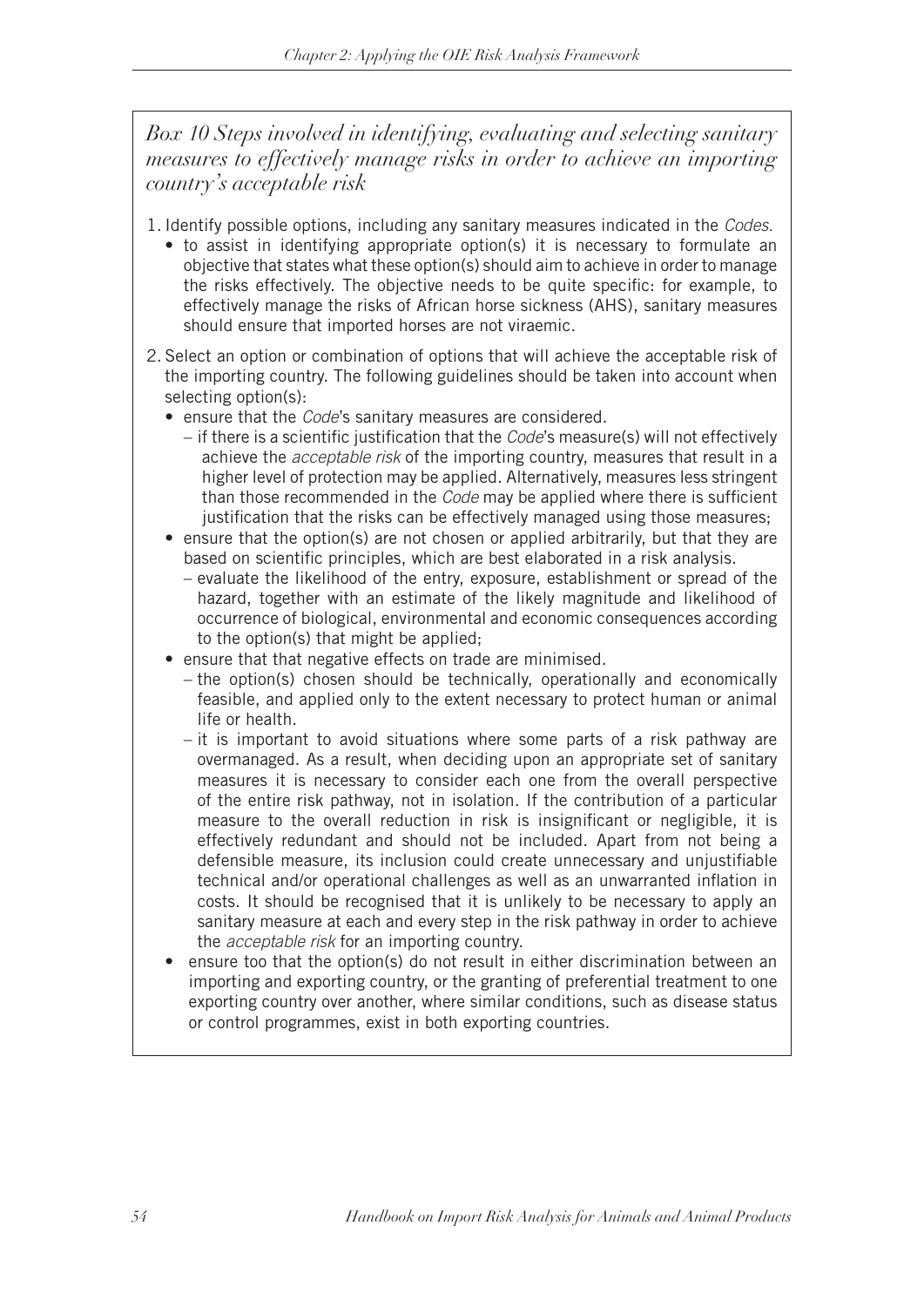*Box 11 An example of risk management for the importation into New Zealand of horses potentially infected with African horse sickness (AHS) virus*

### **Risk management**

### **Risk evaluation**

Since the risk estimate for AHS virus is greater than negligible, sanitary measure(s) need to be employed to achieve New Zealand's acceptable risk.

### **Option evaluation**

### Objective

To effectively manage the risks of AHS virus, sanitary measure(s) need to ensure that horses are not viraemic when released into the general population.

### **Sanitary options available**

As the currently available commercial vaccines are unlikely to prevent viraemia, the only means available to ensure that horses are not carrying the virus when released into the general population, is to ensure they are either resident in a free country or free zone, or protected from insect vectors for a period equal to the maximum duration of viraemia plus the incubation period. Since the incubation period may be up to 14 days and viraemia may last up to 21 days, horses need to be protected from insect vectors for up to 35 days. Since the duration of viraemia following vaccination with a live vaccine is likely to be similar to that resulting from a natural challenge, animals need to be vaccinated no less than 35 days prior to being released into the general population.

The *Code* details the accepted standards for defining a free country or free zone, and specifies the conditions for importing domestic horses from a free country or free zone. The requirements specified in the *Code* are consistent with the objective outlined above. Therefore the *Code* provides appropriate measures to mitigate against the risks associated with AHS virus for horses imported from free countries or free zones.

The *Code* specifies the conditions for the importation of domestic horses from an infected country or an infected zone. The requirements are consistent with the objectives outlined above, although a negative test for AHS (as specified in the *Code*) in unvaccinated animals that are protected from vectors is not warranted. A seropositive test in such circumstances indicates past infection, not current infectivity. Apart from the requirement to test unvaccinated animals, the *Code* provides appropriate measures to mitigate the risks associated with AHS virus for horses imported from infected countries or infected zones.

### **Recommended sanitary measures**

Horses must either:

- a) originate from an AHS-free country or free zone as specified in the *Code* and satisfy the requirements for the importation of domestic horses from an AHS-free country or free zone, or
- b) if from a country or zone considered to be infected with AHS, be protected from insect vectors for 35 days prior to being released into the general population. A live vaccine may be used. However it must be administered at least 35 days prior to release of the horse into the general population.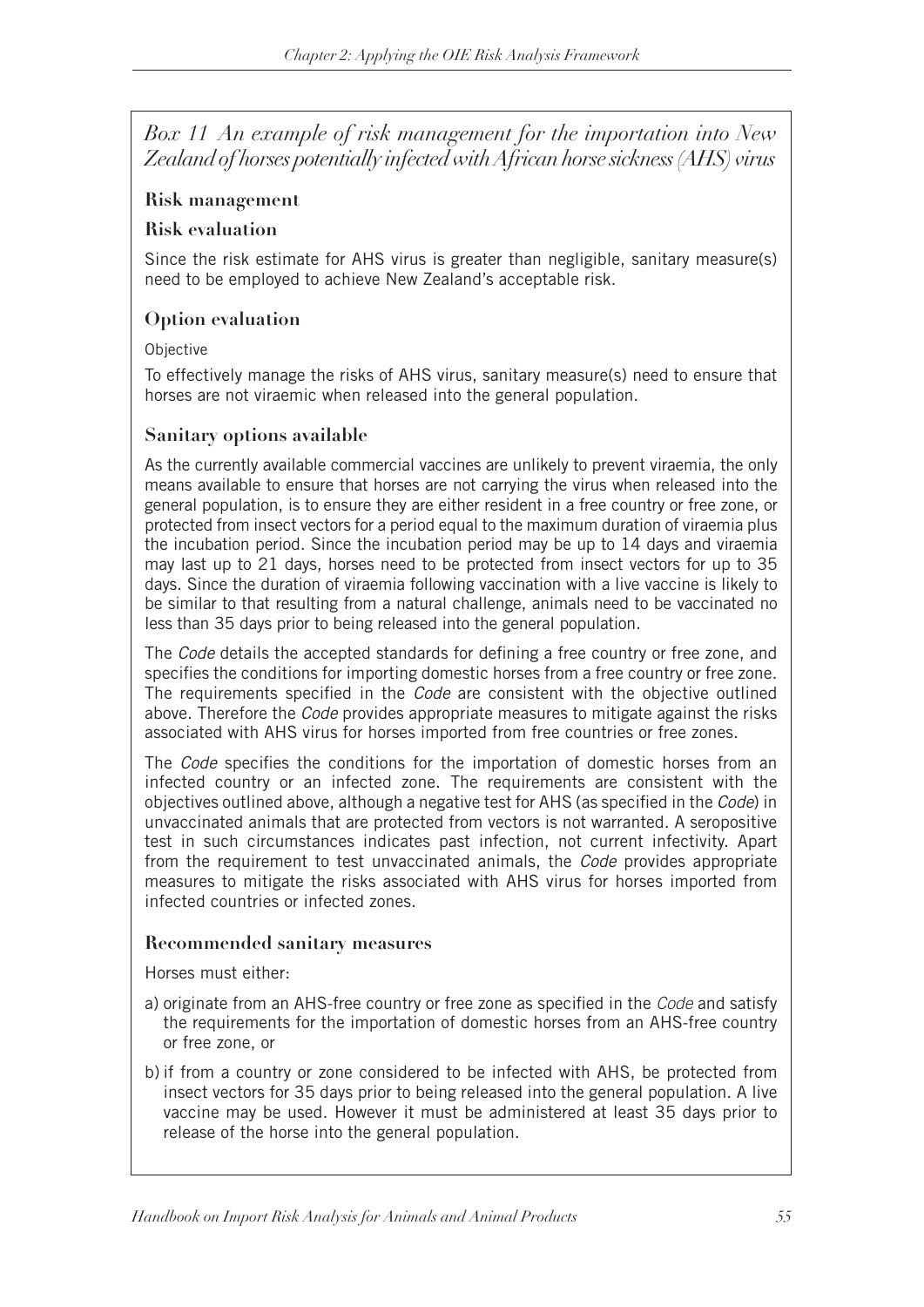- Would every iteration of the model give a biologically plausible output?
- Is the structure of the model appropriate?
- Are appropriate data used?
- Is the model mathematically sound and are the formulae used appropriate?
- Are the distributions used appropriate for the data or information being modelled?
- Has any data or information been overlooked that might be appropriate in the quantitative assessment?

Each critique received from the reviewers should be considered carefully by the risk analysts, and where appropriate incorporated into the analysis. If the reviewers' suggestions are not adopted, the rationale for this should be fully explained and documented in case the same issue is raised at a later stage in a challenge to the conclusions of the analysis.

The Competent Authority should normally reimburse experts reviewing risk analyses.

### **3.8.4. Implementation**

### *Summary*

In the implementation step, the focus is on reaching a final decision on the sanitary measures to be adopted. The WTO will need to be notified if the measures are not substantially the same as those in the *Code* and are likely to have a significant effect on international trade. Sufficient time (usually 60 days) should be allowed for comments from WTO Members to be taken into account.

The focus of implementation is on reaching a final decision on the sanitary measures to be adopted for the particular commodity under consideration. Once measures have been identified in the option evaluation step, consideration should be given at this stage to:

- identifying clearly who the decision maker is, and transparently documenting the rationale for any decisions made that are not based on or supported by a risk analysis
- notifying the WTO as appropriate.

#### *3.8.4.1. Decision making*

While a risk analysis provides recommendations on whether or nor sanitary measures can be justified, and if they are, the type of measures required to achieve an importing country's acceptable level of risk, other factors may be taken into account in reaching a final decision. If this is done, what factors have been considered? Have non-disease associated effects been considered? If so, how have they been taken into account? It is also important to clarify who makes the decision. Is it, for example, the Chief Veterinary Officer or another official in the Competent Authority, or is the decision made at the political level? To ensure transparency, it is essential that where the final decision is not based on or supported by a risk analysis, the decision maker adequately documents the rationale for their decision.

#### *3.8.4.2. WTO notification*

Once the recommendations of the import risk analysis have been accepted by the Competent Authority, and a schedule of the proposed sanitary measures has been drawn up, a WTO Member must notify other Members if the schedule includes any:

• measure(s) where an international standard, guideline or recommendation does not exist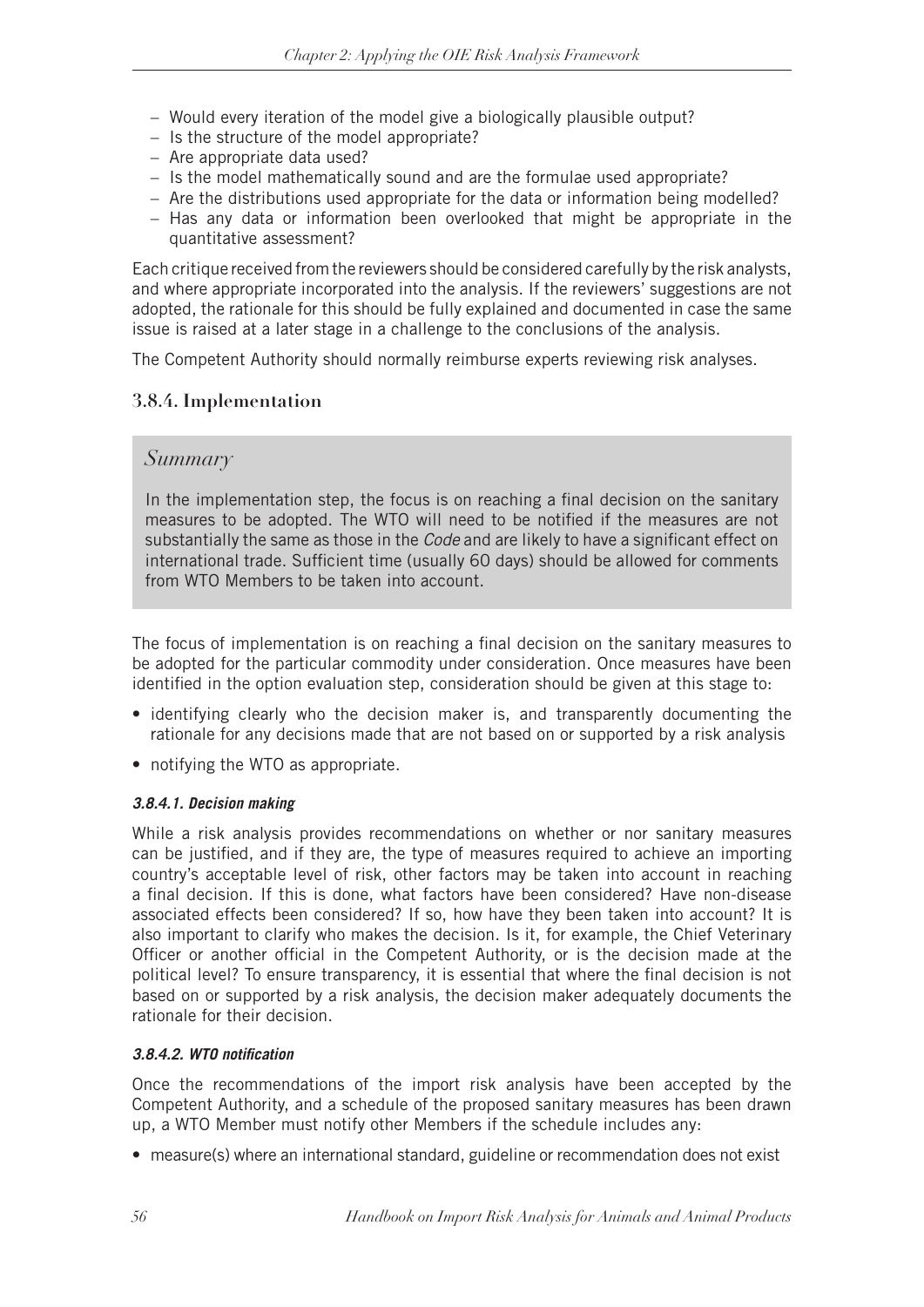• measure(s) that are not substantially the same as an international standard, guideline or recommendation and that may have a significant effect on the trade of other WTO Members.

To determine whether there is likely to be a significant effect on trade, the following elements need to be considered:

- the value or other importance of imports in respect of the importing and/or exporting Members concerned, whether from other Members individually or collectively
- the potential development of such imports
- difficulties for producers in other Member Countries in complying with the measure.

The concept of a significant effect on trade of other Members should include both importenhancing and import-reducing effects. This concept should be interpreted broadly, and Members should be notified of sanitary measures if there is any doubt whether this is necessary.

Except in urgent circumstances, sufficient time should be allowed for comments to be taken into account, amendments to be introduced and exporters to adapt. The usual period for consultation before the proposed sanitary measures come into force is 60 days. Where circumstances are urgent, the proposed sanitary measures must still be notified with a brief indication of the objective and rationale of the measure(s), including the nature of the urgency. Members must be extended the opportunity to comment, and their comments should be taken into account.

### **3.8.5. Monitoring and review of sanitary measures**

### *Summary*

In the monitoring and review step, sanitary measures are audited to ensure that they are achieving the results intended through, for example an audit of the sanitary measures and certification requirements implemented in both the exporting and importing countries. As new information or the results from the audit become available the measures themselves or the underlying risk analysis may need to be reviewed.

Once the sanitary measures have been implemented, they will need to be monitored to ensure they are achieving the results intended. This could be achieved through an audit of the various sanitary measures and certification requirements implemented in both the exporting and importing countries. From time to time as new information becomes available or the results from the audit arise, the measures themselves or the underlying risk analysis may need to be reviewed.

The risk associated with importation of animals or animal products is dynamic. Factors that affect the previously determined risk may vary from day to day within and outside the exporting country. Most of this day-to-day fluctuation is compensated for through the risk analysis process. However, there are several factors of major importance that may have an immediate impact on the risk, and these should be monitored. In addition there are specific factors associated with each risk analysis that may need to be reviewed periodically because of their potential effect on the resultant risk estimate.

Factors of such significance that they may need to be reassessed immediately include changes in the animal disease status of the exporting country, neighbouring countries or regions. Other important events that may require the updating of a risk analysis include major political changes affecting officials responsible for the export process, natural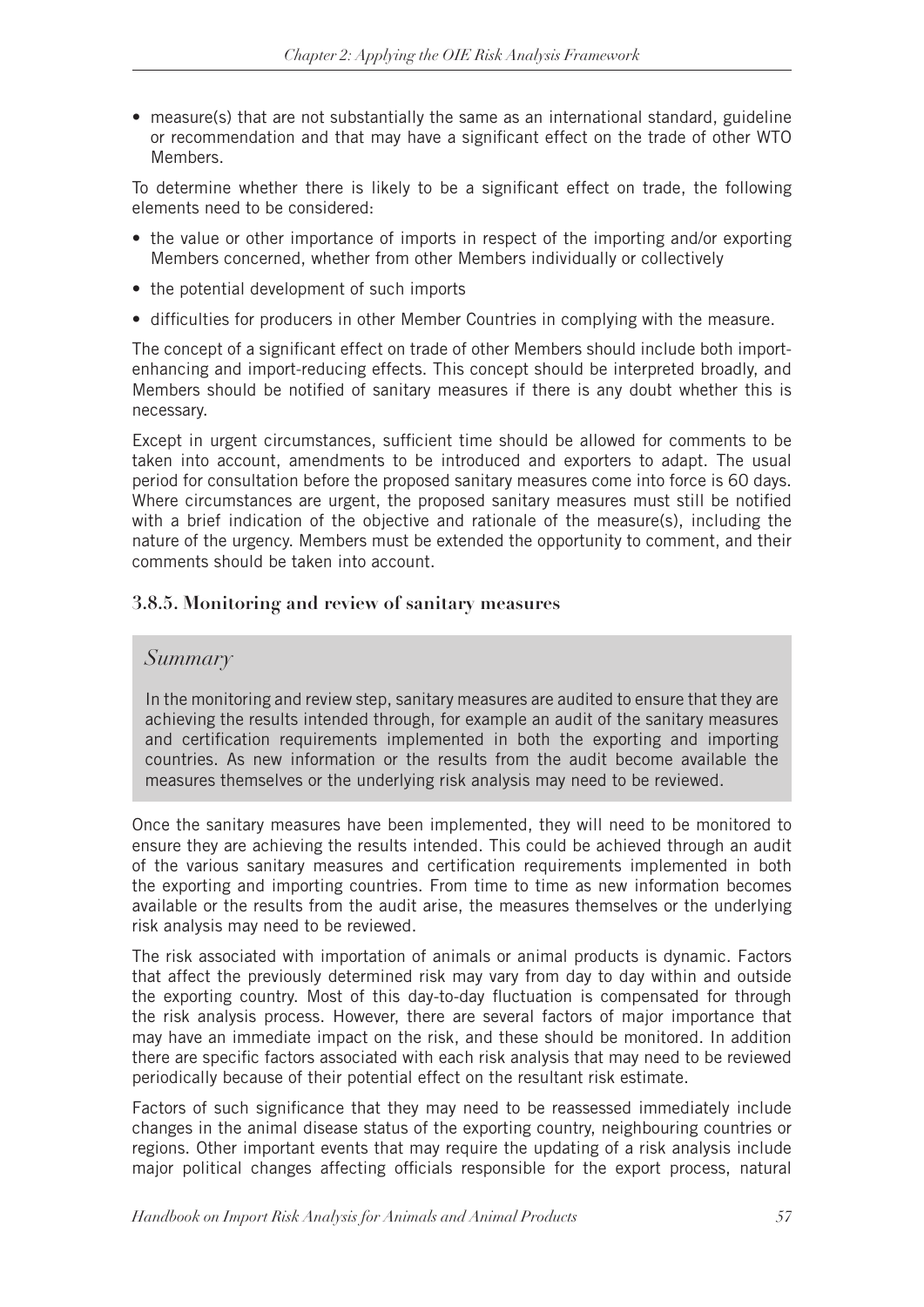disasters which affect the animal health infrastructure, decreases in social stability such as labour shortages, which could impact the availability of personnel responsible for key activities, significant changes in economic status, and the completion of a new risk analysis involving a related animal commodity or product.

Specific factors that may need to be monitored periodically can be identified through the process of risk analysis. Those steps in the importation process that incorporate the greatest uncertainty or have the greatest impact on the risk estimate should be monitored. Through this monitoring, additional information can be collected, which will help to show whether these steps need to be revised.

Because risk increases with the increasing volume of a commodity that is imported, in some cases importation may be permitted provided a specified volume of the commodity is not exceeded in any specified unit of time. In such cases, the volume of the commodity imported should be monitored to ensure that the levels of the anticipated volumes are not exceeded. Should volumes of imports exceed that estimated in the risk assessment additional sanitary measures may be required. Less obvious, but equally important, is the monitoring of the sanitary measures that were incorporated into the importation process to reduce risk to an acceptable level. Especially if these steps were new, or required a change in a normal production or trade process within the exporting or importing country, periodic affirmation that these measures are being implemented appropriately may be needed.

Officials in charge of animal health programmes in the countries participating in the proposed export/import have a responsibility to ensure that open and honest communication occurs routinely between the organisations involved and their staff. This communication includes a timely response to requests for information necessary to complete and update the requested risk analysis, and periodic reports on the status of the risk analysis.

# **4. Presenting the results in a risk analysis report**

# *4.1. Transparency*

# *Summary*

A transparently documented risk analysis report that provides sufficient details of the analysis, including its scope, purpose, methodology, results and the rationale for the conclusions reached and recommendations made, is an essential prerequisite for the scientific peer review process. It is also needed in order to ensure that effective communication is achieved with all affected and interested parties (in other words, stakeholders), including decision makers and trading partners. Since risk analysis is based in science, the report should be written in a style that reflects this sciencebased approach.

The *Codes* define transparency as the comprehensive documentation of all data, information, assumptions, methods, results, discussion and conclusions used in the risk analysis. Conclusions should be supported by an objective and logical discussion, and the document should be fully referenced.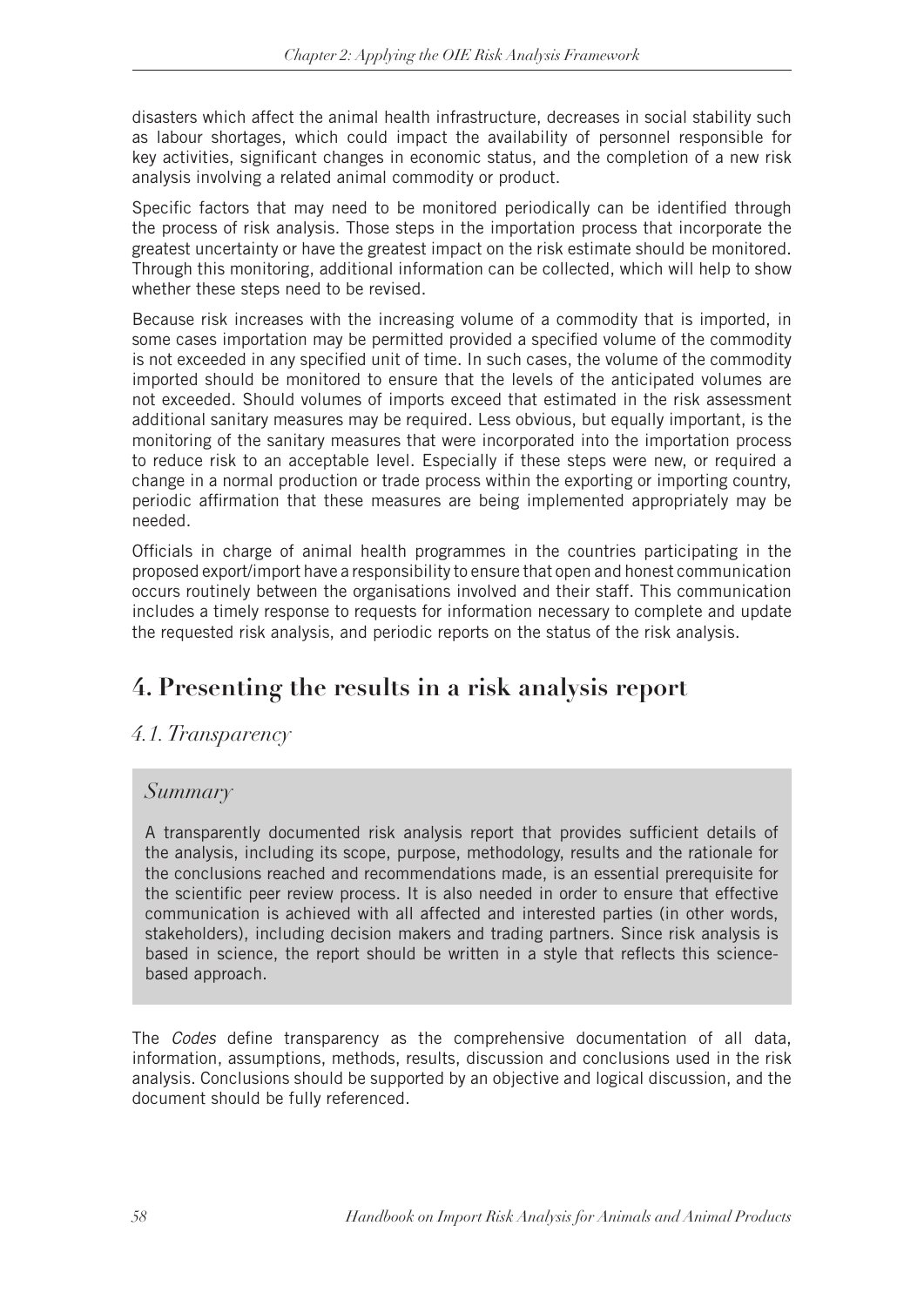Transparency is essential to ensure that:

- fairness and rationality are used in the analysis
- there is consistency in decision making
- all interested parties can understand the approach taken
- assumptions are documented
- uncertainties are dealt with appropriately
- the reasons for conclusions and recommendations are clear
- stakeholders are given clear reasons for the imposition of sanitary measures or a refusal to import.

# *4.2. Information to include in the import risk analysis report*

Box 12 provides a template for an import risk analysis report.

This section provides detailed guidelines that are necessary to facilitate communication of the results of the analysis. It is important to:

- Restate the question that has been asked;
- Explain the risk analysis structure clearly, with the aid of appropriate diagrams, such as a scenario tree;
- Focus on information directly relevant to the logic chain of the analysis:
	- each disease should be discussed only to the extent necessary to enable the reader to gain an appreciation of likelihood of the entry, establishment or spread of hazard(s), and of their associated consequences. If, for example, it is concluded that the likelihood of a hazard being released into the importing country is negligible, there is no need to undertake an exposure and consequence assessment and explore sanitary options;
	- it is not necessary to offer detailed descriptions of clinical syndromes, pathology, treatments etc., unless these have a direct bearing on the likelihood of detecting diseased animals or managing disease risks;
	- for some commodities, as soon as a risk assessment has been completed for a particular hazard and the sanitary measure(s) have been proposed, for example a form of processing such as cooking, there may be no need to undertake a full risk analysis for the other potential hazards, because the measure proposed for the first hazard would also address the risks posed by the other hazards. In these circumstances, an assessment of the efficacy of the proposed measure(s) on the other potential hazards might be all that is required;
- Document all the evidence, data and assumptions, including their references;
- Use clearly labelled, uncluttered graphs, where appropriate;
- When a quantitative analysis has been made, avoid reporting results to more than one or two decimal places, as reporting results to several decimal places implies a level of precision that is usually unattainable. Consider reporting the results to the nearest order of magnitude only;
- Ensure the report is as focused and as uncluttered as possible;
- Keep any statistics to a minimum;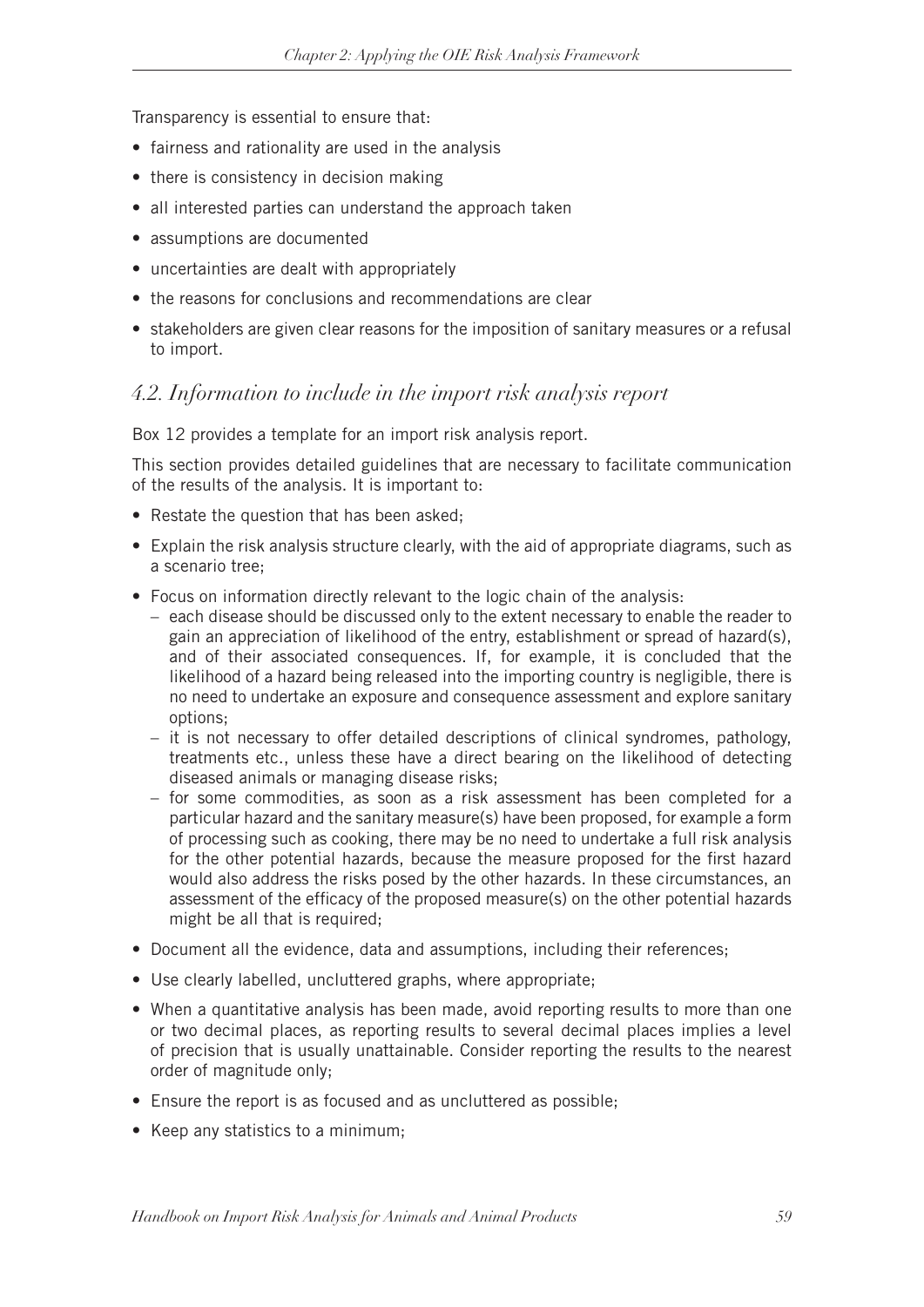# *Box 12 A template for an import risk analysis report*

- 1. **Date**:
- 2. **Title**: Determined from the scoping step by considering the nature, source(s) (including country of origin) and intended use(s) of the animals or animal products; the scientific names of the animal species involved; the relevant methods of production, manufacturing, processing or testing that are normally applied and quality assurance programmes (such as HACCP); and, an estimate of the likely annual volume of trade if possible.
- 3. **Context**: Provide a brief description of the request.
- 4. **Purpose**: Clearly state the purpose, for example, 'To identify and assess the likelihood of [*the hazard(s)*] being introduced and spreading or becoming established in [*the importing country*] together with the likelihood of and the likely magnitude of their potential consequences for animal or human health as a result of importing [*the animals or animal products*]; to recommend sanitary measures as appropriate.'
- 5. **Risk communication strategy**: Provide an overview of who was consulted and when/ how they were consulted.
- 6. **Executive summary**: Should be simple, concise, complete and contain all the elements needed by the decision maker.
- 7. **Hazard identification**: List the hazards together with the supporting rationale.
- 8. **Sanitary measures in the OIE** *Code***:** Indicate whether OIE measures are available, and whether or not they will be applied, together with any supporting rationale.
- 9. **Risk assessment**
	- a) Entry assessment: Describe the biological (risk) pathways necessary for each hazard to be introduced into the country. Provide details of the relevant biological, country or commodity factors that have been considered and that support the overall conclusions reached. (Include details of how uncertainty was taken into account and of any assumptions that have been made.)
	- b) Exposure assessment: Describe the biological (risk) pathways necessary for the exposure of susceptible animals and/or humans in the country to each hazard. Provide details of the relevant biological, country or commodity factors that have been considered and that support the overall conclusion reached. (Include details of how uncertainty was taken into account and of any assumptions that have been made.)
	- c) Consequence assessment: Describe the biological, environmental and economic consequences associated with the entry, establishment or spread of each hazard. Provide details of the relevant direct and indirect consequences that have been considered and that support the overall conclusions reached. (Include details of how uncertainty was taken into account and of any assumptions that have been made.)
	- d) Risk estimation: Provide a summary of the results and/or conclusions arising from release, exposure, and consequence assessments.
- 10.**Risk management**: Discuss the rationale for selecting the chosen animal health options, together with how recommendations from a scientific peer review and feedback from stakeholder consultation have been taken into account.
- 11.**Conclusions and recommendations**: List the main findings, and include a summary of the sources of uncertainty and of the assumptions that have been made.
- 12.**References**: List all sources of information used.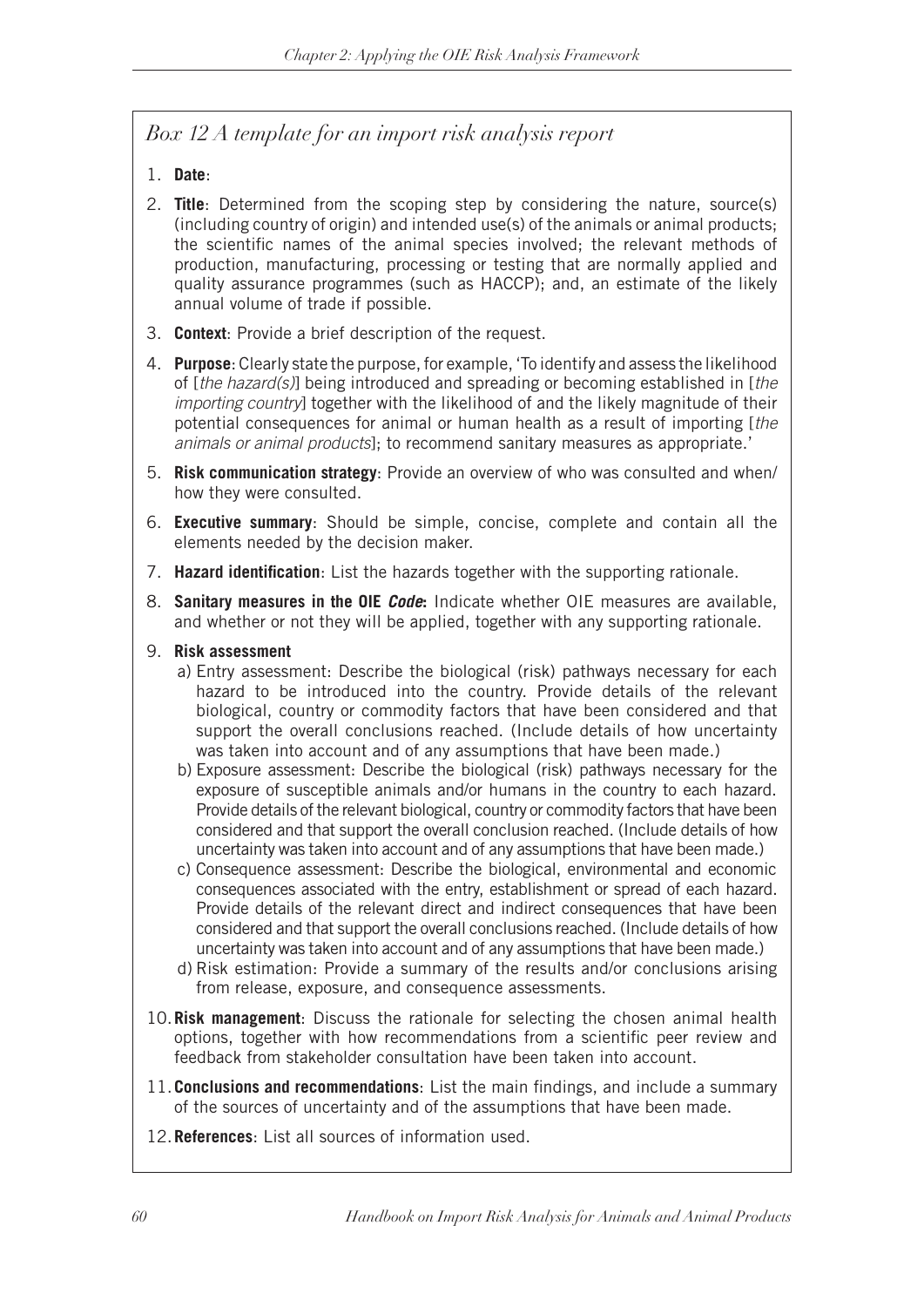• Communicate the results verbally whenever this is reasonably practicable. Verbal communication ensures a better understanding of the problem and the outcome of the risk analysis.

In the interests of transparency, the risk analysis must be well documented and supported with references to the scientific literature and other sources, including expert opinion, where used. The analysis must also provide a reasoned and logical discussion to support the conclusions and recommendations. There must be comprehensive documentation of all data, information, assumptions, methods, results, and uncertainties. Because risk analysis is based in science, risk analyses should be written in a style that reflects this science-based approach. They should be subjected to a process of peer review.

Critical epidemiological observations that are the key to the analytical process should be attributed to primary sources. Where a number of references are cited in support of a particular point, the analyst should ensure that they are all based on independent studies. In other words, the analyst should not cite several references that are based on the same, single primary source.

Where expert opinion has been used to estimate key inputs into a risk assessment, the methods used to elicit that expert opinion should be documented (see Chapter 6 of Volume 2 of this *Handbook,* OIE, 2004).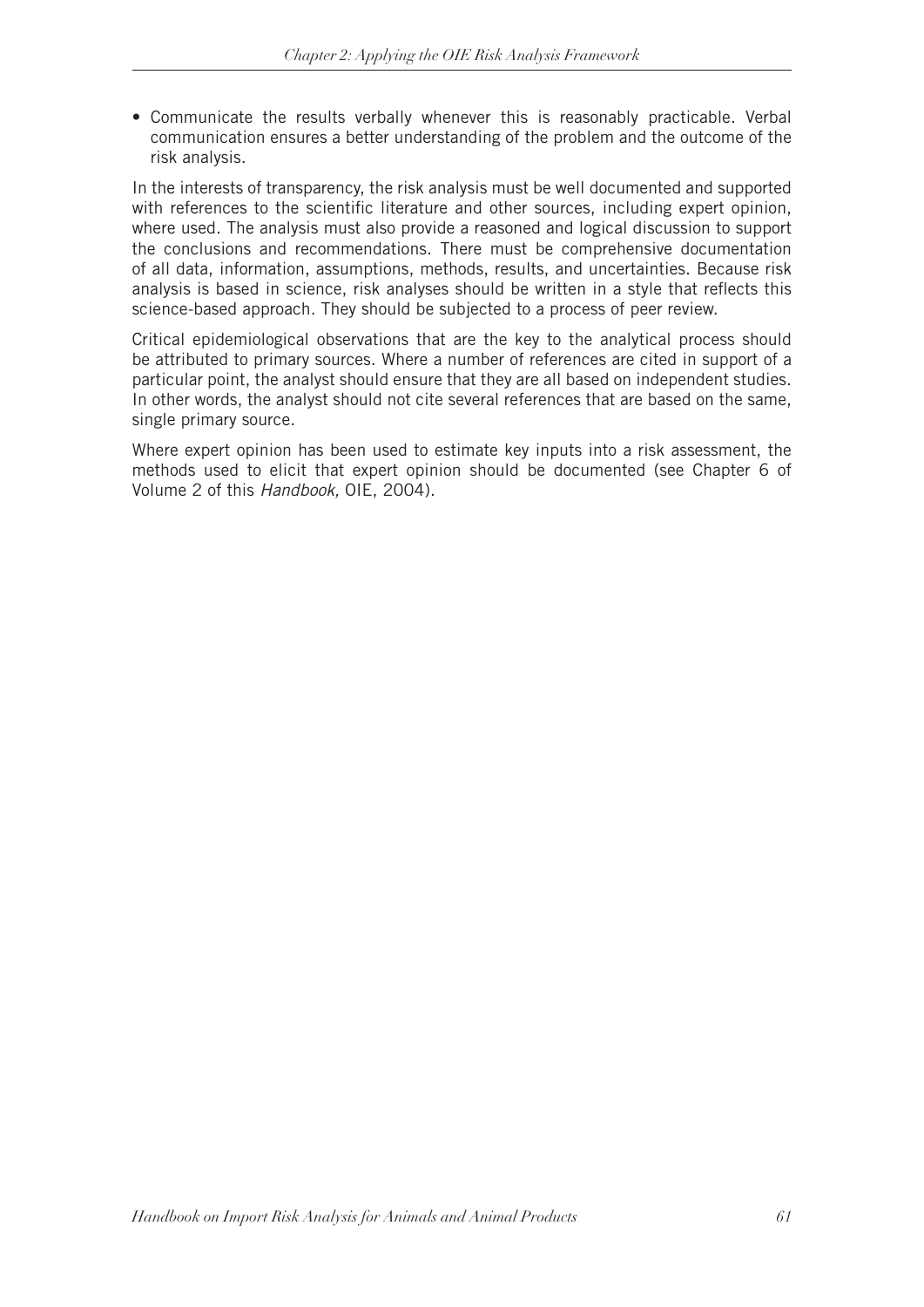## *Box 13 Guidelines for writing an import risk analysis*

It is recommended that import risk analyses are written, as far as is practicable, according to the guidelines offered to authors submitting manuscripts to the *Scientific and Technical Review* of the OIE. The following guidelines are adapted from the *Scientific and Technical Review* guidelines to authors:

### **1. Title, names and addresses of the Competent Authority**

The title should describe adequately the commodities covered by the risk analysis. An import risk analysis should be attributed to the Competent Authority that commissioned it. Attributing an official risk analysis to individuals is not appropriate, although some Competent Authorities may consider that the names of the individuals carrying out the analysis should be recorded in an acknowledgements section.

### **2. Summary**

A summary of appropriate length should describe the methodology, principal conclusions and recommendations of the risk analysis. Abbreviations used for the first time should be preceded by the expression in full.

### **3. Text**

Unlike manuscripts submitted for publication in the OIE's *Scientific and Technical Review*, reports of import risk analyses may be large documents. It is not appropriate to recommend a particular length for an import risk analysis; the length should be appropriate to the scope of the analysis. In the interests of meeting the obligation for transparency, the analysis may be quite long. However, analysts should use appendices for explanatory detail not directly essential to the understanding of the main conclusions of the analysis. Unnecessarily long paragraphs should be avoided.

Analysts should make every effort to write clearly and concisely.

Units of measurement should be expressed using the metric system, and where appropriate SI units.

Diagnostic methods should be described and referenced.

Veterinary drugs, reagents and laboratory materials should be referred to in the text by their generic name (give their commercial name only if necessary).

Abbreviations and acronyms should be defined the first time they are used and collated in a table.

### **4. References**

References may be placed in footnotes, as a bibliography at the end of each chapter, or at the end of the risk analysis as a whole. The decision on placement of references may be based on the size of the analysis and the preference of the Competent Authority commissioning the analysis. Where a bibliography appears at the end of each chapter or at the end of the analysis as a whole, the numbered references (optional) should be listed in alphabetical order of authors. In the text, references to the literature should be made by number and enclosed in brackets.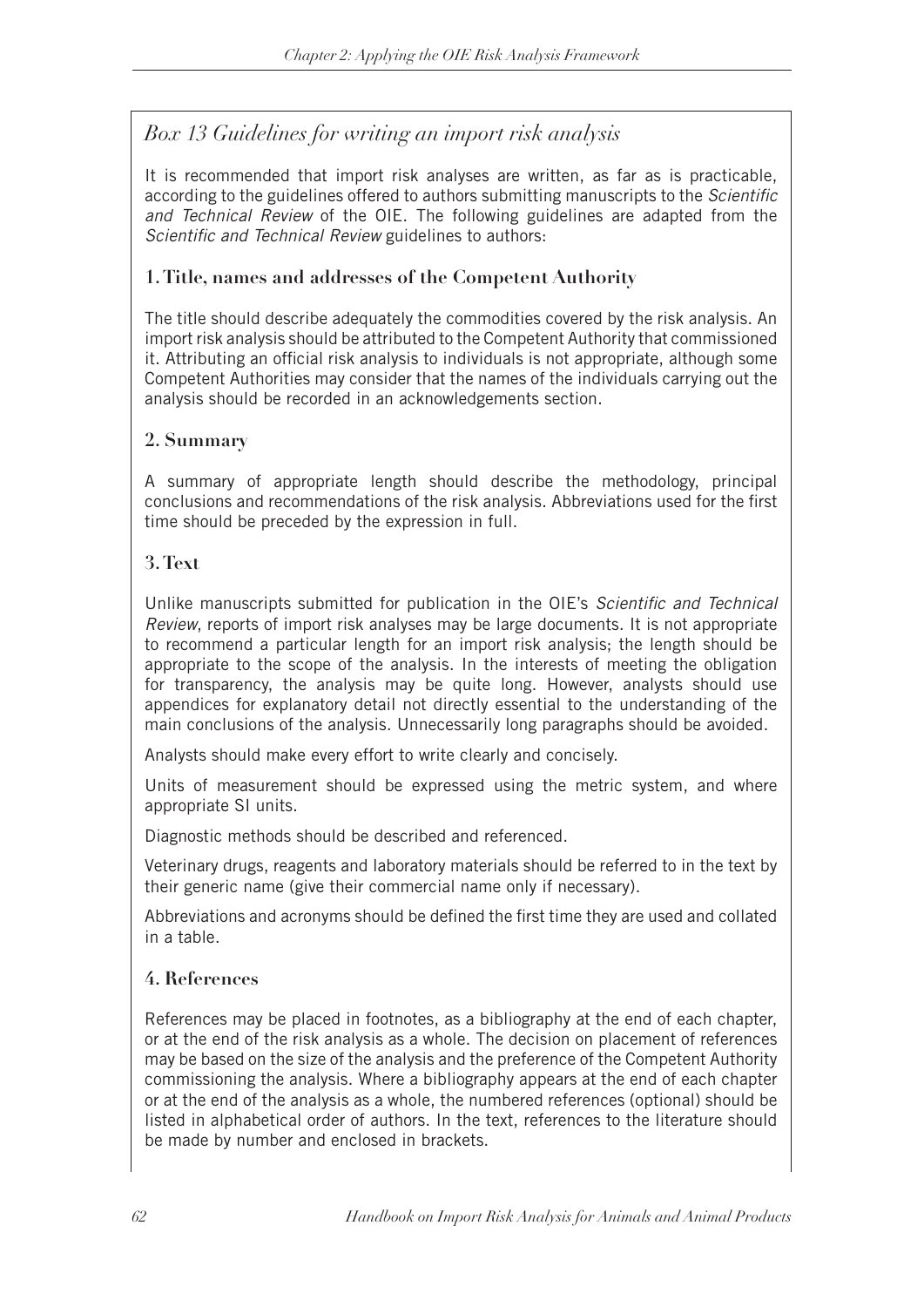By preference, the names of journals and reviews should be given in full. Unpublished data and personal communications should be referred to in the body of the text or as footnotes, and not be included in the list of references. All unpublished data and personal communications should be available as hard copy on file, to be made available should the risk analysis be challenged.

Each reference should list the surnames followed by the initials of all authors, the year of publication, full title, journal, volume, issue and page numbers, as shown in the examples below. Papers by the same author should be listed in chronological order (placing works by a single author first, followed by those written with co-authors).

#### *Article from a journal or review*

#. Douglas B., Moffat L., Russell V. & Coulton P. (1982). – Study on the persistence of foot and mouth disease antibodies in calves born of vaccinated dams. *Rev. sci. tech. Off. int. Epiz*., **1** (2), 875–892.

#### *Article in press*

#. Douglas B., Moffat L. & Russell V. (2000). – A study on foot and mouth disease antibody production in cattle with protein deficiency. *Rev. sci. tech. Off. int. Epiz.* (in press).

#### *Chapter of a book or conference report*

#. Read P., Cousins C. & Murray R. (1992). – Assessment of the immunogenicity of different strains of *Bacteroides nodosus. In* Proc. 4th Symposium on sheep diseases (P. Morris & G. Roberts, eds). 12–14 February 1991, Paris. Vigier, Paris, 894–897.

#### *Electronic documents*

#. Read P., Cousins C. & Murray R. (1992). – Assessment of the immunogenicity of different strains of *Bacteroides nodosus.* Available at: www. websiteaddress.org/detailed\_address (accessed on 6 April 2010).

Electronic documents (CD-ROMs and documents available on the web) may be cited (giving the full web address and the date accessed), but the Competent Authority should ensure that paper copies of web-based documents are retained on file, as websites are subject to review and change. In the event of a challenge to the import risk analysis, the Competent Authority should be able to provide copies of any document cited in the analysis.

Reference should be made to specific documents on the web, and not to the home pages of organisations.

#### **5. Tables and figures**

Tables and figures should be numbered and given titles that are self-explanatory, so that the need to refer back to the text is minimised. All columns, rows and axes should be labelled. It may be appropriate to give data either as individual values, or as mean values and standard deviations or other appropriate distribution parameters. Notes, comments or explanations relating to numerical values should be indicated using superscript letters (e.g. (a), (b), (c), (d)) linked to notes placed immediately below the table. Abbreviations that are not widely used should be explained. Tables and figures should illustrate, not duplicate, information in the text.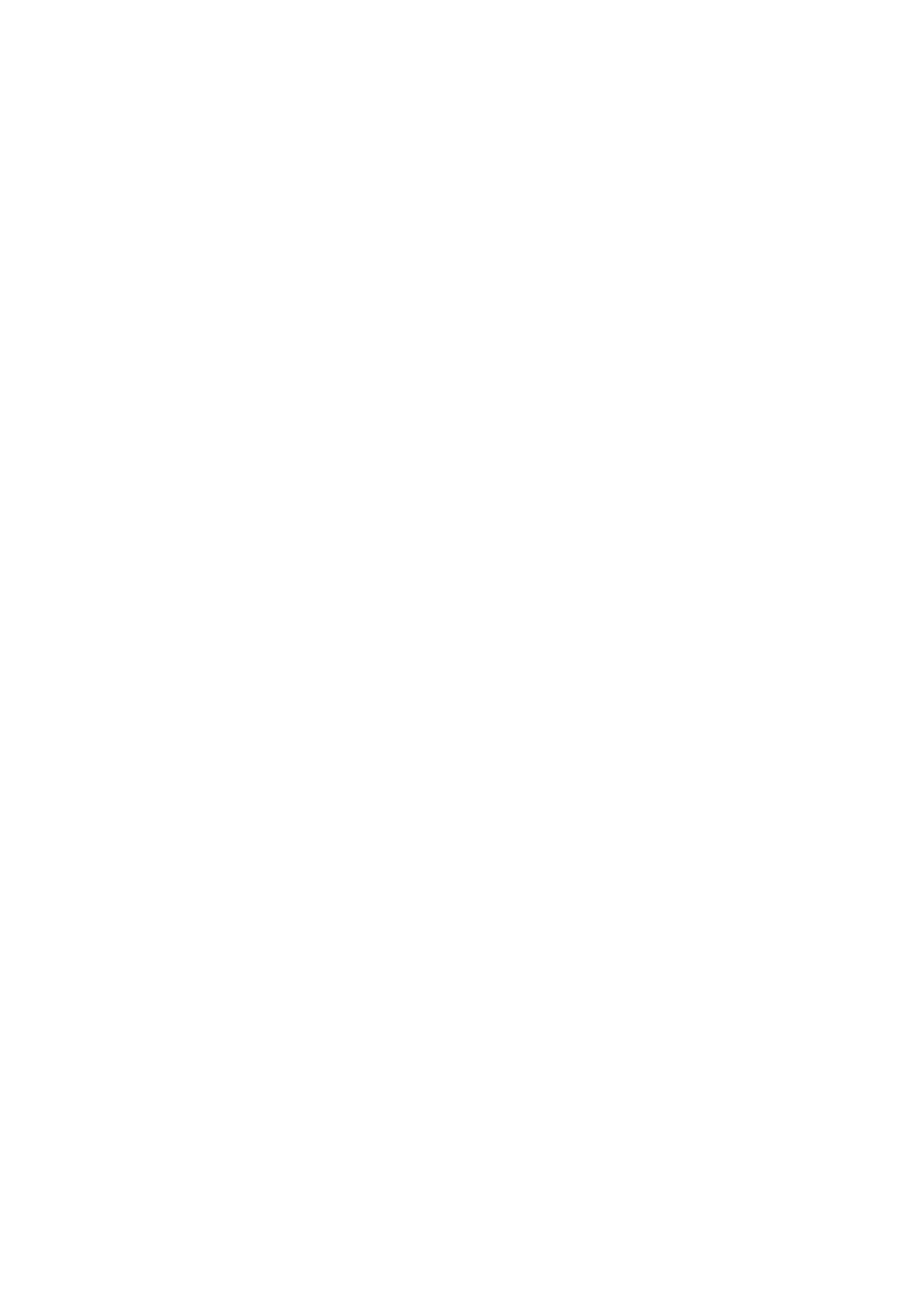# **Chapter 3 Risk communication**

# **1. Introduction**

As defined in the *Codes*, risk communication is a process involving an open, interactive, iterative and transparent exchange of information on hazards and their associated risks, together with proposed mitigation measures. Risk communication is conducted among risk assessors, risk managers and potentially affected and/or interested parties (stakeholders) in both importing and exporting countries.

With any risk issue, the best outcome is one that reduces the risk to an acceptable level, while at the same time minimising disputes, disagreements and the measures required to effectively manage the risk. Risk communication may not resolve all differences with stakeholders, but may lead to a better understanding of the rationale for a particular decision. Stakeholders who have been involved in the decision-making process from the outset are less likely to challenge the outcome, especially if their concerns have been adequately addressed.

# **2. Those involved in the risk communication process**

The participants in the risk communication process are all the potentially affected and/ or interested parties (stakeholders) in both the importing and exporting countries. These participants are often referred to as stakeholders, and include the Competent Authorities in both the importing and exporting countries, the WTO and OIE, importers and exporters, producer, farmer and consumer organisations, academia and scientific institutions, and the media. To ensure meaningful dialogue, all stakeholders need to acknowledge that, while they have a right to propose a contrary view, they have an obligation to provide a reasoned argument that is relevant to the analysis. In addition to this basic right and obligation, stakeholders have the specific roles and responsibilities noted below.

### *2.1. Competent Authority*

The Competent Authority of a country has the responsibility of developing and implementing a risk communication strategy that provides stakeholders with the opportunity to become involved. It also needs to ensure that the level of complexity of the information provided is appropriate to particular stakeholder groups, and that the legitimate concerns of stakeholders are addressed adequately and in a timely manner.

### *2.2. International organisations*

The OIE is responsible for the development and publication of international standards to ensure safe trade in animals and animal products, and for collating and reporting information on specified animal diseases and zoonoses.

The WTO SPS Committee, comprising WTO Members, manages the implementation of the SPS Agreement. As required by the SPS Agreement's notification procedure, it communicates risk management decisions among Members.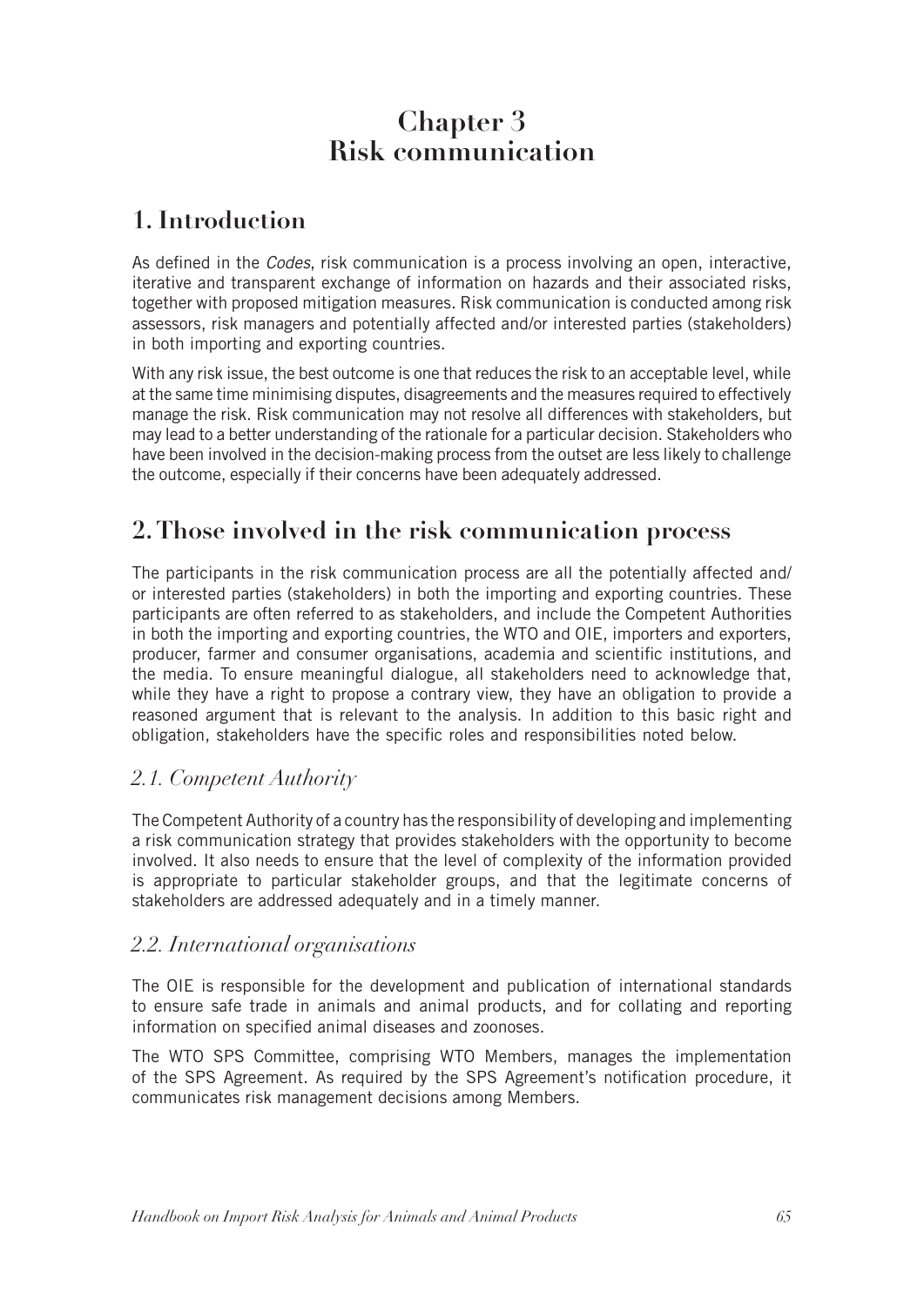## *2.3. Importers and exporters*

Importers and exporters may be significant sources of information for the risk assessment and risk management steps because of specialist knowledge they may have on methods of production and processing of various commodities. In some circumstances, this information may be commercially sensitive, and they may be reluctant to share it with the Competent Authority unless confidentiality can be assured.

## *2.4. Producer, farmer and consumer organisations*

Producer, farmer and consumer organisations can play a valuable role in disseminating information and presenting the concerns and opinions of their members to the Competent Authority. Including them in the risk analysis process from the outset will help to ensure that the concerns of their members are adequately addressed, and will facilitate their understanding of the basis for risk management decisions.

### *2.5. Academic and scientific institutions*

Members of the academic and scientific community may play an important role by contributing expertise on animal diseases and by assisting in the hazard identification, risk assessment and risk management steps. They may be asked by the media or other stakeholders to comment on risk analyses undertaken by, and the decisions of, the Competent Authority. They often have a high degree of credibility with the public and the media, and may serve as independent sources of information. Experts in risk perception or risk communication may also provide advice on communication approaches and strategies to the Competent Authority.

### *2.6. Media*

The media can play an important role, as a significant amount of information that the public receives on animal health risks is likely to come from them. They may transmit the message, or they may create or interpret it. The media are seldom restricted to official sources of information, and their messages often reflect the concerns of particular stakeholders. They can be an extremely valuable partner in the risk communication process, and can facilitate an interactive and transparent exchange of information, opinions and concerns amongst the various stakeholders.

# **3. When the risk communication process should begin**

Ideally, the risk communication process should begin at the start of each risk analysis to ensure that stakeholders are provided with an opportunity to become involved from the outset. Increasingly, stakeholders expect that they will be provided with an opportunity for consultation before decisions are made. They are likely to have easy access to a variety of information, and are less reliant on the scientific community or government evaluating risks and making decisions on their behalf.

Once a decision is made by the Competent Authority to undertake an import risk analysis for a particular commodity, a risk communication strategy should be developed. Stakeholders should be identified, with the aim of being inclusive rather than exclusive. Providing stakeholders with information on the scope of the proposed analysis and a preliminary list of hazards enables them to offer comment and share relevant information with the Competent Authority from the outset.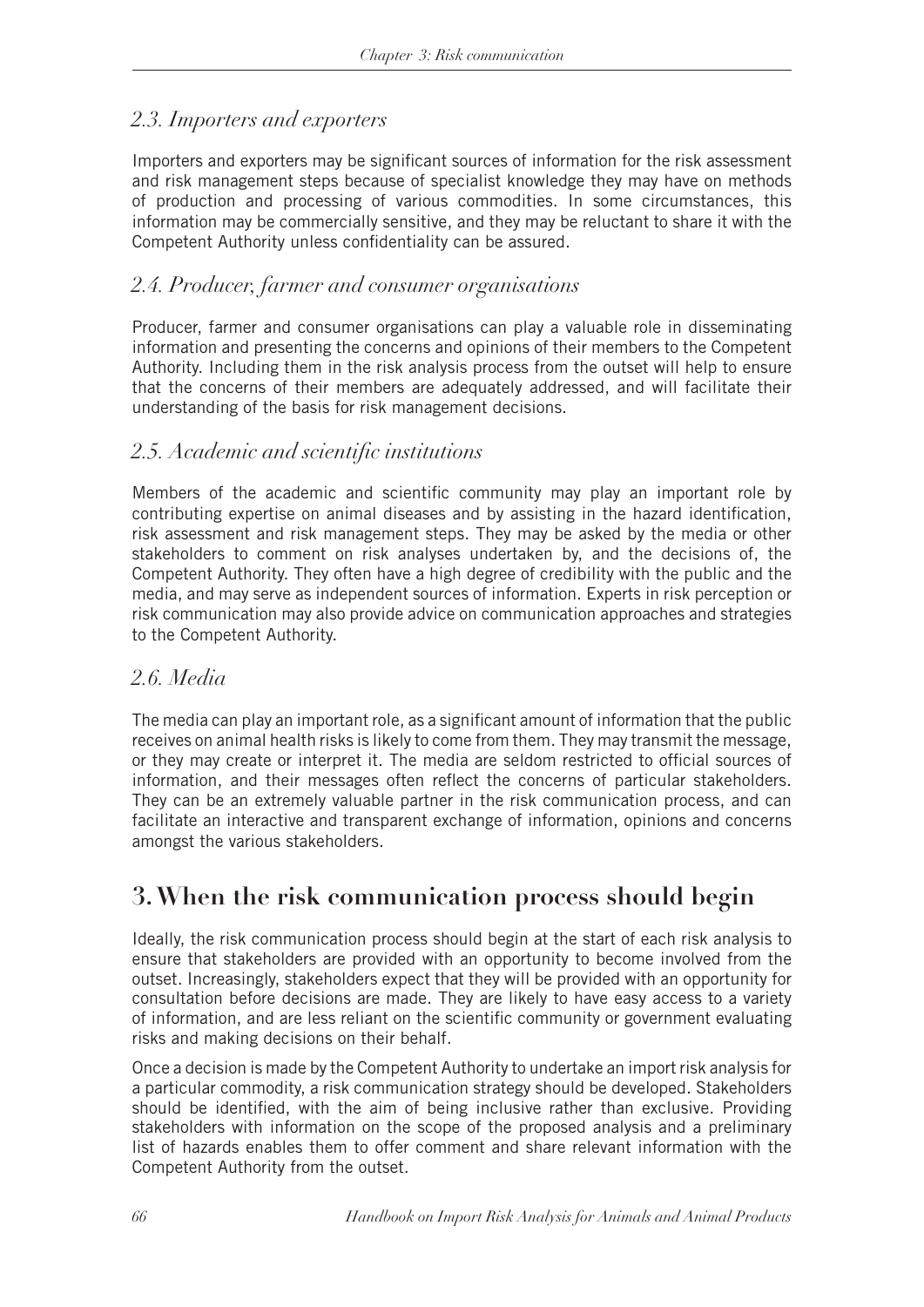# **4. Factors to be considered when developing a risk communication strategy**

Effective risk communication requires the preparation and dissemination of information on the scope of the risk analysis, the hazards to be considered, the risk assessment itself, the proposed sanitary measures to effectively manage the risks posed by the hazards, and the final decision. Stakeholders should be provided with an opportunity to engage in a two-way dialogue with the Competent Authority to ensure that their legitimate concerns and comments are addressed adequately. The following factors should be considered.

## *4.1. Identifying stakeholders*

In most circumstances the Competent Authority will be able to identify key stakeholder groups such as producer, farmer and consumer organisations. Since it is important to be inclusive, various ways of identifying other potential stakeholders should be explored so that as complete a list as possible is developed. For example, official publications, web pages and public notices in newspapers provide opportunities to assist in identifying potentially affected or interested parties and inviting them to register as stakeholders.

## *4.2. Providing stakeholders with the opportunity to participate*

Once stakeholders have been identified, the most appropriate and cost-effective means of providing them with the necessary information should be explored. Options include direct mail-outs, official publications, web pages, public notices and/or advertisements in newspapers, press releases and meetings with specific groups. In addition, mechanisms to facilitate feedback should be considered, including submissions by letter, e-mail or the web.

### *4.3. Providing information to stakeholders*

The nature and type of information provided to different stakeholders is likely to vary, depending on their needs and technical understanding. For this reason, it is important to provide several options from which stakeholders can choose, ranging from a dossier providing all the technical details, to a summary of that dossier, explanatory leaflets and press releases.

### *4.4. Establishing expertise in risk communication*

Successful risk communication requires skills that facilitate interaction with stakeholders and the preparation of suitable information and messages for specific stakeholder groups. People with suitable training and expertise in risk communication should be involved as early as possible, particularly if the risk analysis is likely to be contentious.

# **5. The goals of risk communication**

The goals of an effective risk communication strategy are:

- to exchange information freely by undertaking an interactive and iterative (two-way) dialogue with stakeholders from the outset of a risk analysis
- to maximise the effectiveness and efficiency of the risk analysis process by providing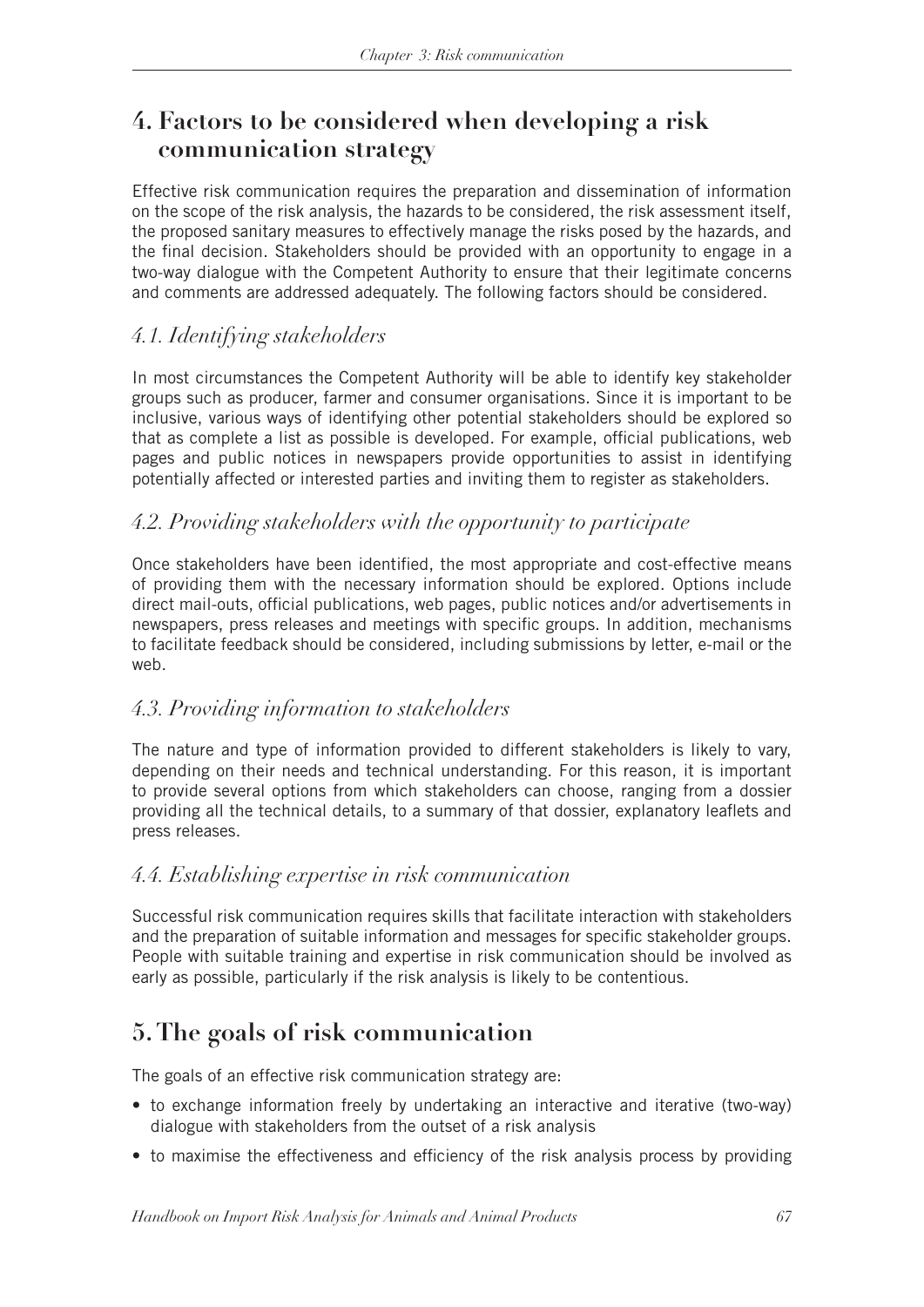stakeholders with the opportunity to share information that might not otherwise be available  $\dots$ 

- risk assessors during the hazard identification and risk assessment steps
- risk managers when they are identifying and evaluating available sanitary measures
- to provide information that is meaningful, relevant, accurate, clear and targeted to specific stakeholder groups
- to promote an awareness and understanding of specific issues
- to promote consistency and transparency in making and implementing risk management decisions by documenting all the scientific data, information, assumptions, uncertainties, methods, discussion, conclusions and other factors (international agreements, domestic legislation, social, economic, religious and ethical issues, stakeholder perceptions of risk, etc.) that are taken into account in reaching a decision
- to provide stakeholders with an assurance that their legitimate concerns will be addressed and that feedback will be timely
- to strengthen working relationships and mutual respect among all participants in the risk analysis process
- to enhance public trust and confidence in the safety of imported commodities.

# **6. Barriers to effective risk communication**

## *6.1. Lack of credibility*

Information from a credible source is more likely to be taken seriously than information from sources that lack credibility. Credibility is influenced by beliefs in competence or expertise, trustworthiness, fairness, and lack of bias. Trust and credibility can easily be lost and are difficult to regain. Studies have shown that mistrust and low credibility are products of exaggeration, distortion and perceived vested interests.

## *6.2. Lack of participation*

Lack of participation in the risk analysis process by stakeholders who are likely to have a significant interest in the outcome can create significant problems. Inviting stakeholders to participate in the process from the outset and providing them with opportunities to comment and raise their concerns are essential and effective means of overcoming this barrier. In some circumstances stakeholders may be reluctant to participate because the information they are asked to provide is commercially sensitive. They will need to be assured by the Competent Authority that confidentiality can be maintained.

### *6.3. Risk comparisons*

Comparing the estimated level of risk associated with the hazard(s) under investigation with more familiar risks can create problems if it appears that the comparison has intentionally been chosen to make the risk seem more acceptable. In general, risk comparisons should be avoided unless:

- both (or all) risk estimates are equally sound
- both (or all) risk estimates are relevant to the specific audience
- the degree of uncertainty in both (or all) risk estimates is similar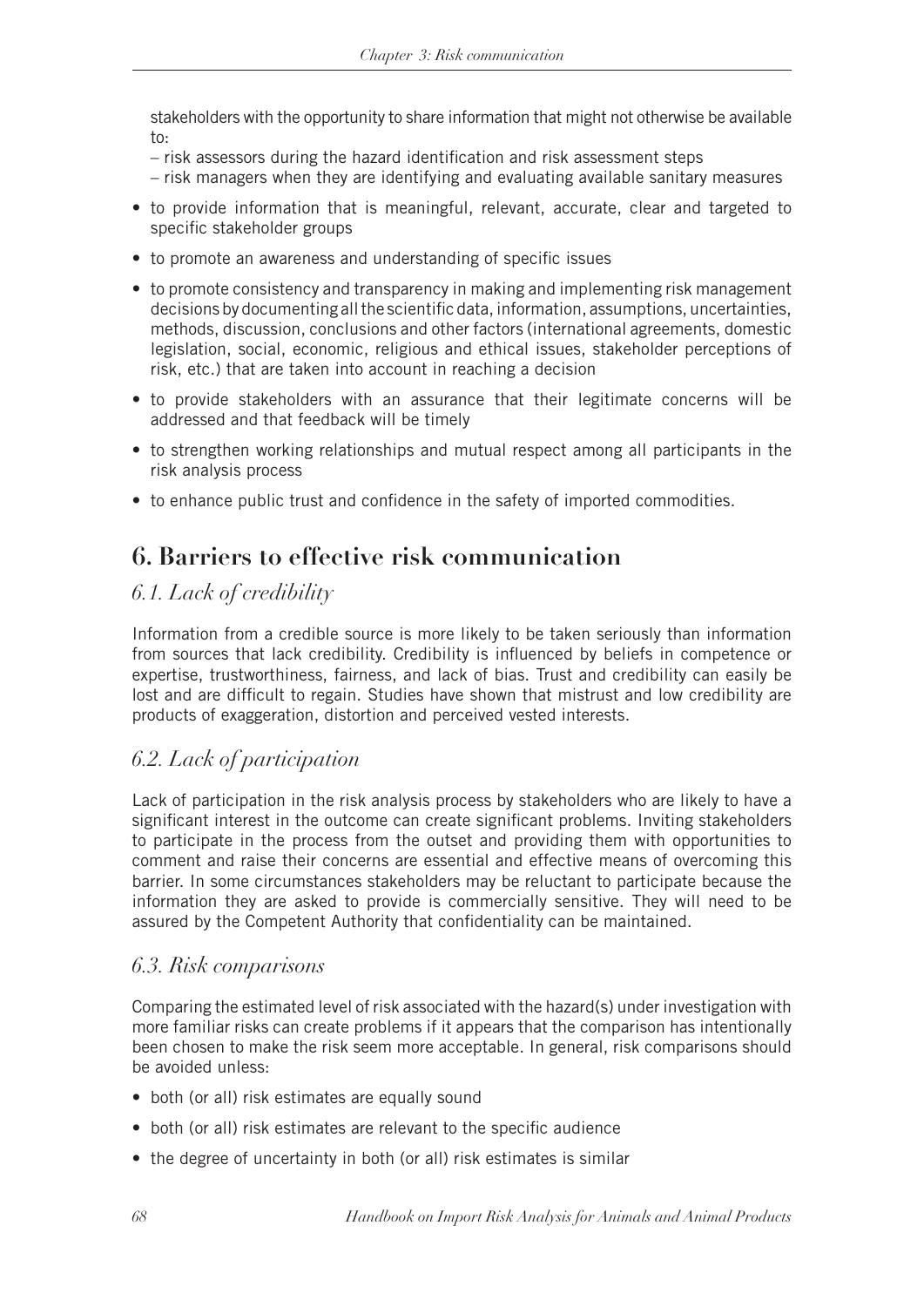- stakeholders' concerns are acknowledged and addressed
- the commodities, products or activities themselves are directly comparable, including the concept of voluntary and involuntary exposure.

## *6.4. Differences in perceptions of risk*

Individuals may perceive the risk from the same hazard(s) very differently. Once attitudes and perceptions are formed, they are difficult to change. People tend to accept information that supports the beliefs they already hold, and discount information that does not. This is especially true when people are presented with conflicting information.

It has been shown that the way people perceive risk is affected by whether or not:

- those assessing the risk are seen as trustworthy;
- hazards are unknown, unfamiliar (exotic) or rare, as opposed to well known or common;
- risks are controlled by 'others', rather than those being in the control of the stakeholder(s);
- a risk is memorable. More memorable risks are likely to be perceived as being more serious;
- risks are estimated to be unlikely to occur but would have a significant impact. People take the worst case more seriously;
- risks have a significant scientific uncertainty, or there is open controversy among experts as to the probability and severity of the risk. People focus on the worst case;
- risks raise moral or ethical questions, such as the fairness of the distribution of risks and benefits, or put the rights of one group in society at risk. For example, the risks and benefits associated with importation of animals may not be shared equally among all stakeholders. The benefits may accrue to a relatively small number of importers while the risks (the introduction of exotic diseases) may be borne by the majority of livestock owners;
- the risk assessment and decision-making process is considered by stakeholders to be unresponsive, unknown, non-transparent or incomplete.

# **7. Explaining the results**

There are often significant challenges in communicating the results of a risk analysis, particularly when the probability estimate is very small. Most people find it difficult to conceptualise very small numbers. Information that contains a lot of scientific terminology may make it difficult for stakeholders to differentiate between facts, assumptions and uncertainties. As a result, they may not be in a position to understand the basis for the conclusions of a risk analysis and the decisions reached. The information provided to stakeholders needs to be targeted to their needs and likely level of understanding of scientific terminology.

# **8. The media**

Relatively few reporters have the appropriate experience to enable them to deal with the complex scientific and policy issues associated with a risk analysis. This makes it difficult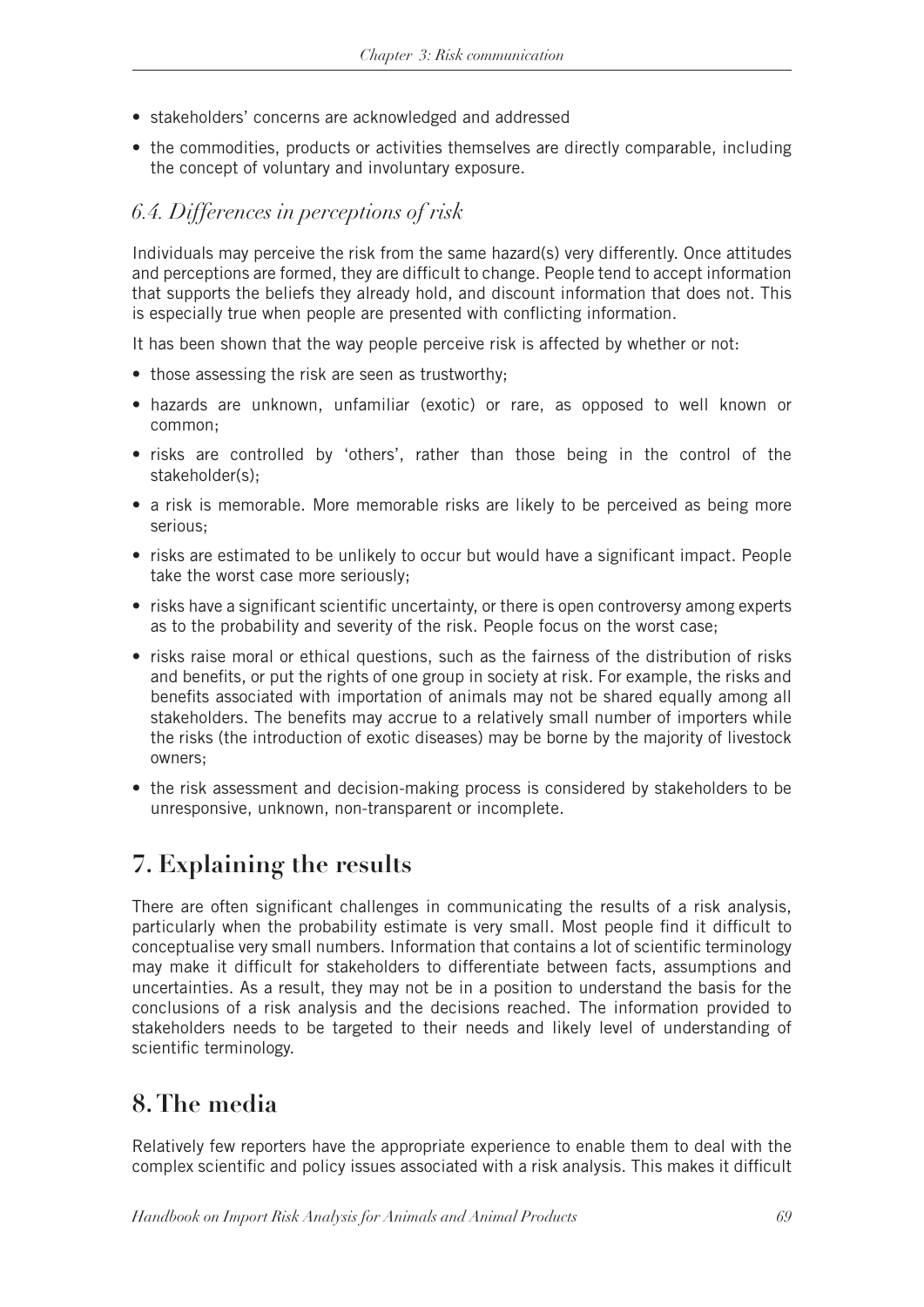for them to prepare a story, especially under the pressure of tight deadlines. Sometimes they may convey the information inaccurately. Because of this, it is important that risk assessors, risk managers and those involved in risk communication undertake training in media skills. This will assist them to work with reporters to enhance the quality and accuracy of media reports. They should also work to establish long-term partnerships with individuals working in the media.

While the media have their own goals and reporters make their own judgements on what is newsworthy, in those situations where an item is not considered newsworthy, consideration should be given to paying for advertisements or public notices.

*70 Handbook on Import Risk Analysis for Animals and Animal Products*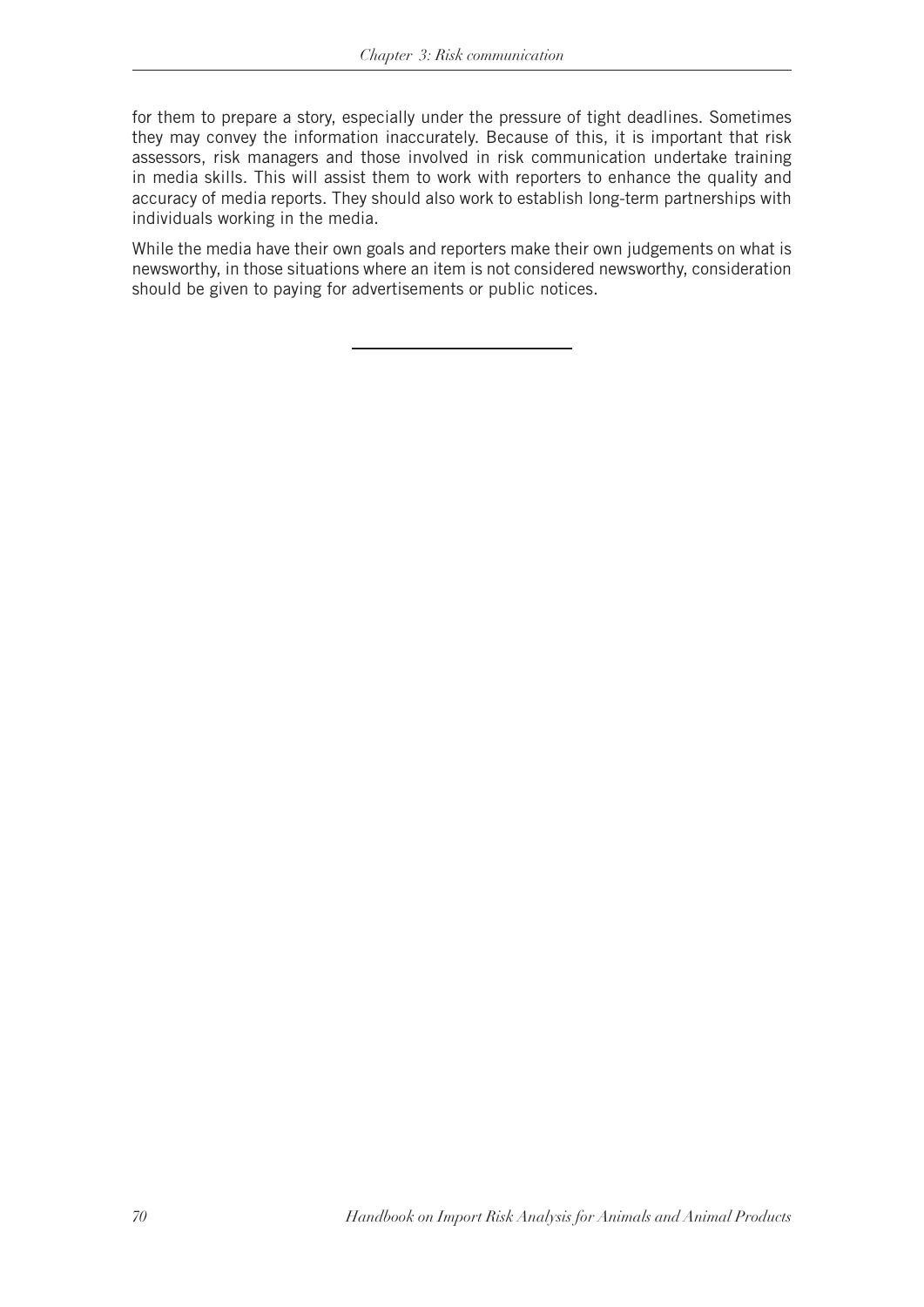# **Appendix 1 An animal health import risk analysis template**

### *Summary*

Steps involved in an animal health import risk analysis:

- 1. Determine the scope of the risk analysis;
- 2. State clearly the purpose of the risk analysis;
- 3. Develop a risk communication strategy;
- 4. Identify sources of information for the risk analysis;
- 5. Identify the hazards likely to be associated with the commodity under consideration;
- 6. Determine whether or not the *Codes* provide sanitary measures for the hazard in the commodity under consideration;
- 7. Conduct a risk assessment for each hazard:
	- 7.1. Identify the populations of interest;
	- 7.2 Draw a scenario tree to identify the various biological (risk) pathways leading to the commodity harbouring the hazard when imported, animals that are susceptible and/or exposed, and potential outbreak scenarios;
	- 7.3. Conduct an entry assessment to estimate the likelihood of the commodity introducing the hazard into the country;
	- 7.4 Conduct an exposure assessment to estimate the likelihood of susceptible animals and/or humans being exposed to the hazard;
	- 7.5 Conduct a consequence assessment to estimate the likely magnitude of potential biological, environmental and economic consequences associated with the entry, establishment or spread of the hazard, and the likelihood of their occurrence;
	- 7.6 Summarise the conclusions of the release, exposure and consequence assessments to provide an overall estimate of the risk (risk estimation);
- 8. Determine whether sanitary measures are warranted (risk management);
	- 8.1 Evaluate the risk to determine whether the risk estimate is greater than the county's acceptable risk level;
	- 8.2 Evaluate the animal health options to effectively manage the risks posed by each hazard and ensure that the options chosen are consistent with the country's obligations under the SPS Agreement;
	- 8.3 Undertake a scientific peer review of the risk analysis;
	- 8.4 Implement the sanitary options by notifying the WTO as appropriate and making a final decision on the measures selected;
	- 8.5 Monitor and review factors that could impact on the conclusions of the risk analysis and/or the implementation of the sanitary measures.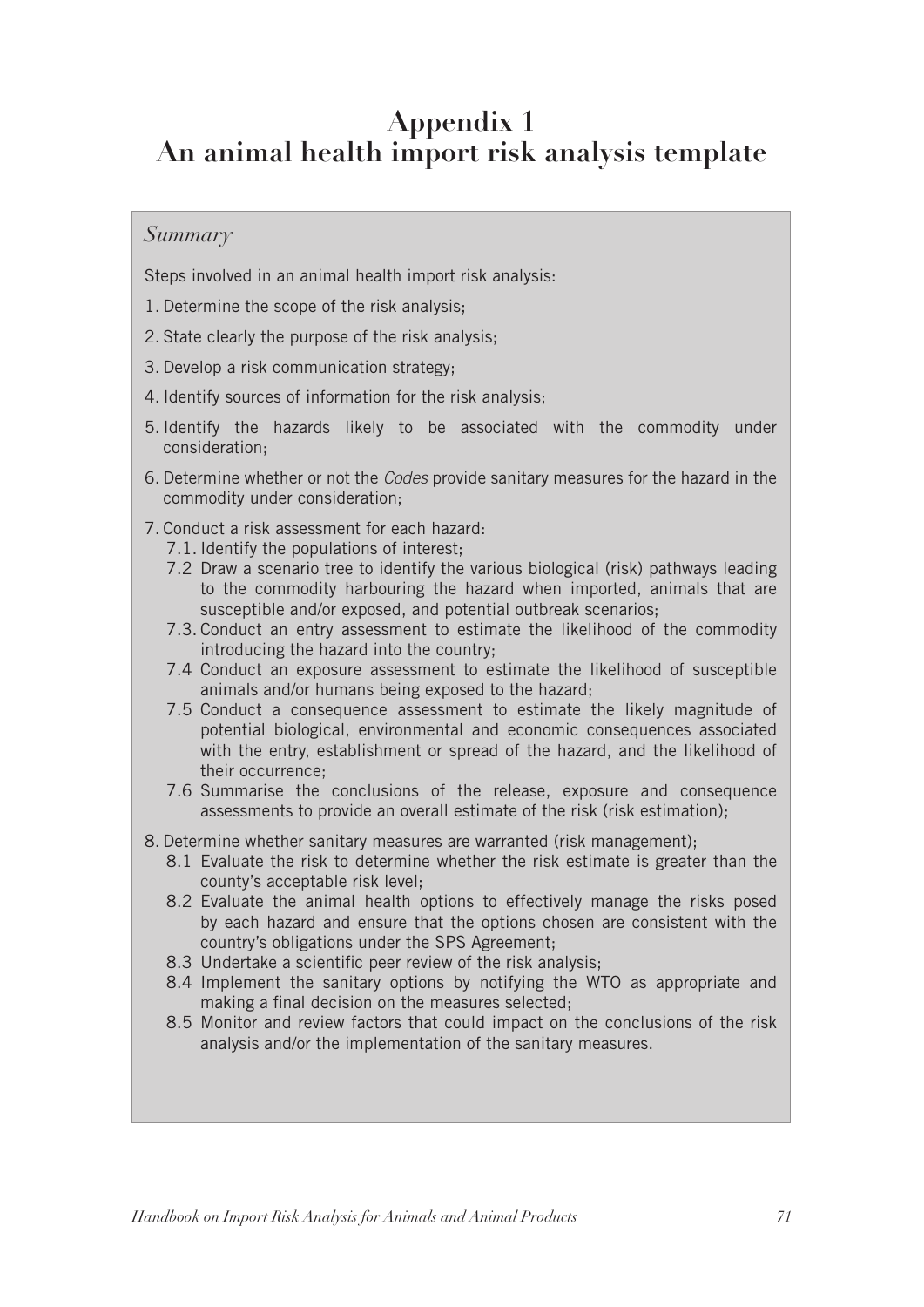# **1. Determine the scope of the risk analysis**

Define as precisely as possible the animals or animal products that are the subject of the risk analysis by taking account of:

- the nature, source(s) (including country) and intended use(s) of the animals or animal products
- the scientific names of the animal species
- the relevant methods of production, manufacturing, processing or testing that are normally applied and quality assurance programmes (such as HACCP)
- the likely annual volume of trade (if possible).

Draft a suitable title for the risk analysis (based on the above).

# **2. State clearly the purpose of the risk analysis**

The purpose of the risk analysis should be stated in an appropriate form, for example:

- • To identify and assess the likelihood of [*the hazard(s)*] being introduced and spreading or becoming established in [*the importing country*] together with the likelihood of and the likely magnitude of their potential consequences for animal or human health as a result of importing [*the animals or animal products*];
- To recommend sanitary measures, if appropriate.

## **3. Develop a risk communication strategy**

The risk communication strategy should:

- identify interested parties
- determine when you need to communicate with them
- determine the appropriate means of communication.

# **4. Identify sources of information for the risk analysis**

Information to assist in identifying hazards, assessing risks and exploring options to manage risk can be found in a variety of sources including:

- the OIE website (www.oie.int)
- import risk analyses carried out in other countries
- scientific journals and textbooks
- websites devoted to diseases of livestock, aquatic animals, wildlife and zoo animals
- the Competent Authority in the exporting country.

Assistance and advice can also be sought from a variety of specialists, including epidemiologists, veterinary pathologists, virologists, microbiologists, parasitologists, laboratory diagnosticians, wildlife specialists, biologists, ecologists, risk analysts, biostatisticians, livestock industry specialists, agricultural economists, field veterinarians and product specialists.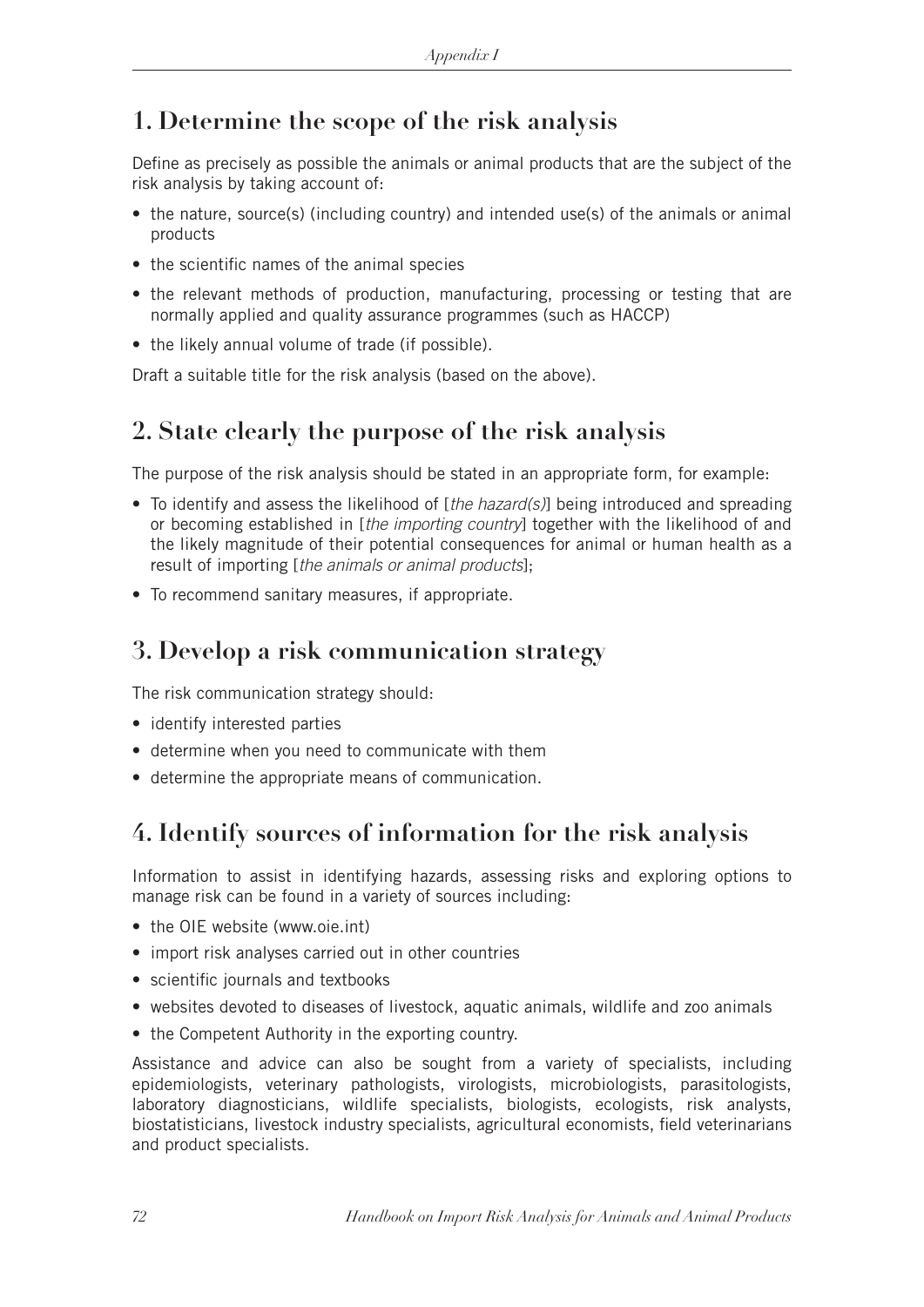## **5. Identify the hazards likely to be associated with the commodity**

Draw up a list of the pathogens associated with the species from which the commodity is derived, and based on the following criteria, determine whether or not they can be classified as a hazard for further consideration in a risk assessment:

- 5.1. Taking account of the methods of production, manufacturing or processing is the commodity under consideration a potential vehicle for the pathogenic agent?
	- a) If the answer is YES proceed to Step 5.2; otherwise the pathogenic agent is not a hazard.
- 5.2. Is the pathogenic agent present in the exporting country?
	- a) If the answer is YES proceed to Step 5.3.
	- b) If the answer is NO, is there sufficient confidence in the capacity and capability of the exporting country's Competent Authority to satisfactorily substantiate a claim that the pathogenic agent is absent? $1$ 
		- If the answer is YES, the pathogenic agent is not a hazard.
		- If the answer is NO, contact the Competent Authority to seek additional information or clarification and proceed to Step 5.4, assuming that, until otherwise demonstrated, the pathogenic agent is likely to be present in the exporting country.
- 5.3. Are there zones or compartments from which the commodity will be derived within the exporting country that are free of the pathogenic agent?
	- a) If the answer is YES, is there sufficient confidence in the capacity and capability of the exporting country's Competent Authority to satisfactorily substantiate a claim that the pathogenic agent is absent from, and ensure that the commodity is only derived from, these zones or compartments?<sup>1</sup>
		- If the answer is YES, the pathogenic agent is not a hazard.
		- If the answer is NO, contact the Competent Authority to seek additional information or clarification and proceed to Step 5.4, assuming that, until otherwise demonstrated, either the pathogenic agent is likely to be present in these zones or compartments, or the commodity is likely to be derived from other areas in the exporting country.
	- b) If the answer is NO, proceed to Step 5.4.
- 5.4. Is the pathogenic agent present in the country?
	- a) If the answer is YES, proceed to Step 5.5.
	- b) If the answer is NO, is the Competent Authority of the country able to satisfactorily substantiate a claim that it is absent?
		- If the answer is YES, the pathogenic agent is classified as a hazard.
		- If the answer is NO, proceed to Step 5.5, assuming that the pathogenic agent is present, and explore options within a reasonable period of time to ascertain its presence or absence with a sufficient level of confidence.

<sup>1</sup> The evaluation of the Veterinary Services, the identification and traceability of animals and/or animal products, surveillance, official control programmes and management and husbandry practices related to biosecurity are important inputs for assessing the likelihood of pathogenic agents being present in, or absent from, the animal population of the exporting country or subpopulations within zones or compartments.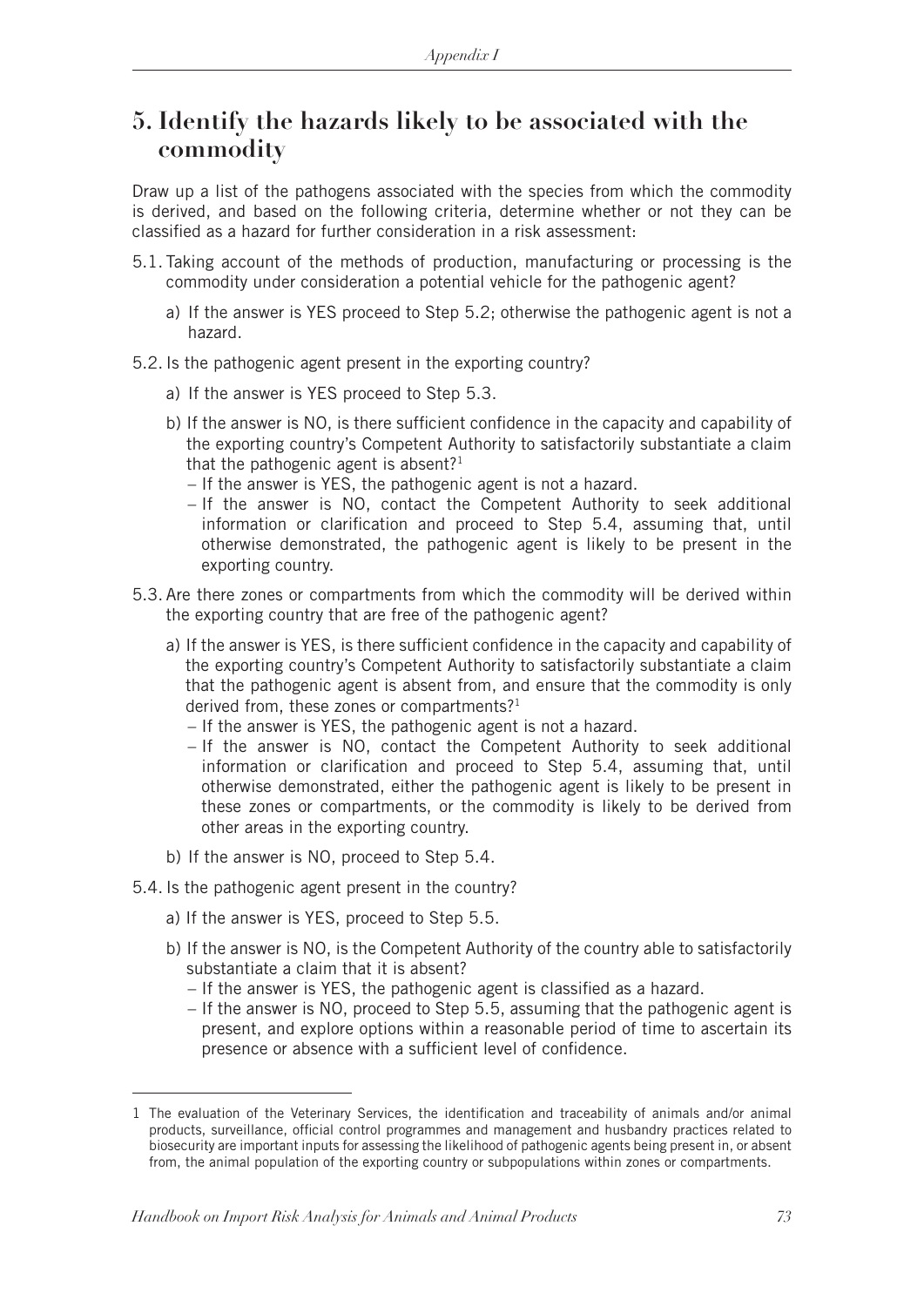- 5.5. For a pathogenic agent reported in both the exporting and the importing country, if a) it is subject to an official control programme in the importing country, OR
	- b) there are zones or compartments of different animal health status, OR
	- c) local strains are likely to be less virulent than those reported internationally or in the exporting country

THEN the pathogenic agent might be classified as a hazard. Proceed to Step 6.

Note: A risk analysis may be concluded at this stage if none of the pathogenic agents considered are classified as potential hazards.

## **6. Check whether the Codes provide sanitary measures for the hazard in the commodity under consideration**

- a) If the answer is YES, is it a requirement by legislation, policy or other considerations within the country to undertake a complete risk analysis?
	- If the answer is YES, proceed to Step 7 and conduct a risk assessment.
	- If the answer is NO, consider applying the sanitary measures prescribed in the *Code,*  as a risk assessment to fulfil WTO obligations is not necessary.
- b) If the answer is NO or it is decided to adopt a higher level of protection than that provided by the measures in the *Code*, proceed to Step 7 and conduct a risk assessment.

## **7. Conduct a risk assessment for each hazard**

- 7.1 Identify the populations of interest. Potentially susceptible species need to be identified to ensure that all the appropriate biological pathways are considered in the risk assessment. Susceptible species include terrestrial and aquatic animals that are reared on farm or in captivity or are in the wild, as well as humans if the hazard has zoonotic potential.
- 7.2 Draw a scenario tree to identify the various biological (risk) pathways leading to:
	- the commodity harbouring the hazard when imported
	- susceptible animals and/or humans being exposed
	- potential 'outbreak' scenarios.
- 7.3 Conduct an entry assessment to estimate the likelihood of the commodity introducing the hazard into the country.

 List the relevant biological, country and animals or animal product factors considered in each step.

 Is the likelihood negligible that the commodity is carrying the hazard when imported?

- If the answer is YES, the risk estimate (Step 6) is classified as negligible, and the risk analysis may be concluded at this point.
- If the answer is NO, proceed to Step 7.4.
- 7.4 Conduct an exposure assessment to estimate the likelihood of susceptible animals and/or humans being exposed to the hazard.

 List the relevant biological, country and animals or animal product factors considered in each step.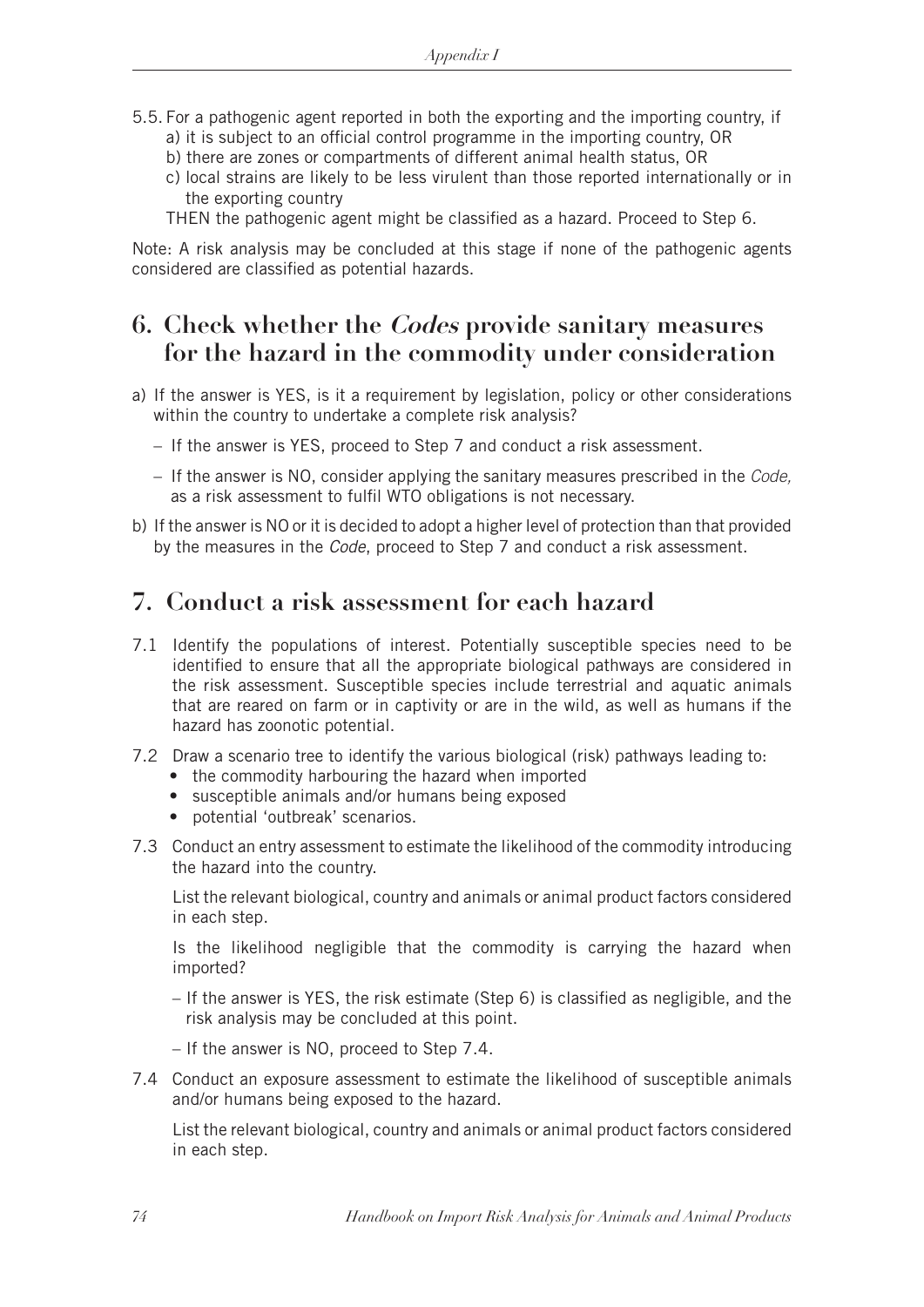Is the likelihood negligible of susceptible animals and/or humans being exposed to the hazard via each and every exposure pathway?

- If the answer is YES, the risk estimate (Step 7.6) is classified as negligible, and the risk analysis may be concluded at this point.
- If the answer is NO, proceed to Step 7.5.
- 7.5 Conduct a consequence assessment to estimate the likely magnitude of potential biological, environmental and economic consequences associated with the entry, establishment or spread of the hazard, and the likelihood of their occurrence.

List the relevant direct and indirect consequences considered.

 Is the likelihood of each and every significant biological, environmental or economic consequence associated with the hazard negligible?

- If the answer is YES, the risk estimate (Step 7.6) is classified as negligible, and the risk analysis may be concluded at this point.
- If the answer is NO, proceed to Step 7.6.
- 7.6 Risk estimation: summarise the results and/or conclusions arising from the release, exposure and consequence assessments and proceed to Step 8.

## **8. Risk management**

8.1 Risk evaluation:

Is the risk estimate greater than the country's acceptable risk level?

- If the answer is YES, proceed to Step 8.2.
- If the answer is NO, the sanitary options cannot be justified and the risk analysis may be concluded at this point.
- 8.2 Option evaluation:

 Formulate an objective that clearly states the intended outcome of the sanitary measure(s) by taking into account the risk pathways leading from the likelihood of the hazard being introduced, to the exposure of susceptible animals and/or humans, and significant consequences arising.

Identify possible sanitary measures, including those specified in the *Code:*

- If there is a scientific justification that the measure(s) specified in the *Code* will not achieve the acceptable risk of the importing country, measures that result in a higher level of protection may be applied provided they are based on a risk assessment.
- Less stringent measures than those recommended in the *Code* may be applied where there is sufficient justification that they will achieve the importing country's acceptable risk level.

 Select an option or combination of options that will achieve the acceptable risk of the importing country by ensuring that:

- option(s) are not chosen or applied arbitrarily but are based on scientific principles and a risk analysis:
	- Evaluate the likelihood of the entry, exposure, establishment or spread of the hazard, and estimate the likelihood of occurrence and likely magnitude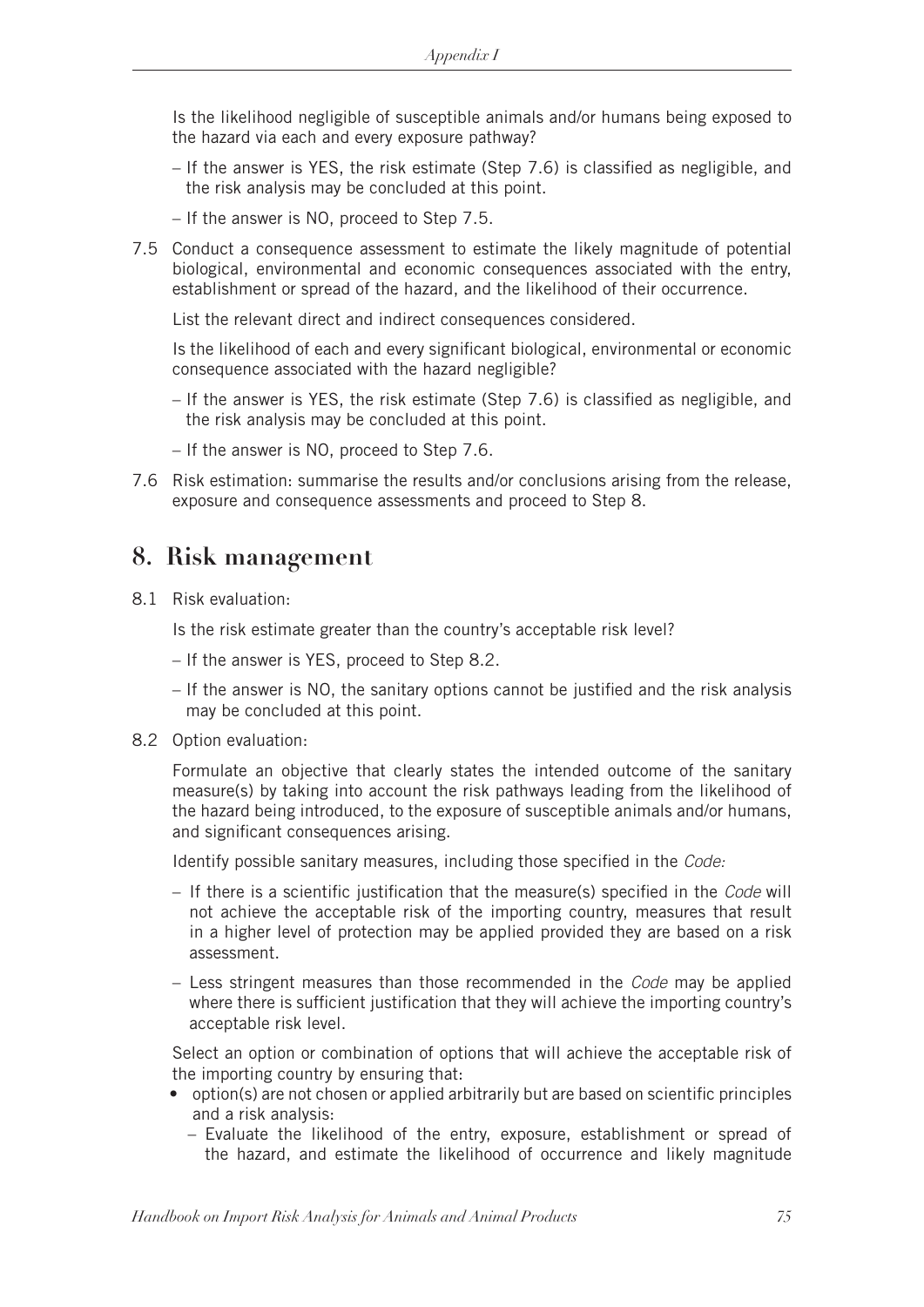of biological, environmental and economic consequences according to the measure(s) that might be applied;

- negative trade effects are minimised:
	- Choose measures that are technically, operationally and economically feasible;
	- Apply measures only to the extent that is necessary to protect human or animal life or health;
	- Avoid situations where some parts of a risk pathway are overmanaged;
	- Consider each measure from the overall perspective of the entire risk pathway, not in isolation;
	- Take into account that if the contribution of a particular measure to the overall reduction in risk is insignificant or negligible, it is effectively redundant and should not be included. It is not defensible to include a redundant measure, and its inclusion could create unnecessary and unjustifiable technical and/or operational challenges, and lead to an unwarranted inflation in costs;
	- It is unlikely to be necessary to apply a sanitary measure at each and every step in the risk pathway in order to achieve the acceptable risk for an importing country;
	- Ensure that the option(s) do not result in either discrimination between an importing and exporting country or preferential treatment being granted to one exporting country over another where similar conditions, such as disease status or control programmes, are known to exist in each country.
- 8.3 Scientific peer review

 Commission a scientific peer review to ensure that the risk analysis is technically robust and that the sanitary measures chosen are appropriate to the circumstances and consistent with international obligations under the SPS Agreement.

8.4 Implementation

 Undertake a scientific peer review to ensure that the risk analysis is technically robust and that the sanitary measures chosen are appropriate to the circumstances and consistent with international obligations under the SPS Agreement.

Notify the WTO of measure(s):

- where an international standard, guideline or recommendation does not exist
- that are not substantially the same as an international standard, guideline or recommendation, and that may have a significant effect on the trade of other WTO Members.

Make the final decision and implement the sanitary measure(s).

8.5 Monitoring and review

Monitor factors that may have an immediate impact on the risk, for example:

- changes in the animal disease status of the exporting or importing country, neighbouring countries, or regions
- major political changes affecting officials responsible for the export process
- natural disasters which affect animal health infrastructure.

 Monitor factors associated with each risk analysis that may need to be reviewed periodically as updated and/or new information becomes available, for example:

- those steps in the importation process that incorporate the greatest uncertainty or have the greatest impact on the risk estimate
- the volume of commodity imported, particularly where a threshold has been established, that if exceeded could impact on the acceptable risk of the importing country.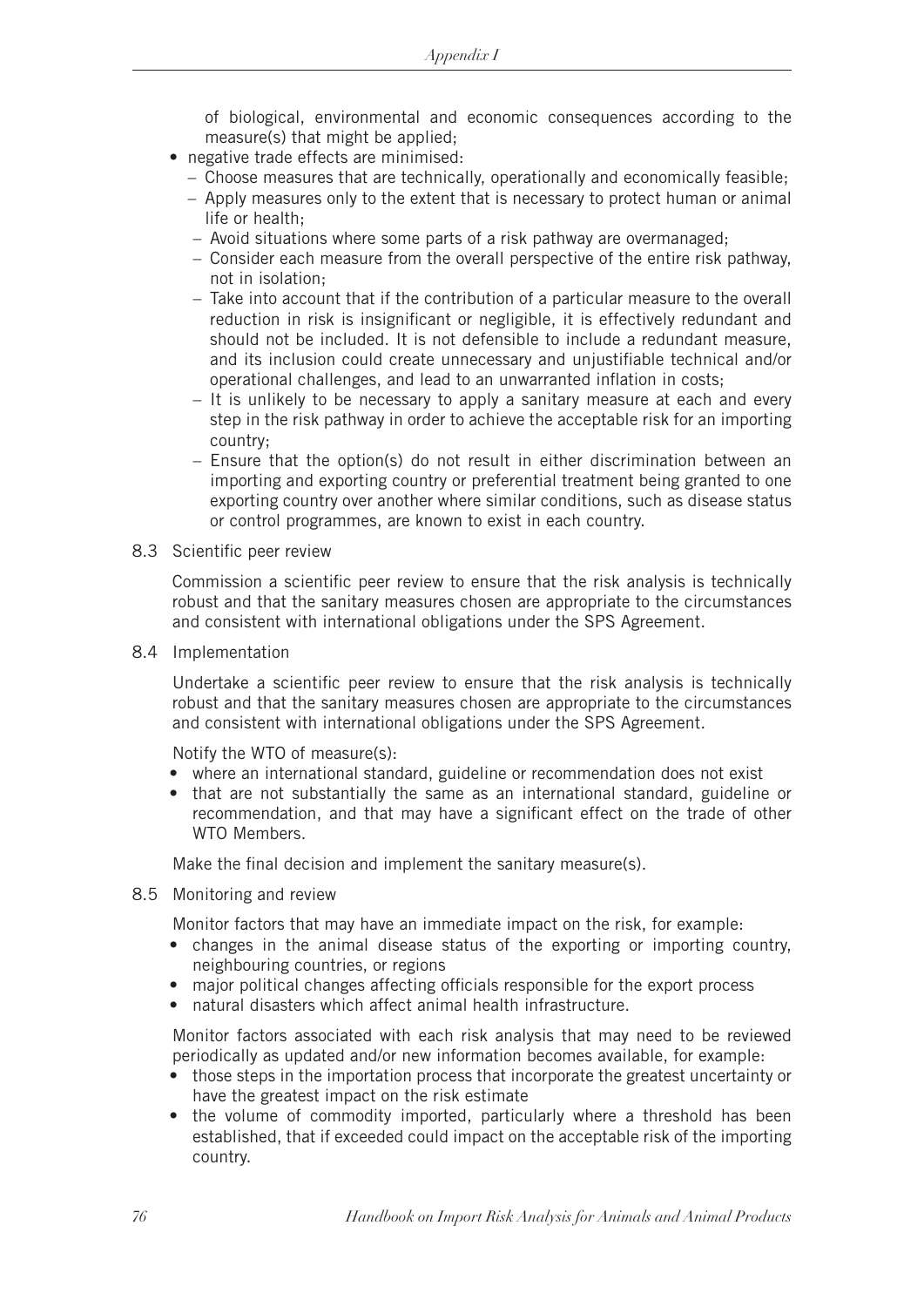Monitor the implementation of sanitary measures, especially if they are new, or required a change in a normal production or trade process within the exporting or importing country, to ensure they are achieving the results intended through periodic audits of the Veterinary Services, disease control programmes, production and processing practices, certification requirements and so on.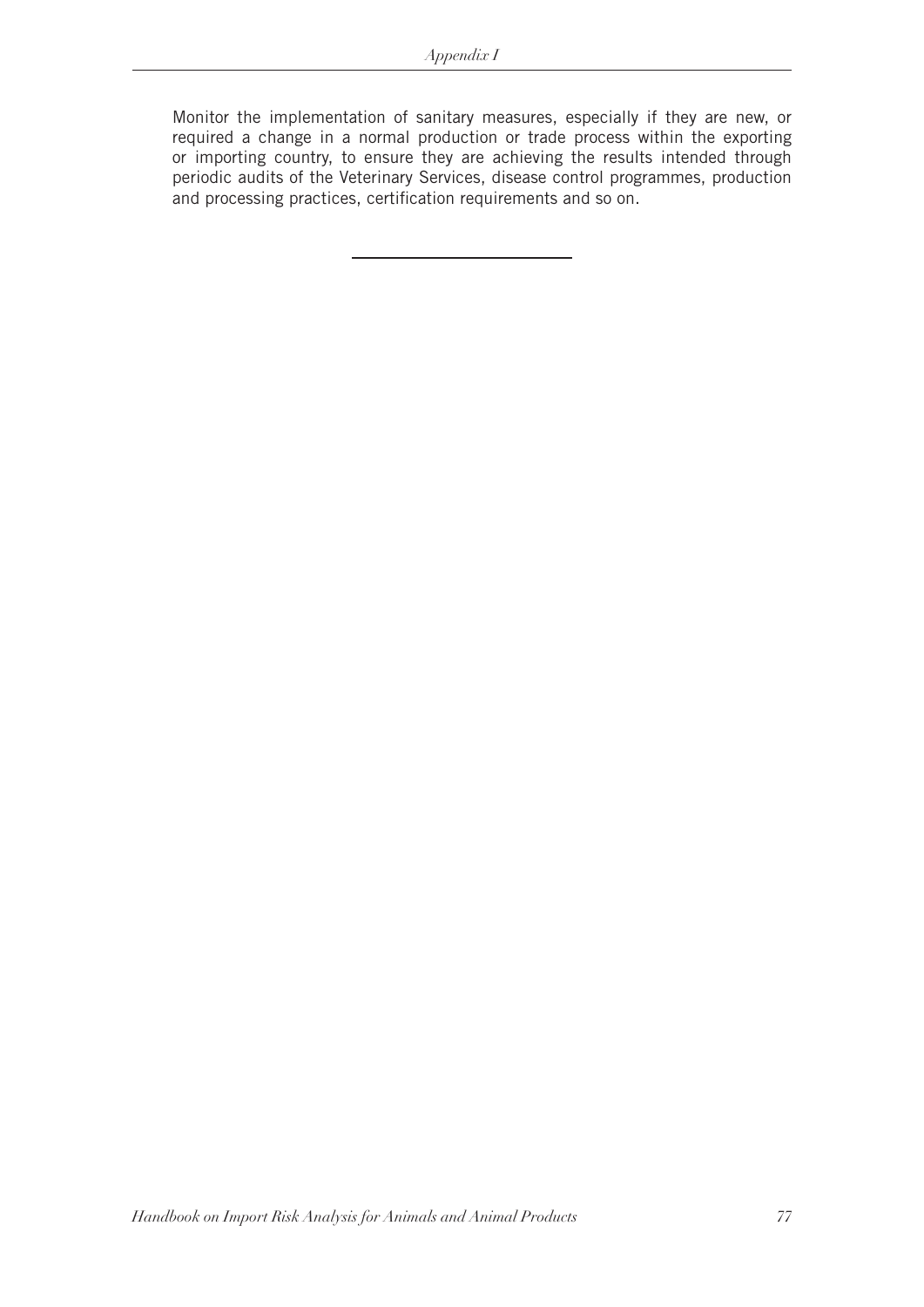# **Appendix 2**

# **Assessment of the risk of introduction of epizootic haematopoietic necrosis virus (EHNV) to the United Kingdom via imports of live carp from Australia**

Epizootic haematopoietic necrosis (EHN) virus is a member of the genus *Ranavirus* in the family *Iridoviridae* (Eaton, Hyatt and Hengstberger, 1991). It has been isolated only from fish in Australia (Langdon *et al.,* 1986) and it is considered to be exotic to other parts of the world. EHN virus causes outbreaks of mortality in redfin perch (*Perca fluviatilis*) and to a lesser extent rainbow trout (*Oncorhynchus mykiss*) (Langdon and Humphrey, 1987). EHN is listed in the *Aquatic Code* (OIE, 2009).

# **Pathways of introduction of EHNV to the United Kingdom**

Potential routes of introduction were identified as the importation of:

- i) fish carcasses (rainbow trout or redfin perch)
- ii) live susceptible species (rainbow trout or redfin perch)
- iii) other live fish species (which may be unrecognised susceptible species or mechanical vectors).

### *Importation of fish carcasses*

No trade in rainbow trout or perch carcasses has been reported. However, eviscerated fish (chilled or frozen) packaged for direct retail trade are considered by the OIE to be safe commodities and are not subject to trade restrictions (OIE, 2009). This route therefore need not be considered further.

### *Importation of susceptible species of fish*

European Council Directive 2006/88/EC lists EHN as an exotic disease, hence the importation of live susceptible species (rainbow trout and redfin perch) from Australia would not be permitted.

### *Importation of fish species which may be unrecognized susceptible species or may be mechanical vectors*

Importations of other live fish species may present a risk of introduction. The species might be capable of becoming subclinically infected (but not have been identified as a susceptible species). Also, the virus might be introduced mechanically either through contamination of the animals (e.g. gut content, skin, mucus), or in the transport water.

#### **Subclinical infection**

Evaluation of the evidence that the species could not become infected (clinically or subclinically) would be required before introduction of a species of fish not recognised as a susceptible species for EHNV. Experimental work to investigate the range of species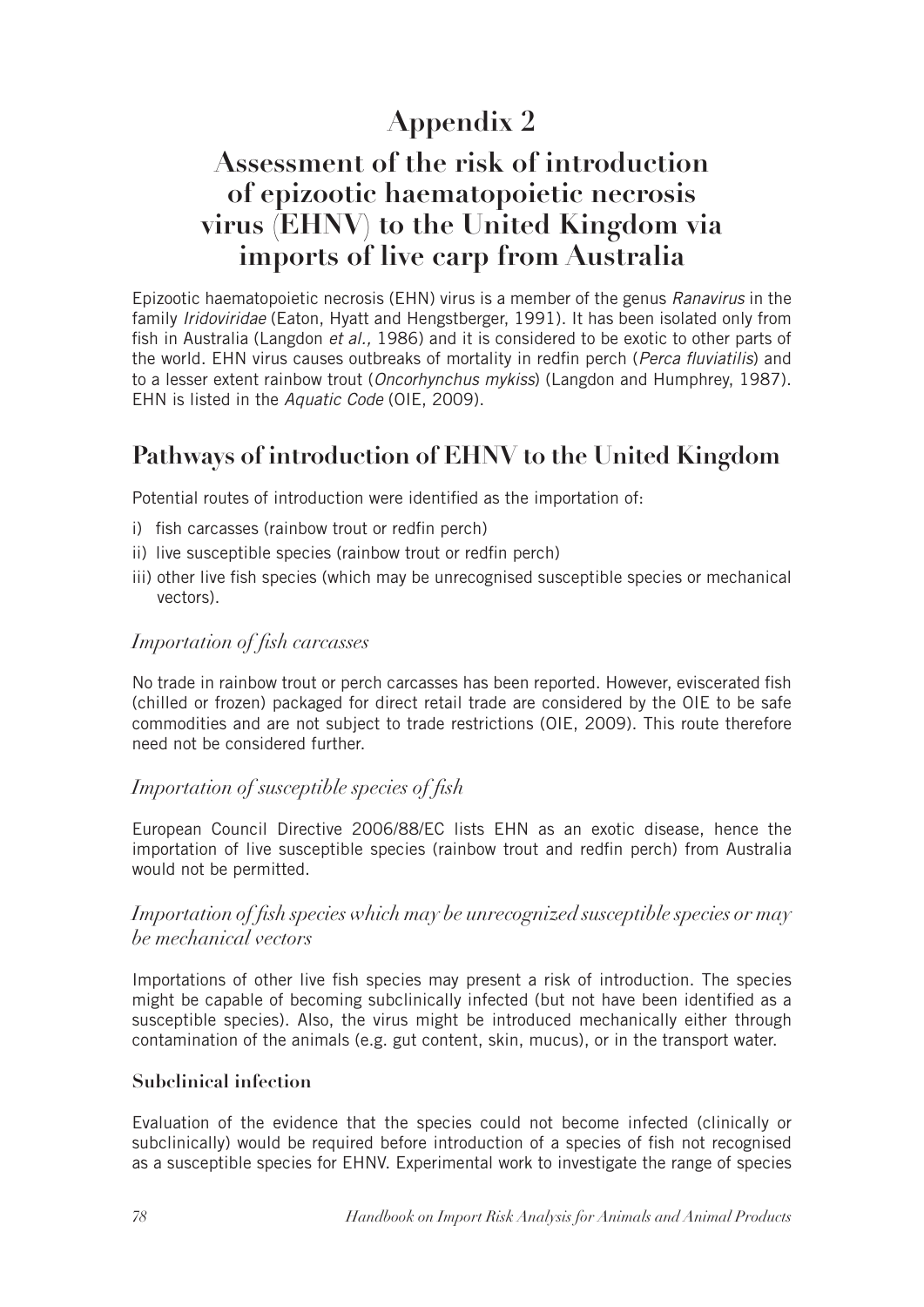susceptibility was undertaken by Langdon (1989), who investigated a total of 14 species of fish, mainly Australian species.

#### **Mechanical transmission**

The potential for mechanical transmission of the virus via piscivorous birds has been demonstrated (Whittington et al., 1996). Any live aquatic animal imported from Australia might potentially act as mechanical vector for EHNV.

## **Assessment**

The likelihood of EHNV introduction and establishment is assessed for the following theoretical consignment: importation of 30 live adult carp of mixed sex and sourced from a river catchment and where EHNV is endemic, and shipped directly to the United Kingdom for release into on-line still-water recreational fisheries.

A thorough literature review was used to collect the data needed to complete the risk assessment (e.g. biophysical properties of the virus, species susceptibility, mortality and morbidity, routes of spread, factors associated with disease outbreaks, mapping of waters in UK, water temperature, distribution of perch and rainbow trout populations, within Australia geographic distribution of the virus and susceptible species).

The scenario tree for the introduction of EHNV with the importation of carp was developed and identified 11 steps.

## **Entry assessment**

*1. Susceptible species (present in the source catchment) are infected with the hazard*

In this case, the carp are sourced from a river where both susceptible species and the hazard are present. EHNV is known to persist within perch and rainbow trout populations. During the period between outbreaks the virus probably persists at a low prevalence. The likelihood that susceptible species are infected was estimated to be high.

### *2. Susceptible species shed the hazard*

During outbreaks of EHN in perch, high levels of morbidity and mortality occur, resulting in a high numbers of virus particles being shed from clinically infected individuals. During the period between outbreaks the proportion of the population shedding virus is likely to be very low to negligible. Outbreaks in rainbow trout cause considerably lower morbidity and mortality. The likelihood of susceptible species shedding the hazard was estimated to be low.

### *3. Effective contact is made between the carp (potential vector) and the susceptible species*

Effective contact results in transmission of the agent from the susceptible species to the potential vector species. Transmission will depend on the amount of virus shed, its survival and the physical proximity between the aquatic animal and the susceptible species. Perch are generally found in still water or slow-moving lower reaches of rivers, where carp will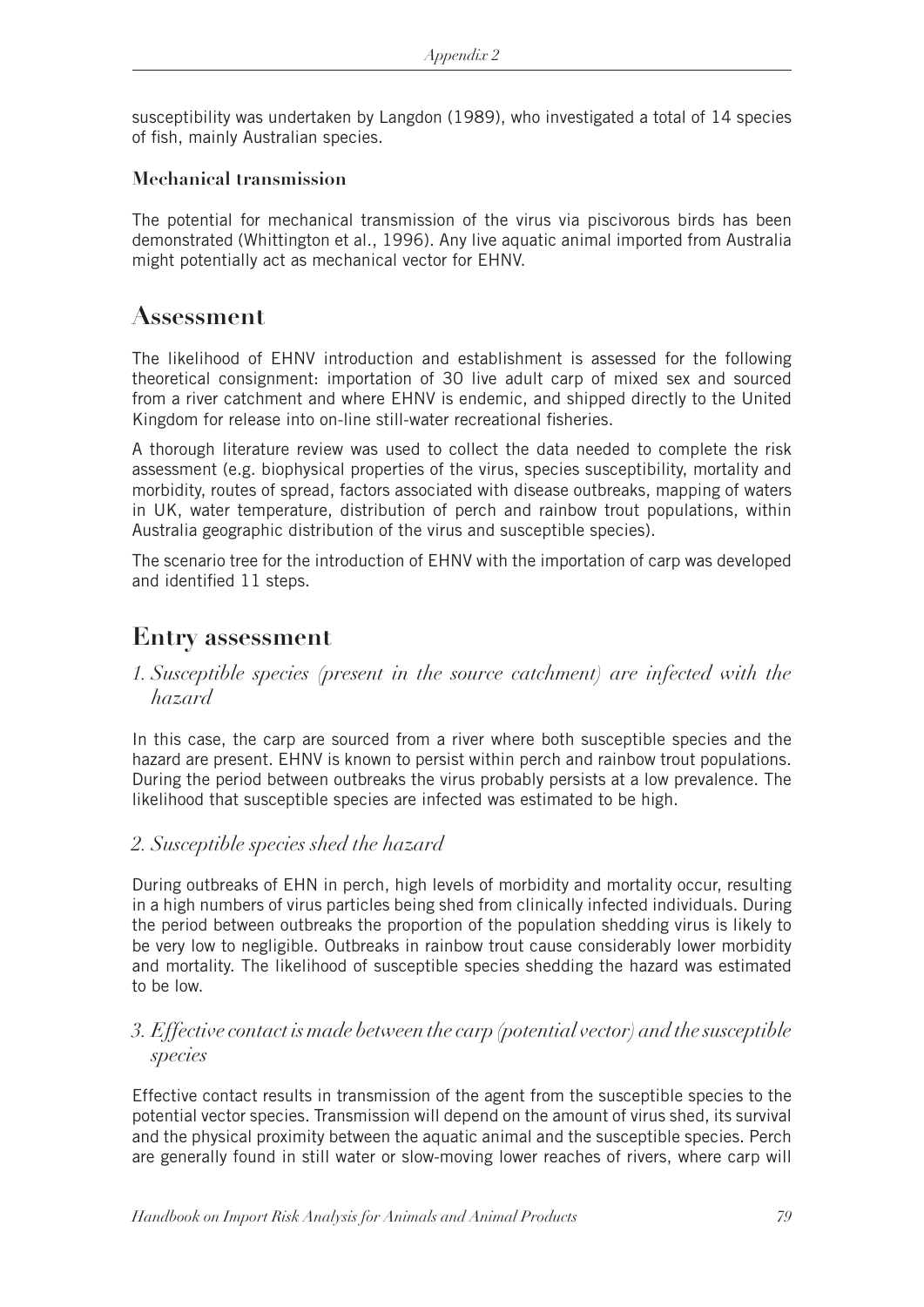also be found. Carp are benthic foragers and are likely to be exposed to EHNV in the environment. There are no experimental studies to support this contention; hence this step carries a high level of uncertainty. The likelihood of effective contact was estimated to be medium.

### *4. EHNV is present in carp selected for shipment*

The likelihood that carp selected for shipment are contaminated by the hazard will depend on the prevalence or degree of contamination and the size of the consignment. There is a 95% probability of selecting at least one contaminated carp if 30 are randomly selected from a population where the prevalence is at least 10%. No data exist on which to estimate the prevalence of contamination; this step carries a high level of uncertainty. The likelihood of EHNV-contaminated animals being present in the consignment was estimated to be high.

### *5. EHNV survives transport*

EHNV is robust and there is a high probability that the virus would survive transport to the United Kingdom. The likelihood of EHNV surviving transport was estimated to be high.

## **Exposure and establishment assessment**

### *6. Imported carp/transport water released into the environment with the susceptible species*

Perch are indigenous to the south-eastern part of the United Kingdom (Maitland and Campbell, 1992). Perch are not farmed in the United Kingdom and wild populations are self-sustaining. Perch are likely to be present in still-water fisheries into which the carp are introduced, and present in the river into which water from on-line fisheries flow. Rainbow trout are occasionally stocked in lakes with carp, and will be found in rivers where they have been stocked or escaped from fish farms. The likelihood that the susceptible species will be present was estimated to be high.

### *7. EHNV released from the carp/transport water into the environment*

During transport, contaminated animals are likely to shed the virus, e.g. from the gut or skin, into the transport water. The amount of virus released into the environment will depend on whether the transport water is also deposited with the fish or disposed of safely. For the purposes of this example it is assumed that transport water enters the environment with the carp. The likelihood of EHNV is released to the environment was estimated to be high.

### *8. Susceptible species exposed to EHNV*

Whether rainbow trout or perch are exposed to the virus depends on:

- the population density where the virus is released
- the amount of virus released
- the survival of the virus in the environment.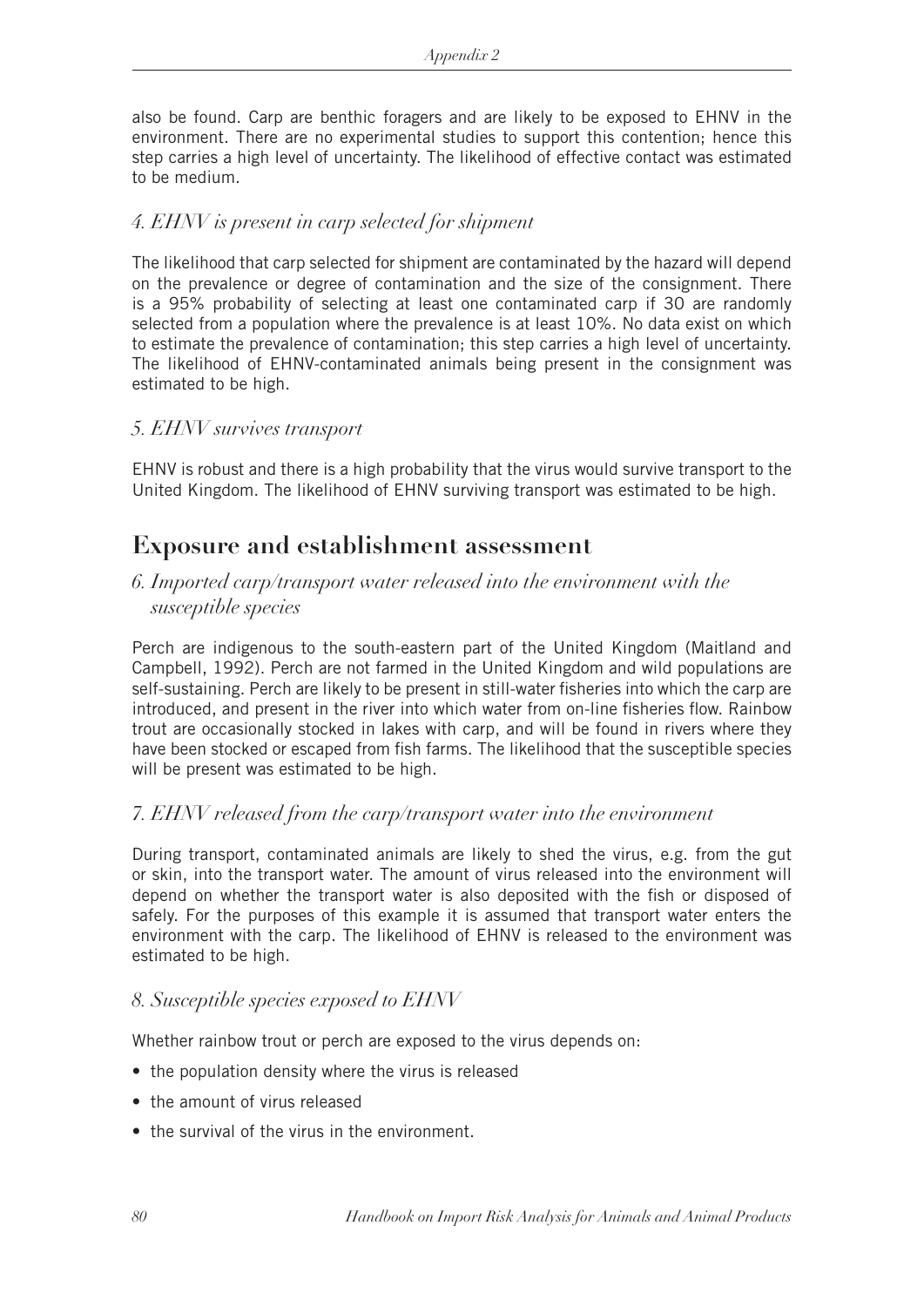The fish population density will vary considerably, but will be moderately high in stillwater fisheries where carp are most likely to be released. The amount of virus released is likely to be low, but the virus is known to survive well in the environment. The likelihood of susceptible species being exposed to EHNV was estimated to be high.

### *9. Susceptible species become infected*

The susceptibility of rainbow trout and perch populations in the United Kingdom has not been tested. However, they are genetically related to the populations in Australia, and are therefore highly likely to be very susceptible. From experimental data, establishment requires exposure of perch when water temperatures are higher than 12°C, which on average in the south of the United Kingdom happens, in at least some parts of the river, for intervals of 18 consecutive weeks per year. The period will be shorter in other parts of the United Kingdom. Only a low level of challenge is likely from exposure to aquatic animals acting as mechanical vectors. However, perch can be infected by bath challenge with extremely low levels of infective EHNV. There is a high level of uncertainty associated with this step since no evidence exists on which to assess the level of virus introduced with a consignment of carp. The likelihood of susceptible species becoming infected was estimated to be low.

### *10. Susceptible species become infective*

Infection in perch is highly likely to result in clinical disease, excretion of the virus and mortality. The likelihood of infected species being infectious was estimated to be high.

### *11. More than one individual becomes infected per case*

For EHNV to establish, the basic reproductive ratio  $(R_0)$  must exceed 1. Perch are highly susceptible to low infectious doses of EHNV, and they frequently exhibit shoaling behaviour, favouring contact between individuals. The likelihood of  $R_0>1$  was estimated to be high.

## **Risk estimation**

The risk of mechanical introduction, exposure and establishment of EHNV via the introduction of a consignment of 30 carp (acting as mechanical vectors) was estimated to be very low, with a high level of uncertainty at three of the 11 steps.

## **Acknowledgement**

Adapted from Peeler *et al.* (2009).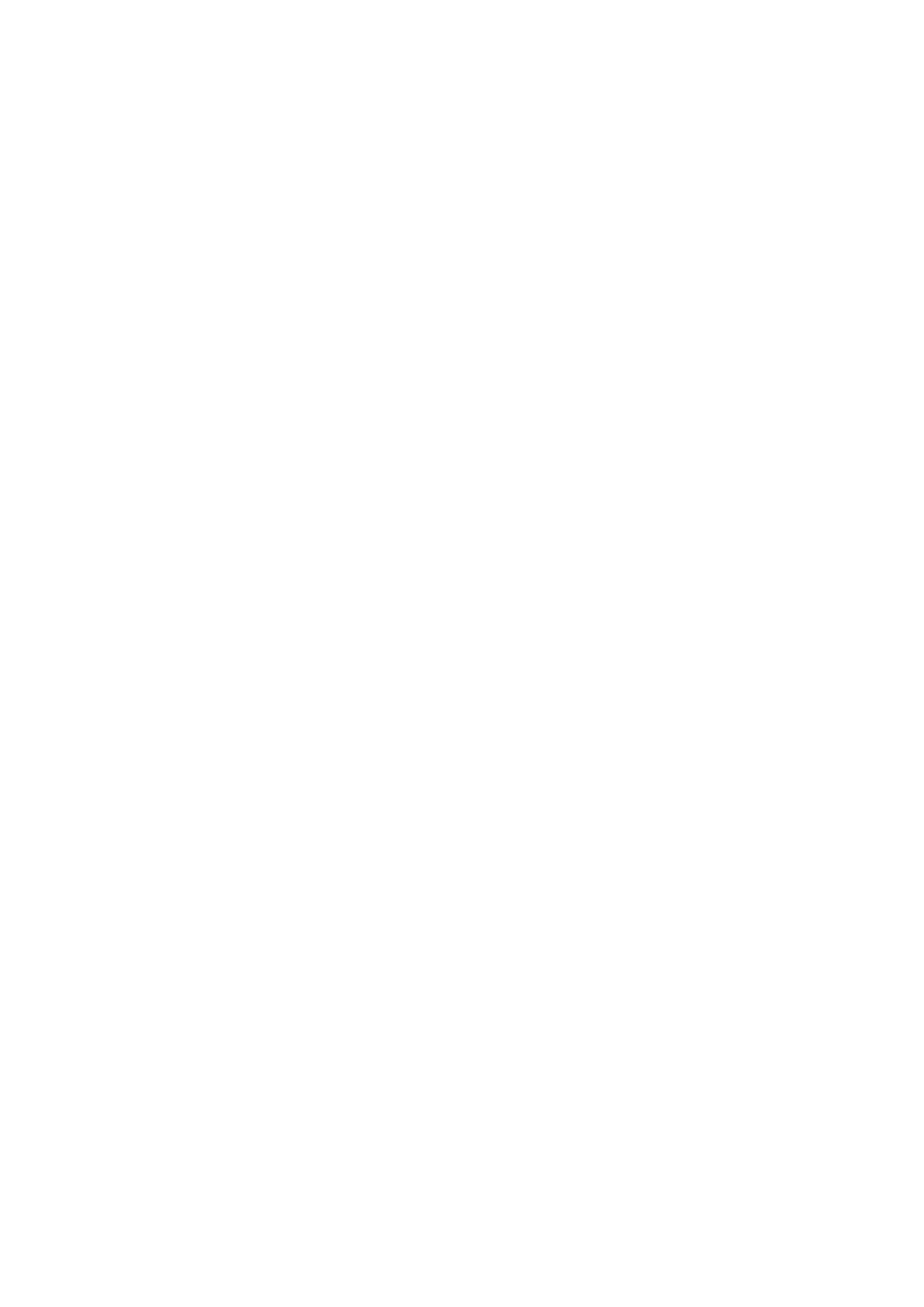# **References and further reading**

- Asia-Pacific Economic Cooperation (APEC) (2004). Manual on risk analysis for the safe movement of aquatic animals. Available at: publications.apec.org/publication-detail.php?pub\_id=451 (accessed on 6 April 2010).
- Barnard B.J.H. (1993). Circulation of African horse sickness virus in zebra (*Equus burchelli*) in the Kruger National Park, South Africa, as measured by the prevalence of type specific antibodies. *Onderstepoort J. vet. Res.*, **60**, 111-117.
- Biosecurity Australia. (2007/2009). Import risk analysis handbook. Available at: www.daff.gov. au/ba/ira/process-handbook (accessed on 6 April 2010).
- Codex Alimentarius Commission (2010). Procedural Manual, 18th Ed., pp 67-73, Section V – Working principles for risk analysis, Available at:www.codexalimentarius.net/web/procedural\_ manual.jsp (accessed on May 26, 2010).
- *Concise Oxford English Dictionary* (2002). 10th Ed. Oxford University Press, Oxford.
- Coetzer J.A.W. & Erasmus B.J. (1994). African horse sickness. *In* Infectious diseases of livestock with special reference to South Africa (J.A.W. Coetzer, G.R. Thomson & R. Tustin, eds). Oxford University Press, Oxford, 460-475.
- Convention on Biological Diversity (CBD) (1993). Text of the Convention on Biological Diversity. United Nations Environment Programme (UNEP). Available at: www.cbd.int/convention/ convention.shtml (accessed on 6 April 2010).
- Convention on Biological Diversity (CBD) (2008). Preliminary report of expert workshop on best practices for pre-import screening of live animals in international trade 5 May 2008. UNEP. Available at: www.cbd.int/doc/meetings/cop/cop-09/information/cop-09-inf-32-add1-en.pdfl (accessed on 6 April 2010).
- Convention on International Trade in Endangered Species of Wild Fauna and Flora (CITES) (1973). – Text of the Convention on International Trade in Endangered Species of Wild Fauna and Flora, 3 March 1973, Washington D.C., amended 22 June 1979, Bonn. Available at: www.cites.org/ eng/disc/.text.shtml (accessed on 6 April 2010).
- Covello V.T. & Merkhofer M.W. (1993). Risk assessment methods: approaches for assessing health and environmental risks. Plenum Publishing, New York.
- Department of the Environment, Food and Rural Affairs, UK (DEFRA) (nd). International disease monitoring – qualitative risk assessments. Available at: www.defra.gov.uk/foodfarm/farmanimal/ diseases/monitoring/riskassess.htm (accessed on 6 April 2010).
- Eaton B.T., Hyatt A.D. & Hengstberger S. (1991). Epizootic hematopoietic necrosis virus purification and classification. *J. Fish Dis.*, **14**, 157-169.
- European Food Safety Authority (EFSA) (2007). Scientific Opinion of the Panel on Animal Health and Welfare on a request from the European Commission on possible vector species and live stages of susceptible species not transmitting disease as regards certain fish diseases. *EFSA Journal,* **584** (11), 1-163.
- Flegel T.W. (2009). Review of disease transmission risks from prawn products exported for human consumption. *Aquaculture,* **290**, 179-189.
- Lagreid W.W. (1996). African horse sickness. *In* Virus infections of equines, Vol. 6 (M.J. Studdert, ed.). Elsevier Science, Netherlands, 101-123.
- Langdon J.S. (1989). Experimental transmission and pathogenicity of epizootic haematopoietic necrosis virus (EHNV) in redfin perch, *Perca fluviatilis L.*, and 11 other teleosts. *J. Fish Dis.,* **12**, 295-310.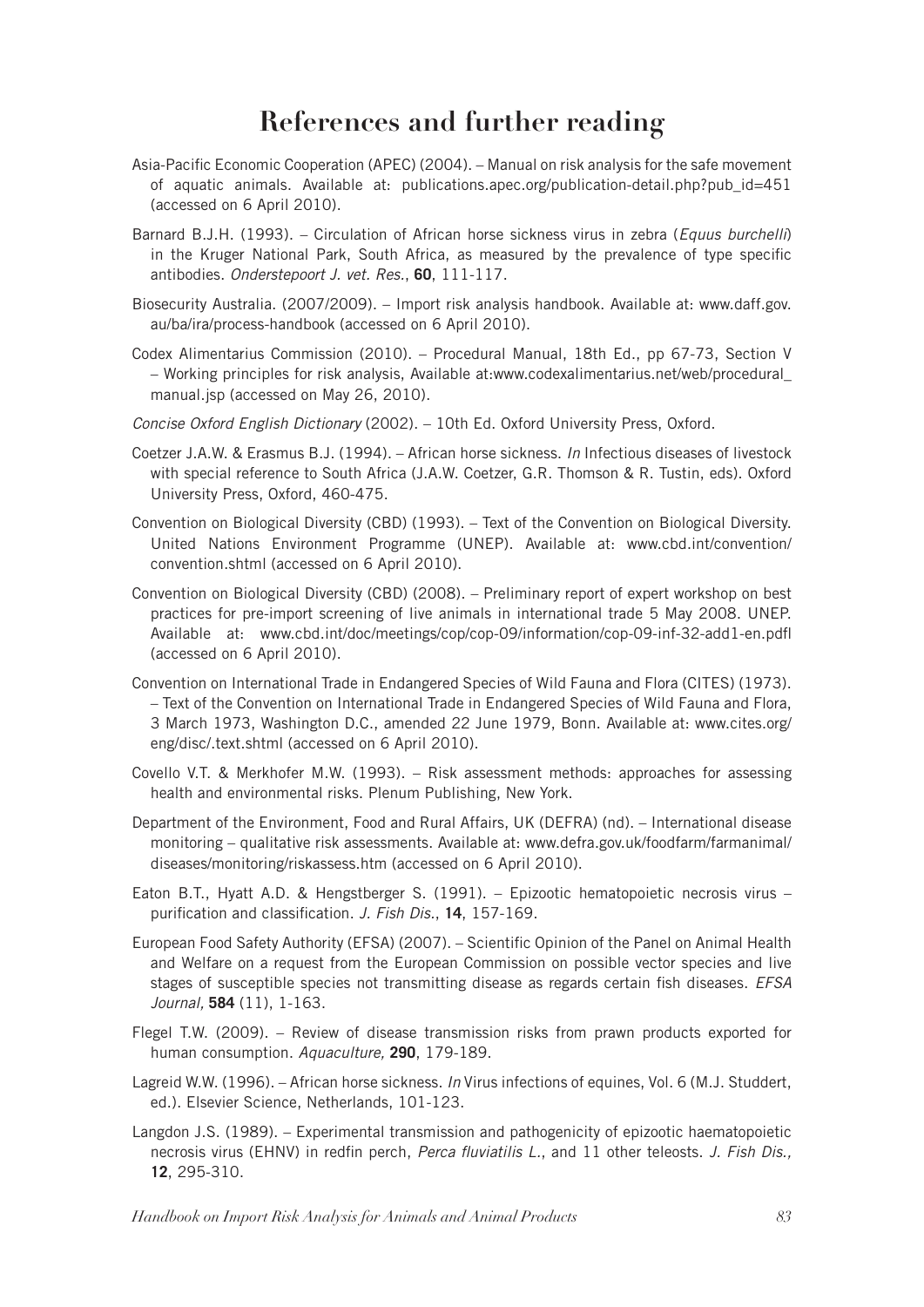- Langdon J.S., Humphrey J.D., Williams L.M., Hyatt A.D. & Westbury H.A. (1986). First virus isolation from Australian fish: an iridovirus-like pathogen from redfin perch, *Perca fluviatilis* L. *J. Fish Dis.*, **9**, 263–268.
- Langdon J.S. & Humphrey J.D. (1987).– Epizootic haematopoietic necrosis, a new viral disease in redfin perch, *Perca fluviatilis L.,* in Australia. *J. Fish Dis.,* **10**, 289-297.
- Lubroth J. (1992). The complete epidemiologic cycle of African horse sickness: our incomplete knowledge. *In* Bluetongue, African horse sickness and related orbiviruses. In. Proc. of the Second International Symposium (T.E. Walton & B.T. Osburn, eds). CRC Press, Boca Raton, Fl., 197-204.
- Maitland P.S. & Campbell R.N. (1992). Freshwater fishes of the British Isles. HarperCollins, London.
- Mellor P.S. & Welby M.P. (1998). Effect of temperature on African horse sickness virus infection of, and transmission by, vector species of *Culicoides*. *In* Proc. of the 8th International Conference on Equine Infectious Diseases, Dubai.
- Morris R.S. & Cogger N. (2006). Scaling of outcomes in semi-quantitative risk analysis; tricks and traps. Proceedings of the 11th International Symposium on Veterinary Epidemiology and Economics, August 6-11, Cairns, Australia. International Society for Veterinary Epidemiology and Economics, 904-906.
- National Research Council (NRC) (1983). Risk assessment in the federal government: Managing the process. Committee of Institutional Means of Risks to Public Health, USA. National Academy Press, Washington, DC.
- Peeler E.J., Afonso A., Berthe F.C., Brun E., Rodgers C.J., Roque A., Whittington R.J. & Thrush M.A. (2009). – Epizootic haematopoietic necrosis virus – an assessment of the likelihood of introduction and establishment in England and Wales. *Prev. vet. Med.*, **91** (2-4), 241-253.
- Radostits O.M., Blood D.C. & Gay C.C. (1994). Veterinary medicine, 8th Ed. Baillière Tindall, London, 946-948.
- United Nations Environment Programme (UNEP) (1992). Rio Declaration on Environment and Development. Available at: www.unep.org/Documents.Multilingual/Default.asp?DocumentID=7 8&ArticleID=1163 (accessed on 6 April 2010).
- Vose D. (2000). Risk analysis: a quantitative guide, 2nd Ed. John Wiley, Chichester, 263-290.
- Whittington R.J., Kearns C., Hyatt A.D., Hengstberger S. & Rutzou T. (1996). Spread of epizootichaematopoietic necrosis virus (EHNV) in redfin perch (*Perca fluviatilis*) in southern Australia. *Aust. Vet. J.*, **73**, 112–114.
- World Organisation for Animal Health (OIE) (1995, updated 2002). African horse sickness, fact sheet. OIE, Paris. Available at: www.oie.int/eng/maladies/fiches/a A110.htm (accessed on 6 April 2010).
- World Organisation for Animal Health (OIE) (1996). African horse sickness*. ch. 2.5.1. In* Manual of Standards for Diagnostic Tests and Vaccines. OIE, Paris. Available at: www.oie.int/eng/normes/ mmanual/A\_summry.htm (accessed on 6 April 2010).
- World Organisation for Animal Health (OIE) (1997). African horse sickness: conclusions and recommendations of a scientific meeting held in Morocco in 1997. *Bull. OIE*, **4**, 406-411.
- World Organisation for Animal Health (OIE) (2004). Handbook on Import Risk Analysis for Animals and Animals Products, Vol. 2. OIE, Paris.
- World Organisation for Animal Health (OIE) (2009). Aquatic Animal Health Code. OIE, Paris. Available at: www.oie.int/Eng/normes/fcode/A\_summry.htm (accessed on 6 April 2010).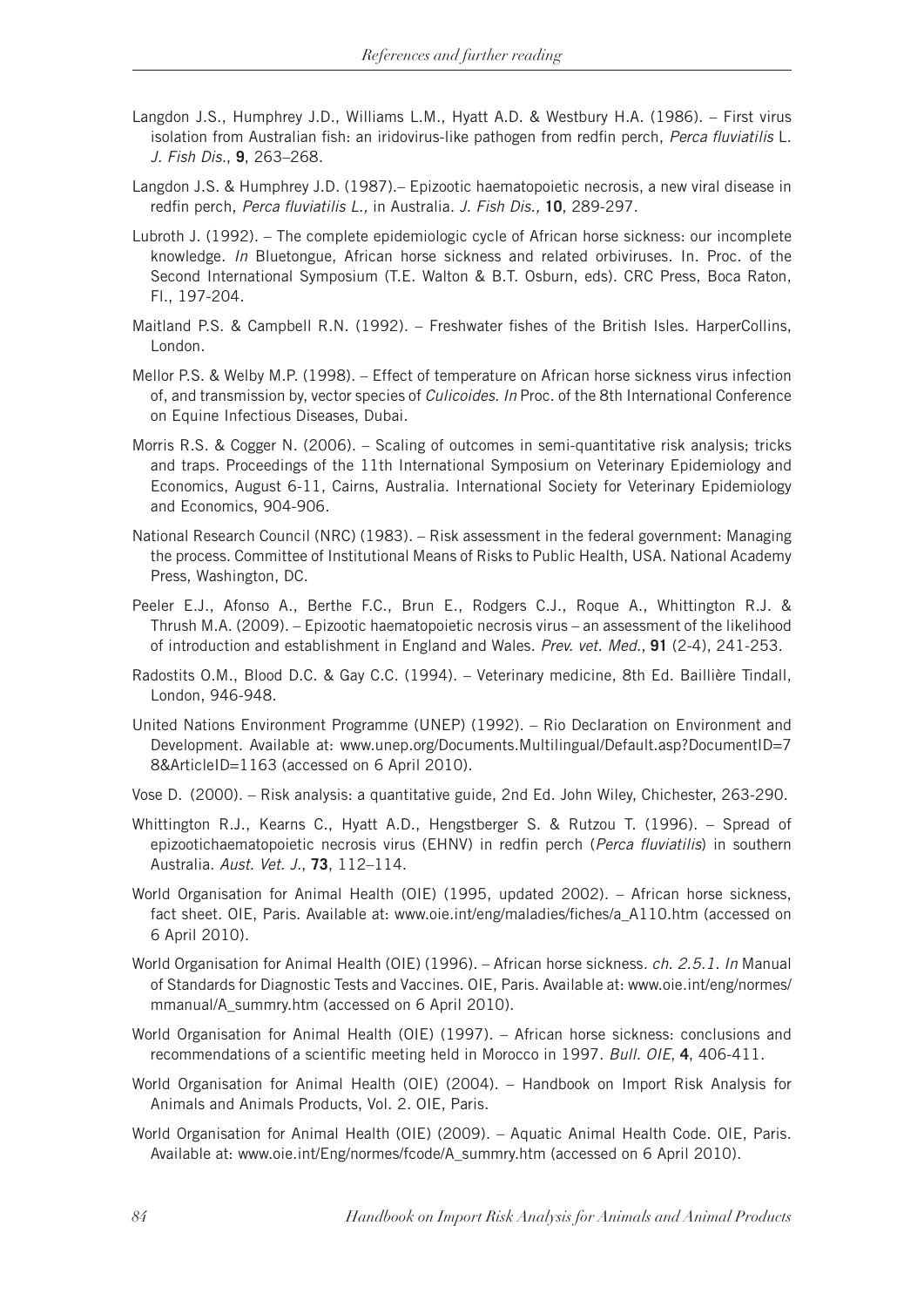- World Organisation for Animal Health (OIE) (2009a). International trade: Rights and obligations of OIE Members. Available at: www.oie.int/eng/normes/A\_Right%20and%20obligations\_ March2009.pdf (accessed on 6 April 2010).
- World Organisation for Animal Health (OIE) (2009b). Health standards: commodity-based approach Available at: www.oie.int/eng/normes/en\_commodity.htm (accessed on 6 April 2010).
- World Organisation for Animal Health (OIE) (nd). The international standards of the OIE. Available at: www.oie.int/eng/normes/A\_standardisation\_activities.pdf (accessed on 6 April 2010).
- World Trade Organization (WTO) (1994). The Results of the Uruguay Round of the Multilateral Trade Negotiations. The Legal Texts. Geneva: WTO, 69-84 Agreement on the Application of Sanitary and Phytosanitary Measures, Available at: www.wto.org/english/docs\_e/legal\_e/15-sps. pdf (accessed on 6 April 2010).
- World Trade Organization (WTO) (1998a). Report of the Appellate Body, Australia Measures Affecting Importation of Salmon. WT/DS18/AB/R (AB-1998-5).
- World Trade Organization (WTO) (1998b). Report of the Panel, Australia Measures Affecting Importation of Salmon. WT/DS18/R (98-2258).
- World Trade Organization (WTO) (1998c). Report of the Appellate Body, EC Measures Concerning Meat and Meat Products (Hormones). WT/DS26/AB/R (AB-1997-4).
- World Trade Organization (WTO) (2000). Report of the Panel, Australia Measures Affecting Importation of Salmon – Recourse to Article 21.5 by Canada. WT/DS18/RW (00-0542).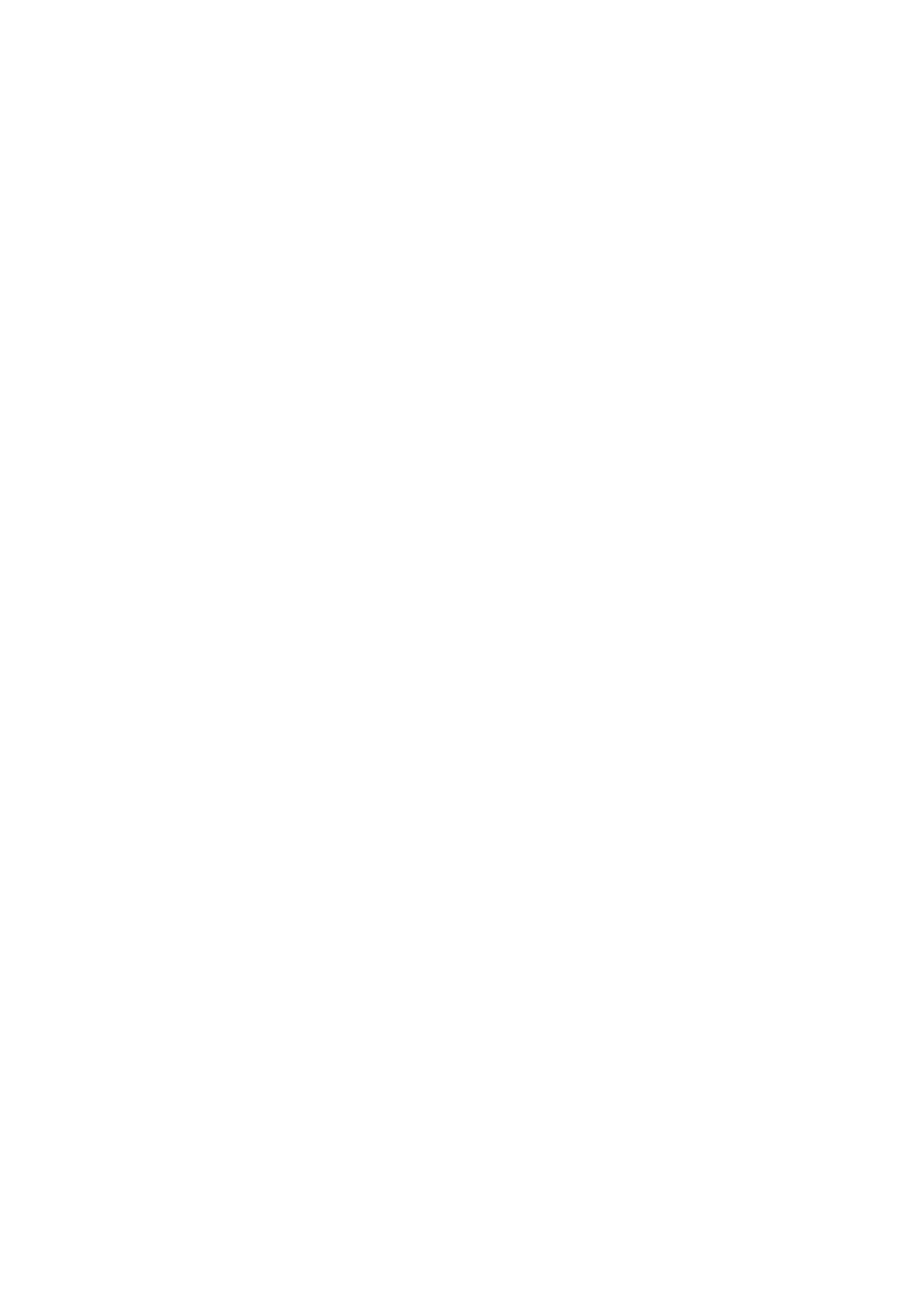# **Index**

ALOP, 51 appropriate level of protection, 51 *Aquatic Animal Health Code*, ix, x, 1, 6, 8, 10–15, 28–30, 45, 74 Aquatic Animal Health Standards Commission, 11 bilateral risk analysis, 19 chance, 2, 37, 38 Code *see Aquatic Animal Health Code, Terrestrial Animal Health Code*  Codex Alimentarius Commission, 1, 3–4 commodity, x, 11–13, 18–20, 40, 42 communication strategy, 1, 6, 7, 11, 60, 64–67, 71–72 components of a risk analysis, 15 consequence assessment, x, 3, 30, 45–49, 75 consequences, 45–46 consistency, 19, 59, 67 consultation, 22, 28, 65, 67 Convention on International Trade in Endangered Species of Wild Fauna and Flora (CITES), 10 disease risk assessment, 7 dispute settlement system, 7 domestic legislation, 23, 28, 67 entry assessment, x, 3, 30, 31, 39– 41, 48, 49, 74, 79–80 equivalence, 9 exposure assessment, x, 3, 30, 41–44, 48, 49, 74, 80–81 FAO, 3, 4, 23 food safety risk assessment, 7 generic risk analysis, 19, 20

hazard, x, 2–5, 8, 15, 17, 21–23, 25–31, 35–37, 39–40, 42, 45–46, 49, 51–54, 59, 64–68, 71–75, 79–80 Hazard Analysis Critical Control Points (HACCP), 19 hazard identification, x, 3, 15, 25–28, 73–74 impact, 1, 3, 5, 17, 34–35, 40, 45– 46, 57–58, 68, 71, 76 implementation, 50, 56–57, 76 import risk analysis, 1, 6, 62–63, 71–77 International Plant Protection Convention, 1, 4 likelihood, 1, 37–39 monitoring and review. 50, 57–58, 76–77 multilateral risk analysis, 19–20 NAS-NRC, 3–4, 6 objectivity, 2, 8, 9, 36, 37 option evaluation, 50, 52–53, 55, 75–76 outbreak scenario, 30, 46 pathway, x, 1, 5, 17–18, 24, 30, 31–37, 39–44, 48–49, 51, 54, 60, 71, 74–76, 78 peer review, 2, 11, 53, 56, 61, 76 perception of risk, 3, 68–69 pest risk analyses, 4–5, 8 pest risk assessment, 7 plant health risk analysis, 6, 20, 51 precautionary approach, 35, 50 precautionary principle, 9 probability, 1, 8, 37–39 project team, 16

*Handbook on Import Risk Analysis for Animals and Animal Products 87*